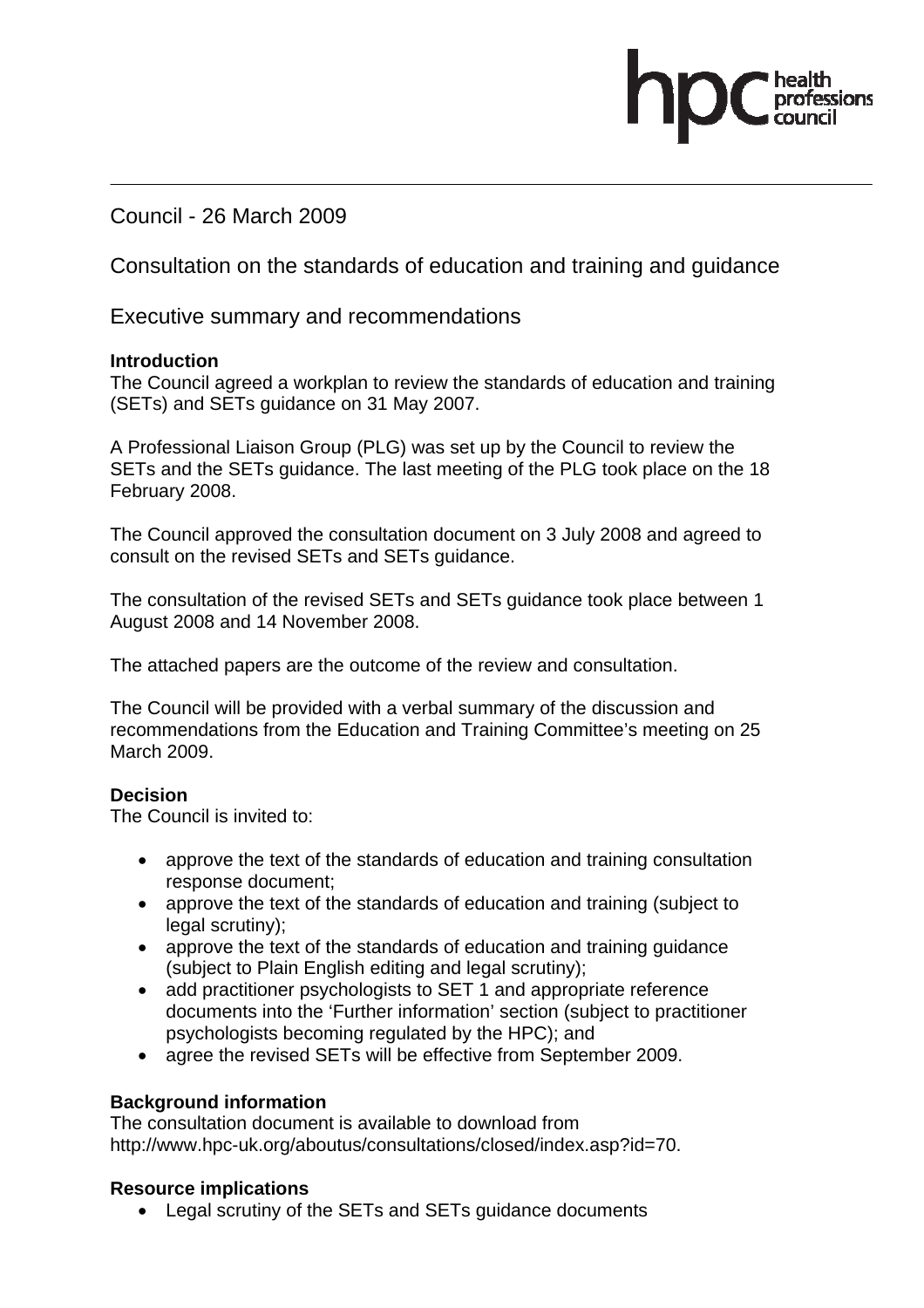• Publication of the consultation responses on the HPC website

These form part of the Policy and Standards Department workplan and budget for 2009/10

- Editing and laying out of the SETs and SETs guidance documents
- Organising mail out of the SETs and SETs guidance documents to all education providers

These form part of the Education Department workplan and budget for 2009/10

### **Financial implications**

- Plain English editing of the SETs guidance
- Laying out and publication of the SETs and SETs guidance documents

These form part of the Education Department workplan and budget for 2009/10

## **Appendices**

- 1. A draft copy of the standards of education and training consultation response document;
- 2. A draft copy of the standards of education and training; and
- 3. A draft copy of the standards of education and training guidance.

## **Date of paper**

16 March 2009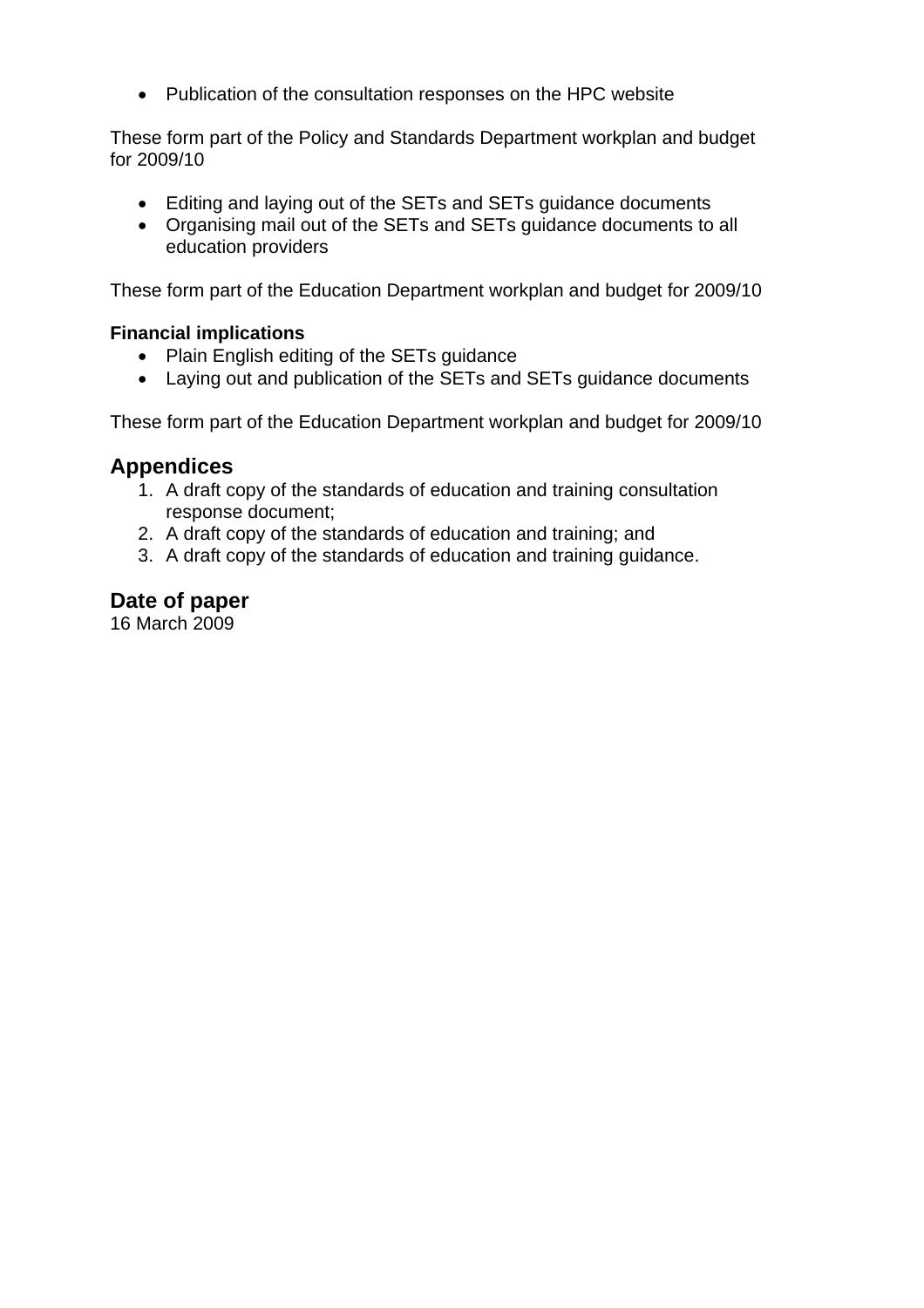# Standards of education and training guidance

## Responses to our consultation **Contents**

| 1) Are the alterations to the SETs and SETs guidance appropriate? 9       |  |
|---------------------------------------------------------------------------|--|
|                                                                           |  |
|                                                                           |  |
|                                                                           |  |
| 5) Do any standards or parts of the guidance need to be amended to ensure |  |
|                                                                           |  |
| 6) How might the standards and guidance better support service user       |  |
| involvement and input into the development and delivery of approved       |  |
|                                                                           |  |
|                                                                           |  |
|                                                                           |  |
|                                                                           |  |
|                                                                           |  |
|                                                                           |  |
|                                                                           |  |
|                                                                           |  |
|                                                                           |  |
|                                                                           |  |
|                                                                           |  |
|                                                                           |  |
|                                                                           |  |
|                                                                           |  |
|                                                                           |  |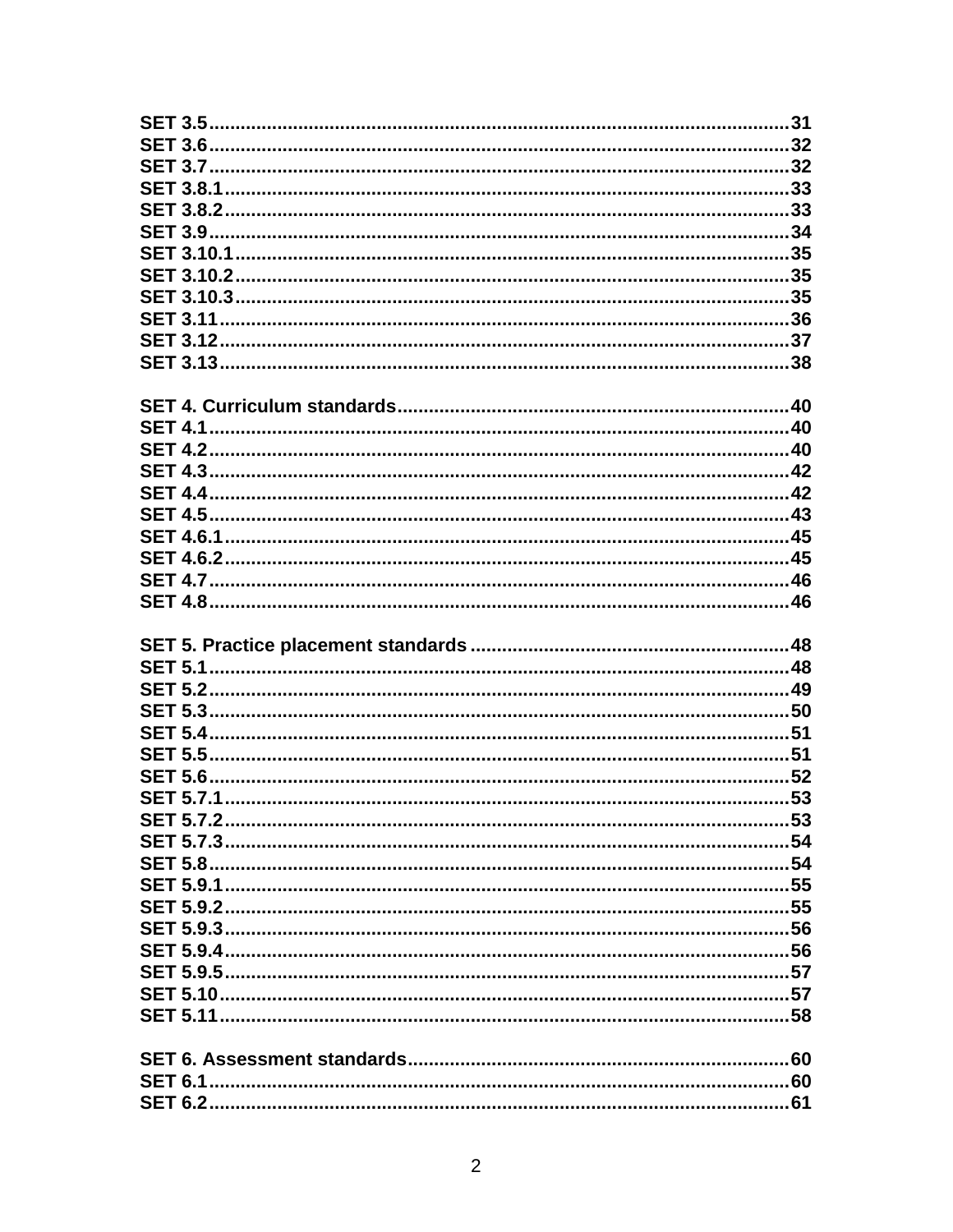| .62 |
|-----|
|     |
|     |
|     |
|     |
|     |
|     |
|     |
|     |
| 68  |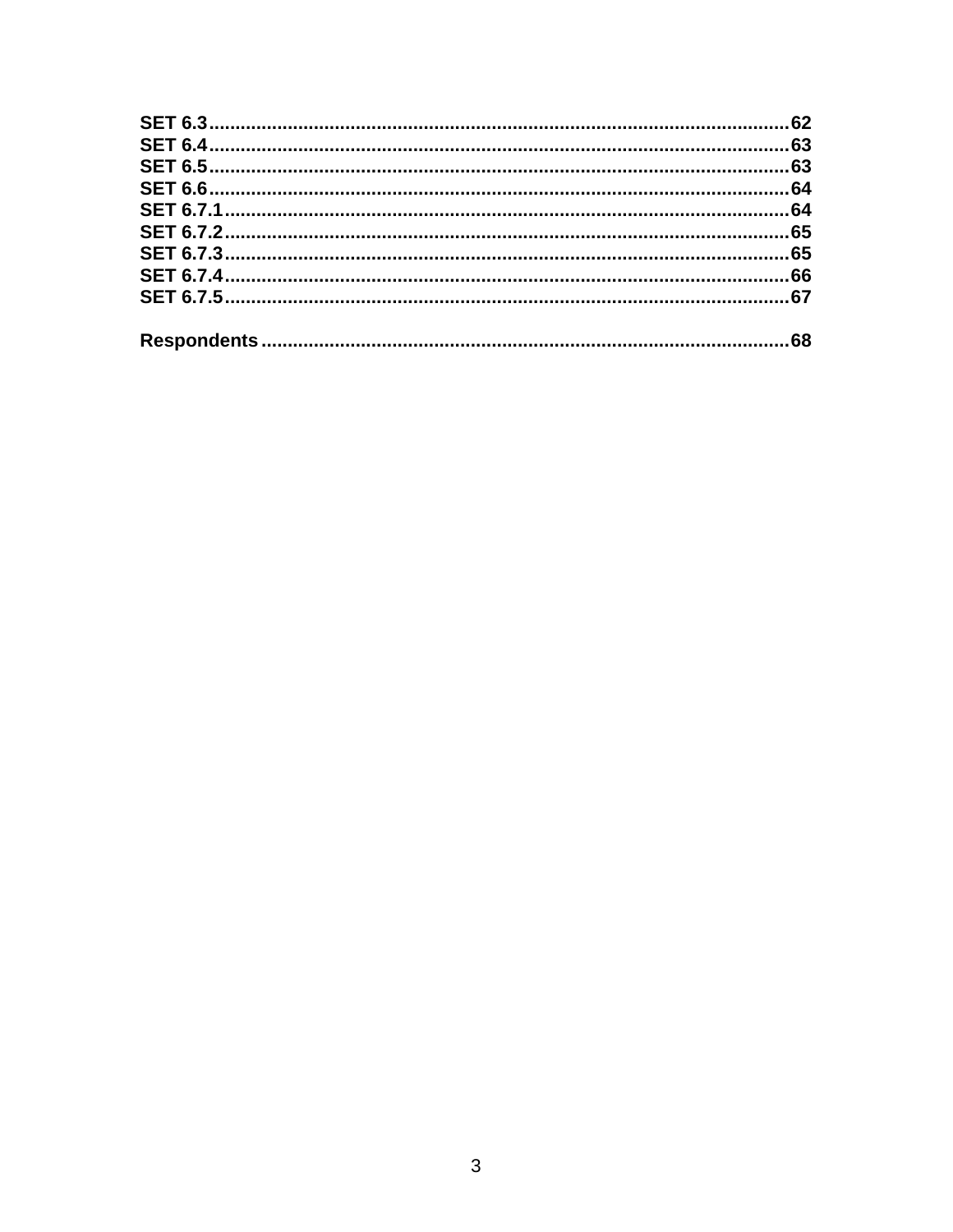## **Introduction**

The standards of education and training (SETs) are the standards against which we (the Health Professions Council) assess education and training programmes.

An education and training programme that meets the SETs allows a student who successfully completes that programme to meet the standards of proficiency. They are then eligible to apply to the Health Professions Council (HPC) for registration.

We first published the SETs in 2004, and began operating our new programme approval process. We also use the SETs in our monitoring processes. We launched our monitoring processes and published guidance for the SETs in 2006. We committed then to review the SETs and guidance after a suitable period of time.

We consulted on our draft document 'Standards of education and training guidance' from 1 August 2008 to 14 November 2008.

You can download the original consultation document from our website: http://www.hpc-uk.org/aboutus/consultations/closed/index.asp?id=70

## **About the SETs**

We assess education programmes against the SETs to ensure that they allow those who successfully complete the programme to meet the standards of proficiency (SoPs). The SETs are the threshold level we consider necessary for safe and effective practice. If we approve an education programme it means that those who successfully complete the programme are eligible to apply for registration.

## **The approval and monitoring processes**

The Education Department is responsible for conducting approval visits to education providers to ensure their programmes meet the SETs. If a programme meets the SETs we grant open-ended approval, subject to satisfactory monitoring. There are two monitoring processes – annual monitoring and major change.

Annual monitoring is a retrospective, documentary process to determine whether a programme continues to meet the SETs.

If any changes are made which significantly impact on the provision of the programme we consider these via our major change process to make sure that the SETs continue to be met.

We have also produced supplementary information documents for education providers preparing for an approval visit, completing annual monitoring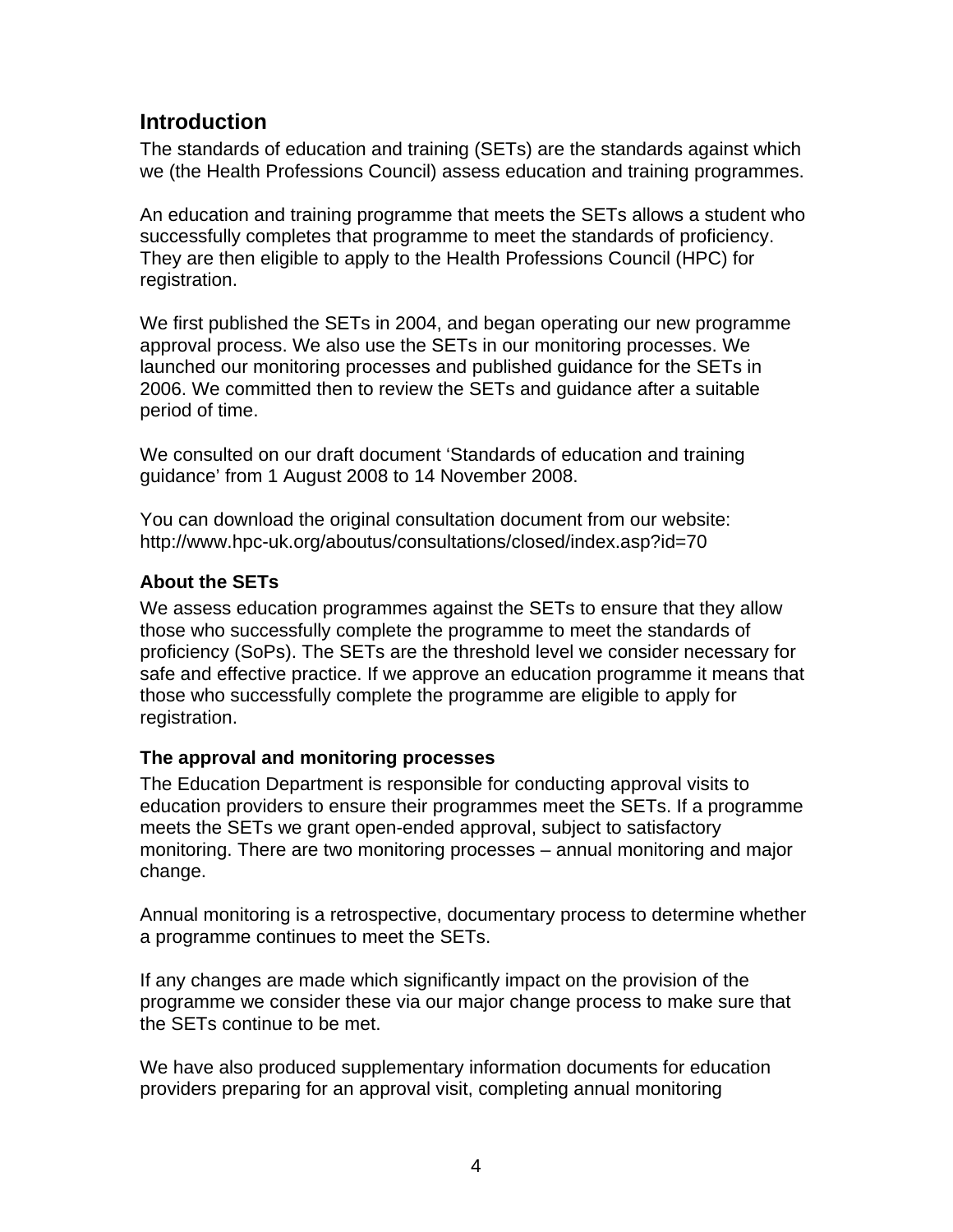submissions, or making significant changes to programmes. These documents give more information about the methods we use to assess programmes against the SETs.

#### **This document**

This document is presented in a similar structure to the consultation document with each section addressed individually. The initial section of this document covers the feedback we had to the overall consultation document; we then go on to address the responses to the questions posed in the consultation document.

The substantive element of this document outlines the responses we received about individual SETs and guidance. These have been collated with each individual SET. We have separated these into responses to the SET and responses to the guidance. Where possible, responses have been attributed to the appropriate respondent. We then provide our response to all of the comments and any changes we are making as a result of the comments.

#### **Changes to the SETs and guidance**

The review of the SETs and guidance resulted in the SETs and guidance being clarified and reworded where the Professional Liaison Group (PLG) thought appropriate. Some of the SETs were reordered to group them together in a more user-friendly way. Some parts of the SETs and guidance were removed because they were considered unnecessary or duplicated information elsewhere.

This document explains the comments we received, our response and the changes we want to make. This has identified some overall points such as ensuring that the language used is appropriate and is applicable to all types of education providers. We will also make sure that the wording of the example questions is consistent with the SETs.

We have received a number of requests to include additional sources and documentation published by other organisations. We do not endorse or recommend these documents, but we feel they may be helpful when education providers are collecting evidence to show how they meet our SETs. These sources and documents will be added to the SETs and guidance document in the sections titled 'Other sources of guidance' and the 'Further information' section at the end of the document. We have not included the list of sources and documents in this consultation response document.

We will now publish the SETs and guidance having taken account of the feedback.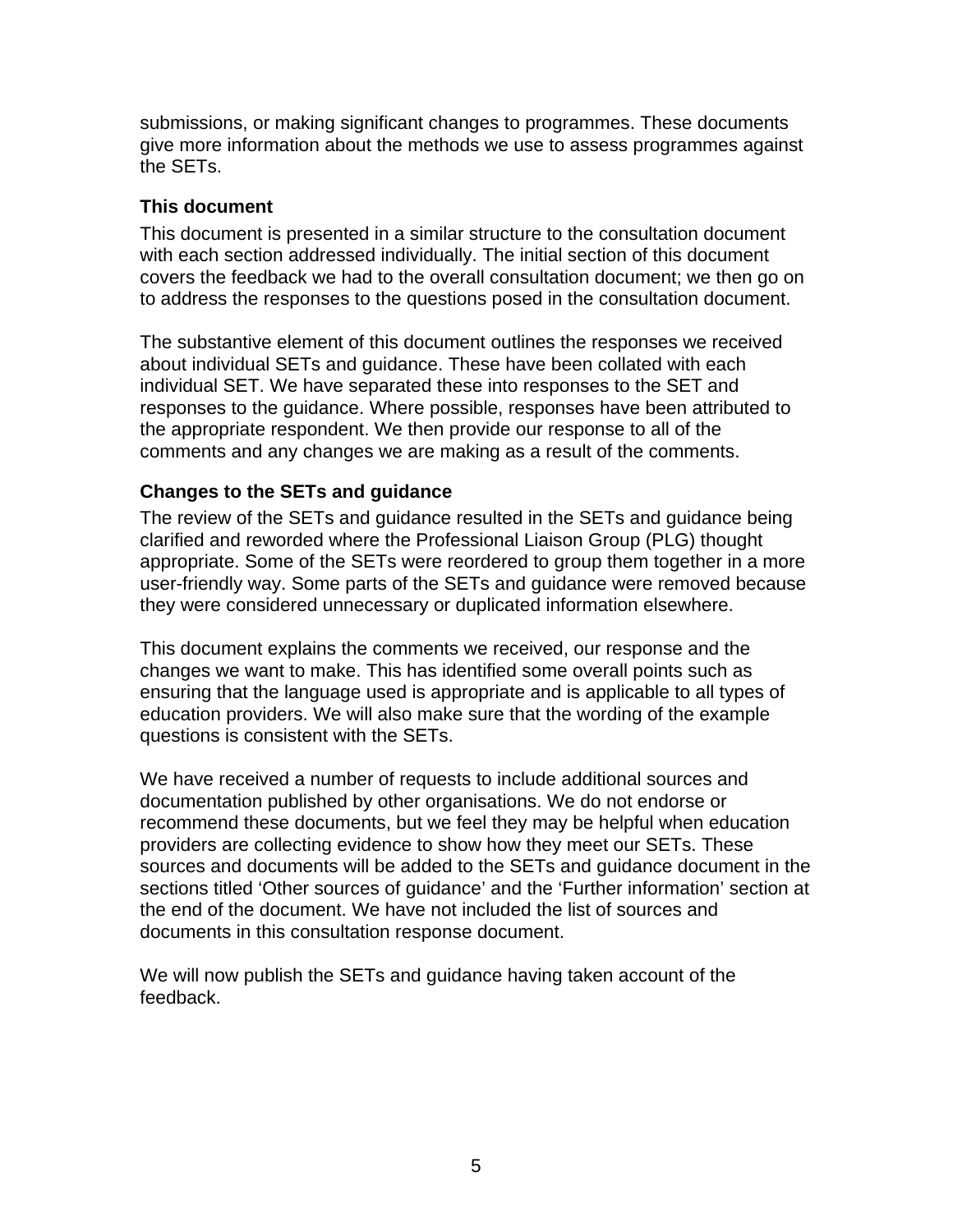## **Your responses**

The document was sent to a variety of different stakeholders including professional bodies, education providers and practice placement providers. A list of those who responded can be found at the end of the document.

We held a series of education seminars for education providers and stakeholders in October and November 2008 in London, Glasgow, Liverpool, Cardiff and Belfast. We also held refresher training sessions in September and October 2008 for the registrants in each of the professions who provide the expertise we need for decision making when we approve and monitor programmes' (visitors). We asked all those who attended to go through the consultation document and provide feedback. The feedback from all of these events was collated by the Education Department and submitted as responses to the consultation.

We would like to thank all those who responded to this consultation for their comments.

The responses highlighted in this section address the responses to the overall SETs and guidance. Any responses to the specific questions asked in the consultation document or specific SETs or guidance are highlighted under those SETs later in the document.

## **Overall comments**

The majority of responses we received were positive and many respondents, such as the Department of Health and other health regulators made no comments about specific SETs or guidance.

De Montfort University said they were '…disappointed that the revisions had not led to a reduction in the administrative burden associated with HPC approval'. Two respondents questioned the role of the SETs. A head of centre said the SETs '…did not appear to be directly related to the HPC's role in setting standards for safe and effective practice to protect the public'. While the British Academy of Audiology said '…there are already a number of approval and monitoring schemes in place for academic health care programmes'. They said the approach of the SETs '…creates a huge overlap with other such schemes, with potential for conflict of purpose'.

## **Our comments**

We were pleased to receive so many positive endorsements of the SETs and guidance. The PLG and all those who fed in to the review of the SETs and guidance should be proud of their contribution.

The main issues raised were that we were exceeding our remit to protect the public with our approval and monitoring processes, and also providing education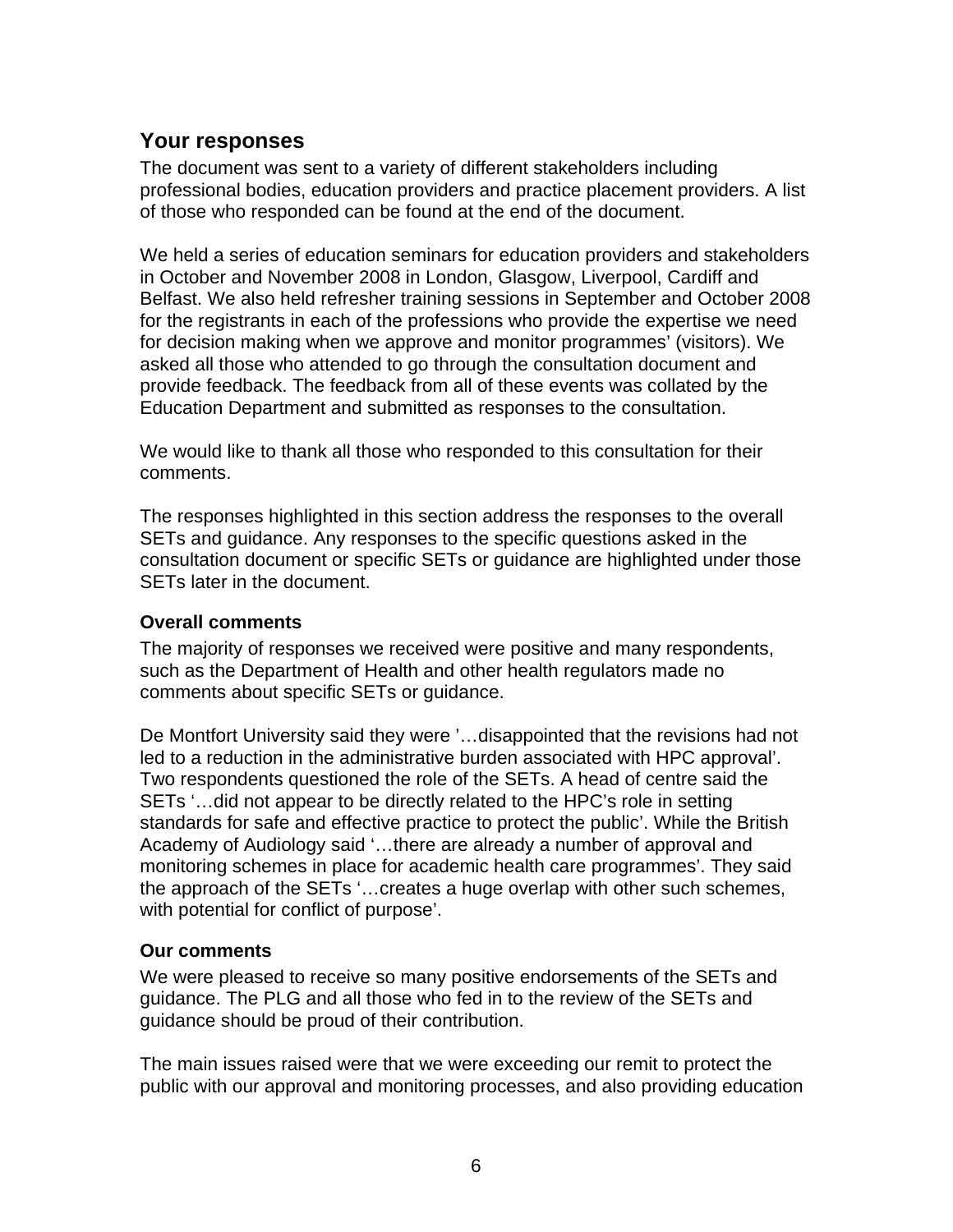providers with an additional bureaucratic burden when they were 'already extensively monitored and regulated'.

Article 15(1) of the Health Professions Order 2001 states: 'The Council shall from time to time establish - (a) the standards of education and training necessary to achieve the standards of proficiency it has established under article 5(2); and (b) the requirements to be satisfied for admission to, and continued participation in, such education and training which may include requirements as to good health and good character.'

The legislation is clear that the SETs should apply not only to the outcome of education and training but also to the 'admission to, and continued participation in' education and training. It is important for the safety of the public that those who successfully complete an approved education and training programme can meet the standards of proficiency, but it is equally as important that those on education and training programmes are gathering the appropriate skills and knowledge to meet them. Therefore, we approve and monitor the programmes that would allow someone to apply to join our Register.

We accept that there are a number of monitoring and approval mechanisms that education providers must meet. This is why we have designed our system to work as closely as possible with the other systems, such as the Quality Assurance Agency (QAA). We try to use much of the same information for our approval and monitoring to reduce the administrative burden.

## **Suggested changes**

Northumbria University and the British Association of Counselling and Psychotherapy said the document was sometimes unclear about what was required and what was recommended.

The British Psychological Society requested a change to the terminology to 'trainee' rather than 'student' because they said it would more fairly represent the broader spectrum of those undertaking education and training.

The British and Irish Orthoptic Society said the lists titled 'Example questions' was misleading because these questions are not always asked on approval visits. They also said the questions may limit what education providers may provide. They said the heading should be changed from 'Example questions' to 'Things you may consider'.

## **Our comments**

The wording of the SETs and guidance was looked at very closely during the review. We made sure the SETs and guidance applied to all of the professions regulated by the HPC without being too prescriptive. We found there was often more than one way for the requirements to be met and we did not want to limit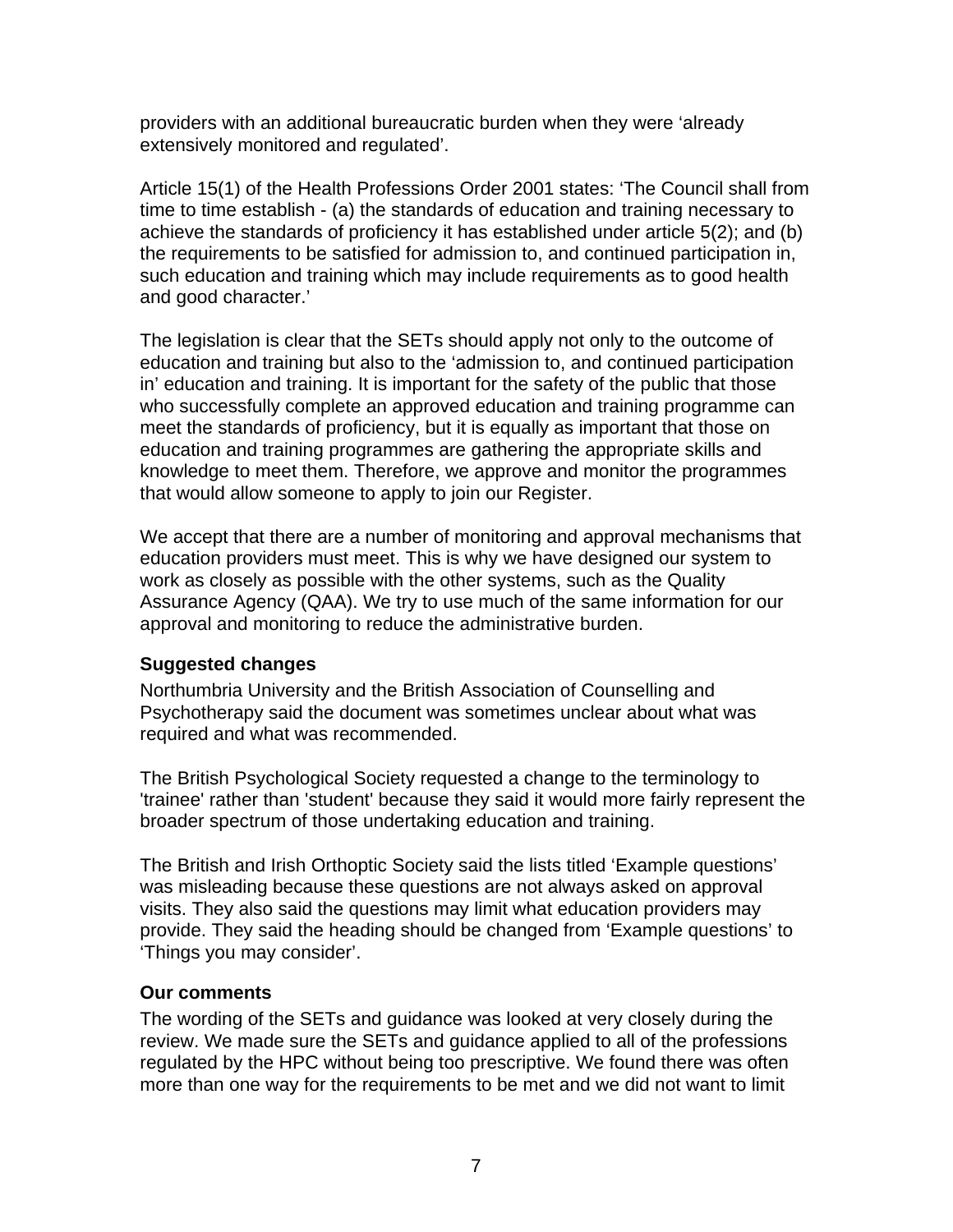the ability of education providers to demonstrate how they met the SETs in the manner which was most appropriate to them.

We used the term 'student' throughout the document to mean anyone studying on a programme which leads to eligibility to apply to join our Register. The term includes 'trainees' or 'practitioners in training'. To help define and explain terms we provided a glossary of terms at the end of the SETs guidance document.

#### **Our changes**

We will clarify at the start of the document that the 'example questions' are not intended to be an exhaustive list of the questions that may be asked. Our intention is to provide examples of the type of questions that may be asked and the areas that may be considered.

We appreciate that the term 'student' may be contentious for some, however, this also applies to the term 'trainee'. Rather than changing this in the document we will add a paragraph in the 'About this document' section. The paragraph will say: 'We have used the term 'student' throughout this document. We use this to mean anyone studying on a programme which leads to eligibility to apply to join our Register. The term includes trainees or practitioners in training.'

#### **Detailed guidance**

In the remainder of the document we summarise the responses to the consultation questions and then show the detailed responses made about specific SETs or guidance for the SETs.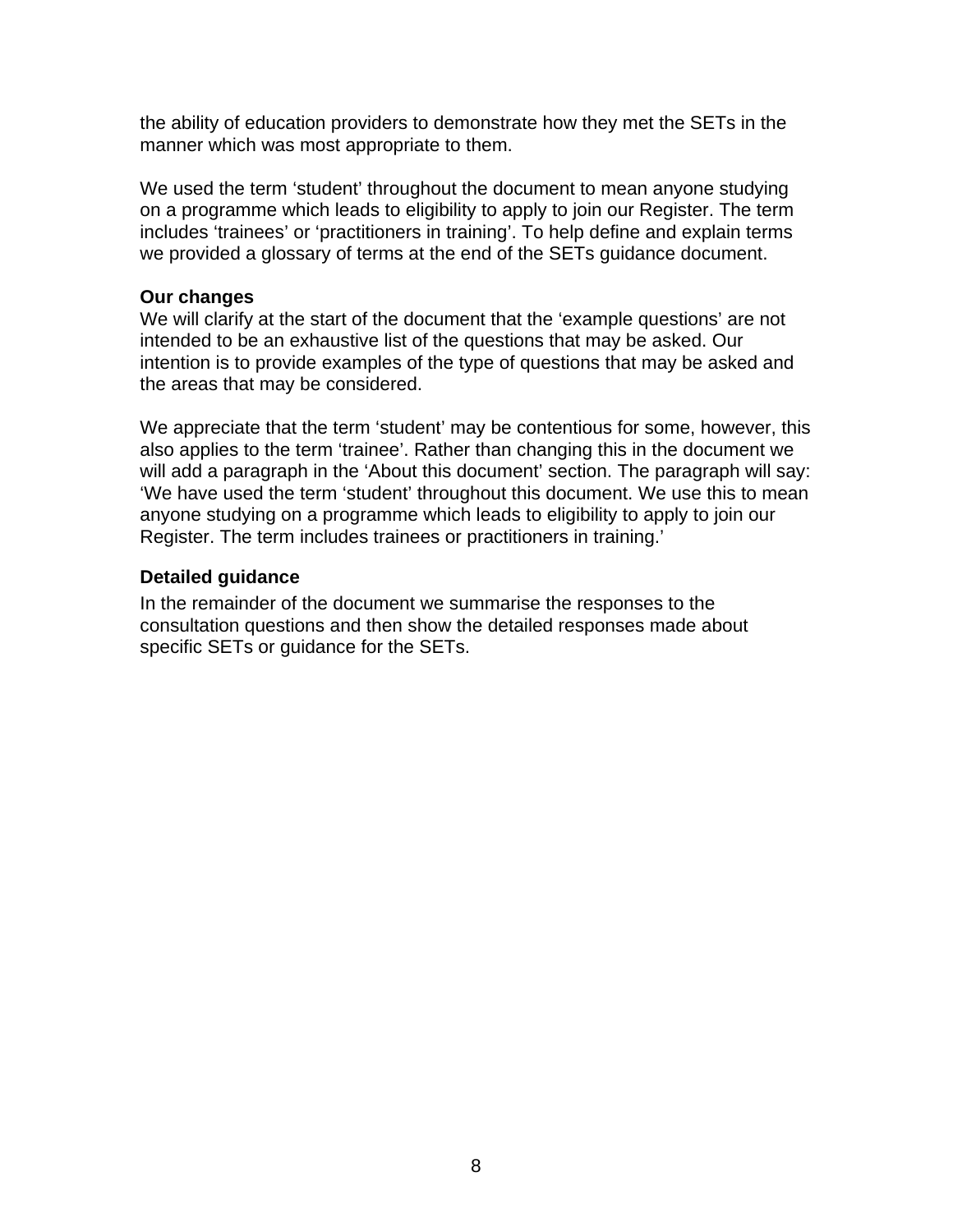## **Consultation questions**

To help people formulate a response we asked five specific consultation questions, we also sought views on service user involvement, in the consultation document. The following responses are general comments, not addressing a specific SET.

### **1) Are the alterations to the SETs and SETs guidance appropriate?**

The Royal Bolton Hospital, the University of Cumbria and some participants at the visitor training days said the alterations were: '…appropriate, clear and explicit', The Chartered Society of Physiotherapy and the University of Ulster also said the alterations were appropriate and that the SETs guidance was easy to read.

The Society of Sports Therapists said: '…the alterations to the SETs and the SET guidance notes are appropriate and well thought out….the way the notes have been written in this consultation document are exemplary. If the notes were expanded there would be an increased risk of confusion taking place.'

The response of Canterbury Christ Church University related the amendments to the programmes they run. They said a number of their programmes were interprofessional programmes and that '…the alignment through the generic SETs eases interprofessional programme development'.

A number of responses including the feedback from the visitor training days referred to the overarching SETs and the need for them to be 'stand alone' SETs. These are the SETs such as SET 6.7, where a number of SETs cover various aspects of the programme. The feedback suggested that these SETs were confusing and it was not always appropriate for them to be kept together.

The Open University said other health regulators specified the amount of time that should be spent on practice and theory which HPC did not. They said this raised questions of equity and patient safety in relation to professions not regulated by the HPC.

#### **Our comments**

We are pleased that so many responses were positive about the alterations made to the SETs and guidance. Many of the suggested amendments have been applied under specific SETs along with our responses.

We agree that separating the SETs and guidance will make the document clearer and remove the possibility of confusion about which aspect of the SET is required. The numbering of the SETs will change, but no more additional SETs will be added as a result.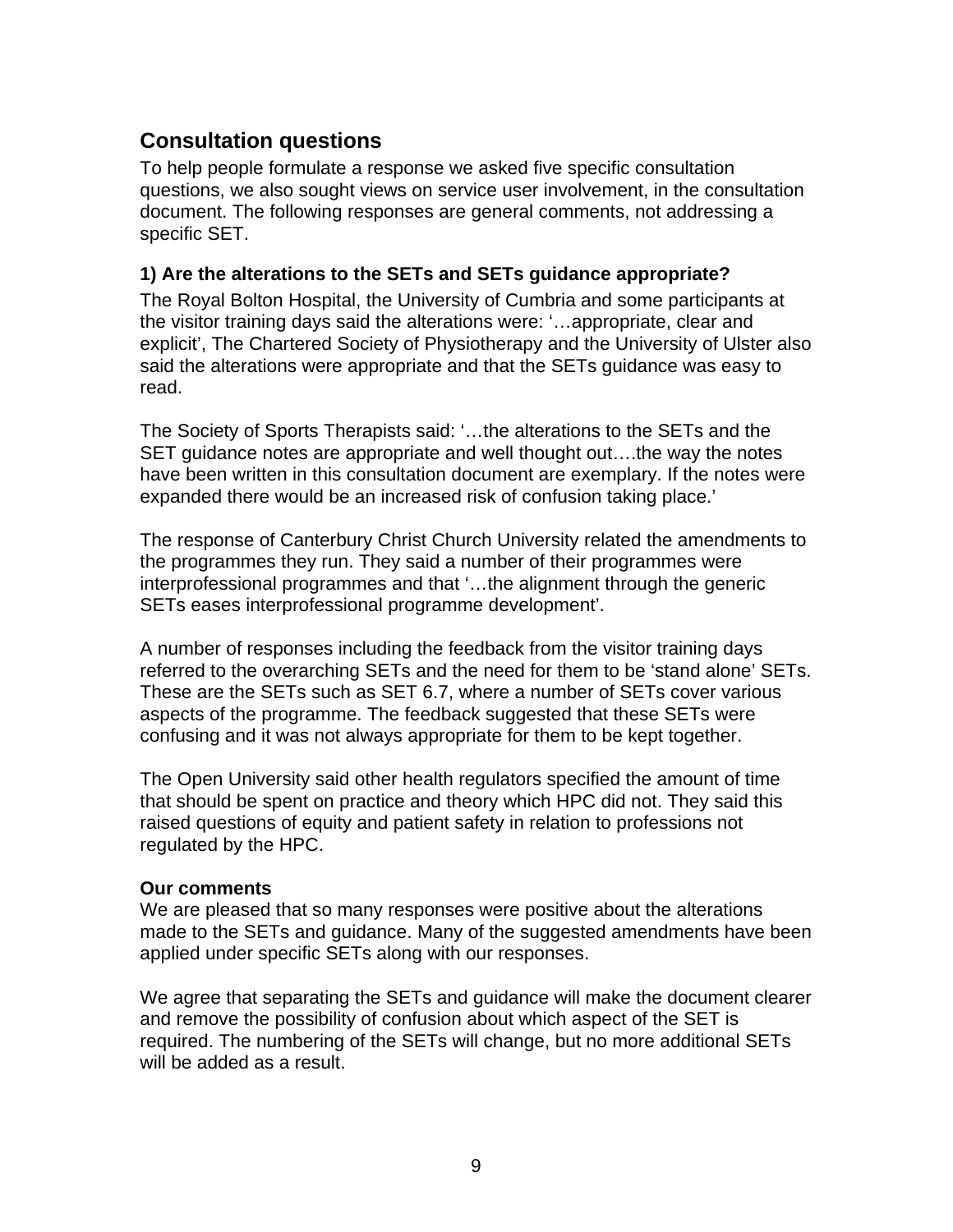We do not specify the amount of time spent on practice and theory because this may vary between the professions we regulate and would place an unnecessary limitation on individual programmes. There must be a placement element of the programme and this is covered by SET 5.

#### **Our changes**

All sub-divided SETs will be separated into 'stand alone' SETs. We highlight which SETs these are under the specific SET. Appropriate guidance will be separated and added where necessary.

## **2) Are additional SETs required?**

Some respondents said there were areas that were not addressed by the SETs and said further SETs were required.

A principal lecturer said there should be a SET or guidance for advanced practice.

Play Therapy UK suggested there should be an additional SET in SET 4. They suggested: 'The delivery of the programme must require practice based evidence'.

The Higher Education Academy said teaching quality should be strengthened to make it a core SET.

The University of Greenwich said there should be '…a SET covering the registration process for students graduating from higher education programmes'.

The Heads of Radiography Education Group said they '…would like to see something about students having access to appropriate IT when on placement'.

## **Our comments**

The SETs must apply to all of the professions we regulate and must also cover all the aspects of the education and training so that those who complete a programme can meet all of the standards of proficiency and are safe and effective to practise. The SETs do not serve 'advanced practice'; guidance in this area is sometimes produced by appropriate professional bodies.

We do not feel that adding an additional SET requiring: '…practice based evidence' adds to the SETs. The type of practice based evidence varies between the professions we regulate and can be found in the proposals for more than one of the SETs.

Teaching quality is implied and covered indirectly by many of the SETs and guidance and we did not feel that a specific SET relating to teaching quality would be appropriate because there are other monitoring mechanisms in place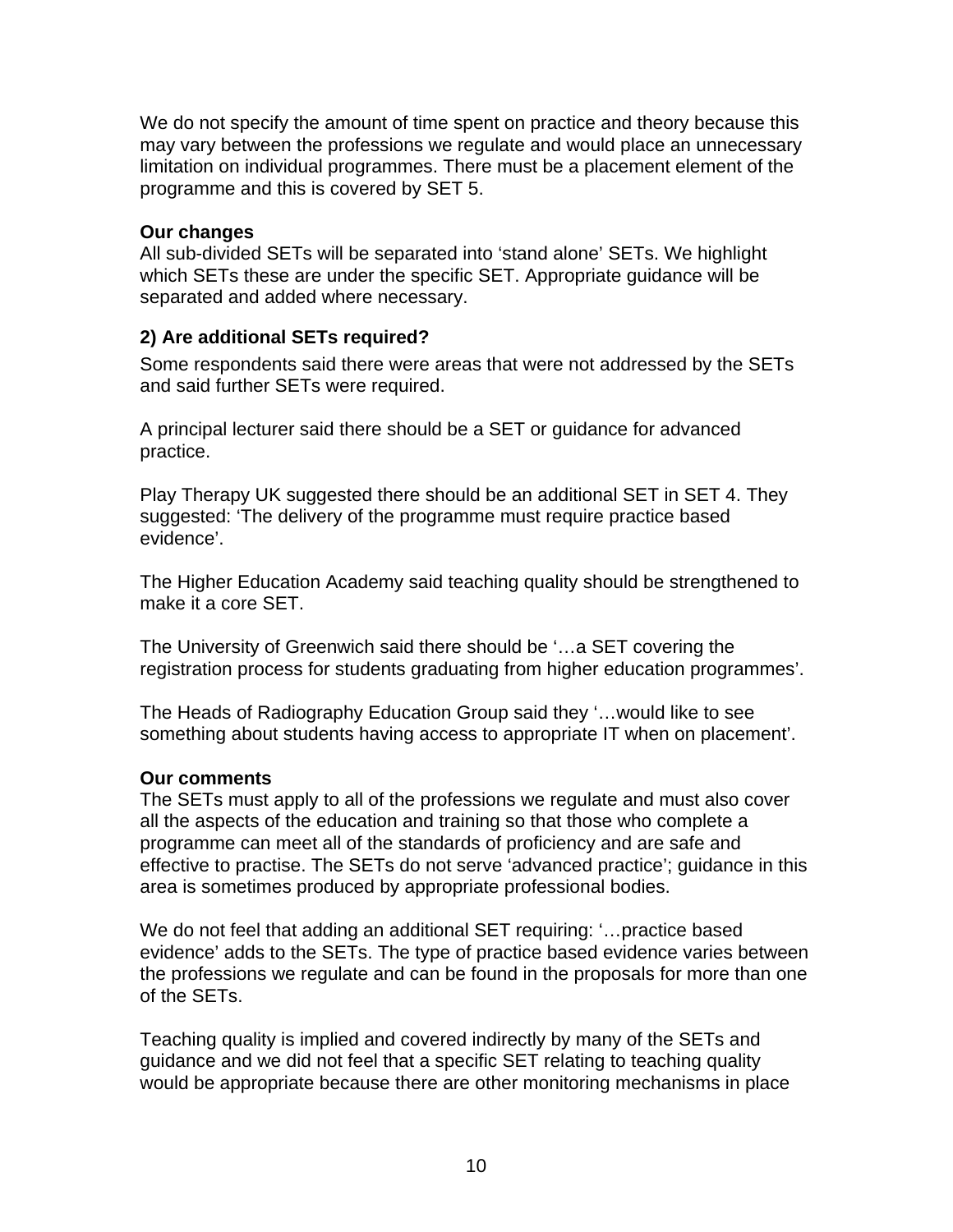that education providers must meet that relate specifically to the quality of teaching.

The SETs are used to approve and monitor education and training programmes. By completing an approved programme a student will show they are able to meet the standards of proficiency and are eligible to apply to join the Register. Joining the Register is an individual decision, it would not be appropriate to link it to the approval and monitoring of a programme. We would recommend to education providers that they should provide information to students about registration and where they can find further information.

The requirements made around appropriate resources, such as IT, on placements are made under the programme management and resource SETs. We do not approve practice placement providers and could not make any requirements under the practice placement SETs (SET 5), therefore appropriate resources at the practice placement setting are covered by SET 3.9 which requires there to be 'the resources to support learning in all settings'.

## **Our changes**

No changes will be made.

## **3) Is more guidance required?**

Some responses suggested there was already too much guidance. For example the Board of Community Health Councils Wales responded by stating the '…guidance notes are thought to be over prescriptive and may unintentionally be interpreted as restrictive in an individual profession'.

A hospital manager said there should be more guidance on support mechanisms for practice placement educators and specifically in regard to training.

## **Our comments**

Many of the responses to this question were attributed directly to specific SETs and inform the responses later in this document.

We are conscious of providing too much, or too little guidance. We have to strike a balance where there is sufficient information available to allow the education provider to know how they can meet the SETs whilst still allowing them to interpret them to their local situation. We try to make sure that the guidance we provide is appropriate and is not prescriptive. We use language that shows when something is a requirement and when it is one of the ways the SET could be met.

The guidance on support mechanisms and training differ between education providers, and practice placement providers. We would not specify one type of training over another; however, we want to see evidence of how an education provider provides support to practice placement educators.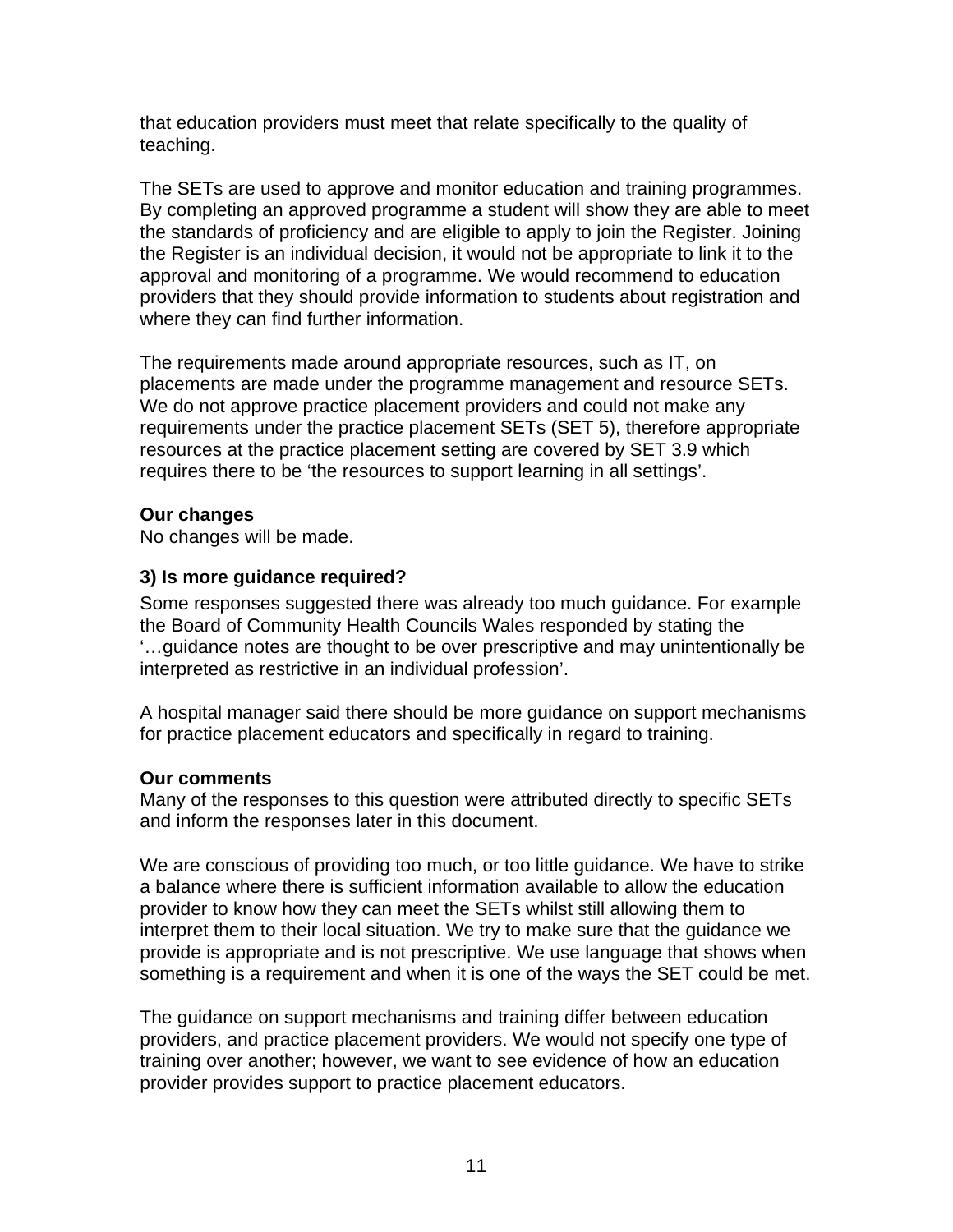### **Our changes**

Any changes to the guidance are highlighted after the specific SET.

### **4) Is the guidance clear?**

The majority of responses to this question were attributed directly to specific SETs and inform the responses later in this document.

The Association for Perioperative Practice said some of the cross-referencing throughout the document appeared to be potentially tenuous. However, the Head of Radiography Education Group said the '…variation in interpretation by different HEIs is valuable for creativity and minimises potential for stagnation and reduces the likelihood of a formulaic approach'.

### **Our comments**

We must make sure the guidance can be understood by all those who need to meet the SETs. We also try to reduce the administrative burden on education providers by providing cross-referencing in the guidance to show where the evidence required for one SET may also be used for another SET. This may vary between programmes.

## **Our changes**

We will review the cross-referencing throughout the document. Any changes to the guidance will be highlighted after the specific SET.

#### **5) Do any standards or parts of the guidance need to be amended to ensure they are applicable to future professions?**

Both UNISON and the Council of Deans said the SETs and guidance were sufficiently comprehensive and that their generic nature means they will be applicable to the development of programmes for future HPC approved professions.

The Heads of Radiography Education Group said the document should have some guidance about how somebody starts to prepare a programme of study for a professional group who is not yet on the Register. While the British Society of Hearing Aid Audiologists said we needed to make sure the SETs gave '…the right balance of academic and workplace learning'.

The British Association of Counselling and Psychotherapy said they appreciated the flexibility that the SETs had to offer but were concerned that some of the SETs may not be achievable by education providers in the private sector.

## **Our comments**

The government White Paper 'Trust Assurance and Safety - The regulation of health professionals in the 21<sup>st</sup> Century' suggested that the HPC would be the most likely regulator of any future health professions to be statutorily regulated. With this in mind, we wanted to make sure that the SETs would be applicable to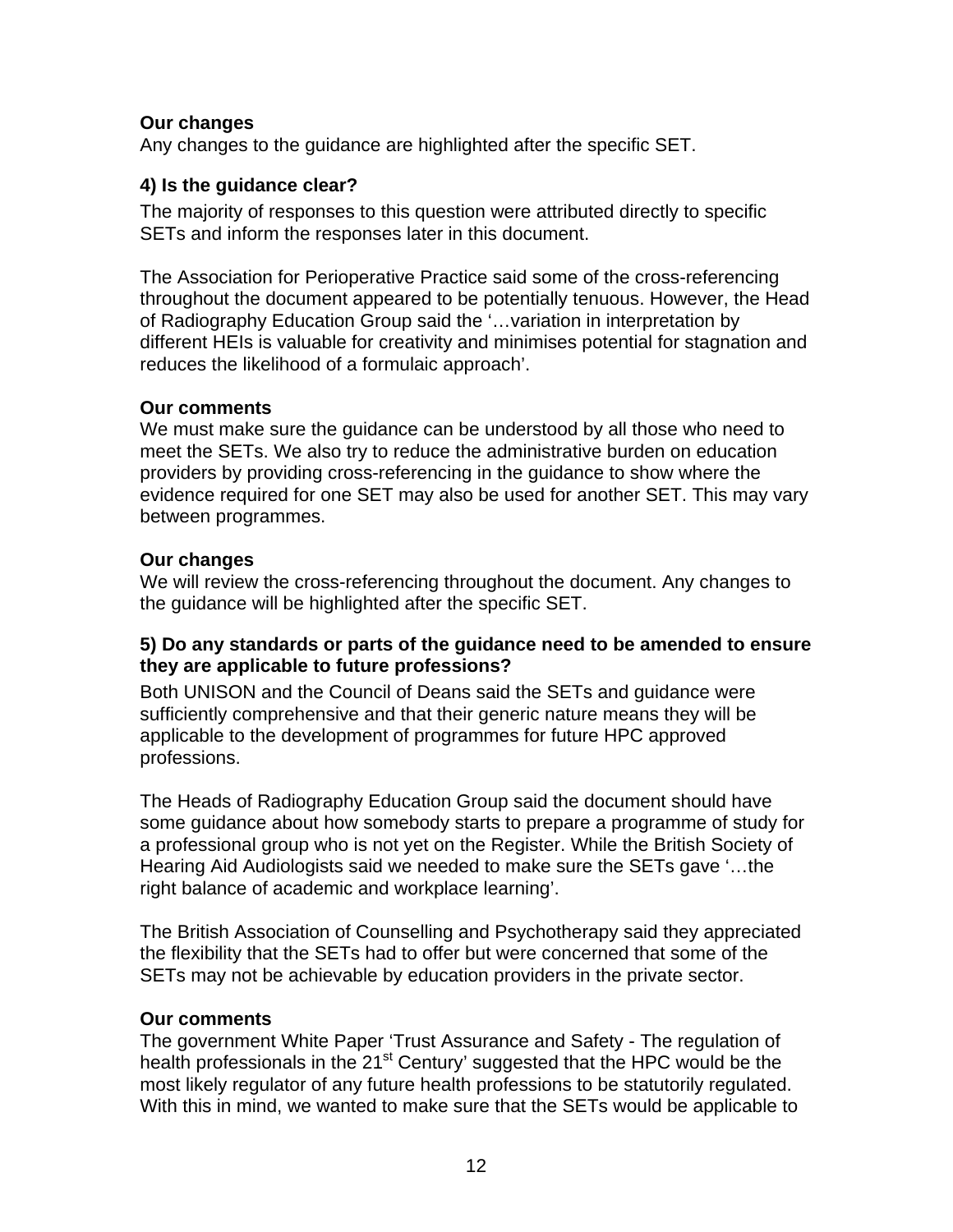these professions and be aware of potential issues. We are pleased to see that most respondents suggested the SETs are effective and would not pose too many difficulties for professions who are regulated in the future to meet.

We are currently hosting a professional liaison group with counsellors and psychotherapists to look at how they may be regulated in the future. One discussion being undertaken is about all aspects of education relating to the profession.

There are a number of independent training providers who currently meet the SETs and have programmes approved. We make sure that we work with all education providers to allow them to meet the SETs.

#### **Our changes**

Were possible we have addressed the concerns of 'future professions' after the specific SETs they relate to. We will retain all concerns that 'future professions' have and use them in our work with them to make sure they are able to meet all of the SETs when they become statutorily regulated by us.

### **6) How might the standards and guidance better support service user involvement and input into the development and delivery of approved programmes?**

A note of caution was provided by a number of respondents. The University of Manchester said it was a valid aim for the SETs to encourage service user input into programmes but it cannot be prescriptive about degree or nature of involvement given the huge range of topics and service users covered. Whilst a visitor wanted to stress that any possible new SET '…must result in meaningful involvement'.

The University of Greenwich said it was a good idea to enable students to have some insight of intense personal experiences. They suggested it would be appropriate for those involved in paramedic education and training to use resources from large events that have been broadcast on national television, such as the London bombings on July 7 and the Marchioness disaster.

A number of respondents suggested amending existing SETs or the guidance for a SET. The Chartered Society of Physiotherapy suggested something could be included in either the SET or guidance for SET 3.3. They said programmes could include service users in the design and delivery of programmes and as a result have appropriate monitoring and evaluation systems in place.

The Chartered Society of Physiotherapy also said service user involvement and input could be included as part of SET 3.8. They suggested that we should include human resources within our consideration of resources. This would then allow us to highlight patient/service user input in the programme.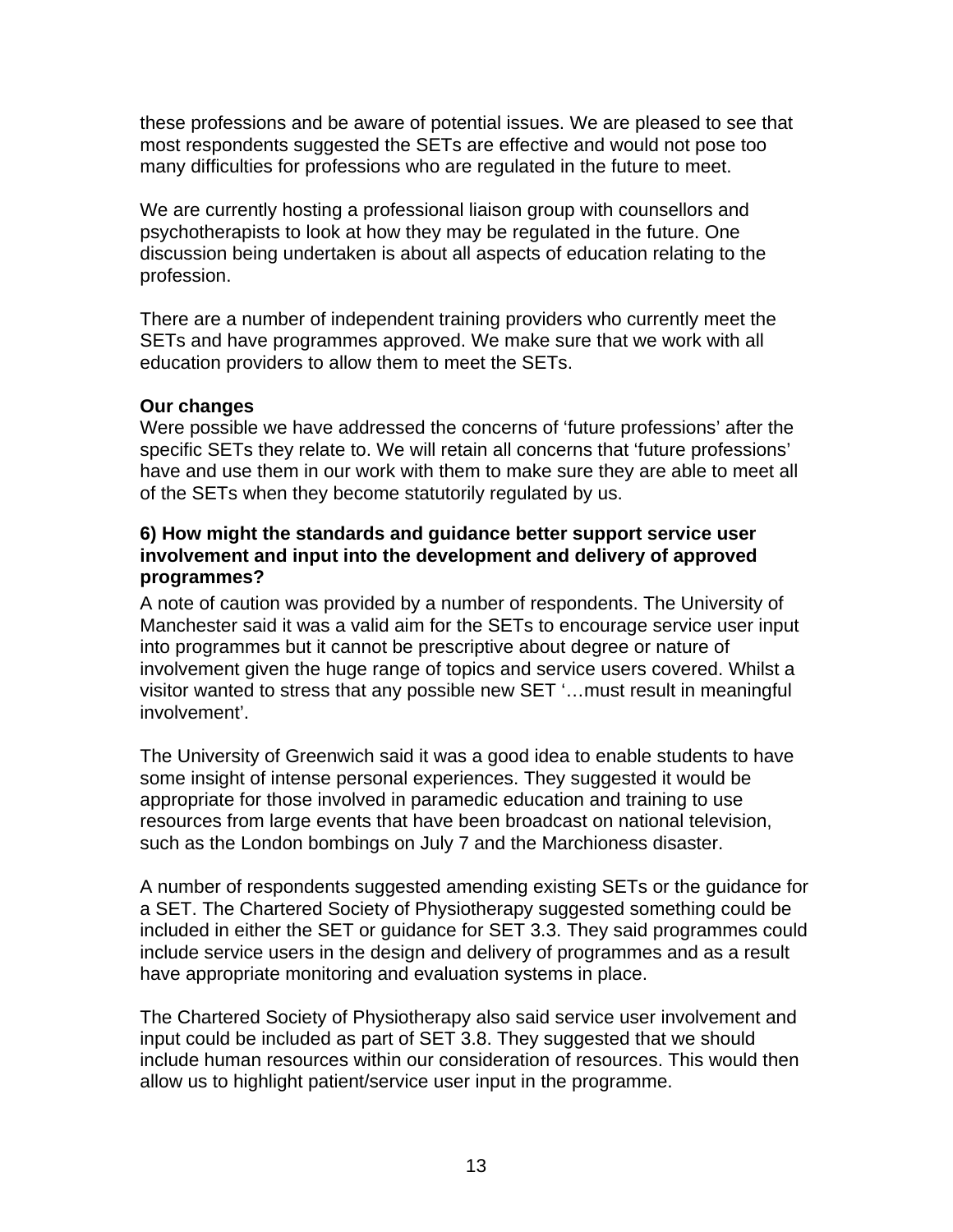Northumbria University suggested a SET 3.14: 'The programme should demonstrate a process to enable the involvement of service users and carers in the development, delivery, assessment and evaluation of the curriculum'. The North East Strategic Health Authority said they would support this response.

An occupational therapist suggested adding the following to the start of the guidance for SET 4.2: 'It is best practice to involve service users in developing and reviewing a programme, particularly with regard to safe practice, and you may wish to refer us to any process that you either have in place or are developing'.

The University of Teesside suggested amending SET 4.4. They said SET 4.4 could stress the significant role of user/carers in curriculum development, implementation and evaluation. Whilst The Chartered Society of Physiotherapy said we could strengthen our commitment to service user involvement by requiring a meeting with them in SET 4.4, along with the groups we currently meet such as placement educators, students and representatives from strategic health authorities.

The University of Teesside also said it could be made clear in SET 4.8 about the centrality and purpose of the service user / patient journey for successful interprofessional learning'.

NHS Education for Scotland suggested including it in the guidance in SET 5.7 where the service user can access some education/training

Skills for Health said SET 5.11 could be amended to reflect service user's active engagement in the curriculum planning and development.

#### **Our comments**

We feel it is important that any requirements for service user involvement would lead to meaningful involvement. For this reason, we do not want to rush in a new SET. We will add to the existing guidance where appropriate.

#### **Our changes**

Guidance will be added where appropriate. This is highlighted under the specific SET.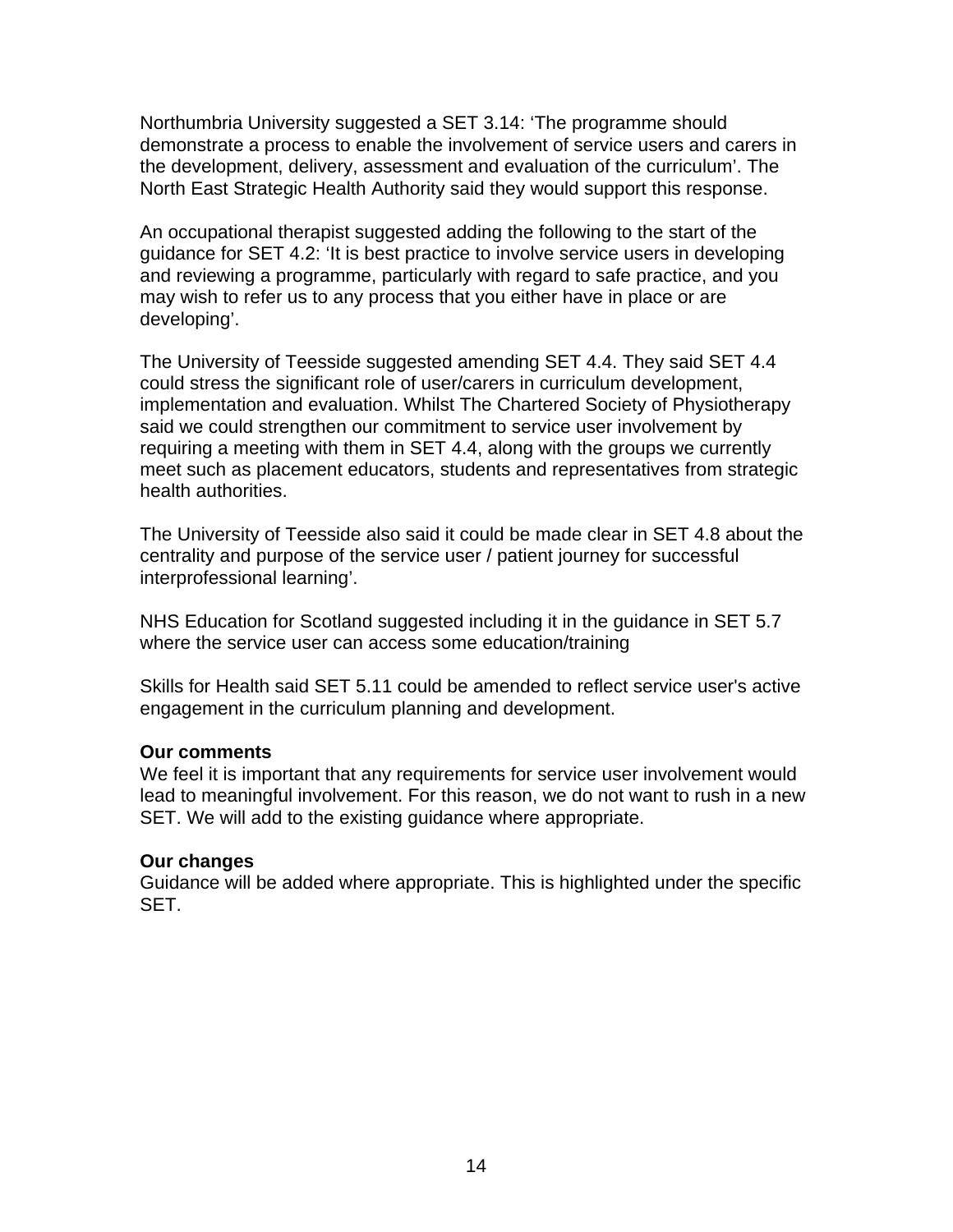## **SET 1. Level of qualification for entry to the Register**

1. 1 The Council normally expects that the threshold entry routes to the Register will be the following:

1. 1. 1 Bachelor degree with honours for:

- biomedical scientists (with the Certificate of Competence awarded by the Institute of Biomedical Science, or equivalent);
- chiropodists / podiatrists;
- dietitians;
- occupational therapists;
- orthoptists;
- physiotherapists;
- prosthetists / orthotists;
- radiographers; and
- speech and language therapists.
- 1.1.2 Masters degree for arts therapists.
- 1.1.3 Masters degree for clinical scientists (with the Certificate of Attainment awarded by the Association of Clinical Scientists, or equivalent).
- 1.1.4 Diploma of Higher Education for operating department practitioners.
- 1.1.5 Equivalent to Certificate of Higher Education for paramedics.

#### **Comments on the standard**

We found that many stakeholders were confused by this SET and they said there was a lack of clarity provided by the guidance. At the visitor training days, some participants said the inclusion of the word 'normally' made the SET difficult to assess and questioned whether the SET had any value while it contained the word 'normally'. At the education provider seminars, some participants said they were confused about when, or how, 'normally' applied.

At the visitor training days, some participants said academic levels were not appropriate to particular professional roles and that competency did not equate to an academic award level. The British Psychological Society suggested the use of degree titles was ambiguous and inflexible. They said the SET would be better served by using 'nationally agreed qualification frameworks in higher education'.

At the education provider seminars, some participants asked why the academic levels for entry to the Register differed. At the visitor training days, some participants said mixed messages were being given to professions because of the different levels of qualifications being set for various professions.

The College of Paramedics and a number of individual responses said it would be appropriate to make the threshold entry level for paramedics higher. They said '…it should be at foundation degree or diploma of higher education level' because they did not feel that the threshold of a certificate of higher education was appropriate to achieving the practical elements of the programme.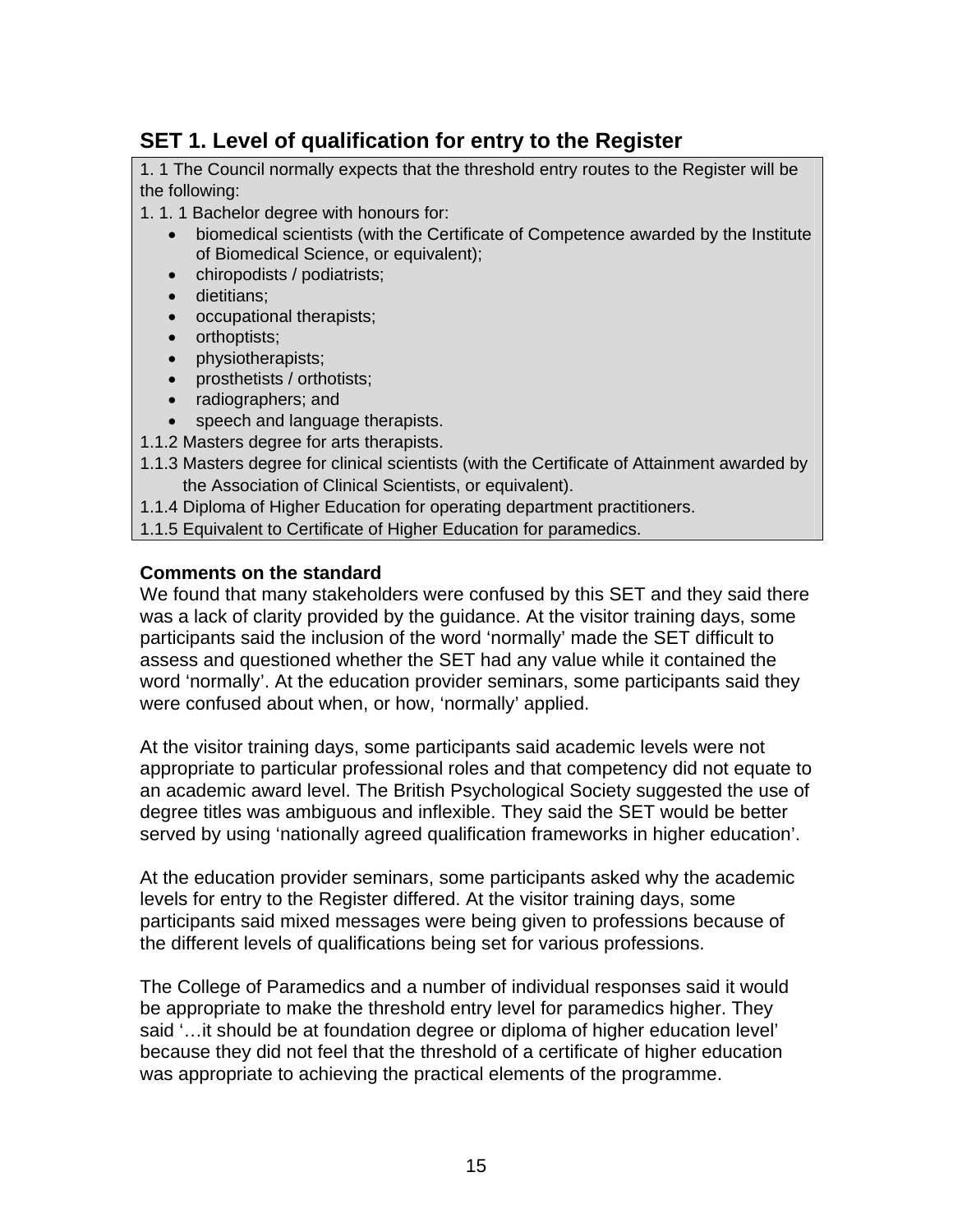Other respondents, including the British Dietetic Association, said they understood that the SET related to the minimum educational requirements they would welcome reference to the post-graduate routes available.

#### **Comments on the guidance**

At the education provider seminars, some participants said the guidance should mention prescribing entitlements, but if this was not possible, the guidance should explain where this information could be found.

#### **Our comments**

The purpose of the SETs is to identify the means by which the standards of proficiency can be delivered by a programme of education and training.

SET 1 provides the threshold levels of qualification 'normally' expected to meet the remainder of the SETs (and thus the standards of proficiency). The term 'normally' is included in SET 1 as a safeguard against the unlawful fettering of the Council's discretion. Given the terms of the Health Professions Order 2001, it would be an improper exercise of its powers for the HPC to refuse to approve a programme which delivered the standards of proficiency and the remainder of the SETs solely on the basis that it did not lead to the award of a qualification specified in SET 1.

In setting the threshold level of qualification for entry, the Council is setting the threshold academic level of qualification which it would normally accept for the purposes of an approved programme which leads to registration. As the threshold is the 'minimum', programmes above the threshold academic level may be approved.

Our primary consideration in approving a programme, at, or substantially above the threshold, is that the programme meets the SETs and will allow students to meet the standards of proficiency on completion.

The threshold level might change over time to reflect changes in the delivery of education and training. This has happened in a number of the existing professions we regulate – as professions have developed the threshold academic level has increased. Any change in the threshold academic level is one that is normally led by the profession and/or by education providers and employers and which occurs over time. At an appropriate time, consideration might be given to changing SET 1, having regard to the level at which the majority of education and training is delivered.

In the case of paramedics, the current threshold level is set at equivalent to a Certificate of Higher Education. In the past, all pre-registration training was via the IHCD Paramedic award delivered by ambulance trusts. The IHCD Paramedic award is not a formal Certificate of Higher Education, but an IHCD (Part of Edexcel) award. There has been a move by education providers to develop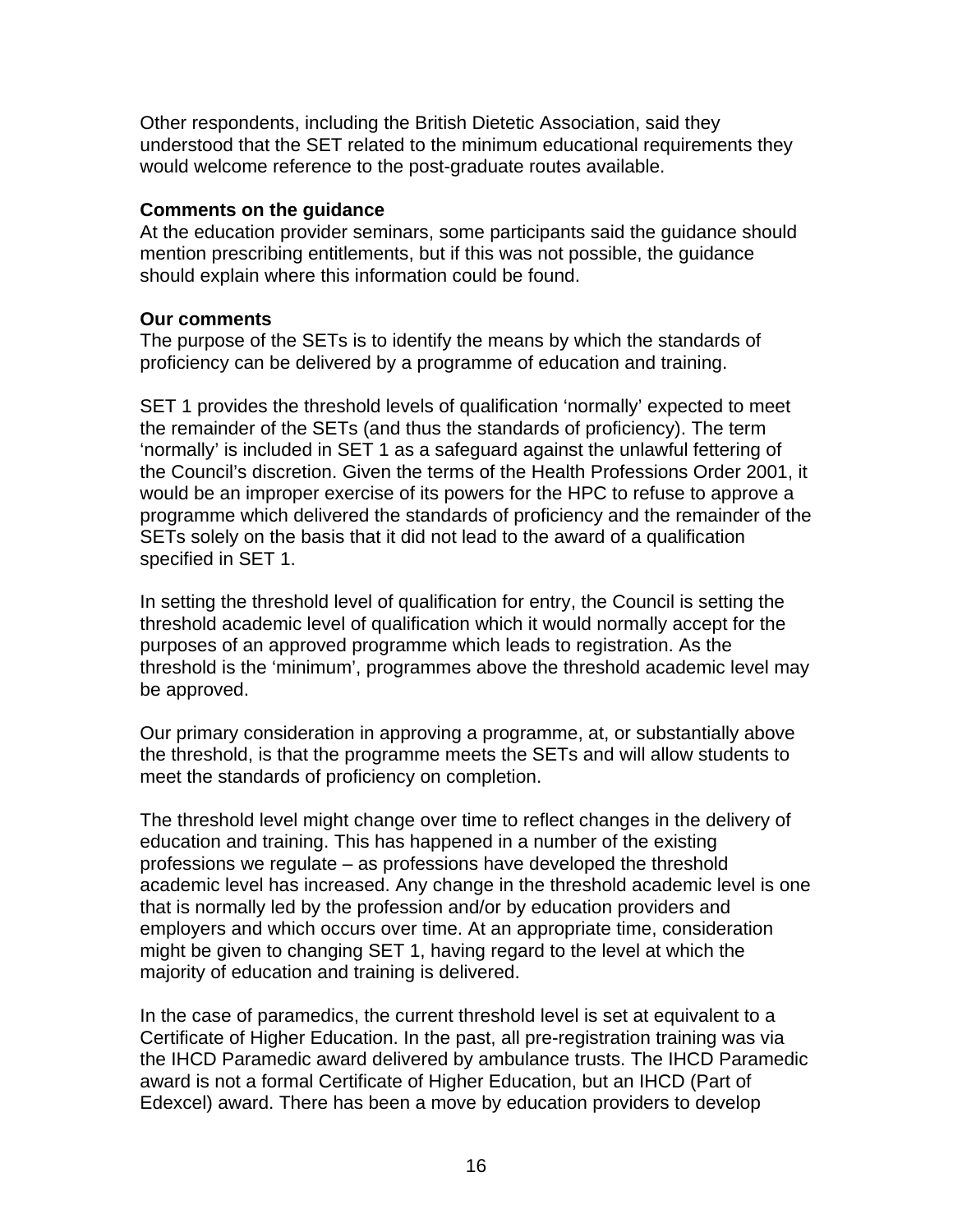paramedic pre-registration education and training and we now approve a number of programmes at foundation or honours degree level, however, a substantial number of new entrants to the Register still qualify by the IHCD route.

Reference to prescribing rights goes beyond the remit of this SET. Information relating to prescribing rights can be found on our website.

#### **Our changes**

The subsections of the SET (i.e. 1.1.1, 1.1.2, 1.1.3, etc) are unnecessary. The professions will be listed without being grouped using numbers.

We will revise the guidance to provide examples of when normally and equivalent may apply. We will also revise the guidance to help explain the purpose of the SET and the flexibility within it.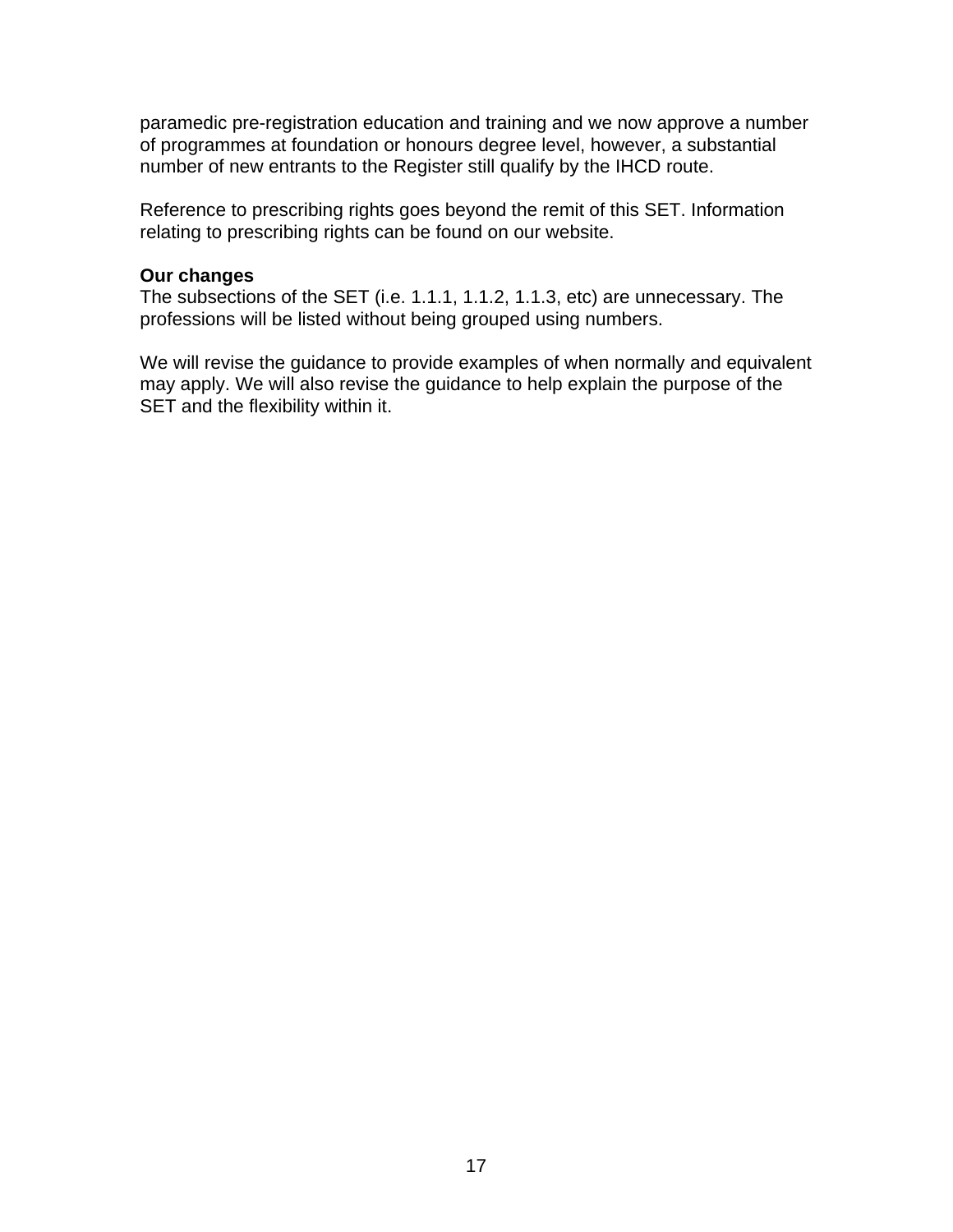## **SET 2. Programme admissions**

## **Overall comments**

At the education provider seminars, some participants said a specific requirement for identity checks should be included within SET 2.

### **Our comments**

We feel that having a specific SET requiring identity checks is unnecessary. All of the current SETs require the identity of the applicant to be known.

## **Our changes**

No changes will be made.

## **SET 2.1**

The admissions procedures must:

2.1 give both the applicant and the education provider the information they require to make an informed choice about whether to take up or make an offer of a place on a programme.

#### **Comments on the SET**

We did not receive any comments on this SET.

### **Comments on the guidance**

The feedback from the visitors training days said the guidance needed to be clarified so that the costs related to placement travel and accommodation were made clear to applicants.

#### **Our comments**

The second paragraph of the guidance refers to travel and accommodation costs. The guidance states: 'You may want to provide information to show how you tell applicants about accommodation costs, funding arrangements such as bursaries and loans and any other costs (such as personal therapy for arts therapists). You will also need to provide information about:

- any costs that applicants will need to meet (for example to cover criminal record checks, health checks and immunisations);
- the length and possible location of practice placements;
- whether they will need to stay away from the main site of programme delivery; and
- their travel, and how this is funded.'

We agree that the guidance could be clearer on the information that should be provided.

## **Our changes**

The second paragraph of the guidance will be amended. It will now read:

'You will need to provide information to show how you tell applicants about the costs and how they are funded. You will need to provide information on: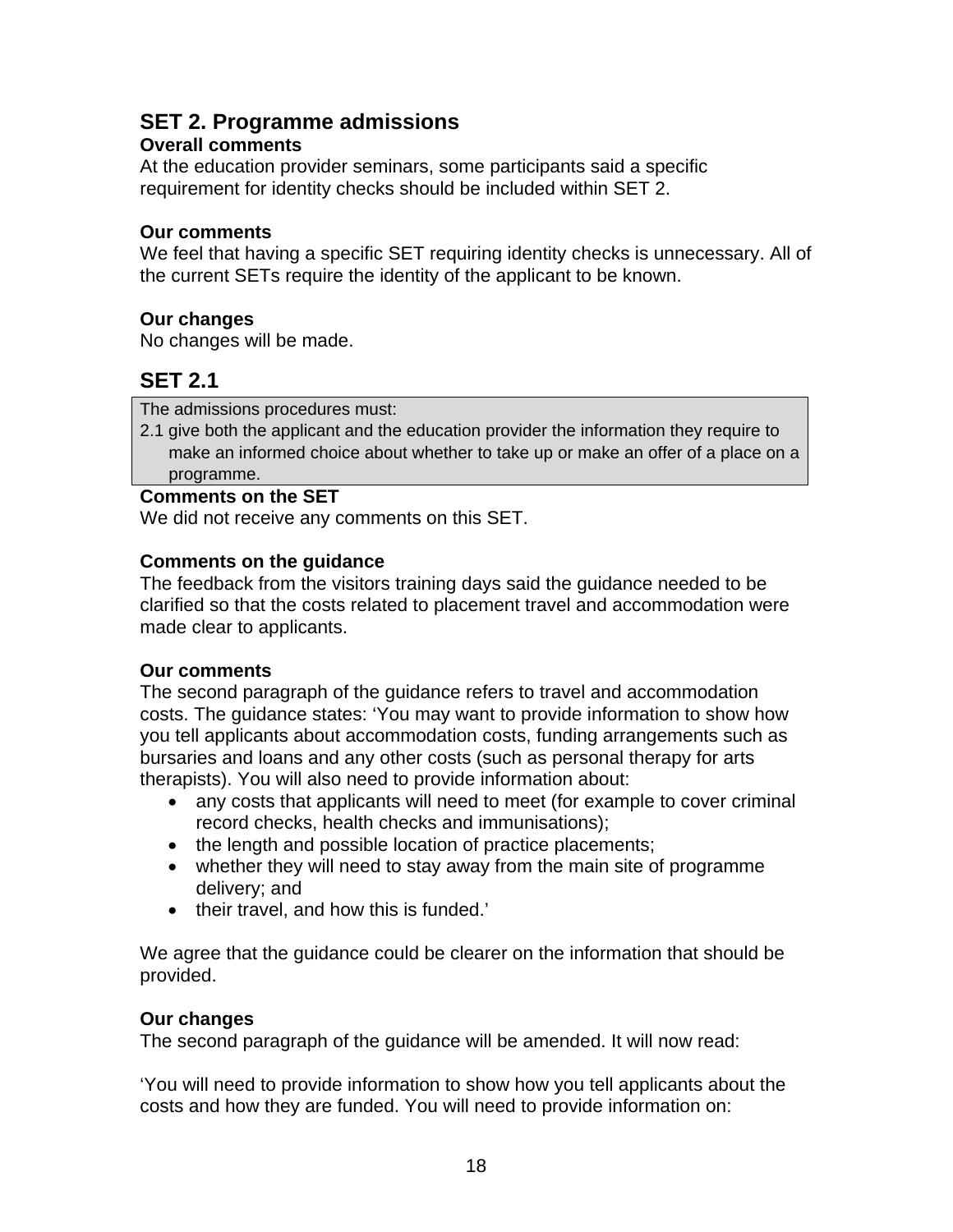- funding arrangements (such as bursaries and loans);
- accommodation costs; and
- other costs (such as criminal record checks, health checks, immunisations, or personal therapy for arts therapists).

You will also need to provide information to show how you tell applicants about placements. You will need to provide information on:

- the length and possible location of practice placements;
- whether they will need to stay away from the main site of programme delivery; and
- their travel, and how this is funded.'

## **SET 2.2.1**

The admissions procedures must:

2.2 apply selection and entry criteria, including:

2.2.1 evidence of a good command of reading, writing and spoken English;

### **Comments on the SET**

The responses we received for this SET were positive about the proposed change. The University of Greenwich said '…the change is welcomed', whilst the Council of Deans and Manchester Metropolitan University suggested alterations to the wording of the SET whilst retaining the intention of the amendment.

The Council of Deans suggested that the SET should read: 'The admissions procedures must apply selection and entry criteria, including evidence of ability to write, read and speak commensurate with the level of study'.

Manchester Metropolitan University suggested that understanding English should also be a requirement which was specifically mentioned. They suggested the SET should read: 'The admissions procedures must apply selection and entry criteria, including evidence of a good command of reading, writing, speaking and understanding English.'

#### **Comments on the guidance**

Three key themes emerged from the consultation responses.

1. When do the English language requirements apply?

At the education provider seminars, some participants said the guidance should be clarified so education providers were clear when they should apply the English language requirements.

The College of Occupational Therapists said it was important to state the level of English language proficiency that the HPC considers to be 'good' at the start of the programme, rather than on completion.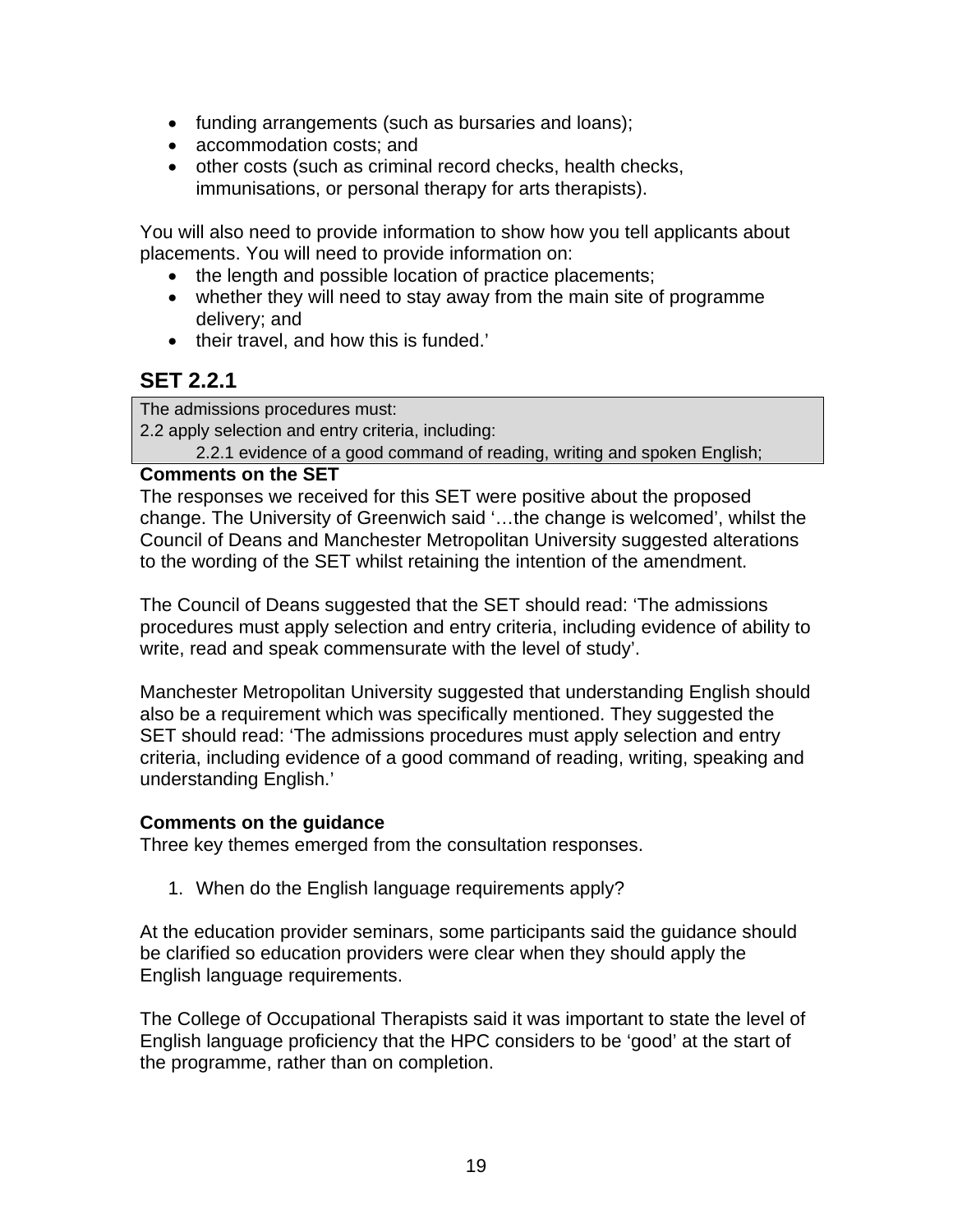A number of respondents including the University of Bradford were unsure whether an IELTS level 7.0, or equivalent, was required on entry or exit to the programme. The Chartered Society of Physiotherapy said '…this has been raised at almost every event in the last three years by HPC visitors and is always at odds with current practice in HEIs whereby students are assessed at the beginning of the programme (and accepted with 6.5)'.

Alternatively, Northumbria University said an entry requirement of IELTS level 7.0 needed to be clearly stated because it is the minimum standard for practice which would include practice placements. The North East Strategic Health Authority also said that '…the minimum standards for entry these should be consistent with the standard required on completion of the programme if there were to be no further testing of these skills prior to qualifying'.

2. Who do the language requirements apply to?

The British Psychological Society said the guidance was unclear about whether the English requirements applied to all applicants, or just to those for whose first language is not English. At the education provider seminars, some participants queried whether language requirements could be applied to applicants from the European Economic Area (EEA) as well as international applicants. They were unclear as to whether EEA applicants should, or could legally, be treated the same as UK applicants.

3. Who should undertake the testing and what methods should be used?

At the education provider seminars, some participants said the guidance should clarify who was responsible for testing students' and prospective registrants' English language ability and the assessment processes they should use.

The University of Ulster questioned how the level of spoken English could be determined, while some participants at the education provider seminars said the guidance should make clear what education providers were expected to do about spoken English skills without interviewing applicants.

Both UNISON and the Association for Perioperative Practice said more guidance should be provided with a statement relating to understanding English.

## **Our comments**

1. When do the English language requirements apply?

Most education providers already have English language requirements and the SET is in place to make sure that a student can succeed on the programme (i.e. that they can cope with the theory and practise parts, at the appropriate level of the programme). At the end of the programme the student must be able to meet our standard of proficiency on English language.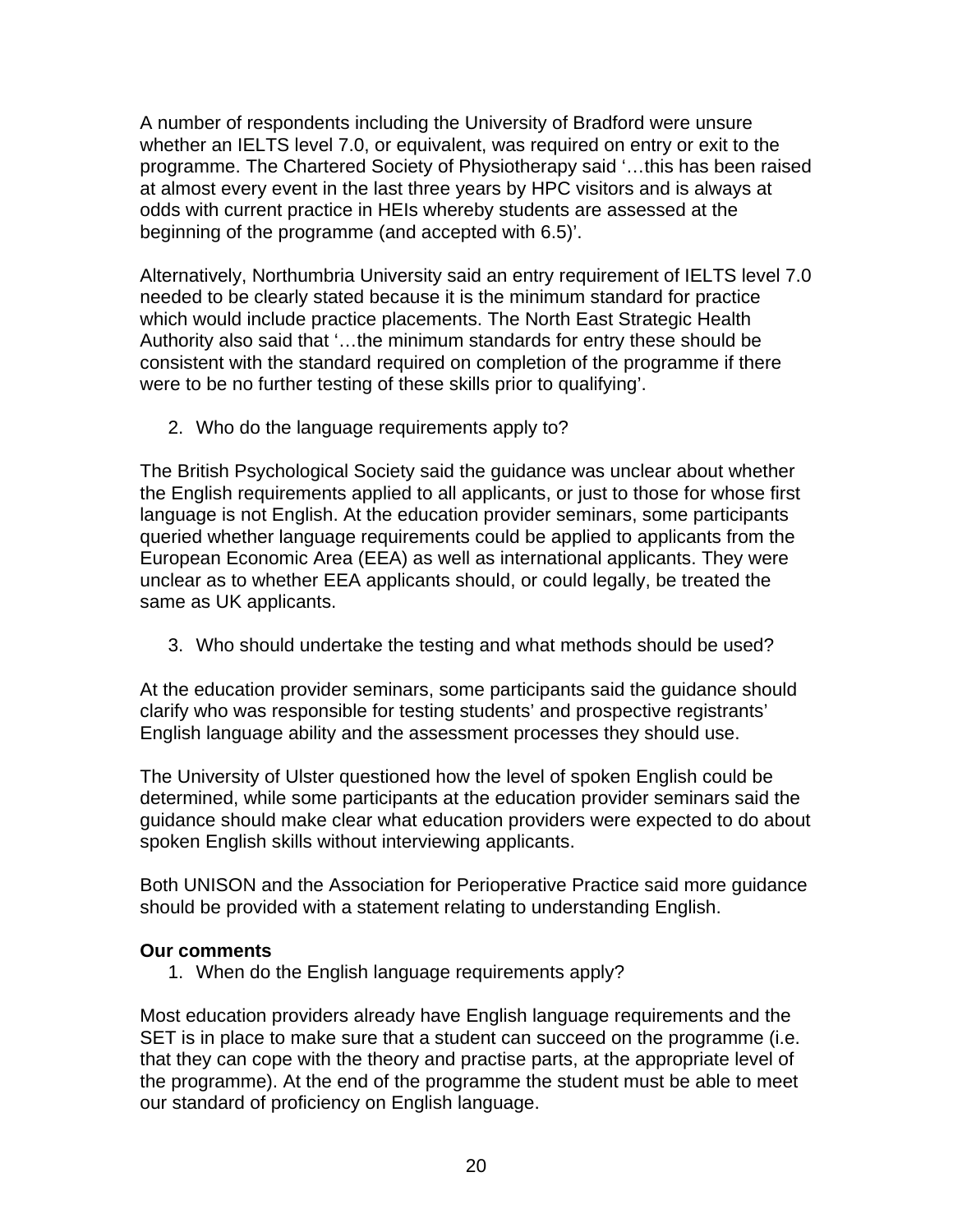Education providers are responsible through their admissions procedures for checking evidence that applicants have 'a good command of reading, writing and spoken English'. An education provider should determine the suitable English language level for the delivery of their programme and they should specify the level they require in their admissions procedures.

On entry to a programme, we do not expect education providers to enforce the IELTS level we specify in the standards of proficiency, nor do we expect education providers to test on completion to get an IELTS level. We would not take action if the programme design or placement requirements stipulate a higher IELTS level on entry.

Our requirement relates specifically for someone who has completed an approved programme and applying to join the Register. At this point they must be able to meet the required level of English proficiency for the standards of proficiency for their profession.

2. Who do the language requirements apply to?

The SET applies to all applicants; this includes those whose first language is English and EEA applicants. The guidance clearly states that the evidence '…of a good command of reading, writing and spoken English' may differ, but this does not remove the requirement for all applicants to meet the level set by the education provider.

3. Who should undertake the testing and what methods should be used?

We recognise that education providers need to be able to determine the appropriate level of English required for a student to be able to participate in their programme.

Education providers must determine the most appropriate method for their programme of assessing prospective registrants' English language ability, this includes which assessment processes they choose to use. This may include requiring an appropriate level of qualification, but could also include interviewing applicants.

We feel it is unnecessary to add '...understanding English' when this can be assumed though the appropriate level of '…reading, writing and spoken English'.

## **Our changes**

The SET will be renumbered as SET 2.2.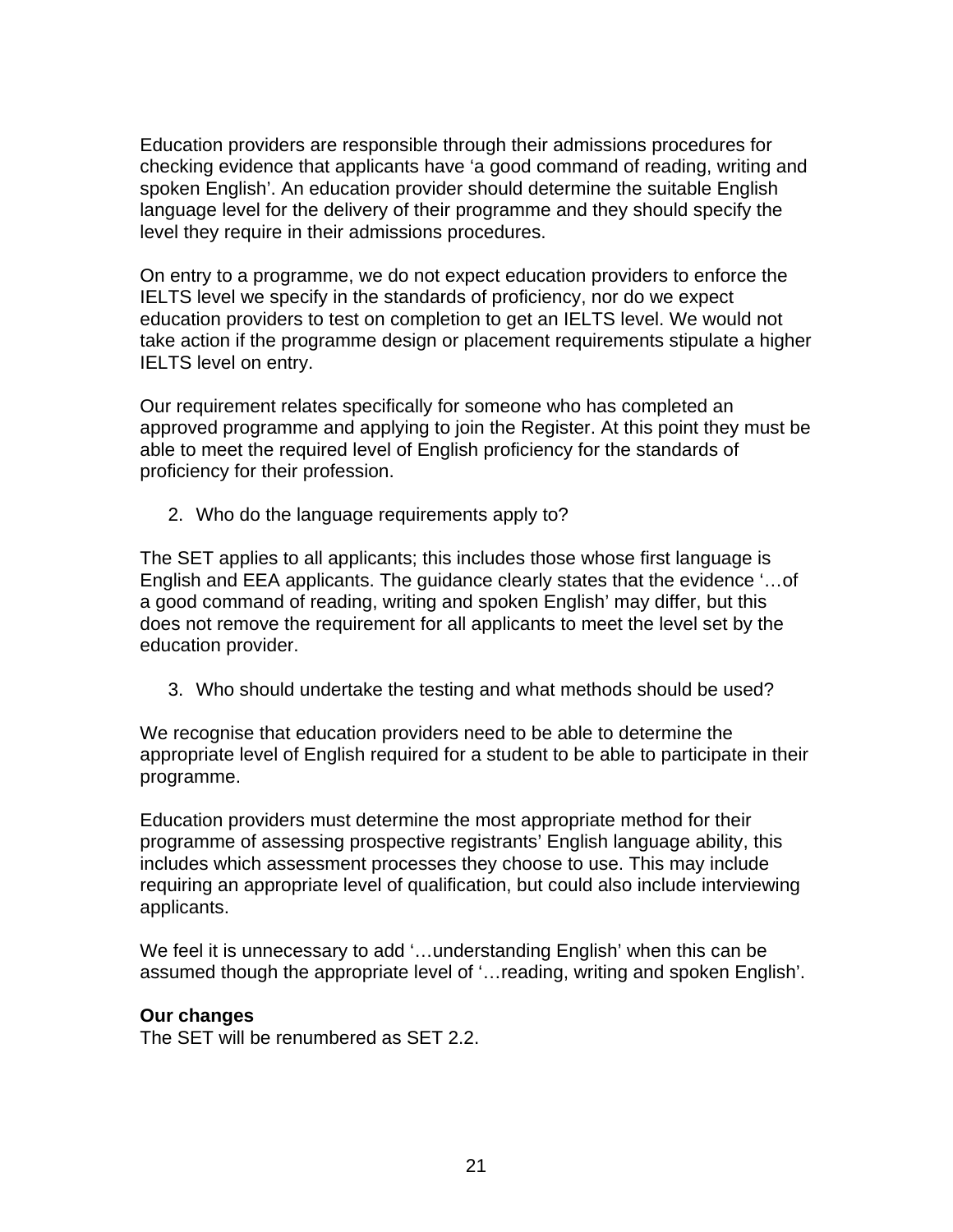We will amend the guidance to clarify the flexible nature of the requirements an education provider can make regarding the level of English required to begin a programme.

We will also clarify to whom the language requirements apply.

## **SET 2.2.2**

The admissions procedures must: 2.2 apply selection and entry criteria, including: 2.2.2 criminal convictions checks;

### **Comments on the SET**

We did not receive any comments on this SET.

## **Comments on the guidance**

Two themes emerged from the consultation responses.

1. Level of checks and appeals.

The draft guidance states that a criminal conviction check should be made on all applicants. A programme coordinator said it was unnecessary to run criminal conviction checks on all applicants and that it should be sufficient to run checks on successful applicants only.

A response from the University of Bradford stated that '…HPC should form a panel to provide definitive advice to HEIs on how to respond to individual prospective students when issues such as convictions and/or cautions are revealed.'

The British Psychological Society said additional guidance was required to clarify whether a specific check was required for entry to the programme or whether the education provider could accept a certificate obtained for another purpose.

At the visitor training days, some participants said the guidance should be more definite regarding the requirements for enhanced disclosure. They said it should be changed to say that '…all disclosures should be at an enhanced level'.

A senior education advisor said there needed to be additional guidance as to who meets the cost of the criminal conviction check.

2. Criminal convictions and registration.

The British and Irish Orthoptic Society said that a criminal convictions check should also be repeated in the final year of the course.

Both Manchester Metropolitan University and UK Council for Psychotherapy argued that having a criminal record should not prevent someone from training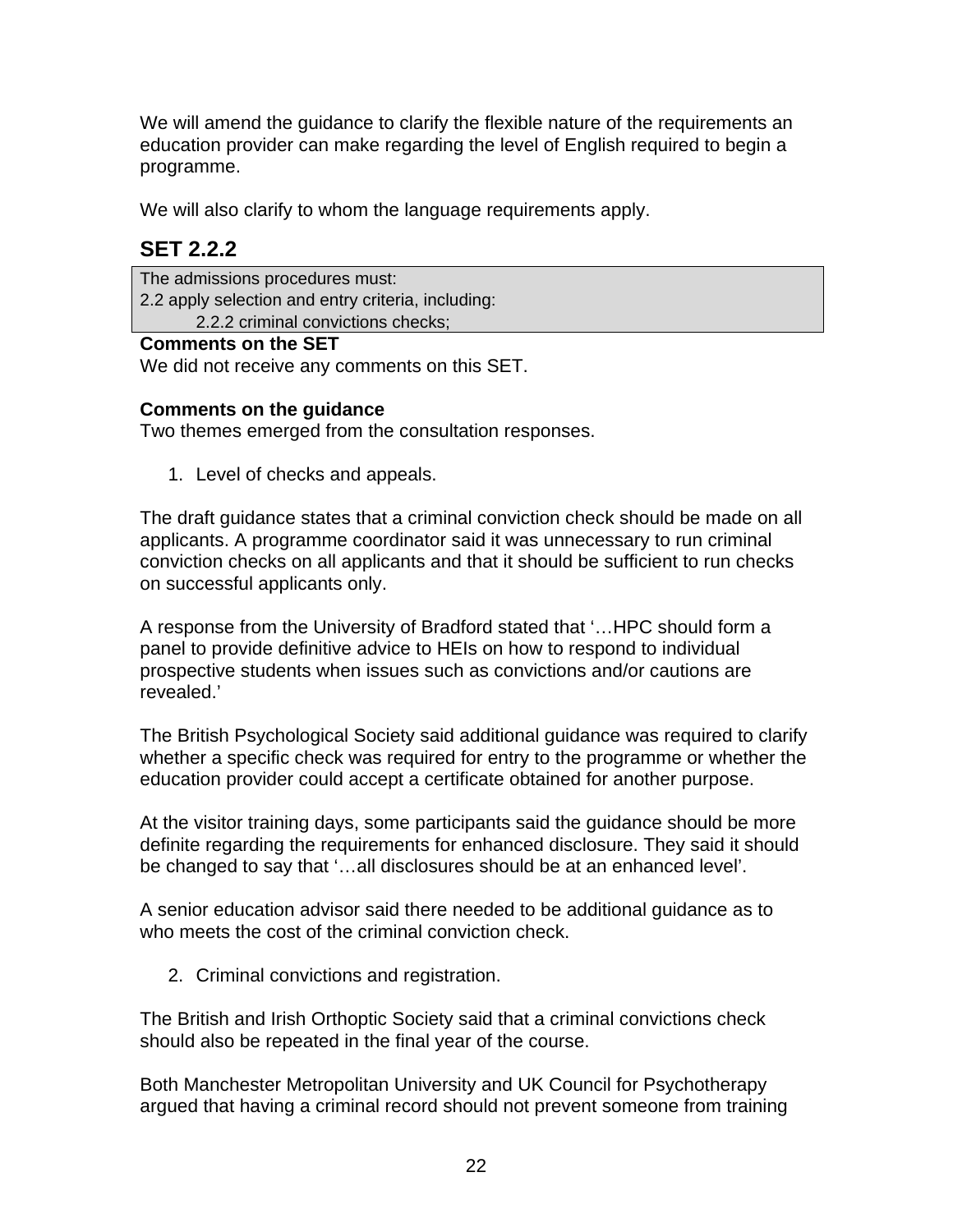and practising. The UK Council for Psychotherapy said people with criminal records **often** come from backgrounds that help to **often** bring a depth of understanding that is vital to the work and the development of the professions. They said further guidance was required on enhanced disclosure to address issues of rehabilitation and restitution.

The Association for Perioperative Practice expressed concern that the guidance was not clear enough about accepting a student or continuing to educate a student with a criminal record that would potentially bar the student from clinical placements and subsequent registration. They said this would not be in the student's, or the institution's best interests.

#### **Our comments**

The education provider should treat each applicant on an individual basis. We agree that it is only necessary to run checks on applicants who are initially successful. The education provider should decide, on receipt of all the relevant information, whether an applicant will be able to undertake all aspects of the programme. They should also decide whether they wish to rely on a valid, in date criminal conviction check which was obtained for another purpose.

We do not require disclosures to be at an 'advanced level'. We believe that education providers are able to decide the appropriate level required to undertake their programme.

To help education providers the guidance makes specific reference to an applicant declaring a criminal conviction. The guidance says: 'If you are considering an application from someone who has a criminal conviction, you may find it helpful to refer to our standards of conduct, performance and ethics, and consider if any criminal conviction might affect that person's ability to meet those standards.' We recognise that making these decisions can be difficult and are currently consulting on guidance for applicants, registrants, and education providers about health and character.

At the point of entry to the Register we require applicants to declare their criminal convictions. For this reason we feel it is disproportionate and unnecessary to require education providers to carry out a criminal conviction checks at the end of programmes.

We recognise that it is possible for someone with a criminal record to practise a profession safely and effectively and we have only turned down a small number of applicants who have declared their criminal convictions at the point of registration.

We consider the information we receive about applicants when they apply for registration on a case by case basis. As a result, we can not provide a list of convictions and cautions that would definitely lead to an application for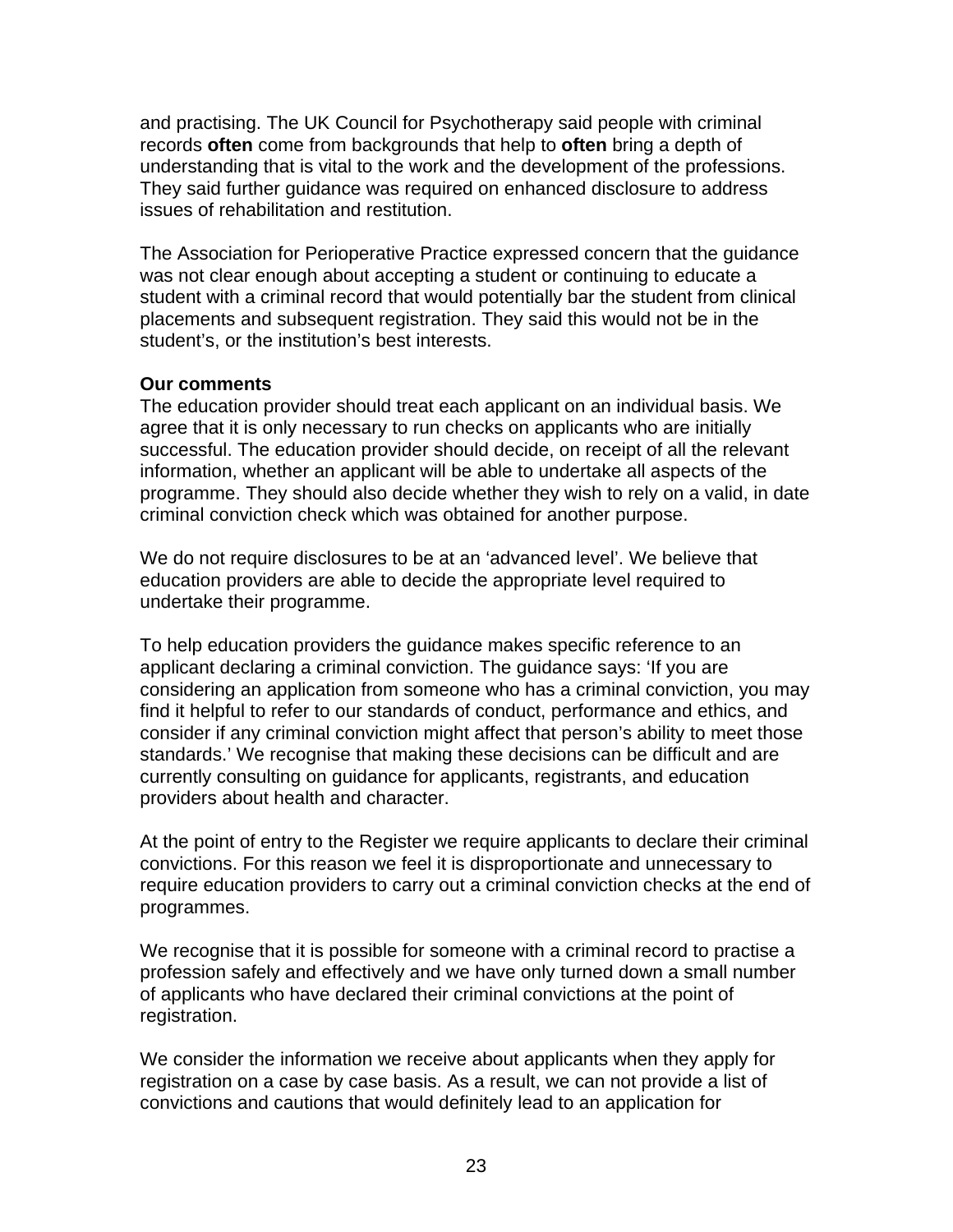registration being rejected. As a result, we also can not provide a list of convictions or cautions that would definitely lead to a rejection of an application by education providers. Between June 2005 and December 2007, 560 declarations on admission or renewal to the Register were considered by the HPC and concluded.

However, there are certain types of offences which we believe are usually incompatible with being a registered health professional. The types of convictions which might result in a registrant being struck off the Register usually relate to offences of a sexual nature or dishonesty or deception. It is likely that applicants with these types of convictions would also not be able to register with us.

## **Our changes**

The SET will be renumbered as SET 2.3.

We will add to the guidance to clarify that an appropriate and relevant criminal conviction check should be carried out by the education provider.

## **SET 2.2.3**

The admissions procedures must:

2.2 apply selection and entry criteria, including:

2.2.3 compliance with any health requirements;

### **Comments on the SET**

The British Psychological Society said '…appropriate to the profession' should be added to the end of the SET.

## **Comments on the guidance**

A programme leader and some participants at the visitor training days, said more clarification was needed over what programmes should require and what visitors should look for around health requirements. The programme leader said it would be '…unethical (and unreasonable) to accept a student on such a course if the student will not be able to practice'.

At the education provider seminars, some participants said clearer guidance was needed on how education providers should respond to applicants with disabilities and how they should link reasonable adjustments to fitness to practice.

Both the College of Occupational Therapists and some participants at the education provider seminars said clearer guidance was required on the occupational health process. They also both said that clearer guidance was required on what reasonable adjustments an education provider could and should make.

At the education provider seminars, some participants said some example questions in the area of equality and diversity, and disability would be useful.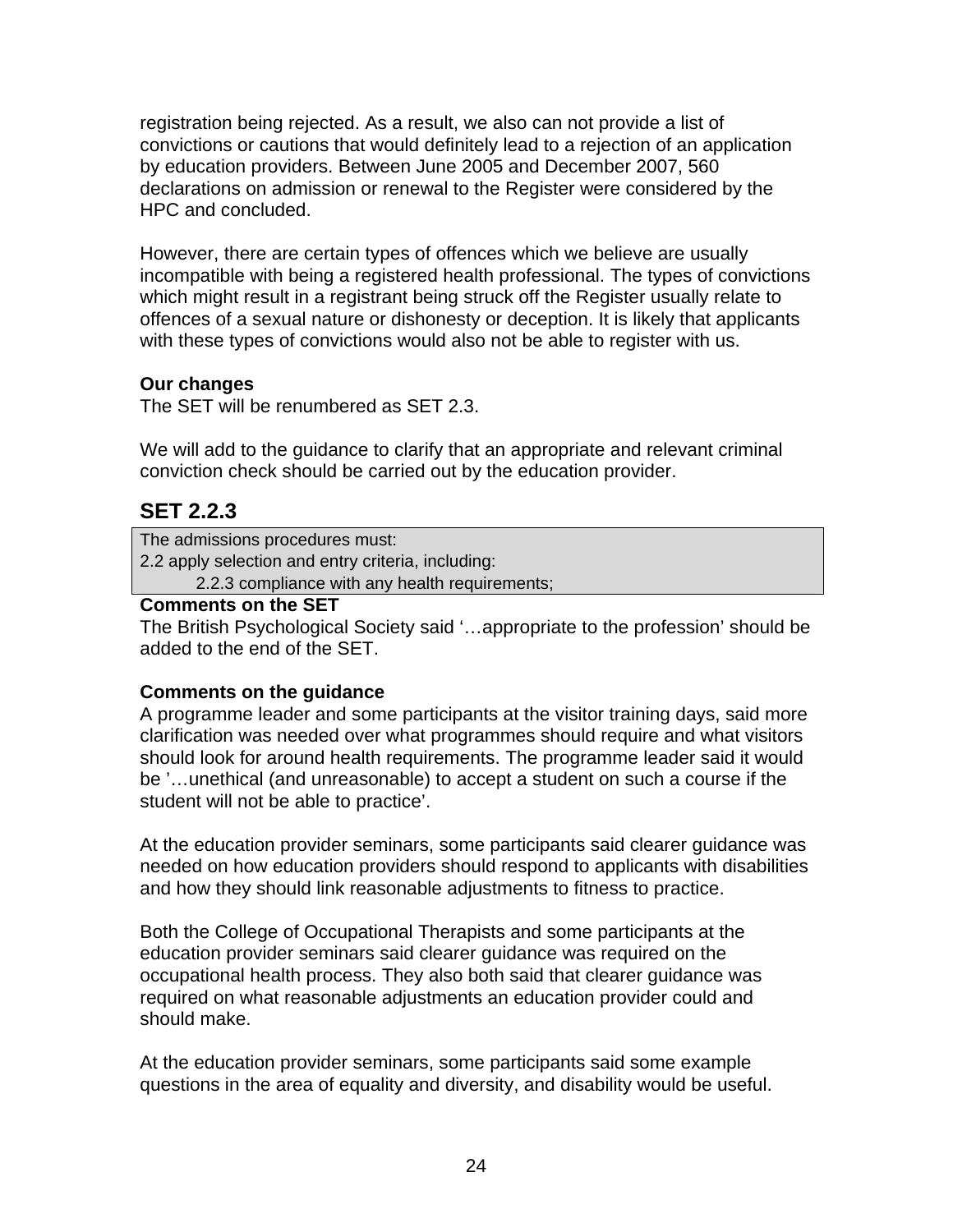They also said there should be guidance on how they should deal with students who have significant periods of illness midway through the programme.

#### **Our comments**

We feel it is important that the SETs are clear in the requirements they make. The SETs must be appropriate to all of the professions we regulate. We feel it is unnecessary to add '…appropriate to the profession' to the end of the SET because we assess the individual programme against this SET and it is as open to interpretation as the current wording.

When we talk about 'health' we mean health conditions which may affect either an applicant's or a registrant's fitness to practise. We are not asking whether an applicant or registrant is 'healthy'. This is because someone may be unwell, they may have a condition which they need treatment for or they may be disabled, but they will still be able to practise their profession safely.

We recognise that there is a debate around disabilities and how far these are considered to be issues of 'health'. For example, some disabled people may be in excellent health. Some disabled people may have a health condition which is not related to their disability. At the point of entry to the Register, we do not require information about the disability or health condition unless it affects an applicant's or registrant's fitness to practise.

There are different views about this and we recognise that some disabled people may have a health condition as well as their disability, or they may consider themselves to have a health issue rather than a disability.

All health requirements must be appropriate to the programme content and delivery; this may include necessary requirements such as immunisations. All health requirements should be in line with the Disability Discrimination Act (1995) and should not prevent anyone from training when all reasonable adjustments have been made. The education provider should not be basing their decision on whether they think 'the student will not be able to practice' upon completing the programme.

We have provided guidance with the SET which should be used along with additional publications we have produced, 'A disabled person's guide to becoming a health professional' and 'Information about the health reference'. These documents provide further information about reasonable adjustments and the necessity for someone to show insight and understanding of their health condition.

We do not feel it would be appropriate or beneficial to produce further guidance on what reasonable adjustments an education provider should make. Reasonable adjustments must be made on a case-by-case basis looking at each individual's circumstances and requirements. We would expect education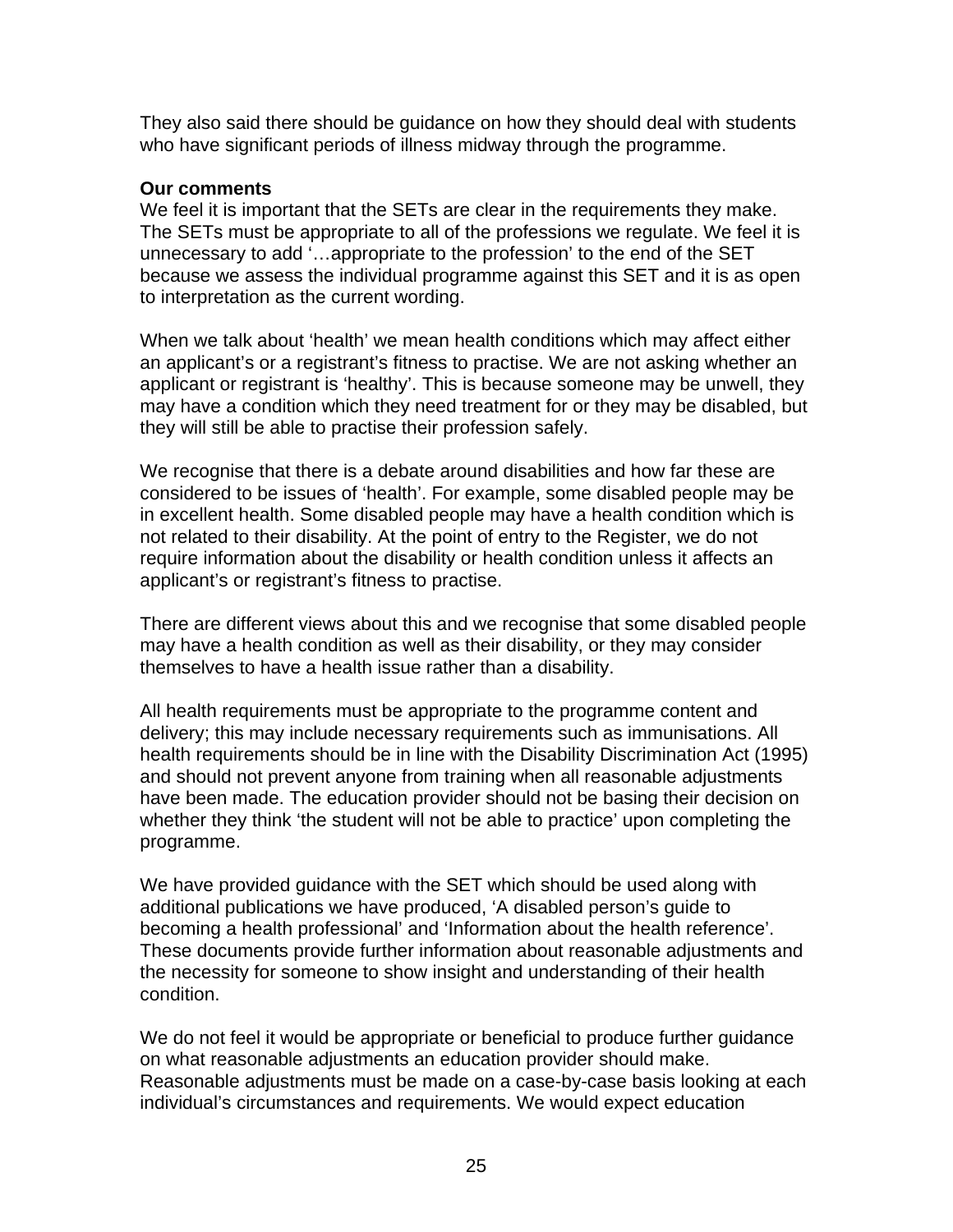providers to apply this reasoning when the health of a student changes once they are enrolled on the programme.

#### **Our changes**

The SET will be renumbered as SET 2.4.

We have produced a document 'Information about the health reference' which covers many of the issues raised by the responses. No changes will be made to the SETs or guidance.

## **SET 2.2.4**

The admissions procedures must:

2.2 apply selection and entry criteria, including:

2.2.4 appropriate academic and/or professional entry standards;

#### **Comments on the SET**

We did not receive any comments on this SET.

#### **Comments on the guidance**

At the education provider seminars, some participants said more guidance was needed on numeracy skills.

### **Our comments**

The guidance for this SET currently begins with: 'We will want to be assured that your academic and professional entry standards, including those regarding literacy and numeracy, are appropriate to the level and content of the programme'. We feel the guidance is clear and allows for variation depending on the programme.

## **Our changes**

The SET will be renumbered as SET 2.5.

## **SET 2.2.5**

The admissions procedures must: 2.2 apply selection and entry criteria, including: 2.2.5 accreditation of prior (experiential) learning and other inclusion mechanisms.

#### **Comments on the SET**

We did not receive any comments on this SET.

#### **Comments on the guidance**

We did not receive any comments on the guidance for this SET.

#### **Our comments**

No comment.

#### **Our changes**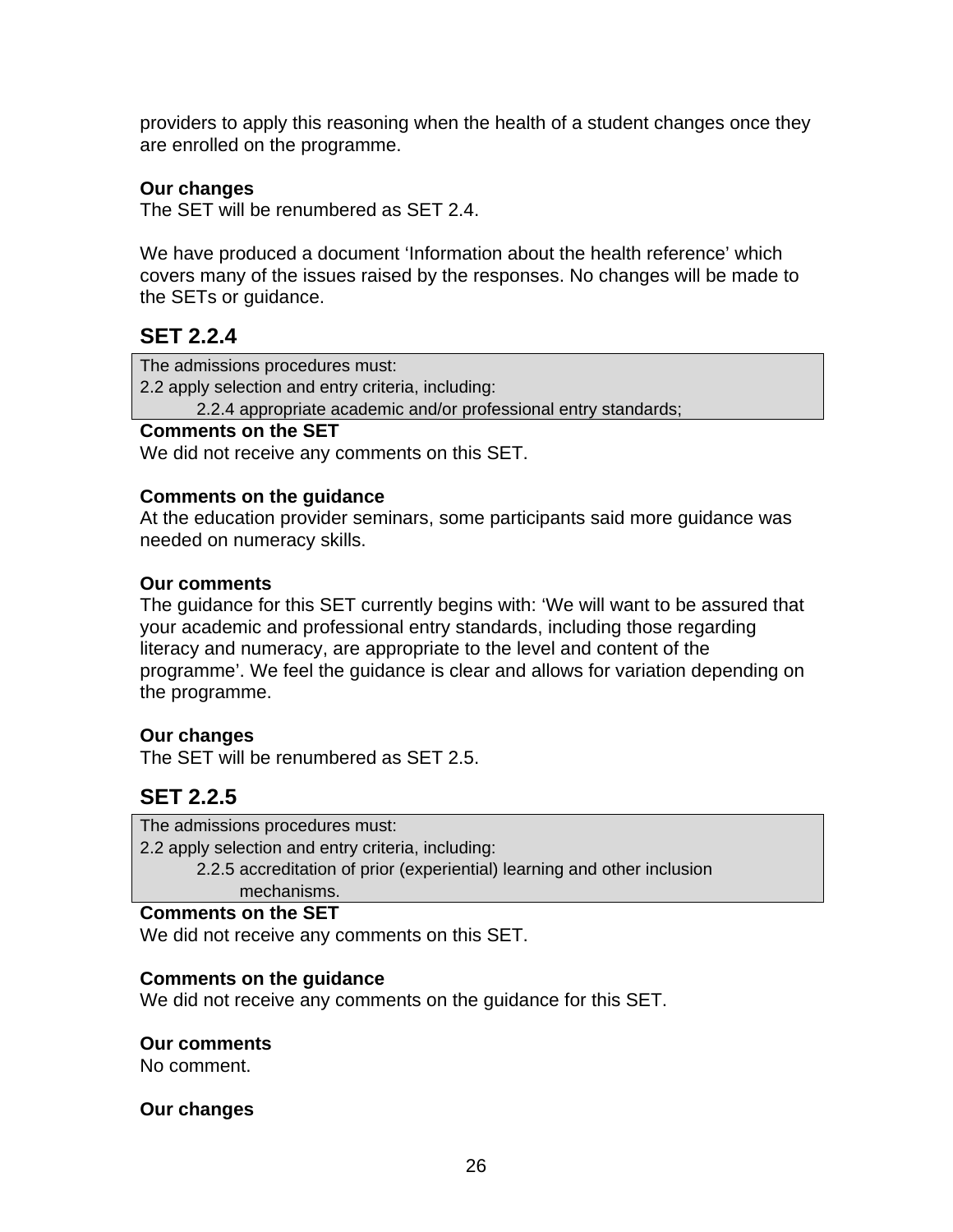The SET will be renumbered as SET 2.6.

## **SET 2.3**

The admissions procedures must:

2.3 ensure that the education provider has equality and diversity policies in relation to applicants and students, together with an indication of how these will be implemented and monitored.

### **Comments on the SET**

We did not receive any comments on this SET.

## **Comments on the guidance**

We did not receive any comments on the guidance for this SET.

#### **Our comments**

No comment.

#### **Our changes**

The SET will be renumbered as SET 2.7.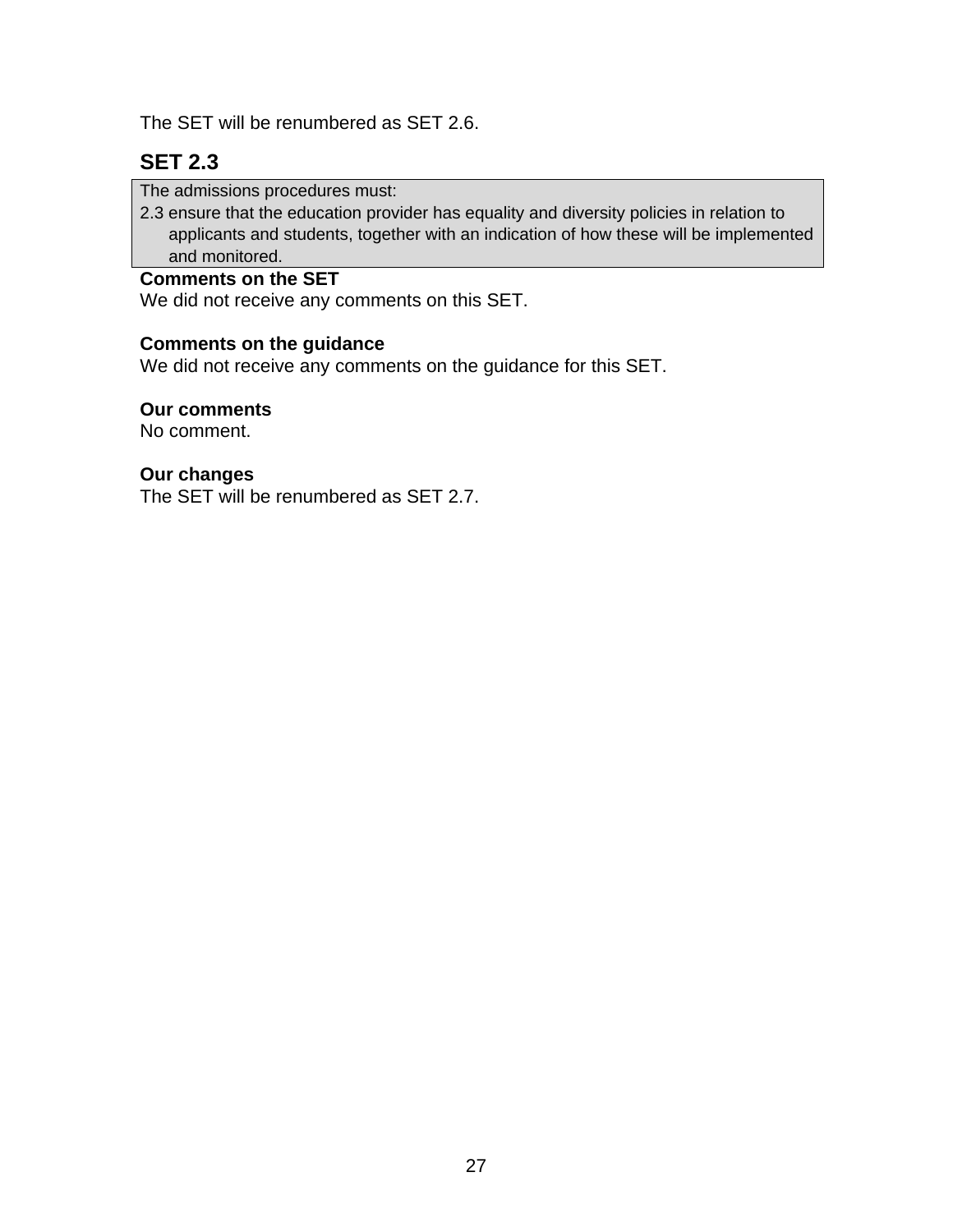## **SET 3. Programme management and resource standards**

### **Overall comments**

The Higher Education Academy suggested that we add the following example questions:

- 'Do all those who help the students learn have a teaching qualification? If not, how do you ensure that the student learning experience is an effective one?
- What staff development is offered in order to enhance teaching?'

### **Our comments**

We are happy to add the additional example questions.

## **Our changes**

The additional questions will be added.

## **SET 3.1**

3.1 The programme must have a secure place in the education provider's business plan. **Comments on the SET** 

We did not receive any comments on this SET.

## **Comments on the guidance**

A quality manager said it was important for the relevant Strategic Health Authority Education Commissioning Team documentation to be included as evidence of award of contract.

Both Cardiff University and the National Leadership and Innovations Agency for Healthcare (NLIAH) said NLIAH should be included in the list of commissioners. NLIAH also informed us that the Higher Education Funding Council for Wales (HEFCW) does not fund any of the groups that we regulate.

#### **Our comments**

Not all programmes we approve will be commissioned by a Strategic Health Authority. Therefore, it would not be appropriate for us to require the documentation in the guidance, however, we will add this in as an example of the kind of information that could be provided as a source of evidence.

## **Our changes**

We will add NLIAH to the list of groups who may provide funding or planning information.

## **SET 3.2**

3.2 The programme must be effectively managed.

#### **Comments on the SET**

We did not receive any comments on this SET.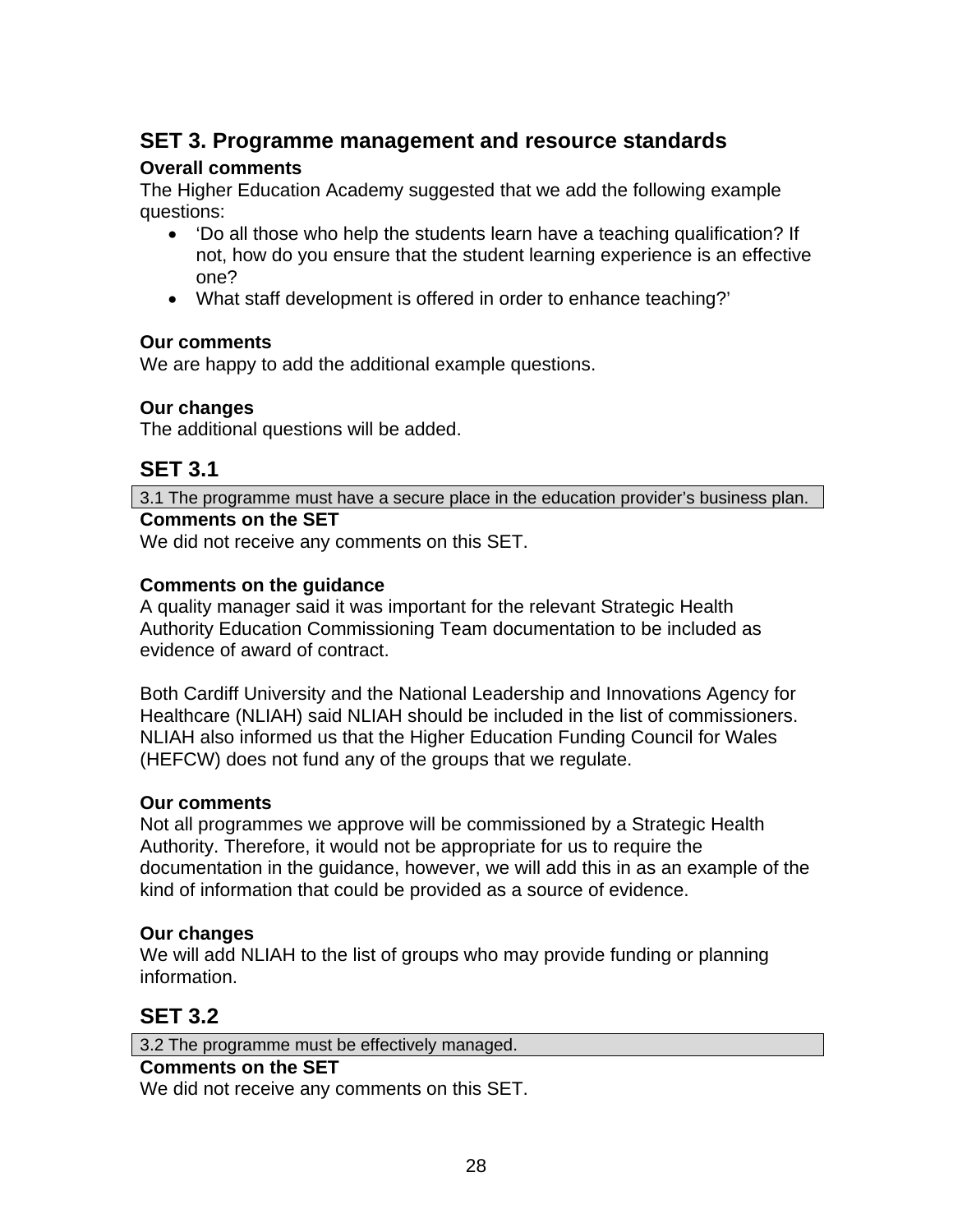#### **Comments on the guidance**

At the education provider seminars, some participants said the guidance should be expanded to acknowledge the role of the management of placement providers in the overall management of the programme.

#### **Our comments**

We feel the guidance acknowledges the role of the management of placement providers in the overall management of the programme in the first paragraph of the guidance. The paragraph reads: 'We will want to see evidence of the programme management structure. This may include the lines of responsibility and the links to the management of practice placement providers, highlighting the roles and responsibilities of all parties.'

### **Our changes**

No changes will be made.

## **SET 3.3**

3.3 The programme must have regular monitoring and evaluation systems in place. **Comments on the SET** 

The University of Greenwich said the addition of this SET made the SETs '…much more robust'.

The College of Radiographers said the SET should be changed to read: 'The programme must have regular internal and external monitoring and evaluation systems in place'.

#### **Comments on the guidance**

The University of Ulster and the some participants at the education provider seminars said there should be further guidance to clarify who was '…responsible for producing a critical review, the process for its production, its tone and purpose, the documentation required, and what it should include'.

The British Psychological Society welcomed the commitment to avoid duplication.

At the education provider seminars, some participants said we should dictate the frequency of audits/monitoring exercises. The British Society of Haematology also said the guidance regarding the minimum level of monitoring which is required was too vague and should be more clearly specified.

At the visitor training days, some participants said further guidance was required to explain that along with monitoring and evaluating, we would also check what happened with the information and ensure it was acted upon.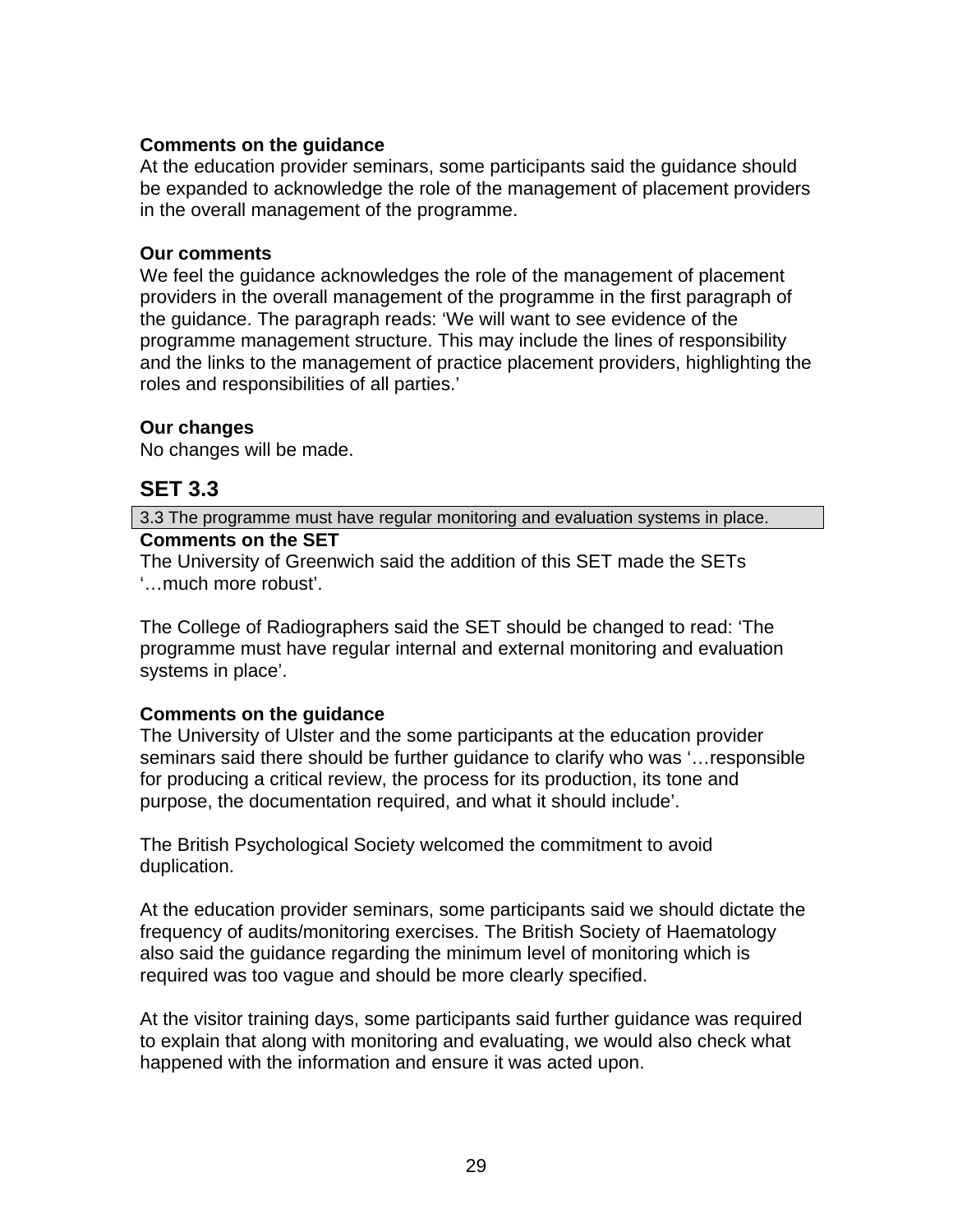#### **Our comments**

Both internal and external monitoring and evaluation systems may be used to demonstrate how education providers meet this SET. However, the amount of internal and external monitoring and evaluation systems they go through varies. We do not feel it would clarify the SET to include 'internal and external' but will make sure the guidance refers to both internal and external monitoring and evaluation systems.

We try to avoid the duplication of internal and external processes. The reference to critical review is an example of evidence that may be included to show how education providers meet the SET. We believe if we were to specify '…who is responsible for producing a critical review, the process for its production, its tone and purpose, the documentation that will be required, and what it should include', we would be asking the education providers to duplicate processes they may already be carrying out.

We also do not want to make the SETs or guidance too prescriptive. Different programmes will develop systems of auditing and monitoring that are appropriate and effective for them. Specifying a minimum level of auditing would not be appropriate for all programmes, this is why we ask that '…the monitoring and evaluation systems (for example, internal quality audits, external examiner reports, and student feedback) are appropriate to, and effective for, the programme.'

#### **Our changes**

We will add to the guidance to explain that along with regular monitoring and evaluating we will also want to see how education providers make sure the information is acted upon.

We will include service user engagement in the guidance.

## **SET 3.4**

3.4 There must be a named person who has overall professional responsibility for the programme who should be appropriately qualified and experienced and, unless other arrangements are agreed, be on the relevant part of the Register.

#### **Comments on the SET**

We did not receive any comments on this SET.

#### **Comments on the guidance**

At the education provider seminars, some participants praised the guidance for the flexibility that this SET gave. They suggested examples of appropriate scenarios would help to elaborate the guidance.

The response from Bangor University and from some participants at the visitor training days said guidance was required to state that if a programme leader was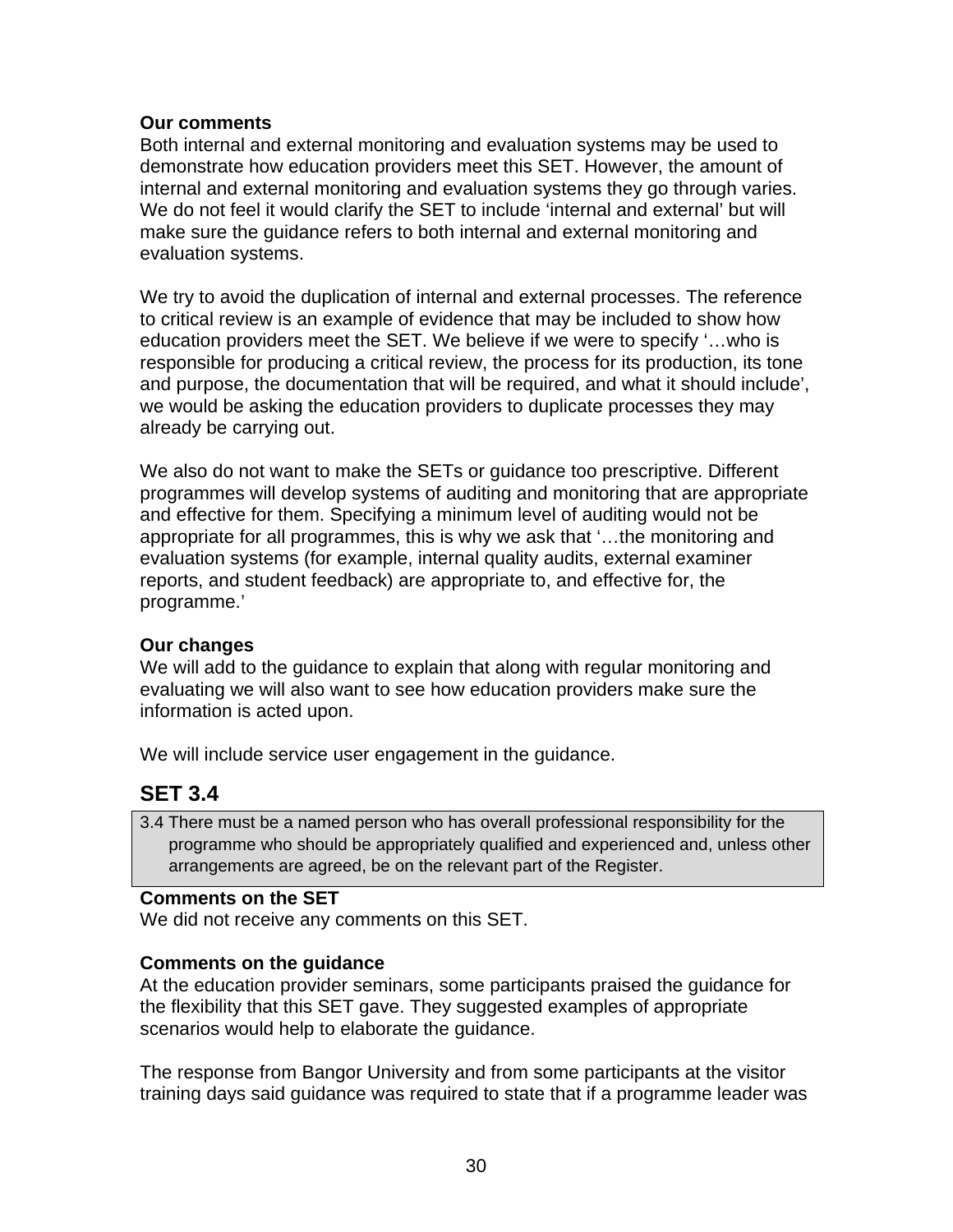not on the Register then at least one member of support staff/wider programme team should be on the Register.

#### **Our comments**

We use examples in the guidance to provide a broad outline of the type of information we may look for. We want to avoid making the guidance more prescriptive than necessary and feel if we add too many examples we run the risk of making the guidance more prescriptive.

This SET concerns the person with overall responsibility for the programme, not the support team. The guidance must clearly relate to the SET so we do not specify that a member of the support team must be on the Register because this would not result in us setting conditions against this SET. However, the support team must have the relevant specialist expertise and knowledge which may include being on the Register. The support team is covered by SET 3.6.

### **Our changes**

The 'should' in the SET will be changed to 'must'.

## **SET 3.5**

3.5 There must be an adequate number of appropriately qualified and experienced staff in place to deliver an effective programme.

#### **Comments on the SET**

We did not receive any comments on this SET.

#### **Comments on the guidance**

The Association of Heads of Psychology Departments, some participants education provider seminars, The Chartered Society of Physiotherapy, and the College of Radiographers all said there should be clear guidance on how we interpret 'adequate' and 'appropriately'.

#### **Our comments**

The guidance is clear that we do not set staff/students ratios. Each programme is different and has different staffing requirements. It is for each programme to determine and justify the number of staff in place and how they are appropriately qualified and experienced.

#### **Our changes**

We will add additional guidance on how we will interpret 'adequate' and 'appropriate'.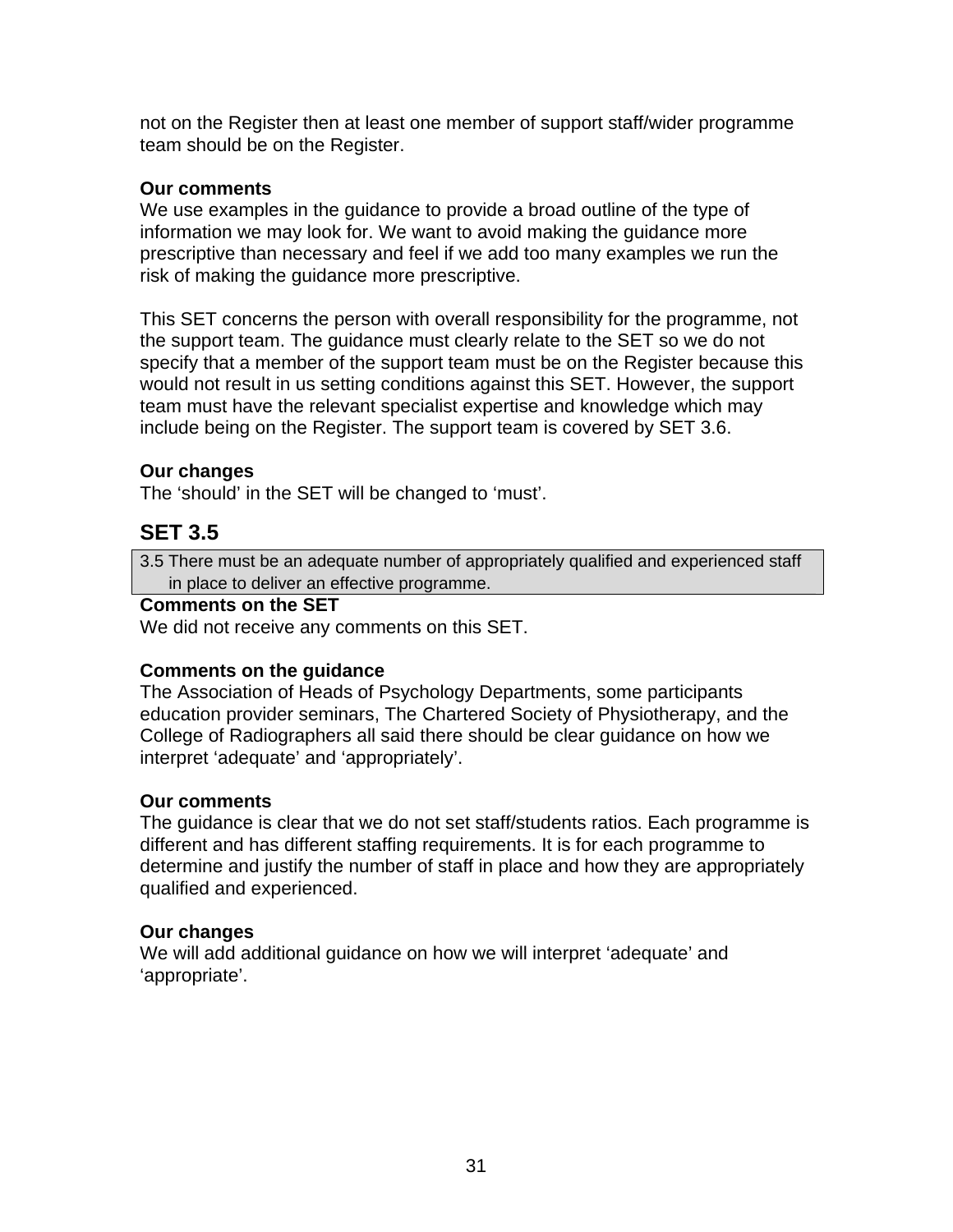## **SET 3.6**

3.6 Subject areas must be taught by staff with relevant specialist expertise and knowledge.

### **Comments on the SET**

The College of Radiographers suggest adding '…and qualifications' to the end of the SET.

## **Comments on the guidance**

The Association of Heads of Psychology Departments said the guidance was ambiguous about how expertise will be determined and would like there to be more detail on this.

At the visitor training days, some participants said the guidance should include expectations for part-time staff, visiting lecturers and quality assurance roles.

The UK Council for Psychotherapy said they currently require a recommendation for '…good professional standing' of all those involved with programme delivery. They said this should be required to meet this SET.

## **Our comments**

We received few comments about this SET but two points were raised. The first point concerned how we determine expertise. We feel it is for education providers to determine the expertise and knowledge of the staff (including parttime staff and visiting lecturers) they require for delivering the programme. We do not specify the precise expertise and knowledge that are needed to deliver certain aspects of a programme, as we feel that this may change as good practice develops.

The second point relates to the evidence we require to demonstrate that staff are not in disrepute in their profession. We would expect that all those involved with the delivery of a programme are in good standing in their profession. Employers should make all attempts to ensure that they are.

## **Our changes**

No changes will be made.

## **SET 3.7**

3.7 A programme for staff development must be in place to ensure continuing professional and research development.

## **Comments on the SET**

We did not receive any comments on this SET.

## **Comments on the guidance**

At the education provider seminars, some participants said the guidance was geared towards higher education institutions especially when the terms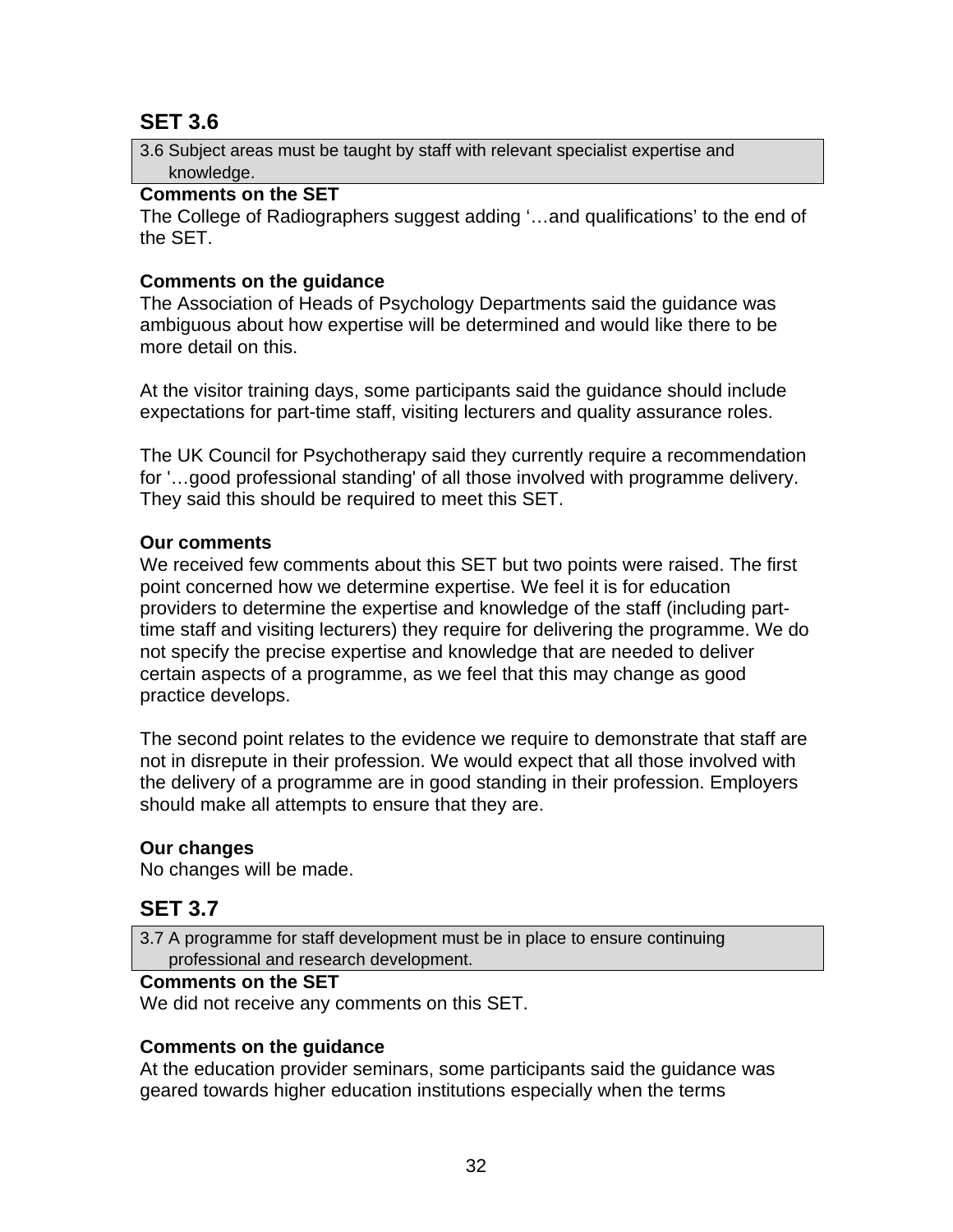'continuing professional development and research development' and 'visiting lecturers' were used.

#### **Our comments**

Many of the programmes we approve are based in higher education institutions but there is no requirement for them to be. The examples in the guidance are not intended to be definitive but need to be understood by most education providers. We will check through the document to make sure the language used is appropriate to all those who use it.

### **Our changes**

No changes will be made.

## **SET 3.8.1**

3.8 The resources to support student learning in all settings: 3.8.1 must be effectively used;

#### **Comments on the SET**

We did not receive any comments on this SET.

### **Comments on the guidance**

At the education provider seminars, some participants said the guidance should include examples of how they could demonstrate that their resources are used effectively.

#### **Our comments**

The demonstration of using resources effectively must be appropriate to each programme and is dependant on the available resources in each setting. We feel that providing further examples would make the guidance more prescriptive.

#### **Our changes**

The SET will be renumbered as SET 3.8.

Our Education Department provided feedback which said there was occasionally confusion as to what was meant by 'all settings' in this SET. We will clarify in the guidance what we mean by 'all settings'.

## **SET 3.8.2**

3.8 The resources to support student learning in all settings: 3.8.2 must effectively support the required learning and teaching activities of the

#### programme. **Comments on the SET**

We did not receive any comments on this SET.

## **Comments on the guidance**

We did not receive any comments on the guidance for this SET.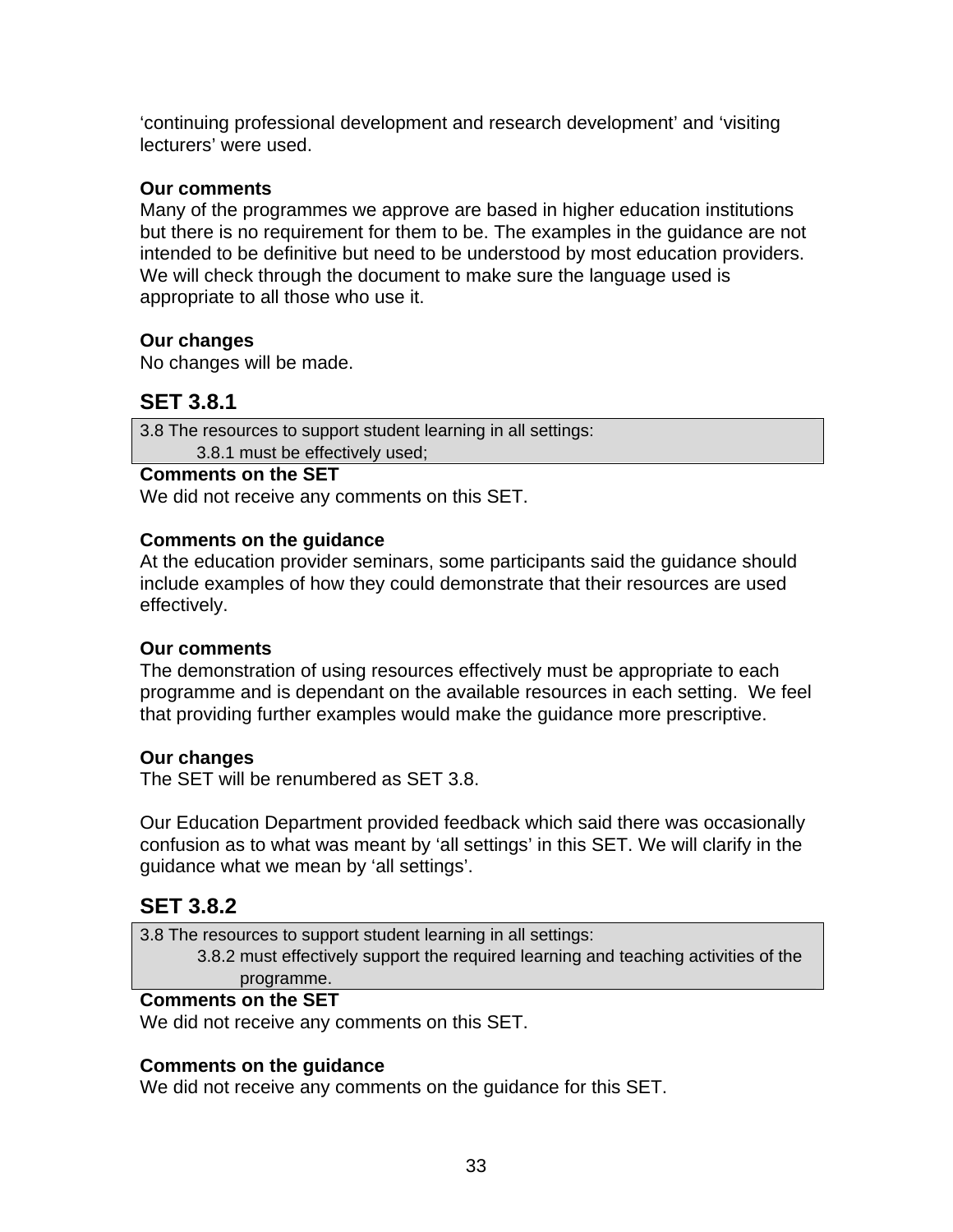### **Our comments**

No comment.

### **Our changes**

The SET will be renumbered as SET 3.9.

## **SET 3.9**

3.9 The learning resources (including the stock of periodicals and subject books), and IT facilities (including internet access), must be appropriate to the curriculum and must be readily available to students and staff.

#### **Comments on the SET**

At the education provider seminars, some participants said learning resources and information technology facilities were not separate. They said the word 'and' should be replaced by 'including'.

### **Comments on the guidance**

The British and Irish Orthoptic Society said the guidance should include detail on the access to core texts and online facilities at clinical placement sites, and if possible, suggest a funding stream.

#### **Our comments**

We accept that IT facilities and learning resources are often the same thing and aid learning. We agree that using the word 'including' rather than 'and' will strengthen the SET.

The guidance states: 'We will also want to know how the students will be able to access the learning resources wherever their learning is based.' We feel this clearly expresses our requirements about the accessibility to learning resources at placement sites.

Our role is not to suggest possible funding streams. This would form part of the education provider's financial plan, discussions with relevant funding bodies and possible contact with the professional bodies.

## **Our changes**

The SET will be renumbered as SET 3.10.

In light of the comments we feel that it would be clearer and more inclusive to remove the bracketed elements and add them to the guidance.

#### The SET will be changed to read:

'The learning resources, including IT facilities, must be appropriate to the curriculum and must be readily available to students and staff.'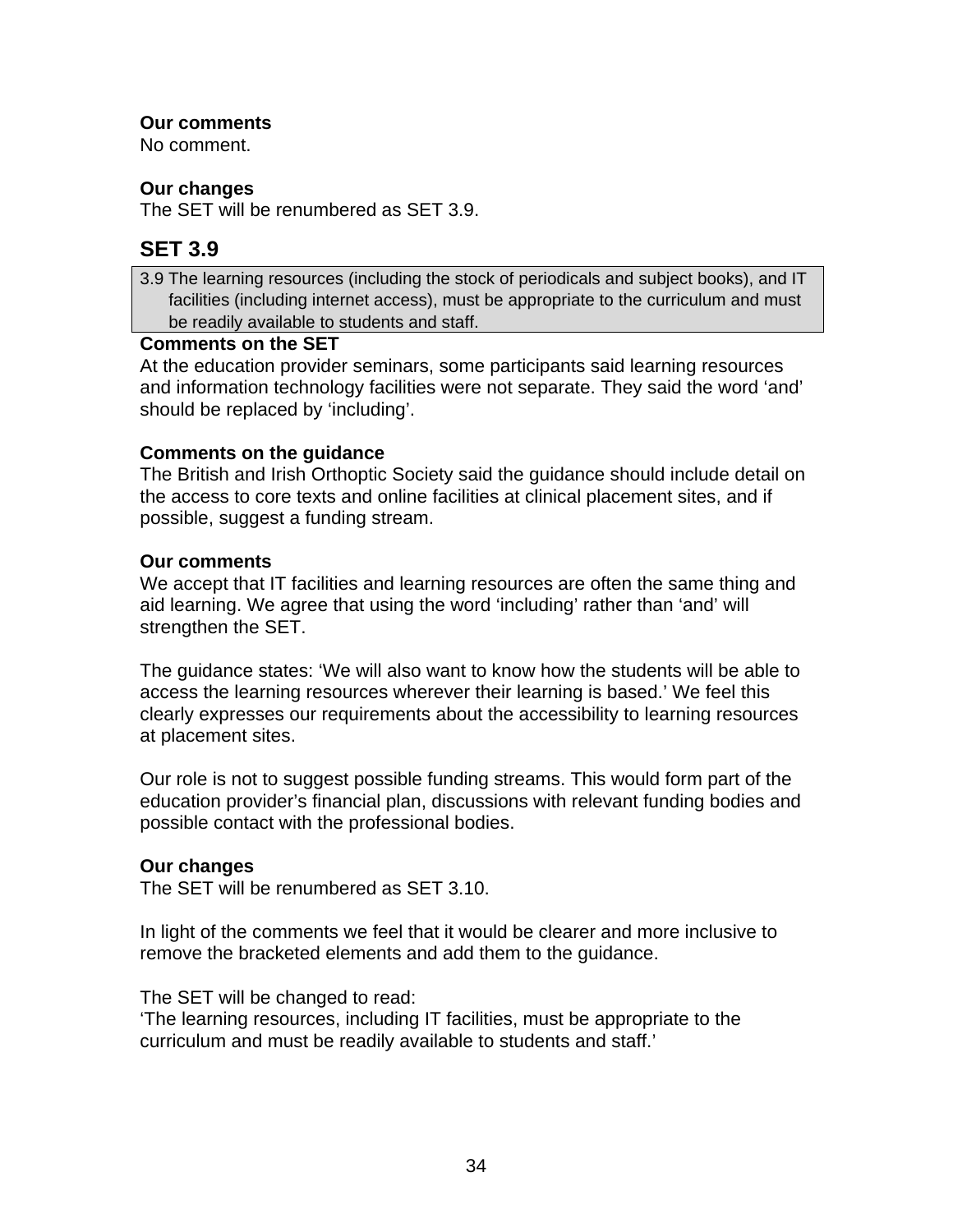# **SET 3.10.1**

3.10 There must be:

 3.10.1 adequate and accessible facilities to ensure the welfare and wellbeing of students in all settings;

#### **Comments on the SET**

The University of Manchester argued that it was not possible to 'ensure' welfare and well-being. They suggested the SET should be altered to 'support/facilitate'.

#### **Comments on the guidance**

We did not receive any comments on the guidance for this SET.

#### **Our comments**

We accept that education providers could only support or facilitate the welfare and wellbeing of students rather than 'ensure' it.

#### **Our changes**

The SET will be renumbered as SET 3.11.

We will amend the SET by changing 'ensure' to 'support'.

We will clarify in the guidance what we mean by 'all settings'.

## **SET 3.10.2**

3.10 There must be:

3.10.2 a system of academic and pastoral student support in place;

#### **Comments on the SET**

We did not receive any comments on this SET.

#### **Comments on the guidance**

We did not receive any comments on the guidance for this SET.

#### **Our comments**

No comment.

#### **Our changes**

The SET will be renumbered as SET 3.12.

## **SET 3.10.3**

3.10 There must be:

3.10.3 a student complaints process in place.

#### **Comments on the SET**

At the visitor training days, some participants said that this was an important SET and should be '…a stand alone standard' to highlight its importance.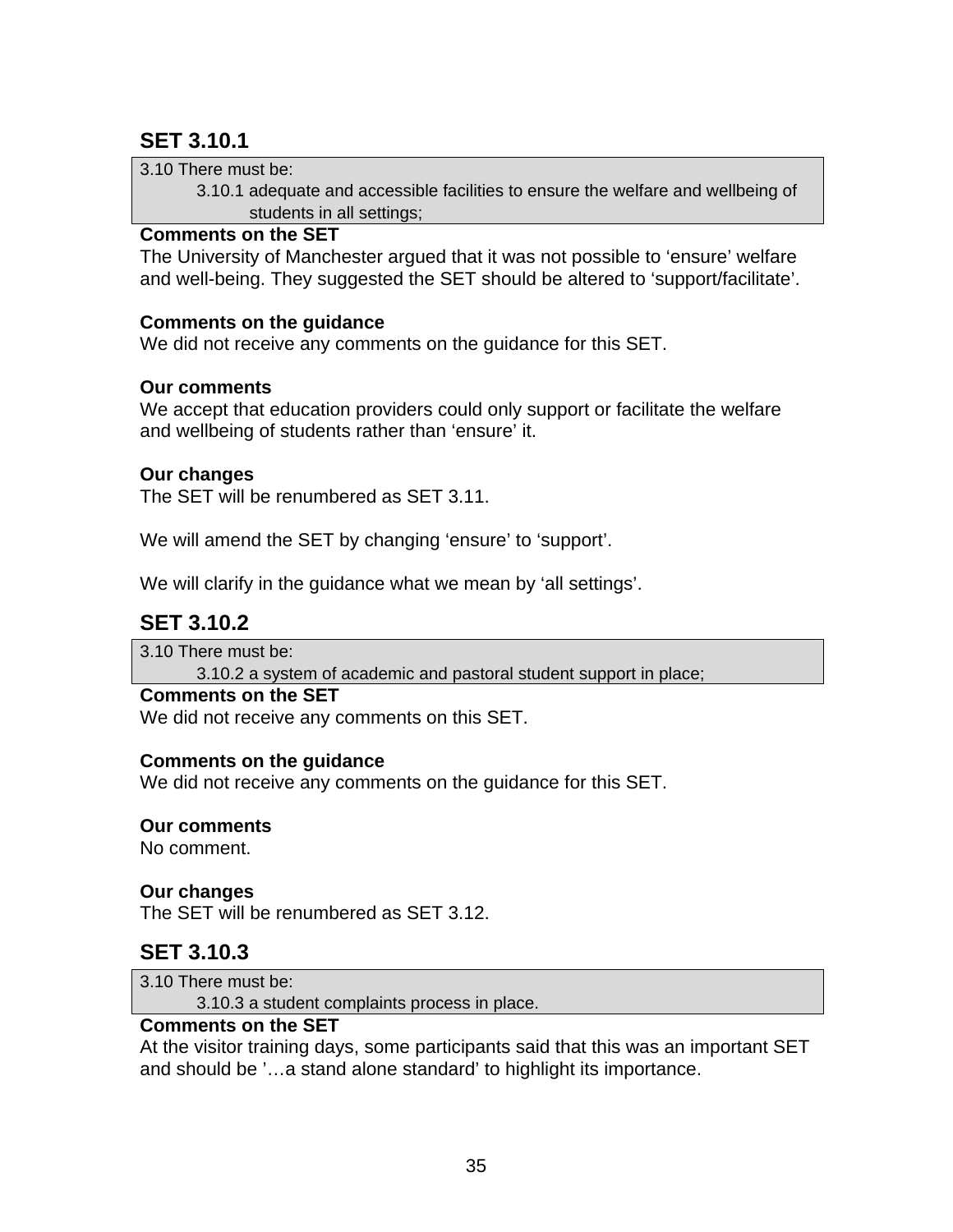The Council of Deans said the SET should be reworded to: '…a formal student complaint process in place, of which the students will be made aware'.

### **Comments on the guidance**

The University of Greenwich said the guidance should state that the 'complaint procedure' should also be made readily available to the students via the Programme Handbook.

The University of Bradford suggested a rewording of the guidance to make it clear that this SET also applies to practice placement areas.

Cardiff University said there should be caution about having this SET. They argue that '…formalising of complaints procedures may discourage students from reporting the very issues the standard is attempting to address'. They suggest removing the SET or addressing this in the guidance.

### **Our comments**

All of the SETs are of equal importance. In this case, three have been drawn together because of the similarities required in guidance and their place in the education providers' processes. Approval will still be sought against each individual SET.

The SET and guidance strikes a balance between being prescriptive and making sure there is a formal complaints process in place that students should know about. We feel that the SET allows for different systems whilst ensuring there is one in place.

## **Our changes**

The SET will be renumbered as SET 3.13.

# **SET 3.11**

3.11 Where students participate as service users in practical and clinical teaching, appropriate protocols must be used to obtain their consent.

## **Comments on the SET**

We did not receive any comments on this SET.

## **Comments on the guidance**

The UK Council for Psychotherapy said the issue of '…preventing emotional distress' should be treated with caution because it is sometimes necessary to confront those in training with issues that are difficult or painful. They said one aspect of the work of psychotherapists was to learn how to be with their own distress.

Both the Council of Deans and National Leadership and Innovations Agency for Healthcare said the bullet point on '...biomechanical assessments of the arms and legs' should have the reference to 'arms and legs' removed. They argue it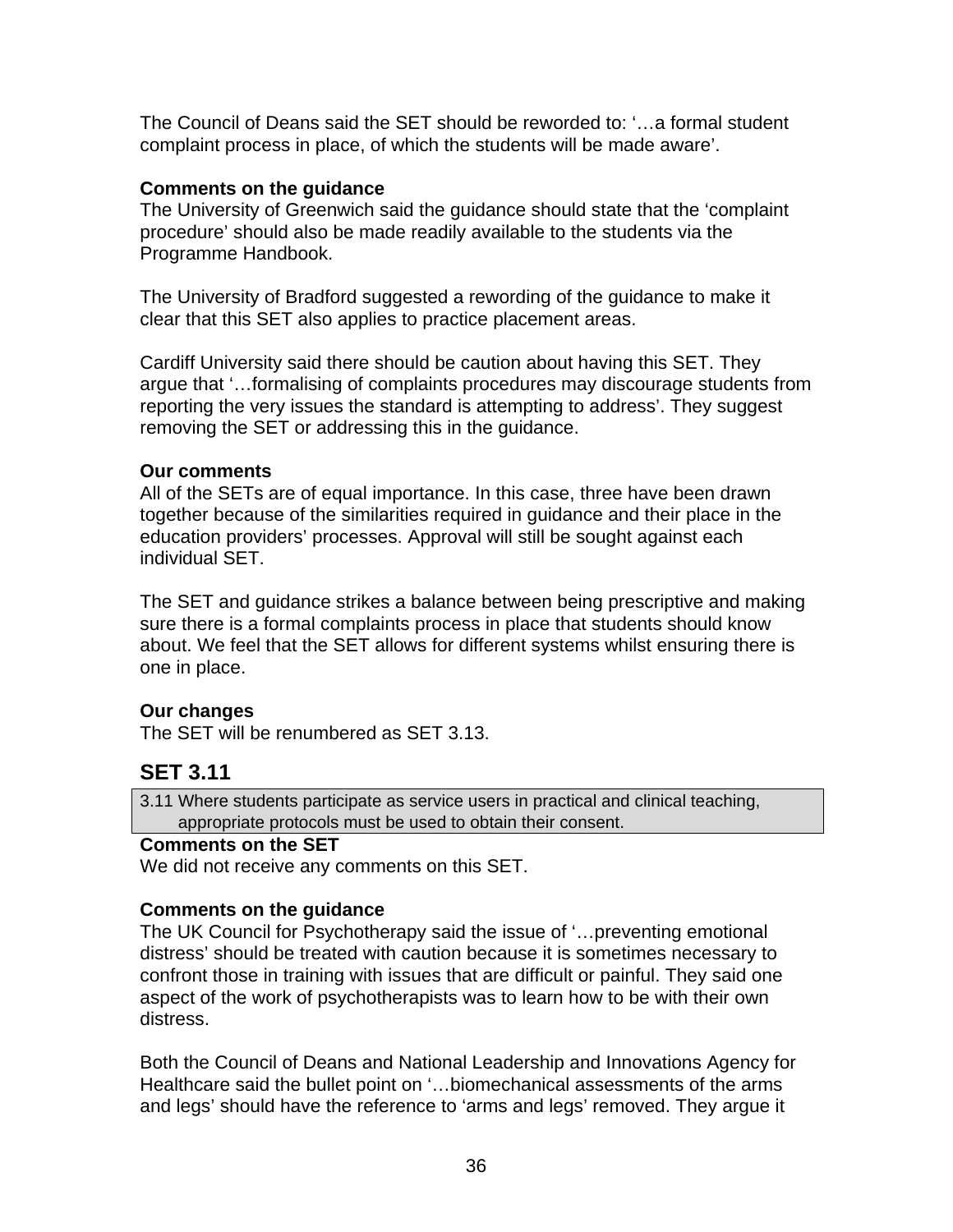should be left as 'biomechanical assessments' or 'biomechanical assessments of the body'. This point was also addressed by Cardiff University who said the example activity '…patient positioning through manipulation of bony anatomical landmarks' did not accurately reflect patient positioning activities.

At the visitor training days, some participants said the guidance should include references to confidentiality.

### **Our comments**

We agree that there may be scenarios during a persons' training that they may need to confront difficult or painful issues. The current guidance concerns itself with preventing emotional distress. We feel that preventing unnecessary emotional distress is essential, however, where emotional distress is demonstrated as a necessary element of training it should be managed effectively.

We accept the examples of biomedical assessment and body positioning could be less restrictive. We also agree it would be useful to refer to the confidentiality of student participants in the guidance.

### **Our changes**

The SET will be renumbered as SET 3.14.

We will include '…preventing or managing' before '…emotional distress' in the guidance.

We will remove '…of the arms and legs' from 'bio-mechanical assessments', and change '…patient positioning through manipulation of bony anatomical landmarks' to 'patient positioning activities'.

We will include additional guidance on confidentiality for student participants and provide a link to our guidance on confidentiality.

# **SET 3.12**

3.12 Throughout the course of the programme, the education provider must have identified where attendance is mandatory and must have associated monitoring mechanisms in place.

#### **Comments on the SET**

We did not receive any comments on this SET.

#### **Comments on the guidance**

The second paragraph of the guidance reads:

'You should provide information to us to show when attendance is compulsory, and when it is not. You should show us how you monitor attendance, for example, by a class register. You must show the systems you have in place for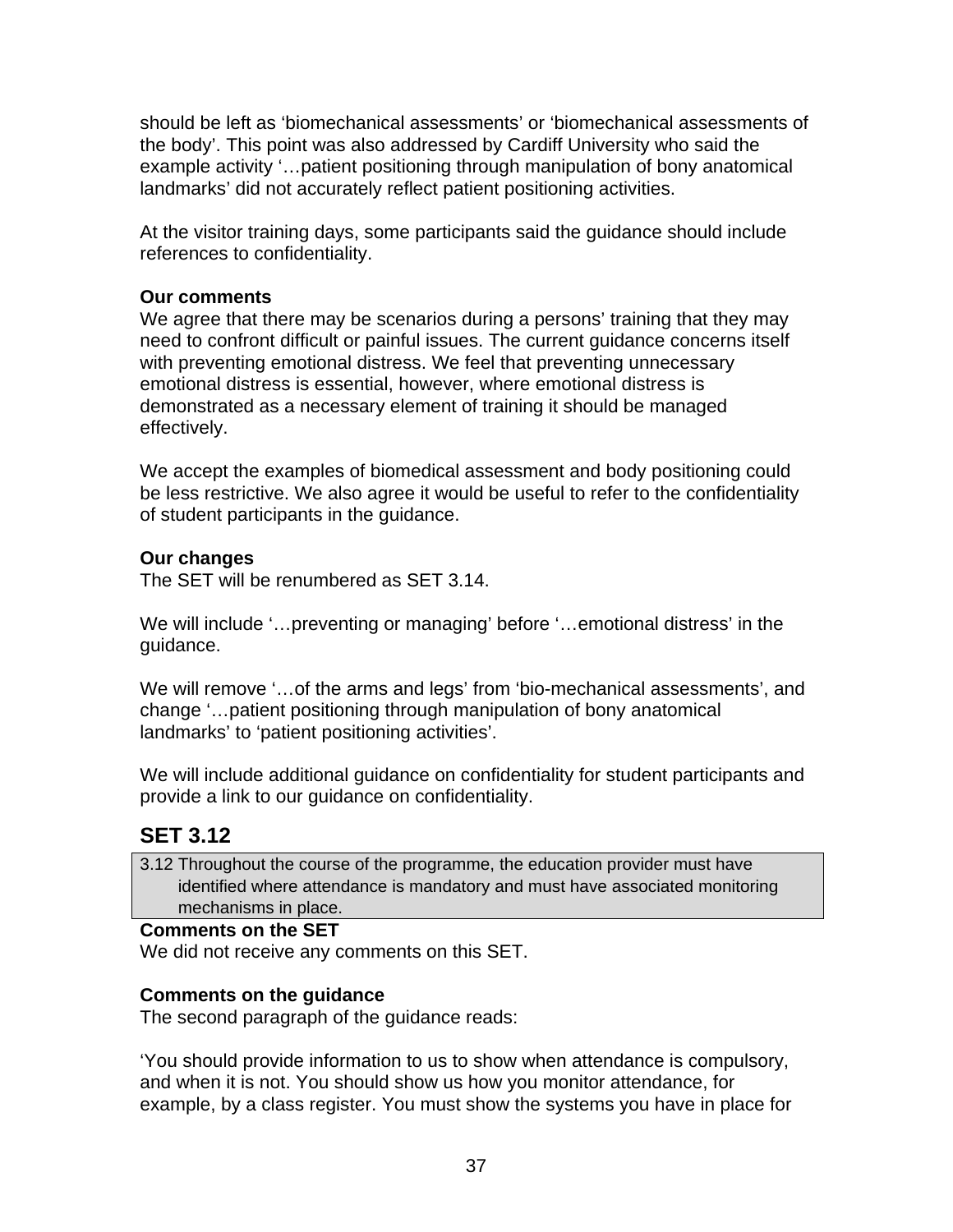doing this, for example, the action that you will take if students do not go to the compulsory parts of the programme. Where attendance is linked to assessment, you must explain the systems in place for monitoring assessments.'

The Council of Deans said this paragraph was confusing and suggested it be reworded to:

*'You should provide information on which aspects of the programme are compulsory, and the systems you have in place for monitoring attendance at such times. Information must also be provided to show us what action you will take if students fail to attend compulsory aspects of the programme. For example, if compulsory attendance is linked to assessments or practice, you must explain the systems used to monitor attendance during assessments or practice and indicate the consequences and action required if students fail to attend.'* 

#### **Our comments**

We agree the suggested wording is clearer than the current guidance.

### **Our changes**

The SET will be renumbered as SET 3.15.

Subject to Plain English editing we will change the second paragraph of the guidance to the wording suggested by the Council of Deans.

# **SET 3.13**

3.13 There must be a process in place throughout the programme for dealing with concerns about students' profession-related conduct.

#### **Comments on the SET**

A number of respondents welcomed the addition of this SET stating that it was '…very necessary' and '…an excellent development'.

The British and Irish Orthoptic Society said the term 'profession-related conduct' was not clear.

Some respondents said the SET should be reworded. The Council of Deans said the SET should have '…and suitability' added to the end. Whilst the University of Manchester would prefer '…issues related to professional conduct' instead of '…profession-related conduct'.

## **Comments on the guidance**

At the education provider seminars, some participants said the guidance needed to include more real life examples.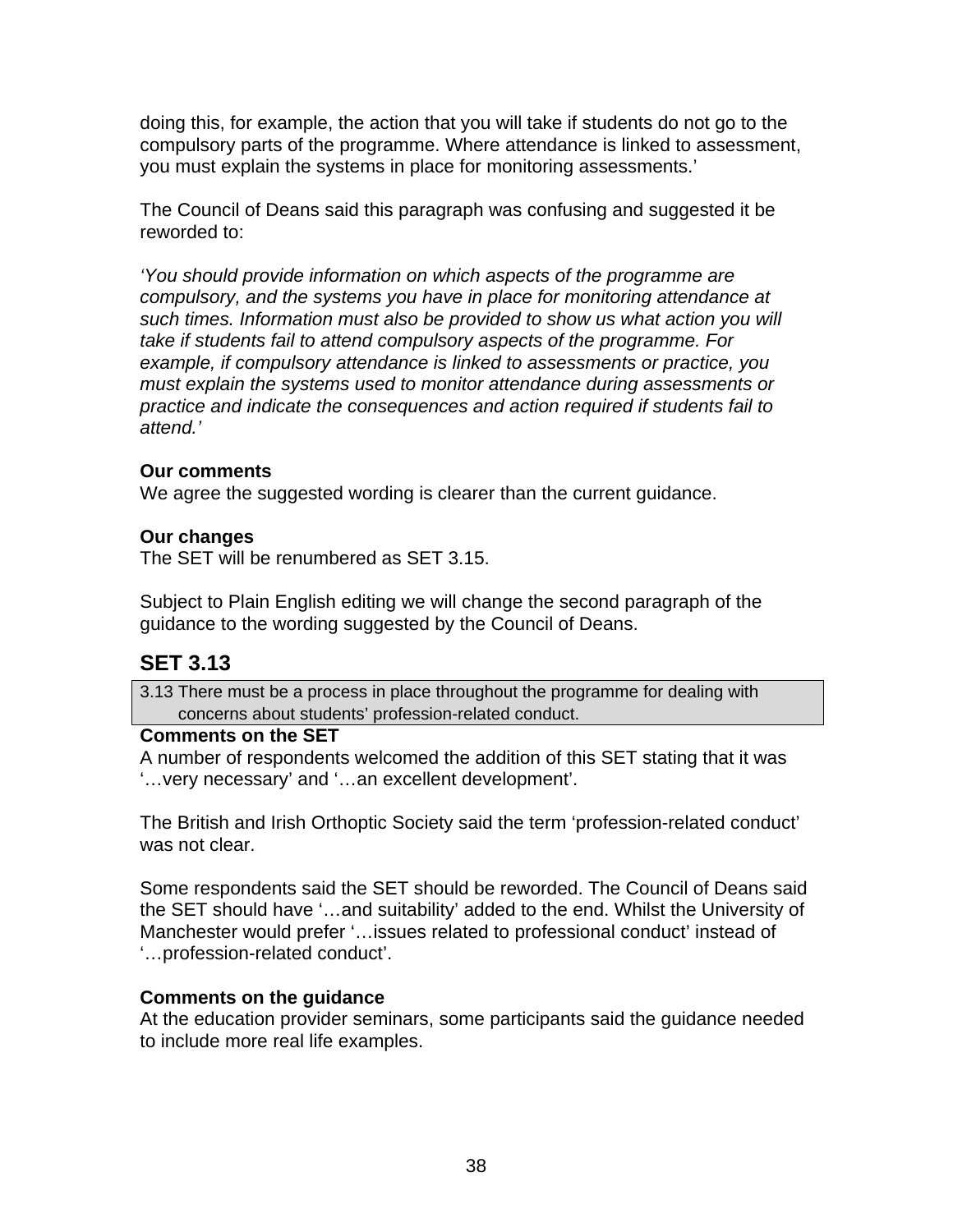The College of Occupational Therapists said they would '…welcome a more detailed statement to which professional bodies would be happy to align and to which they could add any other profession-specific requirements'.

The Open University focussed on how the SET could be met and the potential issues that may arise. They argued that they '…would need to ensure that an appropriate group was set up with due process to evaluate the alleged evidence of profession-related conduct which also includes attitudes and values not commensurate with the profession. Sensitivity towards confidentiality of patients or clients involved in such cases would need to be demonstrated.'

#### **Our comments**

This is a new SET which was highlighted as being necessary early in the review process. The aim of the SET is to put in place a provision for education providers to raise and act upon concerns about the conduct of a student, and therefore their suitability for practicing a regulated profession, rather than their academic ability. We used the term 'profession-related conduct' but agree that 'issues related to professional conduct' provides a clear, broad definition that focuses on the conduct expected of a future professional.

The SET and guidance need to be tempered with ensuring that all students are given a fair chance to address any issues identified and that any process is open and transparent. Each case should be treated on its own merits so we do not feel it would be appropriate to include further examples. We do not insist on one type of process for dealing with complaints and feel it could be beneficial for professional bodies to work with education providers to support the processes they have in place.

#### **Our changes**

The SET will be renumbered as SET 3.16.

We feel the wording suggested by the University of Manchester is a sound change. The SET will now read:

'There must be a process in place throughout the programme for dealing with concerns about students' issues related to professional conduct.'

We have also produced guidance on student conduct and ethics, and guidance on the health and character process. We will make reference to these along with the processes of the education providers and professional bodies in the guidance.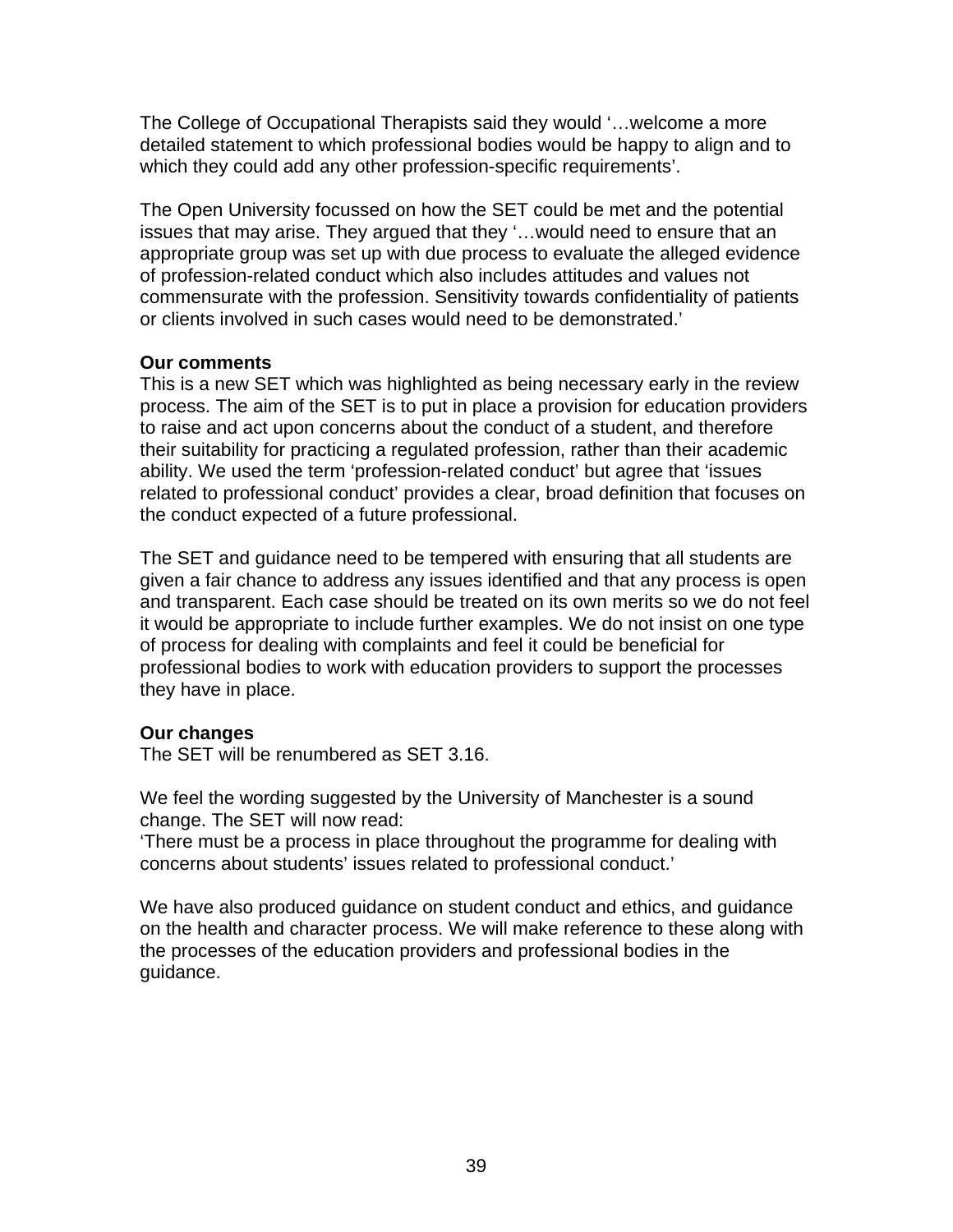# **SET 4. Curriculum standards**

### **Overall comments**

The Higher Education Academy requested the following to be added to the more information section: 'The Higher Education Academy and its Subject Centres, in particular The Health Sciences and Practice Subject Centre.'

#### **Our comments**

We are happy to add further appropriate detail into the 'More information' sections throughout the document.

We agree there could be a difference in interpretation between teaching 'methods' and 'approaches'. We will check that all example questions in the document are consistent with the SETs.

#### **Our changes**

We will add 'The Higher Education Academy and its Subject Centres' to the 'More information' section.

## **SET 4.1**

4.1 The learning outcomes must ensure that those who successfully complete the programme meet the standards of proficiency for their part of the Register.

### **Comments on the SET**

We did not receive any comments on this SET.

#### **Comments on the guidance**

We did not receive any comments on the guidance for this SET.

#### **Our comments**

No comment.

#### **Our changes**

No changes will be made.

## **SET 4.2**

4.2 The programme must reflect the philosophy, core values, skills and knowledge base as articulated in any curriculum guidance for the profession.

#### **Comments on the SET**

At the education provider seminars, some participants said some professional bodies do not have curriculum guidance and said both the SET and guidance needed to be rewritten to clarify that curriculum guidance does not only mean professional body curriculum guidance.

#### **Comments on the guidance**

The British Psychological Society welcomed the emphasis on professional body involvement.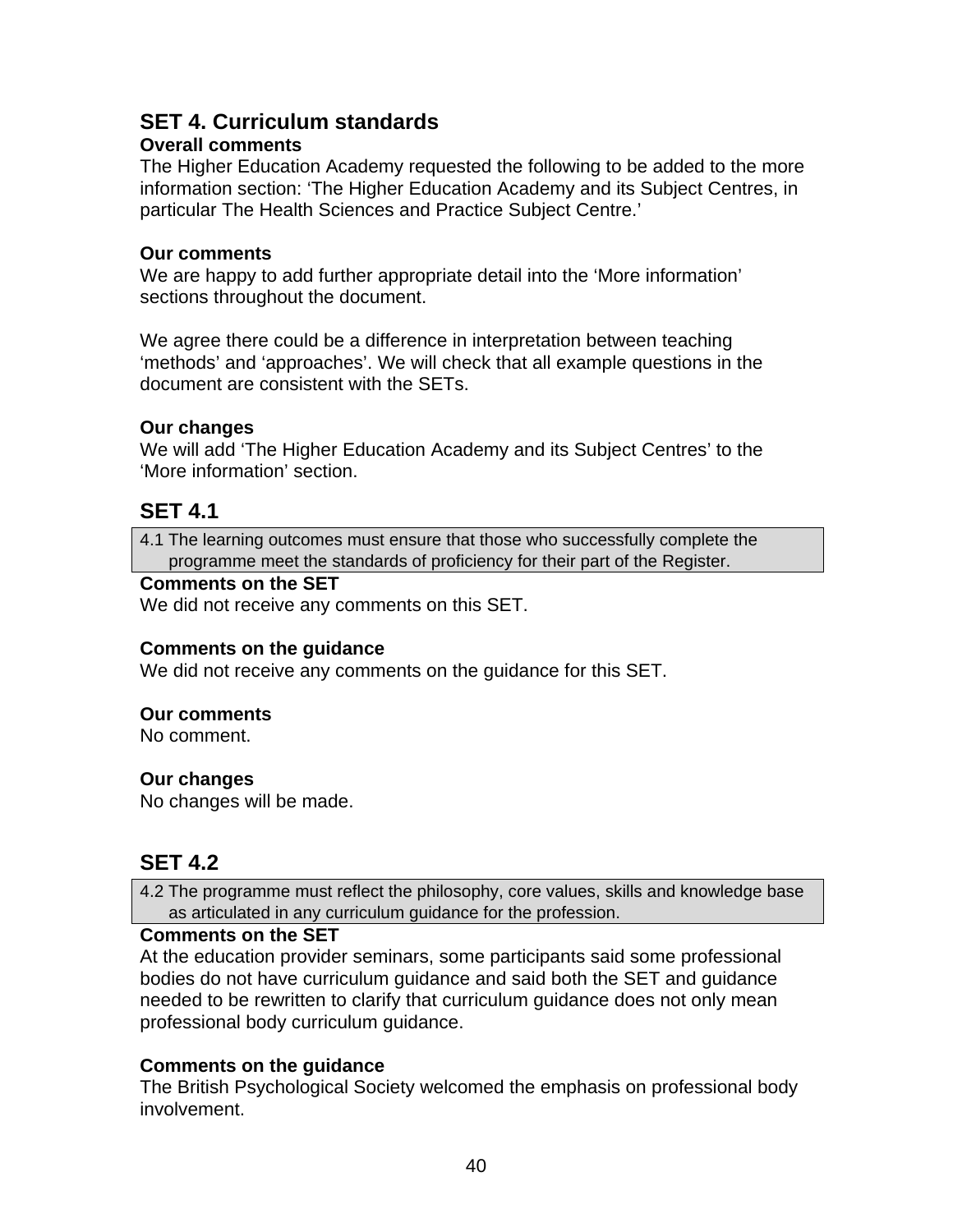At the visitor training days, some participants said more information should be made available about the relevance and appropriateness of the national occupational standards for allied health professions and the Quality Assurance Agency (QAA) subject benchmarks.

A number of respondents said additional information should be added to the 'Other sources of guidance' section. The UK Council for Psychotherapy wanted '…training in diversity and equalities work (including sexual minorities)' added to the bullet points. The Higher Education Academy requested being added to the 'Education and quality' section.

Skills for Health said the current wording: 'You may choose to consult the competency framework from Skills for Health, the Sector Skills Council' should be revised to read: 'We advise that you consult the competence frameworks, National Occupational Standards (NOS), Learning Design Principles and the Enhancing Quality in Partnership (EQuIP) model for Quality Assurance available from the web-site of Skills for Health, the Sector Skills Council for the UK health sector.'

#### **Our comments**

We agree that the current wording of the SET may be interpreted as only professional body guidance rather than all appropriate guidance. We acknowledge that there are some professional bodies that do not have curriculum guidance, and that there are sometimes more than one professional body for a profession producing curriculum guidance.

The guidance and further sources of guidance refer to the national occupational standards for AHP and the QAA subject benchmarks. We do not feel it would add to the guidance to include further detail on their relevance and appropriateness.

#### **Our changes**

We will change the SET so it reads:

'The programme must reflect the philosophy, core values, skills and knowledge base as articulated in any relevant curriculum guidance.' We will then expand on what is meant by 'relevant' in the guidance.

We will make sure the guidance does not give the impression that we solely define 'curriculum guidance' as that issued by some professional bodies.

We will add a section to the guidance to provide information on how we will interpret the reflective aspect of the SET.

We will add 'National Occupational Standards (NOS), Learning Design Principles and the Enhancing Quality in Partnership (EQuIP) model for Quality Assurance' before Skills for Health.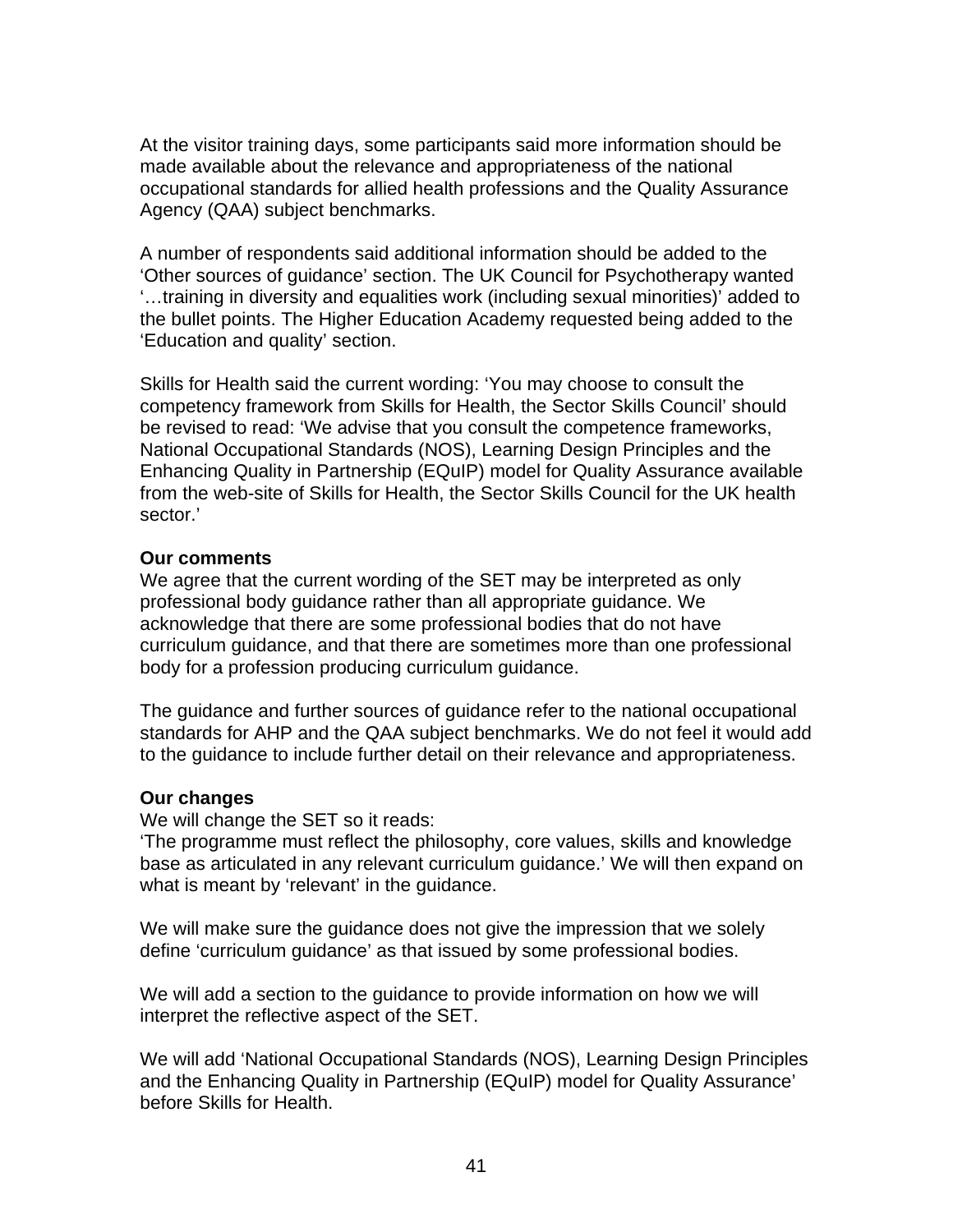We will add 'The Higher Education Academy' to the 'Education and quality' bullet points.

## **SET 4.3**

4.3 Integration of theory and practice must be central to the curriculum.

### **Comments on the SET**

The British Psychological Society welcomed the integration of theory and practice.

### **Comments on the guidance**

We did not receive any comments on the guidance for this SET.

### **Our comments**

No comment

### **Our changes**

No changes will be made.

## **SET 4.4**

4.4 The curriculum must remain relevant to current practice.

### **Comments on the SET**

An academic lead said '…and be informed by stakeholders' should be added to the end of the SET.

## **Comments on the guidance**

Skills for Health said the guidance required a stronger emphasis on employer engagement from the whole of the health sector.

At the education provider seminars, some participants said it would be more appropriate to use the term 'graduate' rather than 'student' in the guidance.

A Director of Education said the bullet points should include '…evidence that the programme team participate in CPD'.

The Chartered Society of Physiotherapy said the current wording in the guidance: '…remains relevant to current practice' should be enhanced by making it clear that programme providers should be '…delivering education that equips graduates with the knowledge, skills and understanding to make a positive contribution to patient/client care in a rapidly changing healthcare environment.'

## **Our comments**

The SET relates to the relevancy of the curriculum. We feel that adding '…and be informed by stakeholders' would distract from the main point of the SET.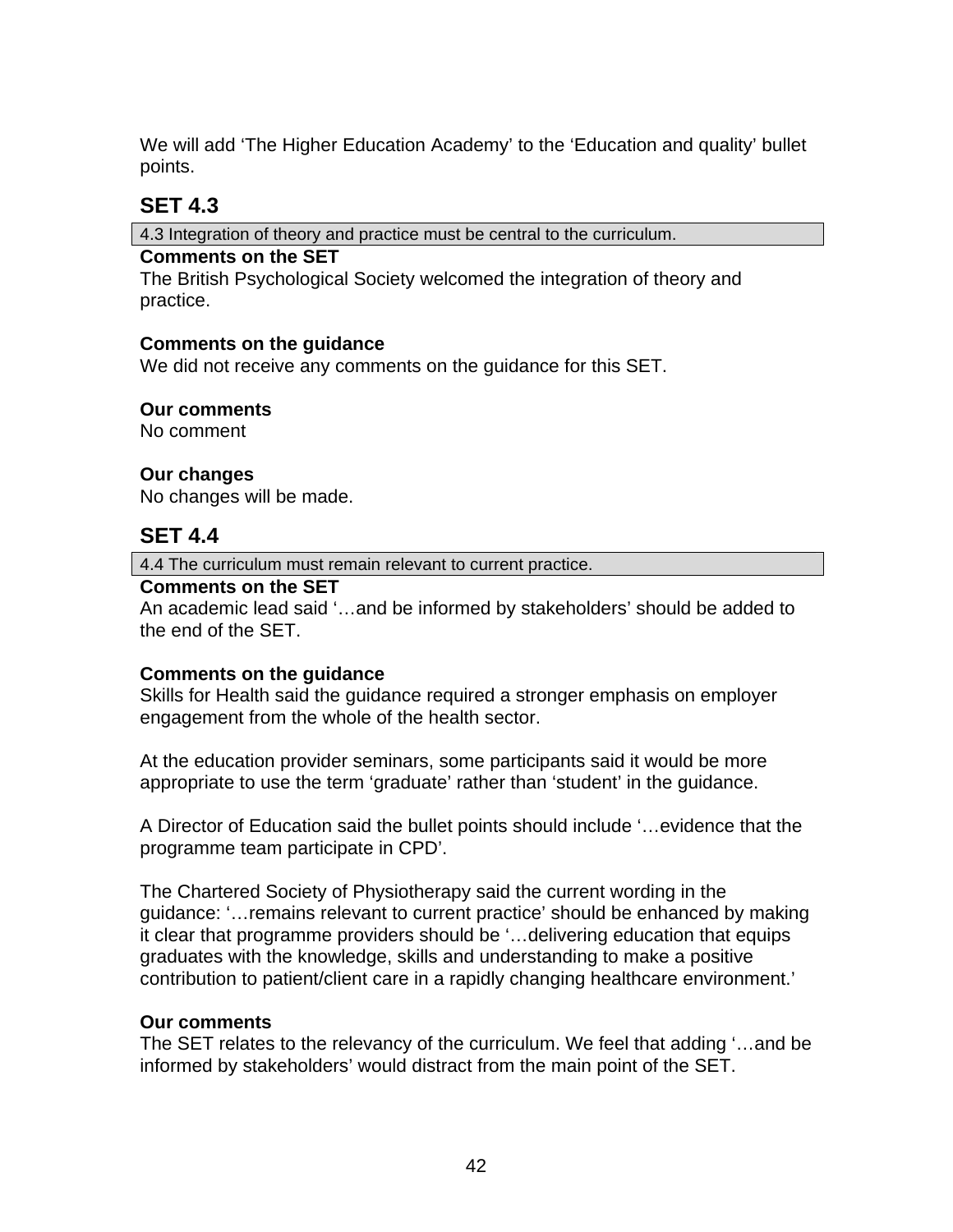We find listing stakeholders to be problematic because of their number and variety, this includes listing employer engagement.

Not all of the programmes we approve lead to formal awards delivered or validated by a Higher Education Institution. Therefore, the term 'graduate' does not apply in all circumstances and would not be appropriate to use in the guidance.

### **Our changes**

We will begin the guidance with the sentence:

'Practice may develop over time. We expect you to provide evidence of how you make sure the curriculum remains relevant. Evidence may include:…'

We will add two bullet points: 'Evidence that the programme team participate in CPD', and 'You should demonstrate how the programme design and delivery equips students with the knowledge, skills and understanding to make a positive contribution for their service users'.

# **SET 4.5**

4.5 The curriculum must make sure that students understand the HPC's standards of conduct, performance and ethics, and their impact on practice.

## **Comments on the SET**

The Council of Deans suggested the wording of the SET should be changed to: 'The curriculum shall include the HPC's standards of conduct, performance, and ethics and their impact on practice as learning outcomes.'

At the visitor training days, some participants said unlike the other SETs the proposed SET was based on input rather than output. They suggested the wording of the SET should be changed to: 'The curriculum must make sure that students understand the implications of the HPC's standards of conduct, performance and ethics'.

Cardiff University said the SET was unnecessary because '…the standards of conduct, performance and ethics are implicit in the various professions'

#### **Comments on the guidance**

The draft guidance states: 'We recommend that you include the standards of conduct, performance and ethics in your reading lists'. A response from a biomedical scientist said the guidance should be more specific and state that the standards of conduct and ethics 'must' be on the reading list.

Some participants at the visitor training days and Northumbria University said the guidance did not specify where the SET would be assessed in the programme or what role assessment would take in this SET. They said the use of the word 'taught' in the guidance was too prescriptive. Northumbria University also queried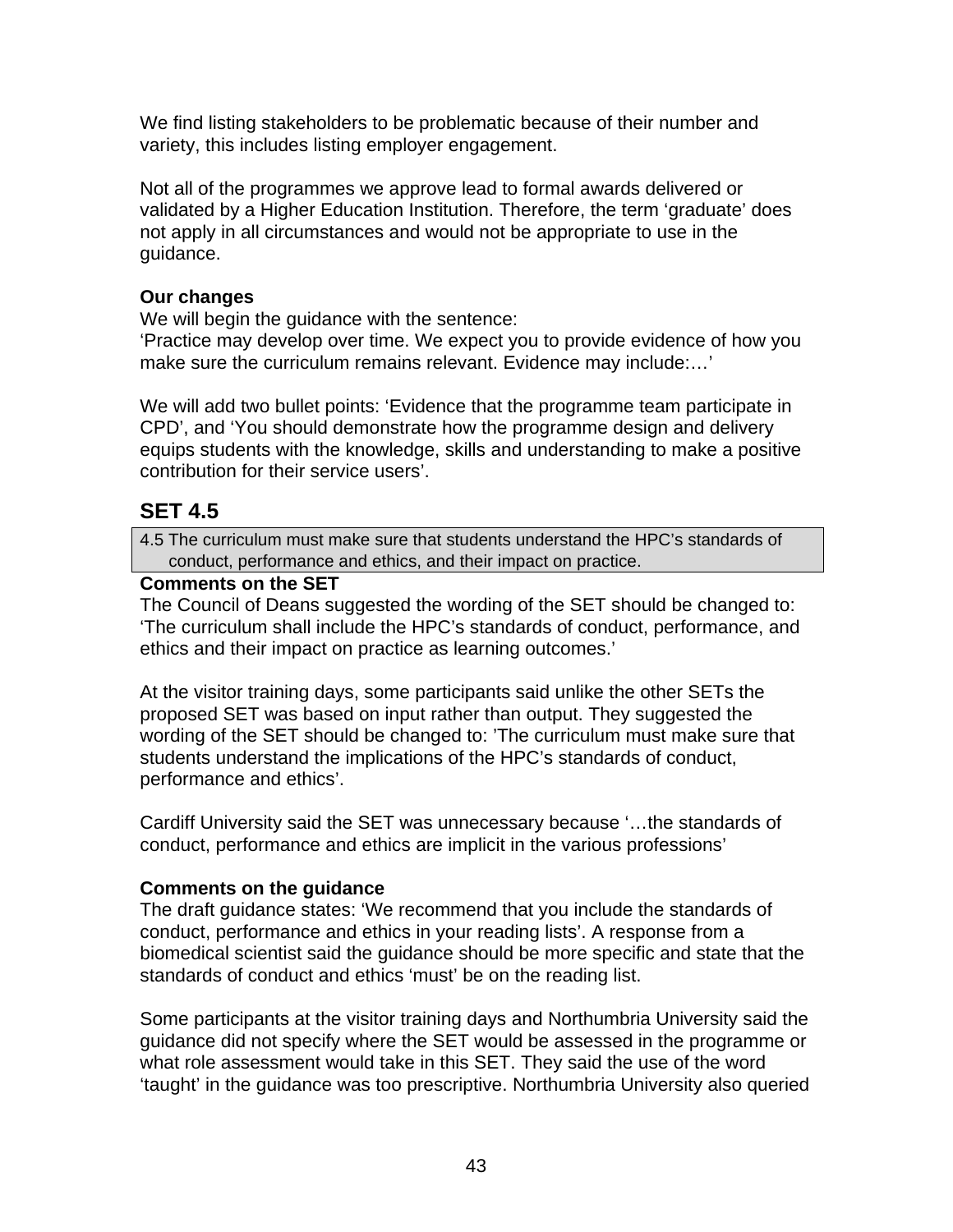how students would demonstrate an understanding of the standards of conduct, performance and ethics.

UK Council for Psychotherapy suggested additional guidance was required to show that students understand how to apply the standards and use them in their decision making process. They also wanted the guidance to state that students could demonstrate '…that they have the capacity for ethical decision making, in relation to all aspects of their practice.'

The University of Greenwich said there should be some additional guidance about the importance of students understanding, the value of life long learning and continuing professional development.

At the education provider seminars, some participants said they would appreciate a student related code of conduct.

#### **Our comments**

We agree that the suggested amendment to the SET made by participants at the visitor training days clarifies the SET.

We do not intend to instruct programmes where they must fit this requirement into the curriculum other than it must be in the most appropriate place for the programme. However, we do agree that further guidance may be useful on the application of the standards of conduct, performance and ethics in their practice.

The word 'taught' is used in a wide sense in the guidance and we do not feel it makes the guidance too prescriptive. We also don't feel this guidance is the appropriate place to situate guidance on CPD or life-long learning. Student conduct is also covered in a number of other SETs and we are currently producing separate guidance on student conduct.

We do not state that the standards of conduct, performance and ethics 'must' be on the reading lists because we would not make a condition against a programme if this was the case. It is the understanding and application of the standards of conduct, performance and ethics which is addressed by this SET.

#### **Our changes**

The SET will be changed to read:

'The curriculum must make sure that students understand the implications of the HPC's standards of conduct, performance and ethics'.

We will add '...including how and when they apply' to the end of the second paragraph in the guidance.

We are currently consulting on conduct and ethics guidance for students. We will include a reference to the guidance and when it becomes available.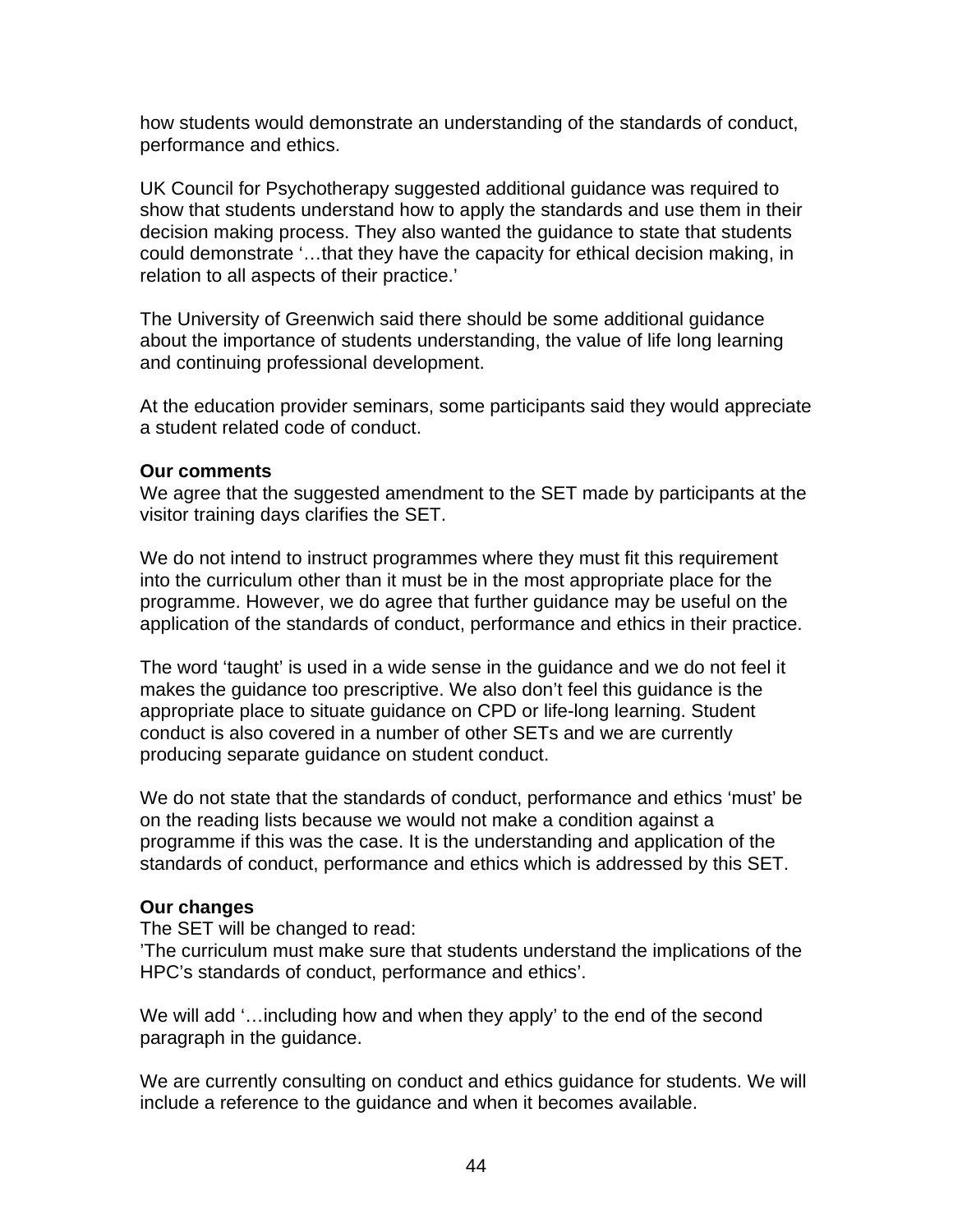# **SET 4.6.1**

4.6 The delivery of the programme must:

4.6.1 support and develop autonomous and reflective thinking:

#### **Comments on the SET**

We did not receive any comments on this SET.

## **Comments on the guidance**

The first section of the guidance states: 'Students should be encouraged to consider:

- their own practice;
- the limits of their safe and effective practice; and
- their responsibility to make sure that they are safe practitioners when they complete the programme.'

The Higher Education Academy said '…how they will relate to other practitioners' should be added to the list.

#### **Our comments**

We agree the suggestion should be included.

#### **Our changes**

The SET will be renumbered as SET 4.6.

We will add 'How they will relate to other practitioners' to the list that students are encouraged to consider.

# **SET 4.6.2**

4.6 The delivery of the programme must: 4.6.2 encourage evidence based practice.

#### **Comments on the SET**

We did not receive any comments on this SET.

#### **Comments on the guidance**

We did not receive any comments on the guidance for this SET.

#### **Our comments**

No comment

#### **Our changes**

The SET will be renumbered as SET 4.7.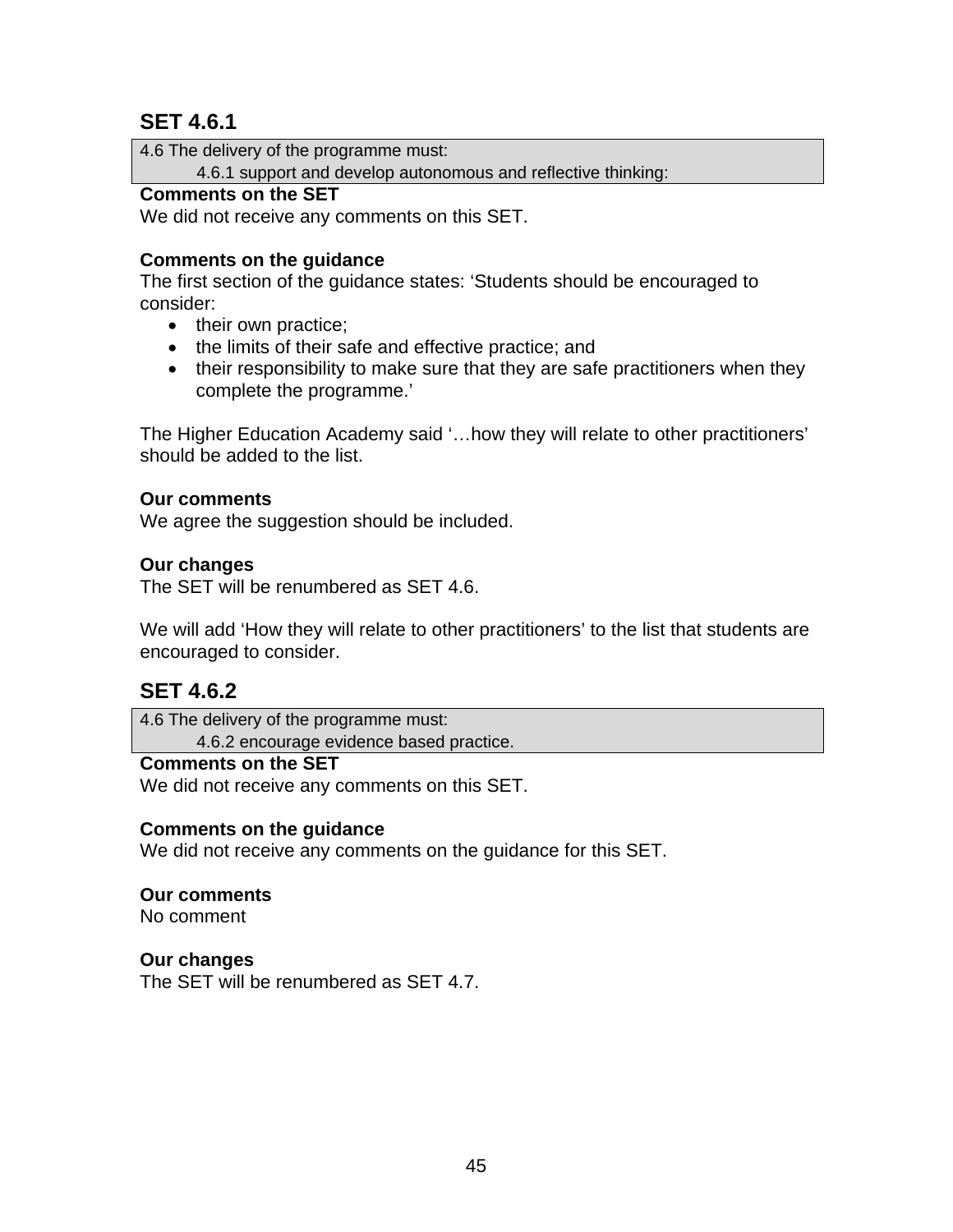# **SET 4.7**

4.7 The range of learning and teaching approaches used must be appropriate to the effective delivery of the curriculum.

## **Comments on the SET**

The College of Radiographers suggest adding '…and level' so that the SET reads: 'The range of learning and teaching approaches used must be appropriate to the effective delivery and level of the curriculum'.

## **Comments on the guidance**

The British Psychological Society said additional guidance would be useful on how this SET might apply in work based learning settings.

## **Our comments**

Other SETs deal with academic awards, so we do not feel that including '…and level' adds to the robustness of this SET.

The guidance is applicable to all learning settings. We do not feel it is necessary for the SET to provide specific guidance on how it might apply in work based learning settings.

## **Our changes**

The SET will be renumbered as SET 4.8.

# **SET 4.8**

4.8 When there is interprofessional learning the profession-specific skills and knowledge of each professional group must be adequately addressed.

## **Comments on the SET**

At the education provider seminars, some participants questioned why the SET was a specific requirement and said it was not clear what the purpose of the SET was.

## **Comments on the guidance**

NHS Education for Scotland said the SET and guidance was '…a well balanced addition relating to interprofessional learning'. However, other respondents, including Cardiff University said the guidance appeared to be discouraging interprofessional learning.

The College of Occupational Therapists said the guidance states that interprofessional learning is not a requirement which they said was contradictory and should be removed.

Skills for Health and the Centre for the Advancement of Interprofessional Education said a positive endorsement of interprofessional learning was needed. The Centre for the Advancement of Interprofessional Education added two observations. '…First, in 2004 the Department of Health said interprofessional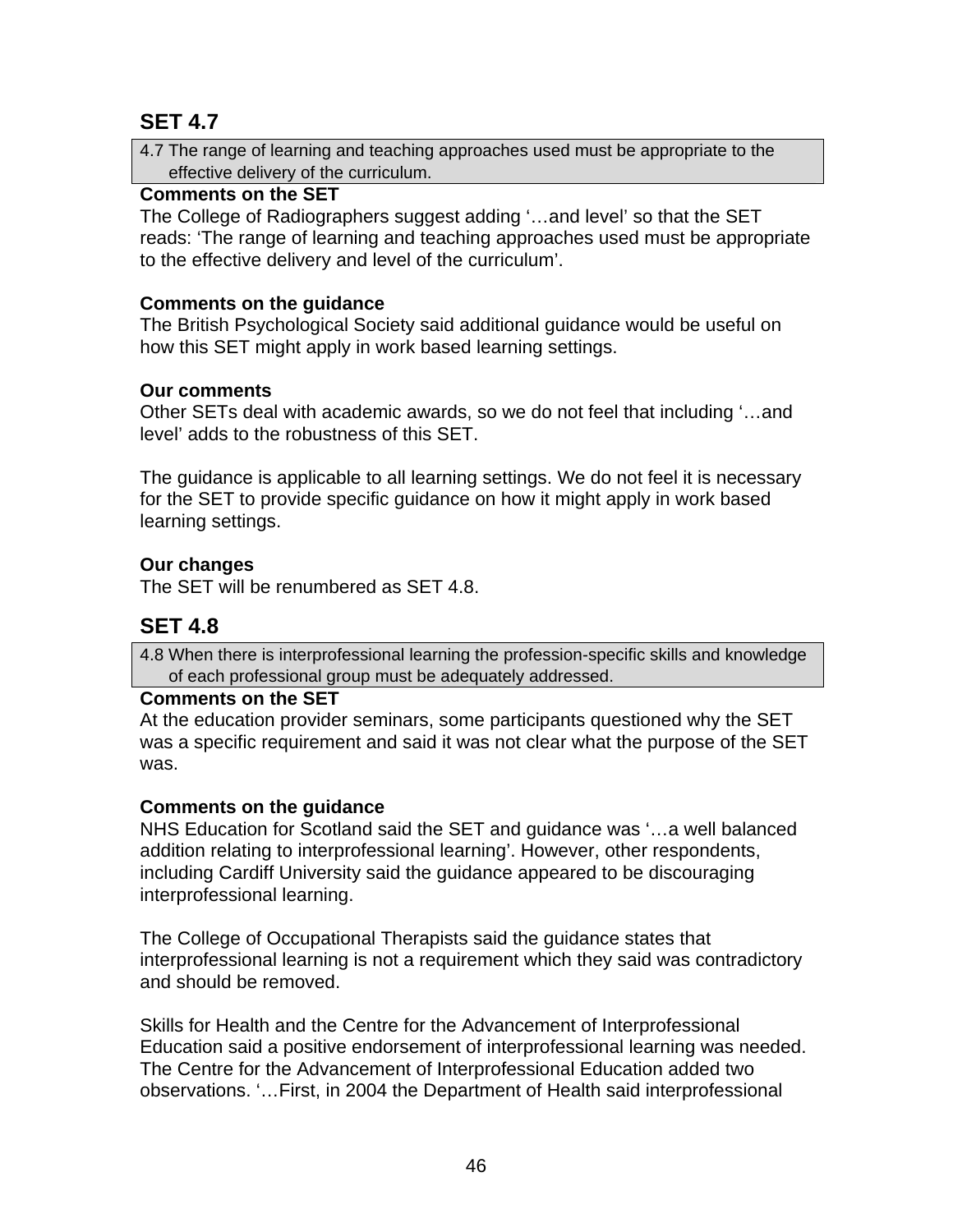learning was from then on mandatory. Second, whilst accepting that it may have been difficult for some institutions to provide interprofessional learning in the past, that position is no longer tenable. Collaborative arrangements are now firmly established throughout the UK to facilitate interprofessional learning between programmes within the same or across HEIs'. They said the guidance should state that '…an element of Interprofessional learning for the enhancement of collaborative practice is required'.

#### **Our comments**

The focus of the SET is in ensuring that where interprofessional learning does exist that it does not detract from the profession-specific learning outcomes being met.

Our role is to make sure that the SETs allow people who complete an approved programme are able to meet the standards of proficiency for their profession. We feel that the standards of proficiency cover relationships with other professionals.

We agree that interprofessional learning often has a positive impact in helping students develop the abilities necessary to work effectively as part of a multidisciplinary team.

Some of the education and training programmes are unable to offer interprofessional learning as part of the programme but are able to stress its importance in the wider care environment. Because of this we do not make it a requirement, however, interprofessional learning is imbedded in the standards of proficiency (particularly 1b) and the standards of conduct, performance and ethics (particularly 6 and 7).

#### **Our changes**

The SET will be renumbered as SET 4.9.

We will amend the guidance to make our statements more positive in relation to interprofessional working.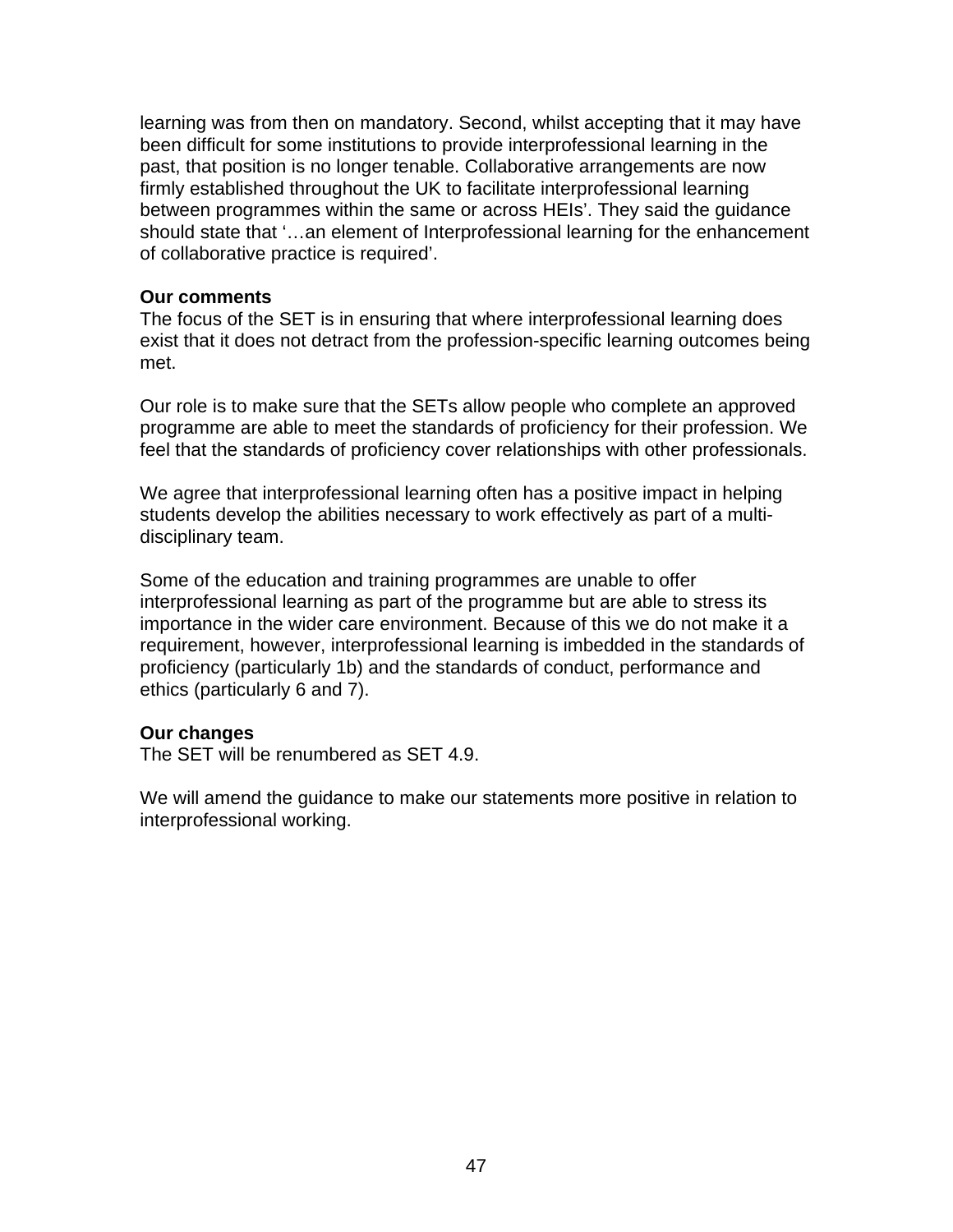# **SET 5. Practice placement standards**

## **Overall comments**

The responsibilities of the education providers and practice placement providers were queried by Canterbury Christ Church University and the University of Exeter. Canterbury Christ Church University said the placement provider should have equal responsibility in providing an effective learning environment, whilst the University of Exeter were concerned that education providers were likely to end up being responsible for things the placement should be providing. They said the guidance should specify that education providers '…must retain responsibility for all placement learning'.

The Higher Education Academy asked for 'The Higher Education Academy Health Sciences and Practice Subject Centre' to be added to the 'More information' section.

The British Psychological Society were concerned that the references to 'clinical' and 'patient' in the overall guidance needed to be amended so they are applicable to all current and future professions.

#### **Our comments**

We recognise the roles and responsibilities of all those involved in the education and training of future health professionals and the importance of working in partnership for all involved. Our processes allow us to approve education and training programmes through the education providers. We do not approve practice placement providers; therefore, the conditions made against any of these SETs can only be done so against the education provider.

We will check this section and the rest of the document to make sure any references to 'clinical' and 'patient' are amended so they are applicable to all current and future professions.

#### **Our changes**

We will add 'The Higher Education Academy Health Sciences and Practice Subject Centre' to the 'More information' section.

# **SET 5.1**

5.1 Practice placements must be integral to the programme.

#### **Comments on the SET**

We did not receive any comments on this SET.

## **Comments on the guidance**

A quality manager said the guidance should state that responsibility for placements should rest with education providers and practice placement providers jointly, including auditing and evaluations.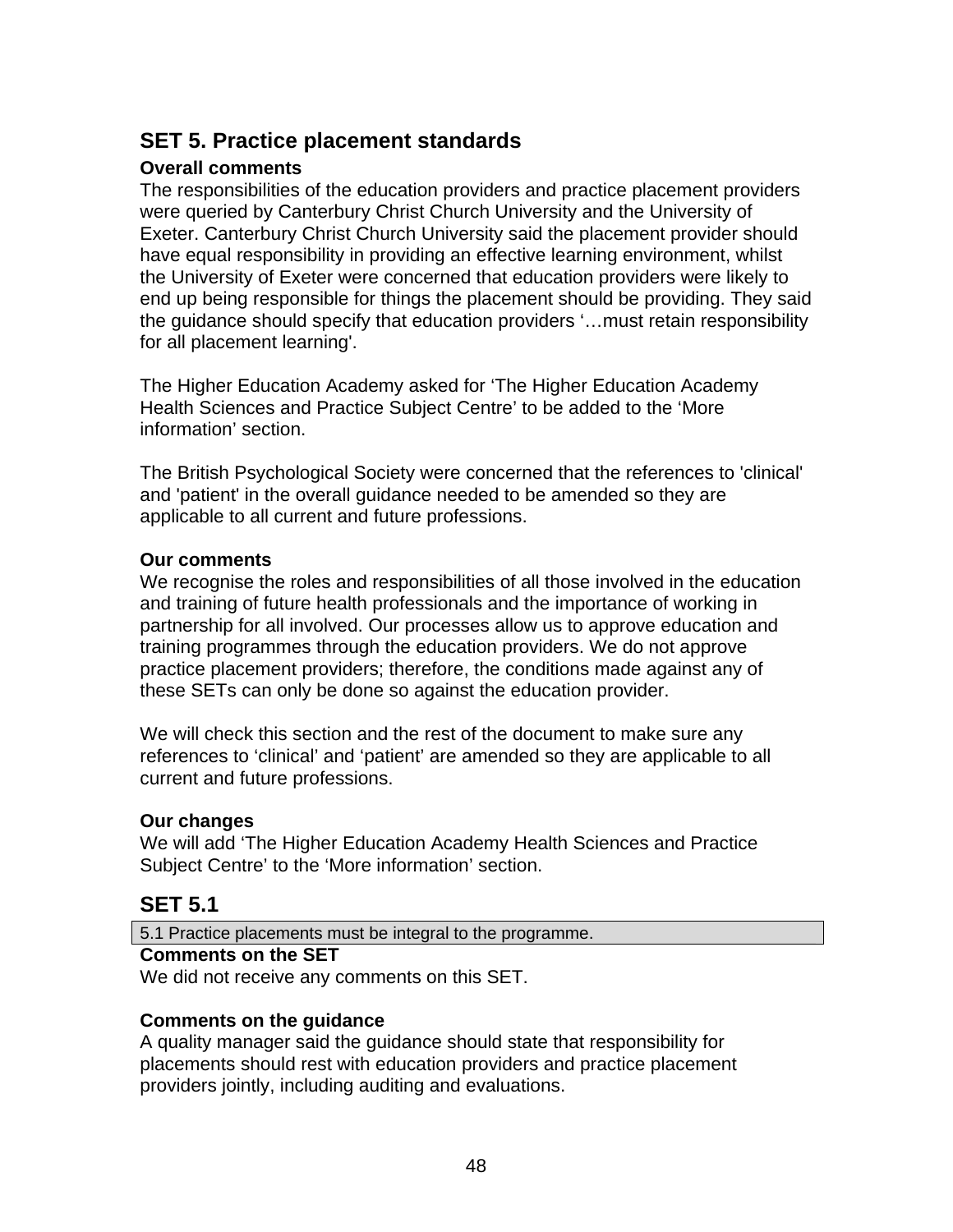#### **Our comments**

We approve the programme delivered by the education provider, not individual placements. Education providers and practice placement providers must work together to make sure the quality of the practice placement is robust and effective. We state in the overall guidance that education providers must retain ultimate responsibility for all placements. Whilst we recognise that education providers work in partnership with practice placement providers, the SETs seek to ensure that education providers have overall responsibility and accountability for placement learning, and that there are adequate systems are in place to support learning.

## **Our changes**

No changes will be made.

# **SET 5.2**

5.2 The number, duration and range of practice placements must be appropriate to support the delivery of the programme and the achievement of the learning outcomes.

### **Comments on the SET**

NHS Education for Scotland said the SET should be more explicit in requiring that education providers ensure there are adequate placements before accepting students onto their programme.

## **Comments on the guidance**

The duration of placements was an issue that some respondents, such as Cardiff University, said was not addressed sufficiently by the draft guidance. Bedford Hospital said '…HPC along with the profession's governing body should decide a minimum of simulated and practice placement hours that educational providers include within their programmes'.

At the education provider seminars, some participants recommended rewriting the guidance to include references to professional body guidance on the number of hours in placements. The College of Occupational Therapists agreed, suggesting the guidance include a statement with reference to the requirements of the professional bodies.

The Board of Community Health Councils Wales said the guidance should address whether the placements premises should be insured or licensed for any untoward incidents.

## **Our comments**

We do not set the number, length or range of placements that must be included in a programme. However, education providers must show that there are an adequate number of placements available to support the delivery of the programme. This also applies to ensuring there are adequate placements before they accept students onto their programme.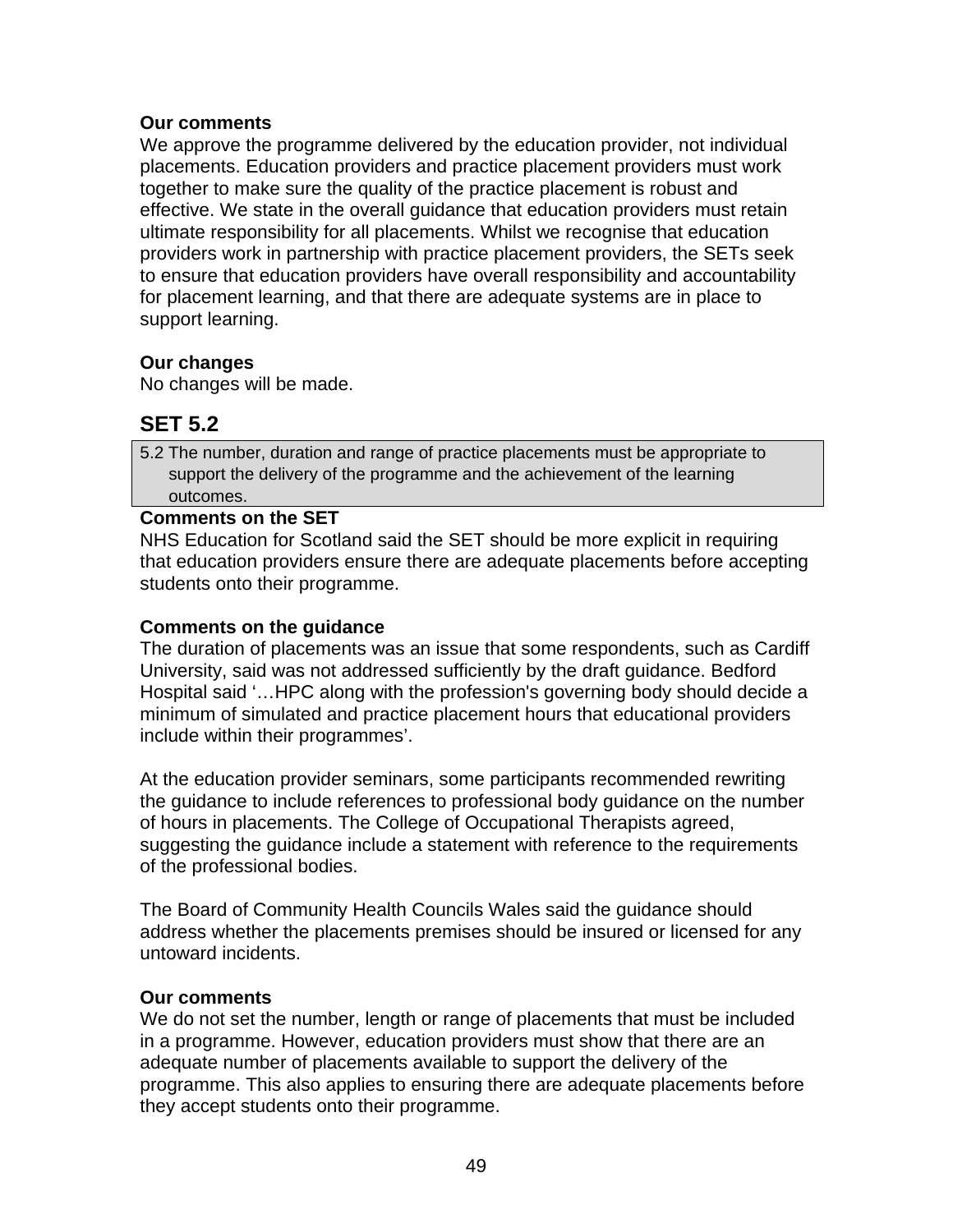The number, duration and length of practice placements must be appropriate to the curriculum design as well as the number of students. The guidance from professional bodies in this area would be covered by SET 4.2.

The issue of insurance or licensing for untoward incidents is better addressed in SET 5.3 which requires practice placements to provide a safe and supportive environment.

### **Our changes**

We will clarify in the guidance that the number, duration and length of practice placements must be appropriate to the curriculum design.

# **SET 5.3**

5.3 The practice placement settings must provide a safe and supportive environment.

#### **Comments on the SET**

We did not receive any comments on this SET.

#### **Comments on the guidance**

A quality manager said the guidance should address checking the quality of practice placements. They said the check should be a robust system that included student evaluations, audits and a quality framework.

At the visitor training days, some participants said the terms 'incident reporting' and 'emotional stress' should be clarified further in the guidance or reworded.

Some participants at the visitor training days and a response from a paramedic said the Ambulance Service Association no longer exists and should be removed from 'Other sources of guidance'.

#### **Our comments**

One of the ways we check the quality of practice placements is by taking account of student evaluations; we also look at other communication between the education provider and practice placement providers. We feel the guidance for this SET and 5.4 clearly addresses the variety of ways that could be used to demonstrate how the quality of practice placements is checked.

The issues raised in the list in the guidance are issues that may be considered and will be done so as part of the overall health and safety systems or on a caseby-case basis. Further guidance on specific aspects of the list would not make the guidance clearer.

#### **Our changes**

We have removed 'the Ambulance Service Association' from the 'Other sources of guidance'.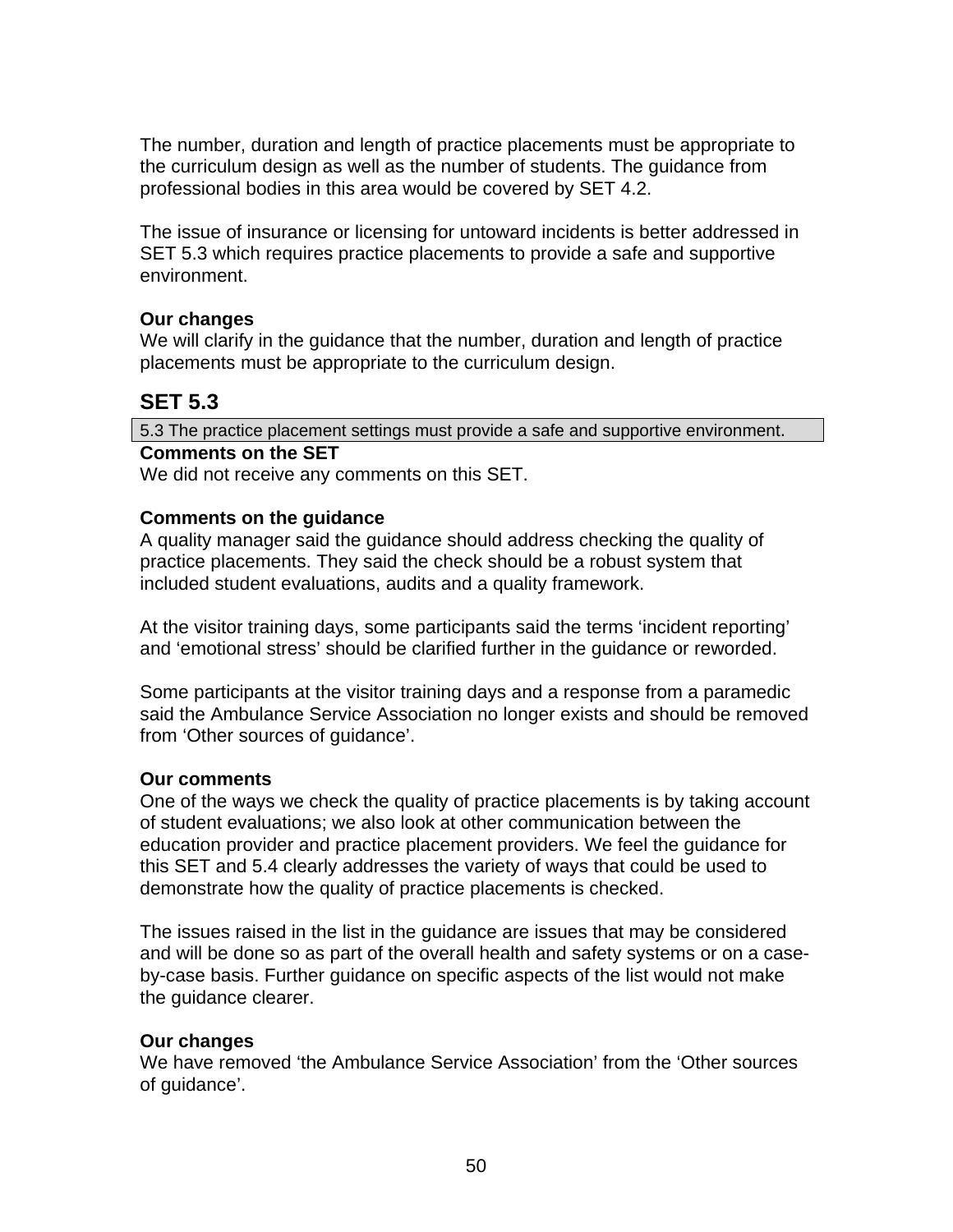# **SET 5.4**

5.4 The education provider must maintain a thorough and effective system for approving and monitoring all placements.

## **Comments on the SET**

We did not receive any comments on this SET.

## **Comments on the guidance**

A quality manager said that prior to approval of placements, it was important that there was an agreed, robust auditing process in place.

At the education provider seminars, some participants said it was unclear what was required by the HPC from this SET and what kind of evidence education providers could provide. They said guidance on how placements were audited; the frequency of audits and the interprofessional context would be useful.

Bedford Hospital said practice placement providers would benefit from a national assurance framework so that any arising issues with the education providers may be reported independently.

### **Our comments**

We agree that the auditing of practice placements should be robust. How they are approved and monitored is the responsibility of education providers and how this takes place depends on the type and location of the placement. We feel the guidance is clear in tis area and do not intend to provide more prescriptive guidance which may limit the approval and monitoring processes that education providers may want to use.

## **Our changes**

No changes will be made.

# **SET 5.5**

5.5 The placement providers must have equality and diversity policies in relation to students, together with an indication of how these will be implemented and monitored.

#### **Comments on the SET**

Manchester University said the SET should be re-worded to make it clear that students will come under the equality and diversity policy which covers all of the placement provider's activities.

## **Comments on the guidance**

We did not receive any comments on the guidance for this SET.

## **Our comments**

A placement provider may have an equality and diversity policy that applies to all their staff, including students, or they may have a separate policy for students on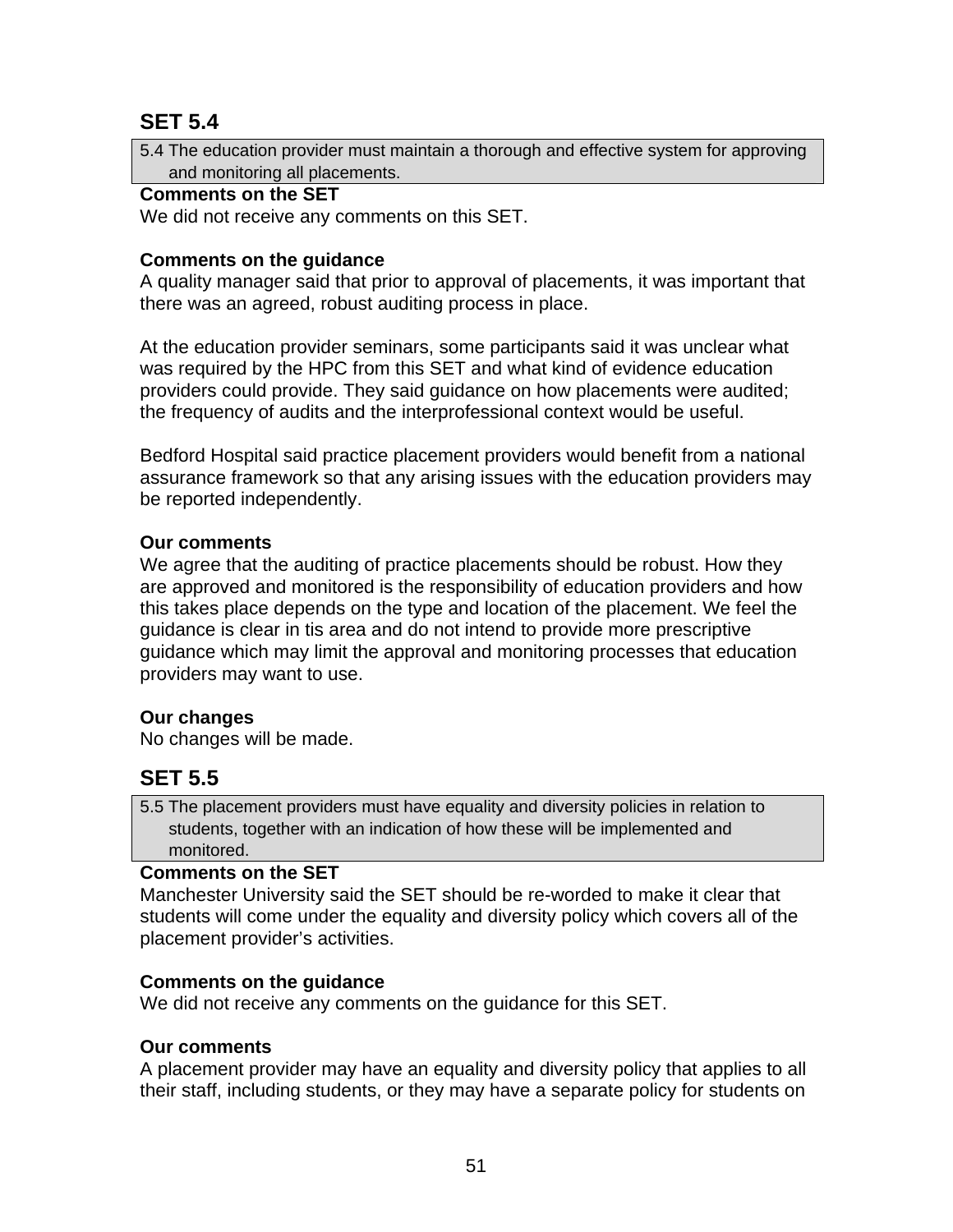placement. In both cases this would cover all of the placement provider's activities.

## **Our changes**

No changes will be made.

# **SET 5.6**

5.6 There must be an adequate number of appropriately qualified and experienced staff at the practice placement setting.

### **Comments on the SET**

NHS Education for Scotland said the term 'staff' restricted the appropriately experienced to having to be in paid employment. They suggested using a more generic term such as 'individuals', 'people' or 'personnel'.

Play Therapy UK and the British Association of Play Therapists said the SET should allow sufficient flexibility and not be prohibitive and were concerned that professions that may be regulated by HPC would not be able to meet this SET because of the types of placements available to them. Play Therapy UK suggested adding '…or access to adequate clinical supervision external to the placement', to the end of the SET.

## **Comments on the guidance**

At the education provider seminars, some participants said the guidance to this SET should provide more definitive answers. This is also said by the British and Irish Orthoptic Society who wanted to know whether it was possible to give a ratio of staff to students, or provide detail on what constitutes an adequate number of appropriately qualified and experienced staff.

## **Our comments**

We use 'staff' in a similar manner to the use of the word 'student' throughout the document. Rather than changing this in the document we will add 'staff' to the 'Glossary' to explain our understanding and use of 'staff'.

There are different models of practice-based learning and the level of supervision can vary between the professions we regulate. For these reasons, we do not specify how many staff must be present at each placement or that the staff must be registered with us.

As with SET 3.5, the guidance is clear that we do not set staff/students ratios. Each placement is different and has different staffing requirements. It is for each placement to determine and justify the number of staff in place and how they are appropriately qualified and experienced.

## **Our changes**

We will amend the guidance to explain what we mean by '…at the placement setting'.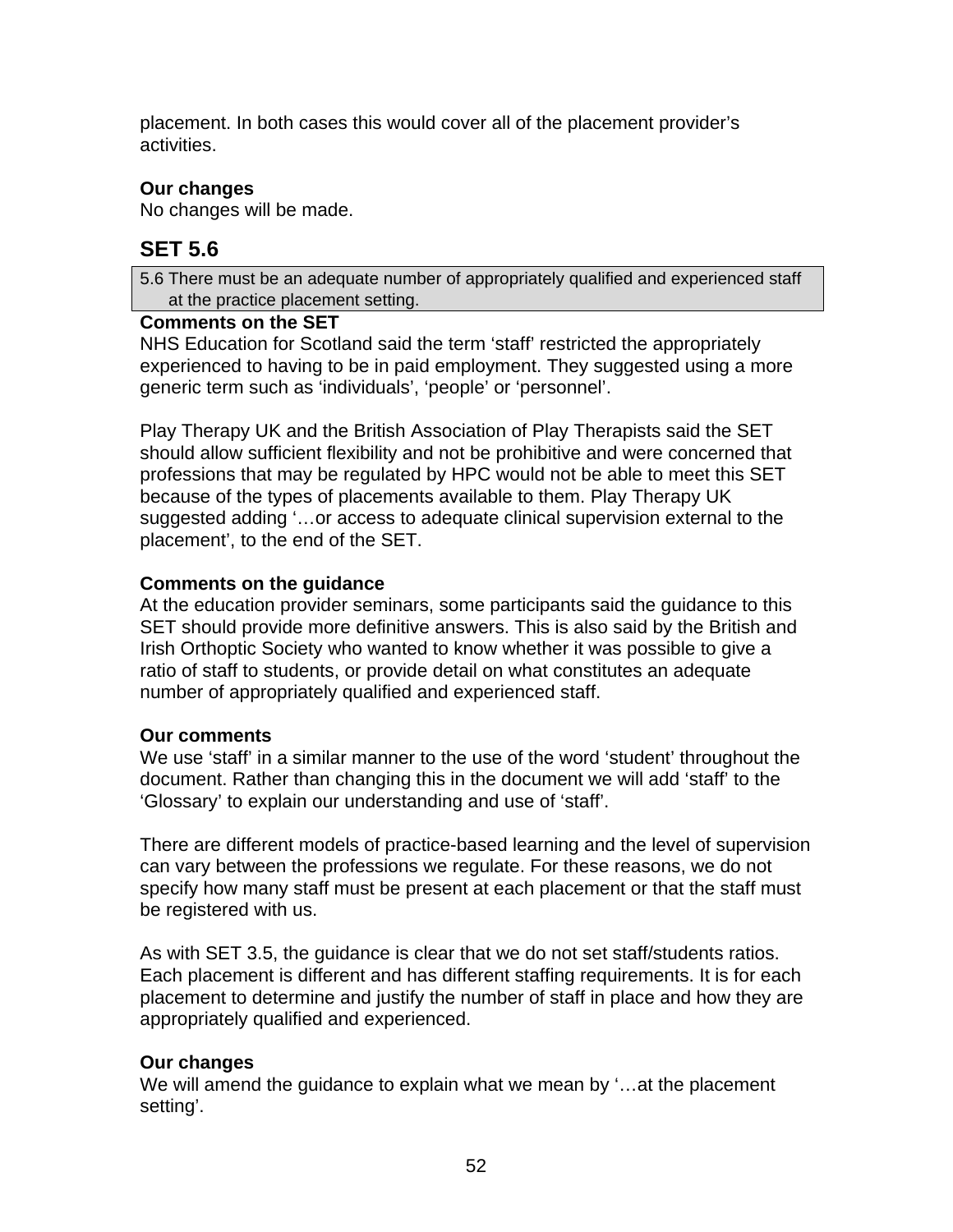We will add a sentence to the guidance about the active role some of the professional bodies take in this area.

# **SET 5.7.1**

5.7 Practice placement educators must:

5.7.1 have relevant knowledge, skills and experience;

### **Comments on the SET**

We did not receive any comments on this SET.

## **Comments on the guidance**

At the visitor training days, some participants said the guidance was not clear on whether the education provider or placement provider was responsible for ensuring that these SETs were met. This was confirmed by some participants at the education provider seminars who wanted the guidance to be rewritten to show that these areas were the education providers' responsibility.

### **Our comments**

The education provider is responsible for making sure that practice placement educators have the relevant skills and knowledge and agree to make this clearer in the guidance.

### **Our changes**

The SET will be renumbered as SET 5.7.

We will make it clear in the guidance that it is the responsibility of the education provider to set the levels of knowledge, skills and experience and for making sure they are met.

# **SET 5.7.2**

5.7 Practice placement educators must: 5.7.2 undertake appropriate practice placement educator training;

#### **Comments on the SET**

We did not receive any comments on this SET.

## **Comments on the guidance**

Bedford Hospital said an opportunity to standardise the underpinning training for the staff referred to as '…appropriately qualified and experienced' had been missed. The North East Strategic Health Authority was also concerned with training. They said the guidance should recommend how regular the refresher training should take place and what the minimum requirements would be.

#### **Our comments**

The training provided for practice placement educators is the responsibility of the education provider and will vary depending on the type of profession and programme as well as the skills and knowledge required. We do not intend to be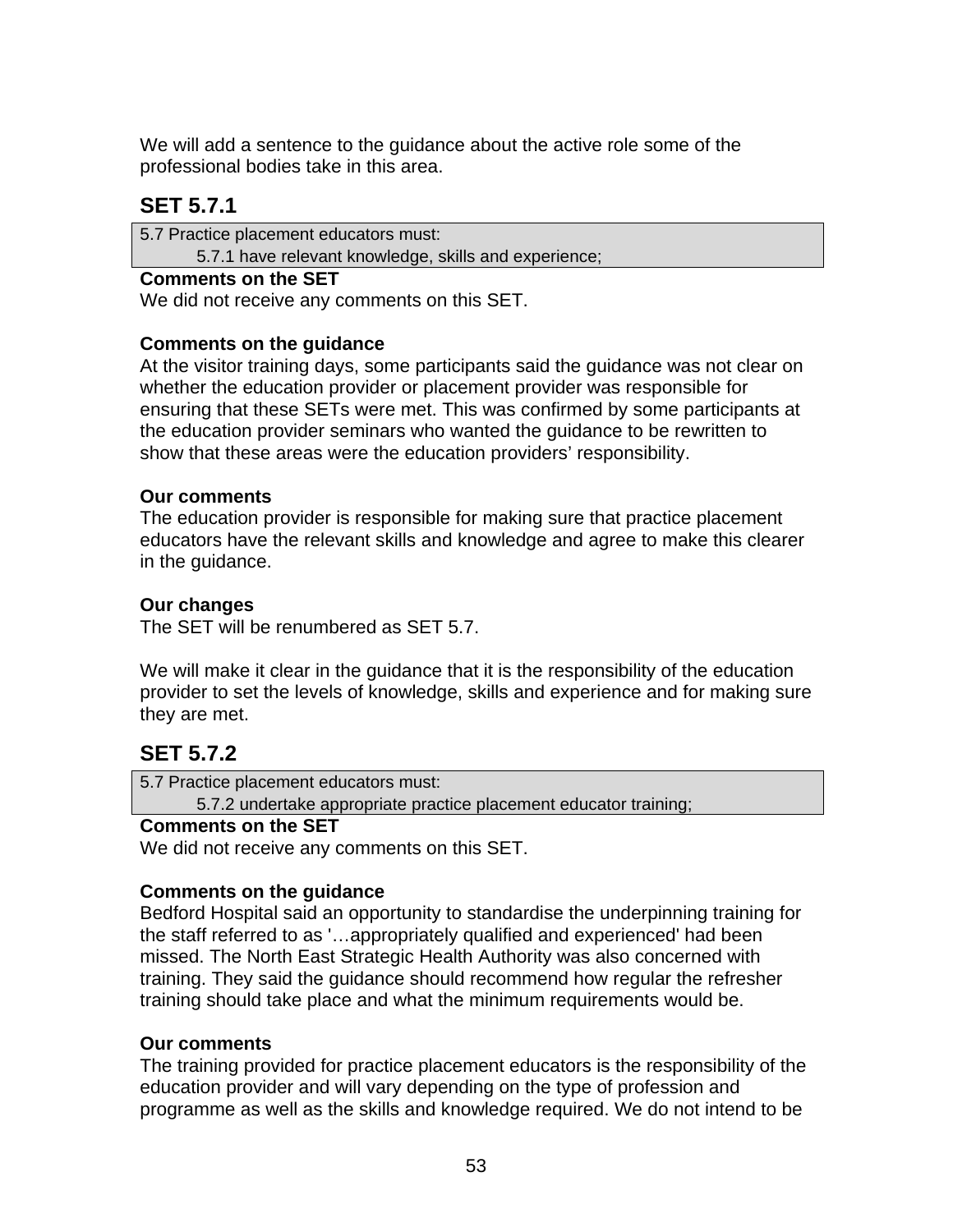prescriptive in standardising the training provided or providing minimum timescales when training must take place.

## **Our changes**

The SET will be renumbered as SET 5.8.

# **SET 5.7.3**

5.7 Practice placement educators must: 5.7.3 unless other arrangements are agreed, be appropriately registered.

#### **Comments on the SET**

We did not receive any comments on this SET.

#### **Comments on the guidance**

We did not receive any comments on the guidance for this SET.

#### **Our comments**

No comment.

#### **Our changes**

The SET will be renumbered as SET 5.9.

## **SET 5.8**

5.8 There must be collaboration between the education provider and the practice placement provider.

#### **Comments on the SET**

The College of Radiographers suggested adding '…regular and effective' so the SET would read: 'There must be regular and effective collaboration between the education provider and the practice placement provider.'

#### **Comments on the guidance**

Northumbria University were unsure what 'collaborate' meant in the context of this SET and said a clearer statement was necessary.

The University of Teesside said further consideration should be given to strengthening the importance of partnership working between education providers and placement providers.

#### **Our comments**

We agree that the collaboration between the education provider and practice placement provider should be regular and effective. We state this in the guidance but recognise it may strengthen the requirement by adding this to the SET.

Collaboration and working in partnership are addressed with examples in the guidance. We do not feel that defining their definitions any more would add to the guidance and risks the guidance becoming prescriptive.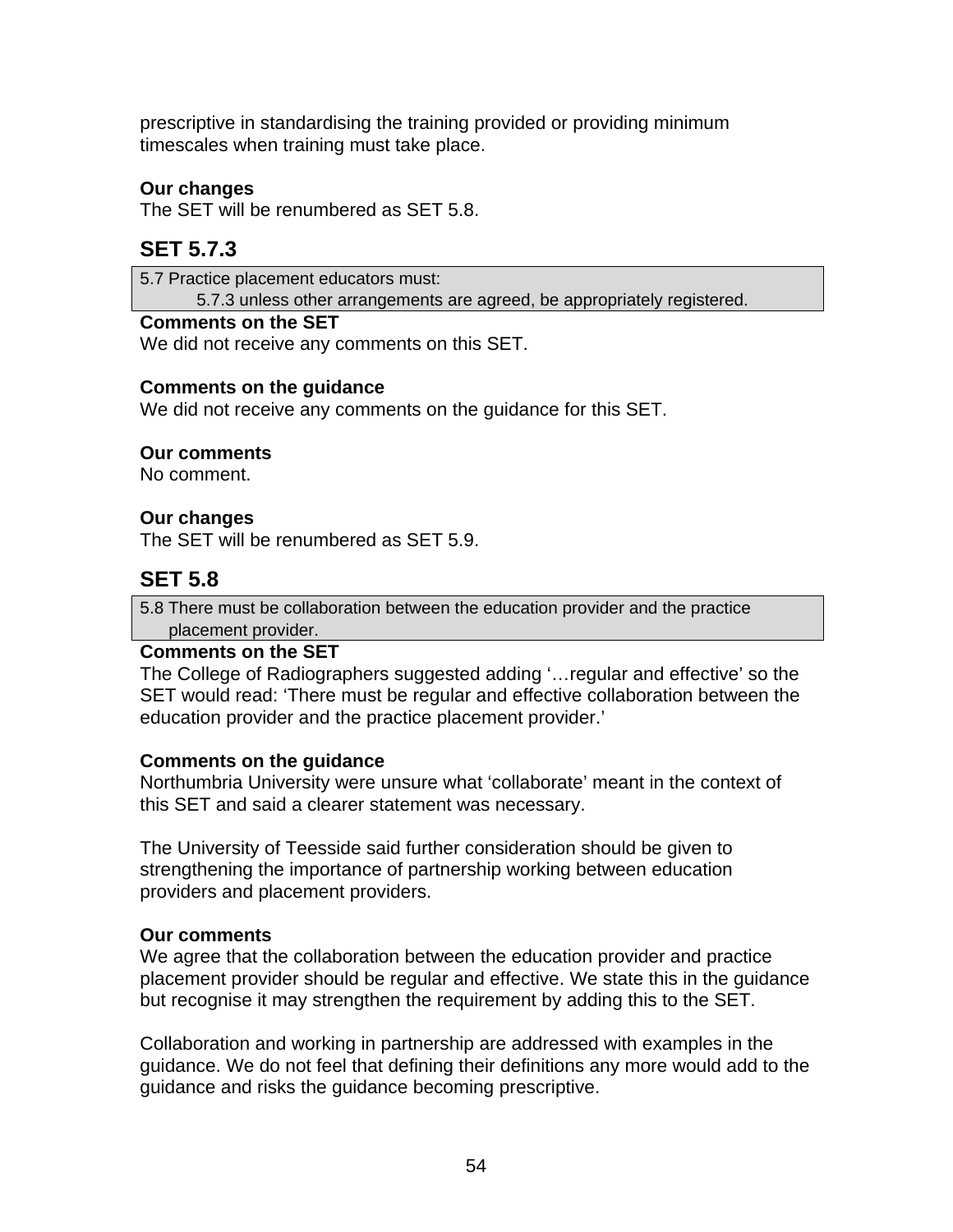## **Our changes**

The SET will be renumbered as SET 5.10.

We will add '…regular and effective' into the SET.

# **SET 5.9.1**

5.9 Students, practice placement providers and practice placement educators must be fully prepared for placement which will include information about an understanding of:

5.9.1 the learning outcomes to be achieved;

#### **Comments on the SET**

We did not receive any comments on this SET.

### **Comments on the guidance**

Skills for Health said the guidance should '…recommend employer input to defining learning outcomes (leading to registrants who are not just fit to practice but fit for purpose) through the implementation of the Skills for Health Learning Design Principles.'

#### **Our comments**

Placement providers and education providers are required to work collaboratively and may collaborate to define the learning outcomes. However, the SET is aimed at making sure students are fully prepared for placements so we do not feel that recommending that they define learning outcomes through the implementation of the Skills for Health Learning Design Principles is appropriate in this guidance.

#### **Our changes**

The SETs will be listed without being grouped using numbers. The SET will be renumbered as SET 5.11.

We will add 'Skills for Health Learning Design Principles' to a section titled 'Other sources of guidance'.

## **SET 5.9.2**

5.9 Students, practice placement providers and practice placement educators must be fully prepared for placement which will include information about an understanding of:

 5.9.2 the timings and the duration of any placement experience and associated records to be maintained;

## **Comments on the SET**

We did not receive any comments on this SET.

#### **Comments on the guidance**

The British and Irish Orthoptic Society requested an expansion of the guidance relating to the need for timely notice to be given to students and placement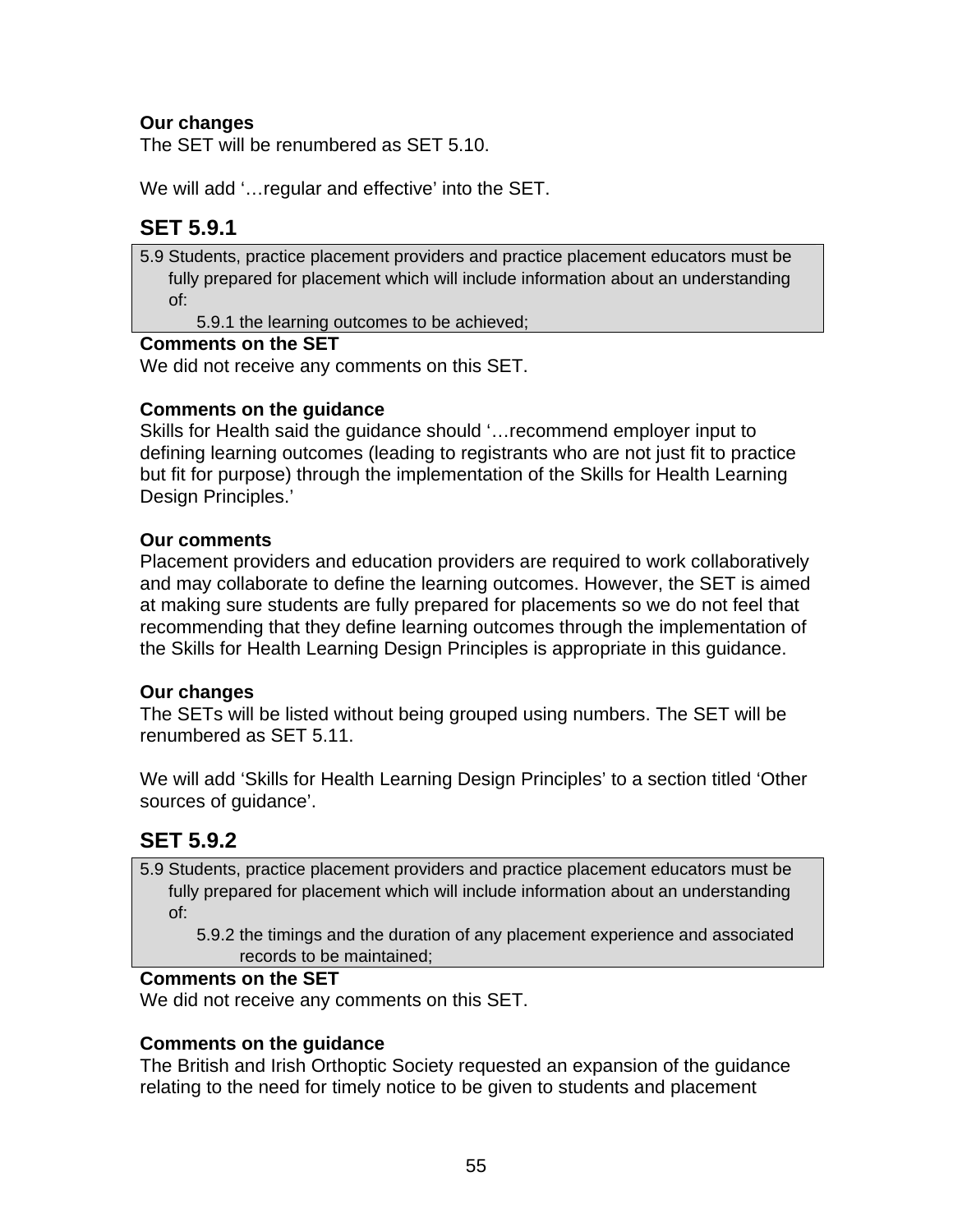providers of the date of placements and the names and details of the visiting students.

#### **Our comments**

The guidance does state that students and placement providers need to provide details of the dates of placements.

#### **Our changes**

The SETs will be listed without being grouped using numbers. The SET will be renumbered as SET 5.11.

We will add to the guidance to state that placement providers should to be given the names and details of the visiting students.

## **SET 5.9.3**

5.9 Students, practice placement providers and practice placement educators must be fully prepared for placement which will include information about an understanding of:

5.9.3 expectations of professional conduct;

#### **Comments on the SET**

We did not receive any comments on this SET.

#### **Comments on the guidance**

We did not receive any comments on the guidance for this SET.

#### **Our comments**

No comment.

#### **Our changes**

The SETs will be listed without being grouped using numbers. The SET will be renumbered as SET 5.11.

## **SET 5.9.4**

5.9 Students, practice placement providers and practice placement educators must be fully prepared for placement which will include information about an understanding of:

 5.9.4 the assessment procedures including the implications of, and any action to be taken in the case of, failure;

#### **Comments on the SET**

At the education provider seminars, some participants said the word 'failure' focussed attention a bit too late, they said '…failure to progress' was more appropriate.

#### **Comments on the guidance**

We did not receive any comments on the guidance for this SET.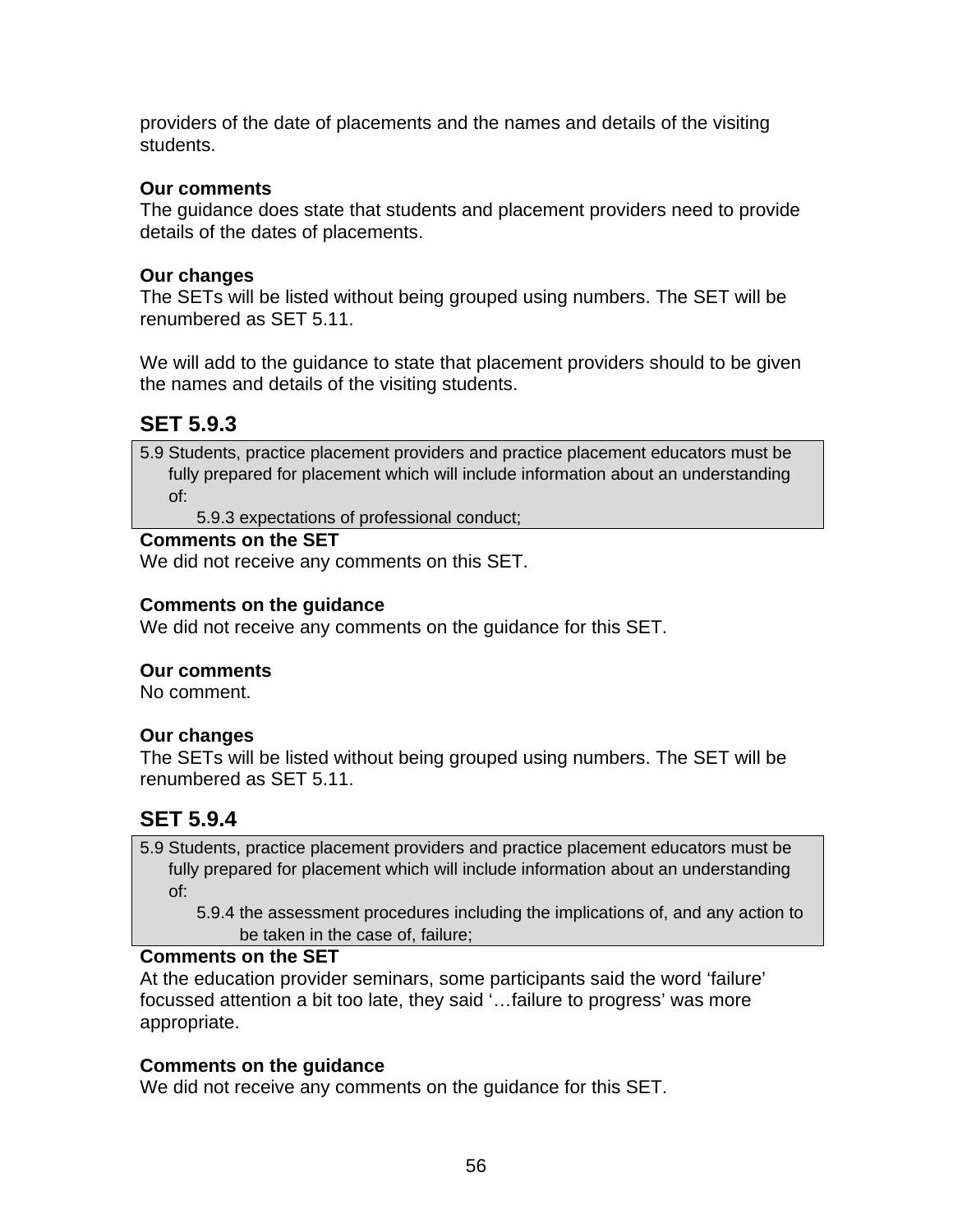### **Our comments**

'Failure' can apply in both the failure to progress or in failure at the end of the programme. We agree that adding '…failure to progress' will help to clarify this SET.

#### **Our changes**

The SETs will be listed without being grouped using numbers. The SET will be renumbered as SET 5.11.

We will add '…failure to progress' to the end of the SET

## **SET 5.9.5**

5.9 Students, practice placement providers and practice placement educators must be fully prepared for placement which will include information about an understanding of:

5.9.5 communication and lines of responsibility.

#### **Comments on the SET**

We did not receive any comments on this SET.

#### **Comments on the guidance**

We did not receive any comments on the guidance for this SET.

#### **Our comments**

No comment.

#### **Our changes**

The SETs will be listed without being grouped using numbers. The SET will be renumbered as SET 5.11.

## **SET 5.10**

5.10 Learning, teaching and supervision must encourage safe and effective practice, independent learning and professional conduct.

#### **Comments on the SET**

At the education provider seminars, some participants said the SET should do more than 'encourage' safe and effective practice. They said the SET and guidance should be reworded.

## **Comments on the guidance**

The College of Paramedics and individual paramedics responded with concerns that this SET needed to make clear reference to the need for supervised and supernumerary practice in clinical placements. They said clearer guidance was needed on how much control the educator and student have in developing a supportive environment rather than the obligations under an employed contract. They said it is not unusual in paramedic placements for the placement hours to be insufficient, the placements to not occur as supernumerary posts, or in some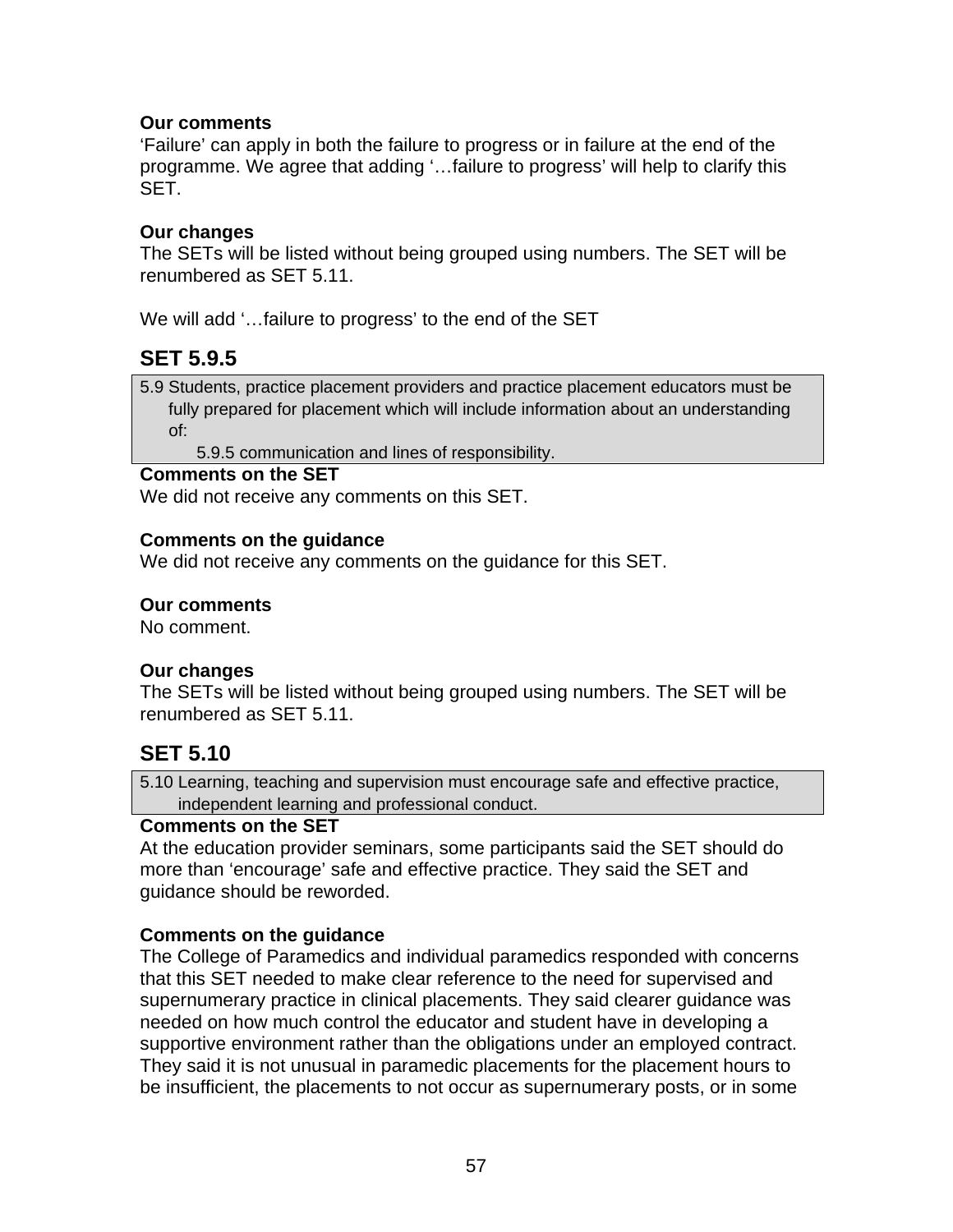cases even both. They said manning an ambulance was often seen as more important than the experience gained.

The Board of Community Health Councils Wales said the guidance should state that '…patient treatment records should be signed by both student and tutors so that both can be identified if needed.'

## **Our comments**

When a student completes an approved programme they must be able to meet the standards of proficiency and therefore practice safely and effectively, be able to learn independently and be professional in their conduct. The aim of this SET is to make sure that the teaching, learning and supervision allows students to meet these requirements. The term 'encourage' is used because the SET needs to apply to students at all stages of their learning, for example, students in their first placement may not be undertaking independent learning.

The type of placement will affect the amount of autonomy a student and educator may have. The guidance should not be too prescriptive and must apply to all of the professions on our Register. We do not want to limit the ability of education providers and practice placement providers to provide for safe and effective practice.

We do not require students to be supernumerary and referring to the need for supervised and supernumerary practice in clinical placements would not apply across all of the professions we regulate. Concerns with the type of practice, the number of hours, or the type of supervision are issues that individual programmes should be addressed with placement providers. If the education provider is still not satisfied once they have attempted to address their concerns with the placement provider they should contact us.

The standards of conduct, performance and ethics specify that all registrants supervising students must make sure, as far as possible, that records completed by students are clearly written, accurate and appropriate. We encourage education providers to be aware of, and keep to the local protocols of the placement provider.

## **Our changes**

The SET will be renumbered SET 5.12.

## **SET 5.11**

5.11 A range of learning and teaching methods that respect the rights and needs of service users and colleagues must be in place throughout practice placements.

#### **Comments on the SET**

The College of Radiographers suggest adding '…for the level' so the SET would read: 'A range of learning and teaching methods for the level that respect the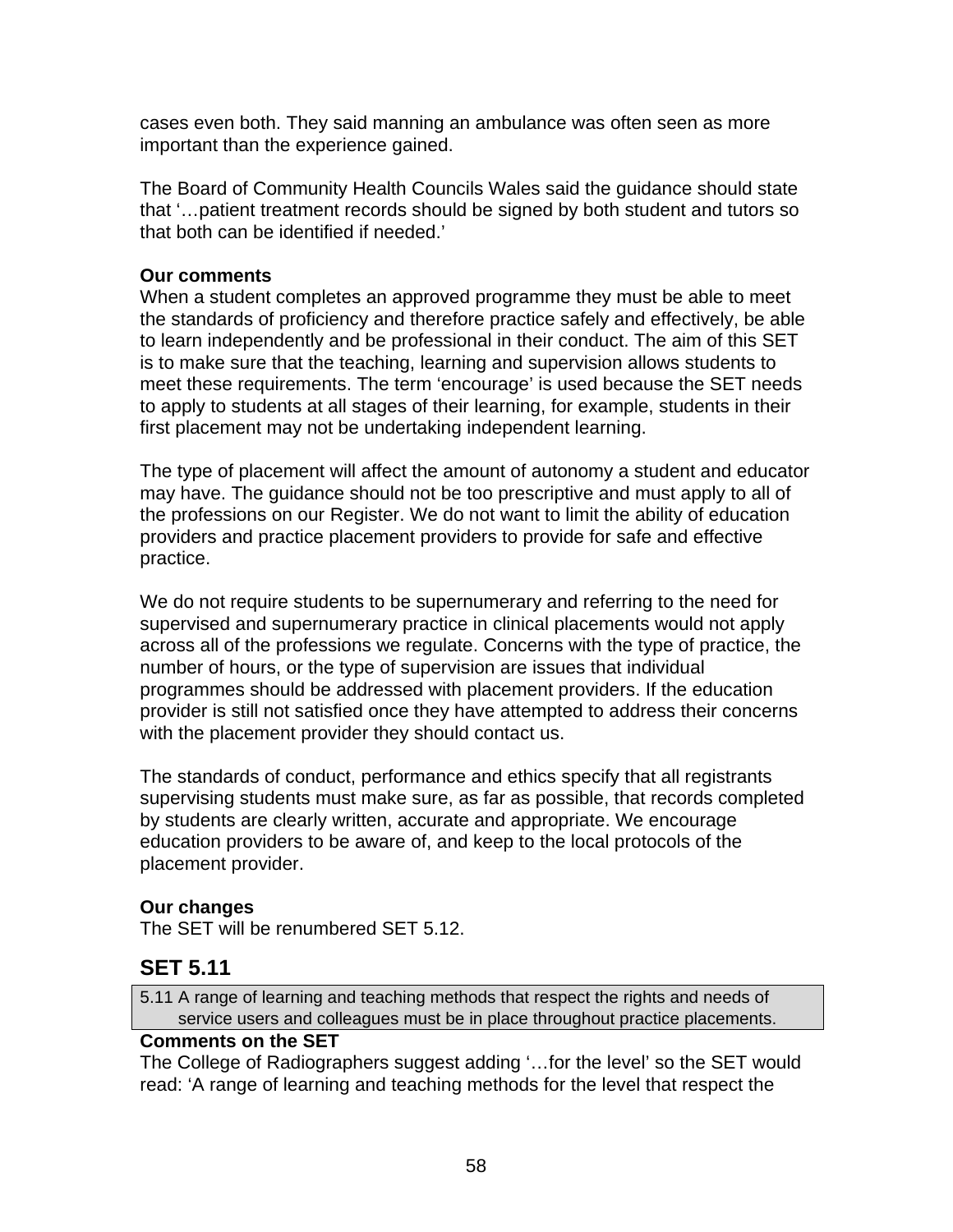rights and needs of service users and colleagues must be in place throughout practice placements.'

#### **Comments on the guidance**

At the education provider seminars, some participants said the guidance should be reworded. In particular, they were concerned that the wording '…service users are aware' does not recognise service users rights to decline and when service users do not have the capacity to give consent.

#### **Our comments**

The purpose of this SET is to make sure the methods being used to teach and learn respect the rights and needs of service users and colleagues. It should not be affected by 'the level' of the programme. The type of learning and teaching methods varies across the professions, programmes and placements. We do not feel it is necessary to specify that the learning and teaching methods should be set 'for the level' of the programme.

We agree it is important that consent should be obtained where possible.

#### **Our changes**

The SET will be renumbered SET 5.13.

We will add '…and have given appropriate consent' after the final paragraph.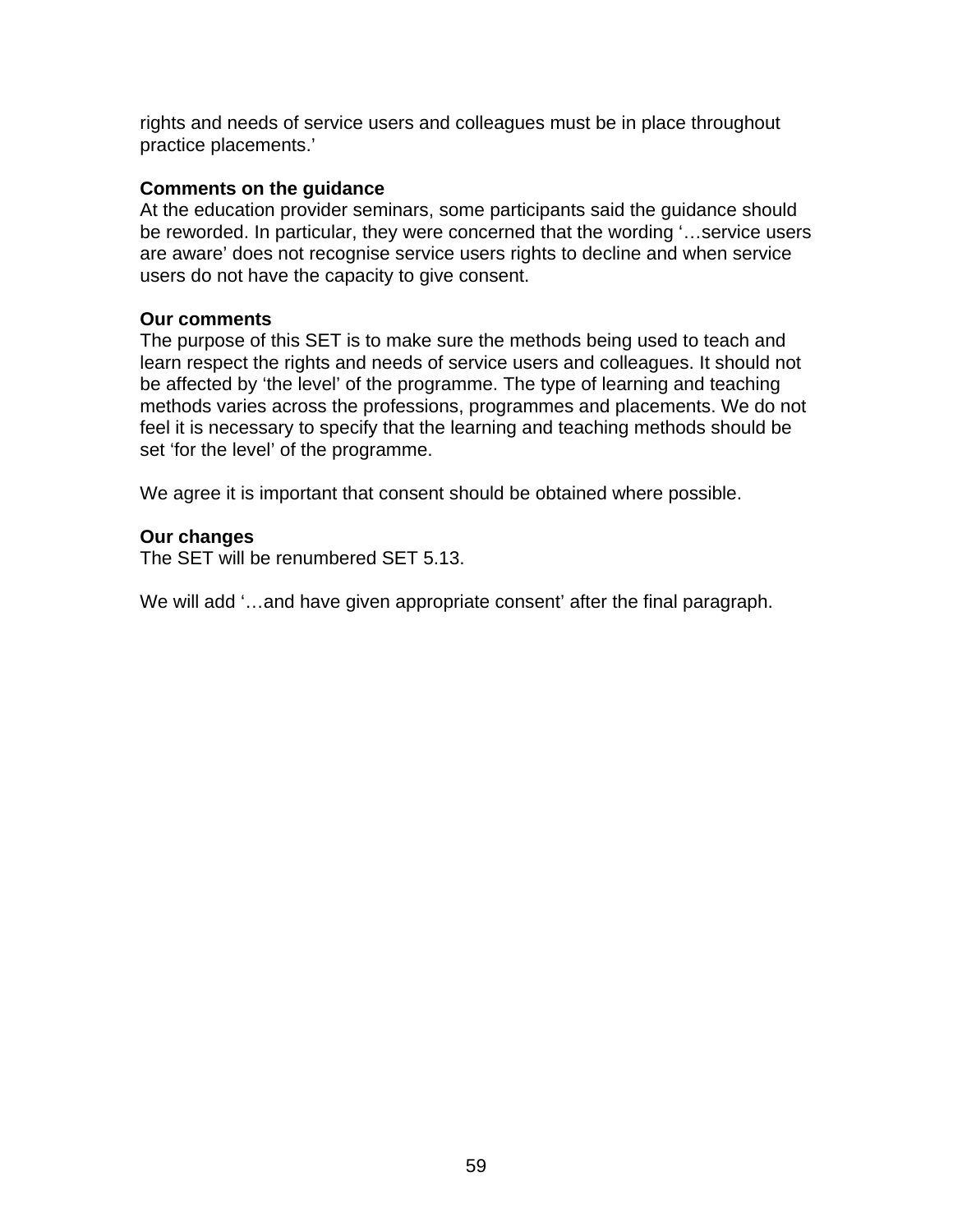# **SET 6. Assessment standards**

### **Overall comments**

The Higher Education Academy requested that 'Learning and Teaching Support Network, Generic Assessment Series' should be merged with Higher Education Academy where these documents can now be found.

### **Our comments**

No comment.

## **Our changes**

We will make the requested amendment to the document.

# **SET 6.1**

6.1 The assessment strategy and design must ensure that the student can achieve the standards of proficiency for their part of the HPC Register.

### **Comments on the SET**

Some participants at the education provider seminars, the University of Greenwich, and the University of Manchester welcomed the link to the standards of proficiency.

The Council of Deans suggested rewording the SET so it reads:

'The assessment strategy and design must ensure that the student who successfully completes the course has met the standards of proficiency for their part of the HPC Register.'

## **Comments on the guidance**

At the education provider seminars, some participants said more guidance on compensation and on the averaging of assessment components within modules/units was needed, whilst some participants at the visitor training days said further guidance was needed over re-sits.

A quality manager said there should be guidance on placement involvement and agreement with regards to assessment strategy and re-sits related to practice.

Feedback from the visitor training days said 'pre and co-requisites' were old terms and that people were moving away from them.

## **Our comments**

We agree that the wording proposed by the Council of Deans is technically correct. We will change the SET with their wording in mind, as well as the wording of SET 4.1.

We feel that the guidance around re-sits is clear. It is the responsibility of the education provider to strike '...a suitable balance between the need to support students, and the need to make sure that those who successfully complete the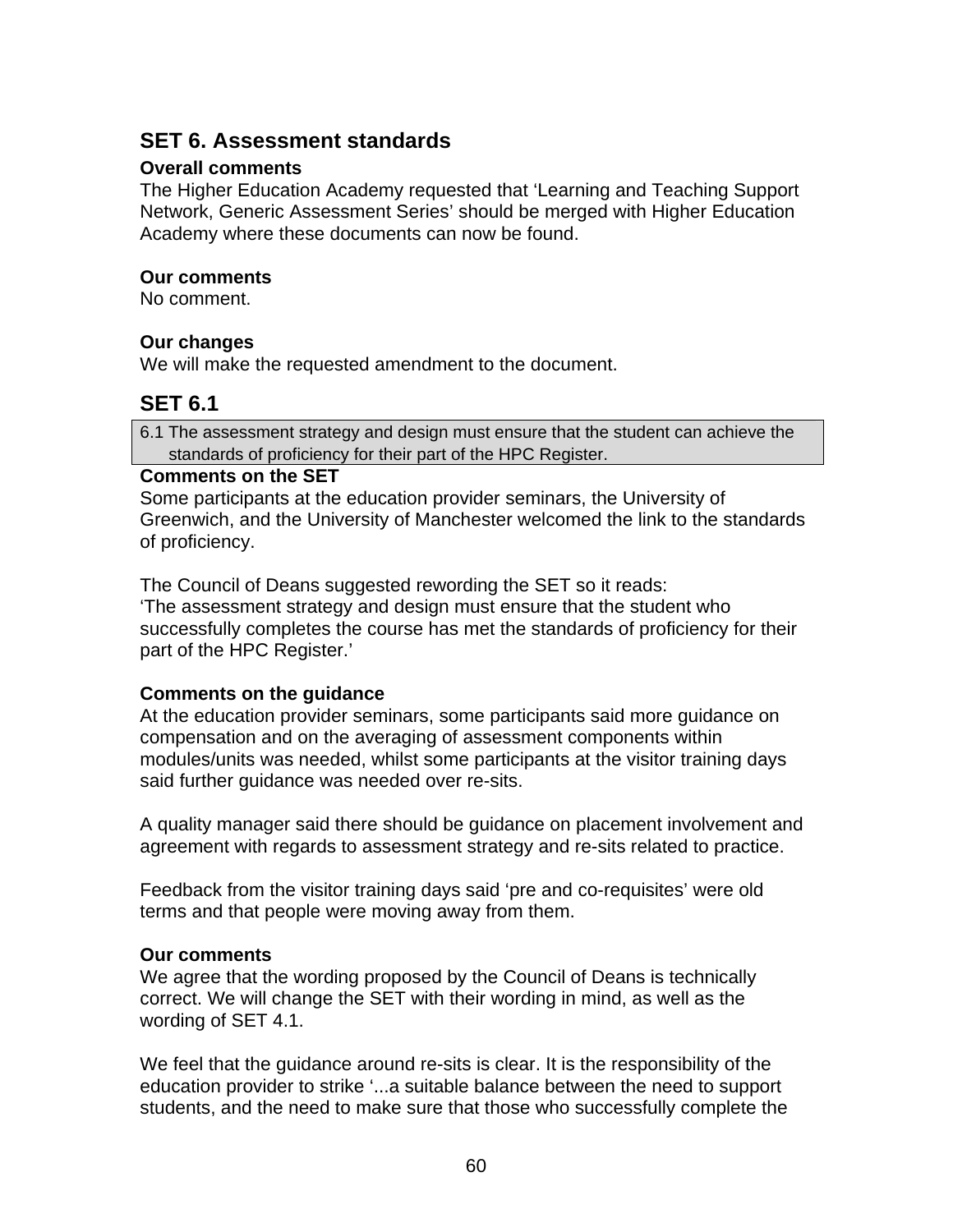programme achieve the standards of proficiency.' The education provider may decide to involve placement providers in this assessment or not.

The terms pre and co-requisites are still used by some education providers and we feel that their inclusion in the guidance is still appropriate.

## **Our changes**

The SET will be changed to read:

'The assessment strategy and design must ensure that the student who successfully completes the programme has met the standards of proficiency for their part of the Register.

We will add a statement to the guidance regarding compensation and re-sits. It will make clear that we are happy for individual education providers to devise their own requirements, follow the requirements of other educational and training providers, or the requirements made by professional bodies.

# **SET 6.2**

6.2 All assessments must provide a rigorous and effective process by which compliance with external-reference frameworks can be measured.

## **Comments on the SET**

We did not receive any comments on this SET.

## **Comments on the guidance**

The draft guidance is: 'You should provide information about how your assessment methods are thorough and effective, and also about how your programme meets any relevant, external-reference frameworks. An example of this would be if your programme is a pre-registration Masters programme: showing how your programme meets the requirements of a Masters programme as well as meeting the standards of proficiency could be part of the evidence for this SET.'

An occupational therapist suggested the following rewording of the guidance: 'You should provide information about how your assessment methods are thorough and effective, and also about how your programme meets any relevant, external-reference frameworks. *The academic level of entry to the register for the professions are not the same, and therefore the expectations of, in particular, the generic standards of proficiency will be different. An example of this would be 2b.1 'be able to use research....' where the academic experience should be very different for a Masters' programme than for a Bachelors degree and both will be different again from a Certificate in Higher Education* You will need to show how your programme meets *the standards of proficiency at the appropriate academic level.'*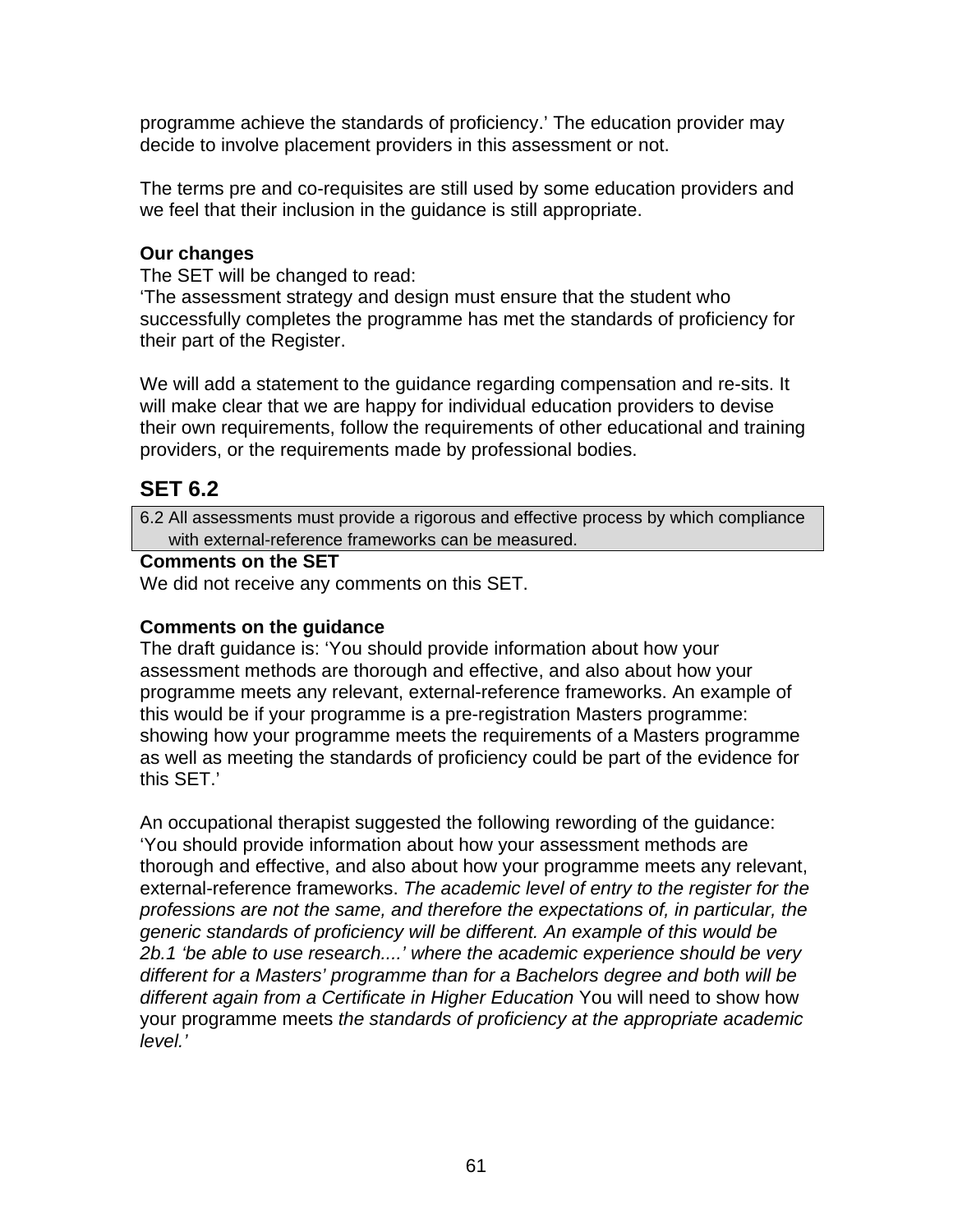#### **Our comments**

Each profession has standards of proficiency and they are the required standards that a registered professional must keep to. The standards of proficiency do not vary according to the academic level normally required to meet the threshold level for entry to the Register.

The SET is about fitness for academic award rather than fitness to practice. We also feel the guidance needs to be linked to a level of typical academic attainment rather than receipt of a specific award.

#### **Our changes**

We will amend the guidance to read:

'You should provide information about how your assessment methods are thorough and effective, and also about how your programme meets any relevant, external-reference frameworks. An example of this would be if your programme is a pre-registration Masters programme: showing how your programme meets the requirements of a Masters programme as well as meeting the standards of proficiency could be part of the evidence for this SET.

*The levels of threshold academic attainment for entry to the Register are not the same for all professions and, therefore, the expectations for each will be different, particularly in relation to the generic standards of proficiency. For example, standard 2b.1 requires applicants to 'be able to use research...'. If the threshold level of academic attainment for a profession is equivalent to the Masters level then students' academic experience may be very different from those in professions where the required level of attainment is equivalent to a Bachelors degree or Certificate in Higher Education.'* 

# **SET 6.3**

6.3 Professional aspects of practice must be integral to the assessment procedures in both the education setting and practice placement setting.

#### **Comments on the SET**

We did not receive any comments on this SET.

#### **Comments on the guidance**

At the visitor training days, some participants said there were inconsistencies between the wording in the SET and the wording in the guidance. The SET included the phrase 'must be' whilst 'could' and 'may' were used in the guidance.

#### **Our comments**

We do not feel that the SET and guidance are inconsistent. We use 'could' and 'may' in the guidance because there are a number of assessment procedures that can be used. We do not want to limit education providers' ability to meet this SET by prescribing which assessment procedures they must use.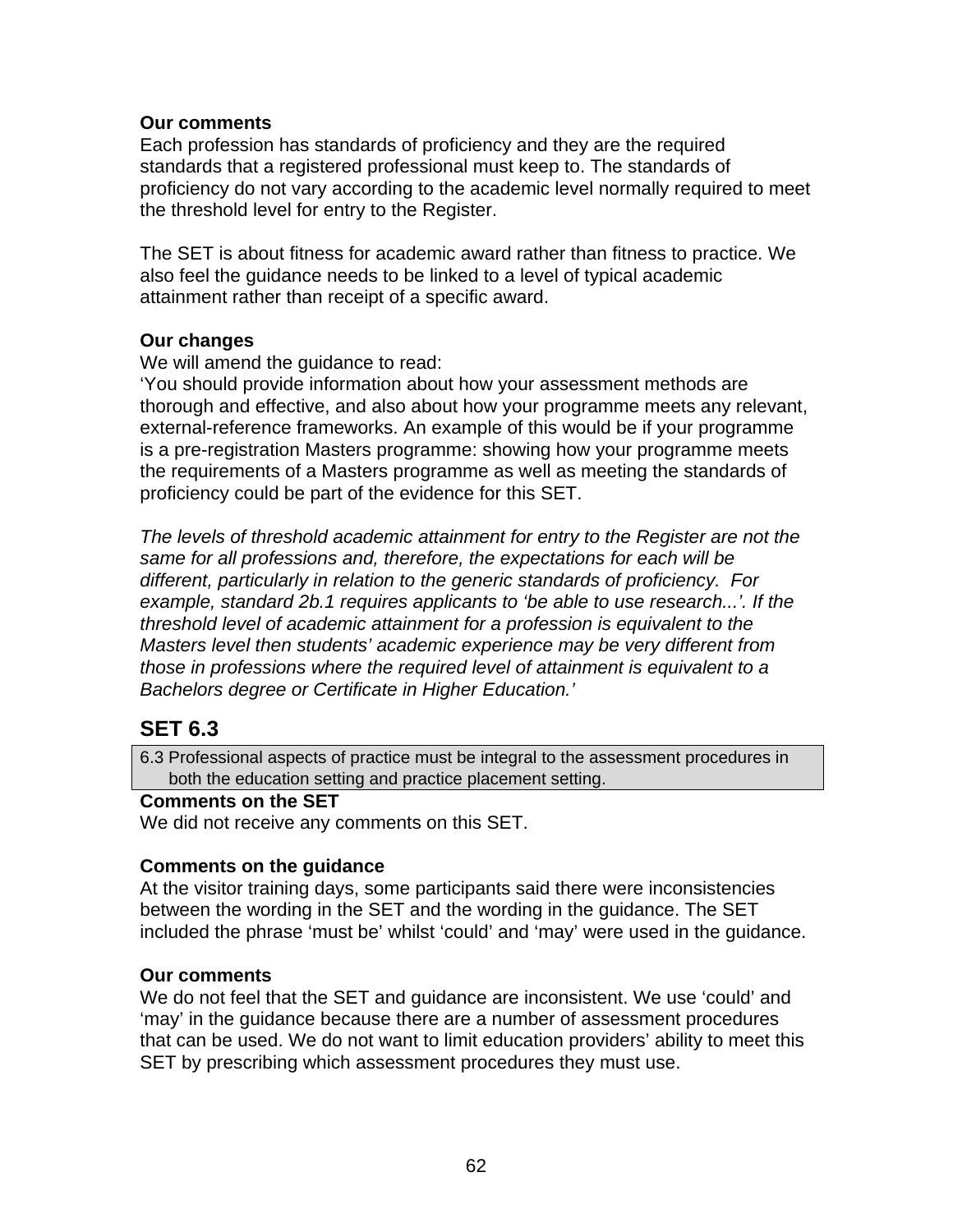## **Our changes**

No changes will be made.

## **SET 6.4**

6.4 Assessment methods must be employed that measure the learning outcomes and skills required to practise safely and effectively.

#### **Comments on the SET**

We did not receive any comments on this SET.

#### **Comments on the guidance**

We did not receive any comments on the guidance for this SET.

#### **Our comments**

We feel the second half of the SET is unnecessary and propose to remove the wording so the SET is clearer.

#### **Our changes**

The SET will be changed to read: 'Assessment methods must be employed that measure the learning outcomes'.

## **SET 6.5**

6.5 The measurement of student performance must be objective and ensure fitness to practise.

#### **Comments on the SET**

The University of Greenwich are in favour of emphasising importance of fitness to practise.

Both Northumbria University and the University of Bradford queried why 'fitness to practice' has not been replaced by the 'standards of proficiency' as it has been in SET 6.1.

The Council of Deans suggested change 'ensure' fitness to practise to 'test' fitness to practise.

#### **Comments on the guidance**

At the education provider seminars, some participants said the guidance should be amended to include the role of external examiners. They also said there needed to be more clarity in the guidance over the distinction between '…meeting the standards of proficiency' and '…being fit to practice'.

The British and Irish Orthoptic Society said the guidance needed to be expanded to reflect the cases when clinical placement tutors have real concerns about students and yet the students manage to pass the written examinations.

#### **Our comments**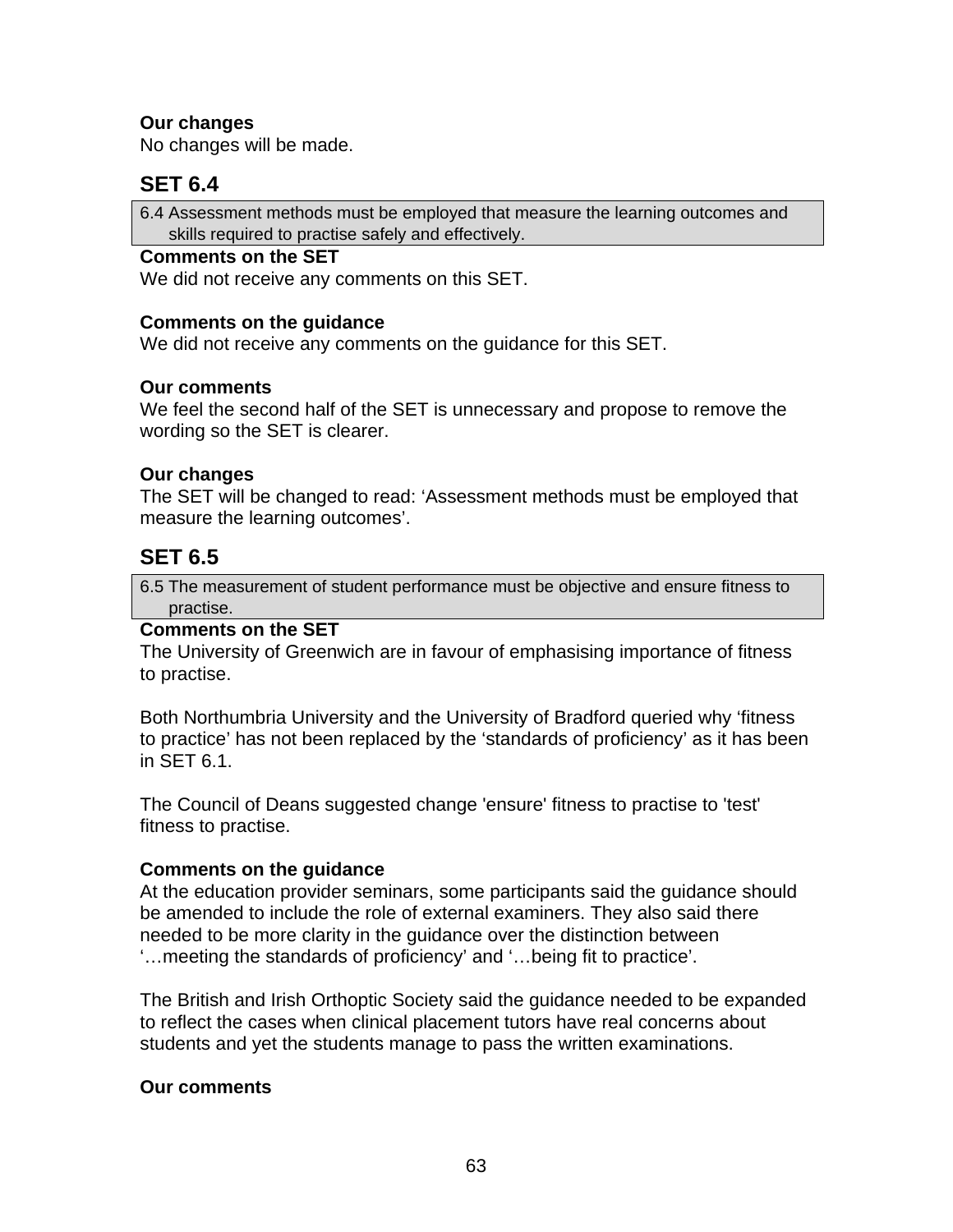Students who complete a programme must be able to demonstrate that they are safe and effective to practise. The terminology 'fitness to practise' is specific to the process that professionals who are registered have to maintain. This includes the standards of proficiency, the standards of conduct, performance and ethics, and the health and character requirements of registration.

Concerns about profession-related conduct are addressed by the proposed new SET 3.13.

## **Our changes**

We will clarify the distinction between meeting the standards of proficiency and being fit to practice in the guidance.

# **SET 6.6**

6.6 There must be effective monitoring and evaluation mechanisms in place to ensure appropriate standards in the assessment.

### **Comments on the SET**

At the education provider seminars, some participants said 'evaluation' was used in the wrong context and should be rewritten.

The College of Radiographers suggest adding '…internal and external' so the SET would read: 'There must be effective monitoring and internal and external evaluation mechanisms in place to ensure appropriate standards in the assessment.'

## **Comments on the guidance**

We did not receive any comments on the guidance for this SET.

#### **Our comments**

The term 'evaluation' is used in a broad sense in this SET and applies to a number of possible different mechanisms. We do not feel it needs to be changed. The broadness of the mechanisms also means we do not feel it is necessary to state that the mechanisms could be 'internal and external'.

## **Our changes**

No changes will be made.

## **SET 6.7.1**

6.7 Assessment regulations must clearly specify requirements for: 6.7.1 student progression and achievement within the programme;

#### **Comments on the SET**

We did not receive any comments on this SET.

## **Comments on the guidance**

We did not receive any comments on the guidance for this SET.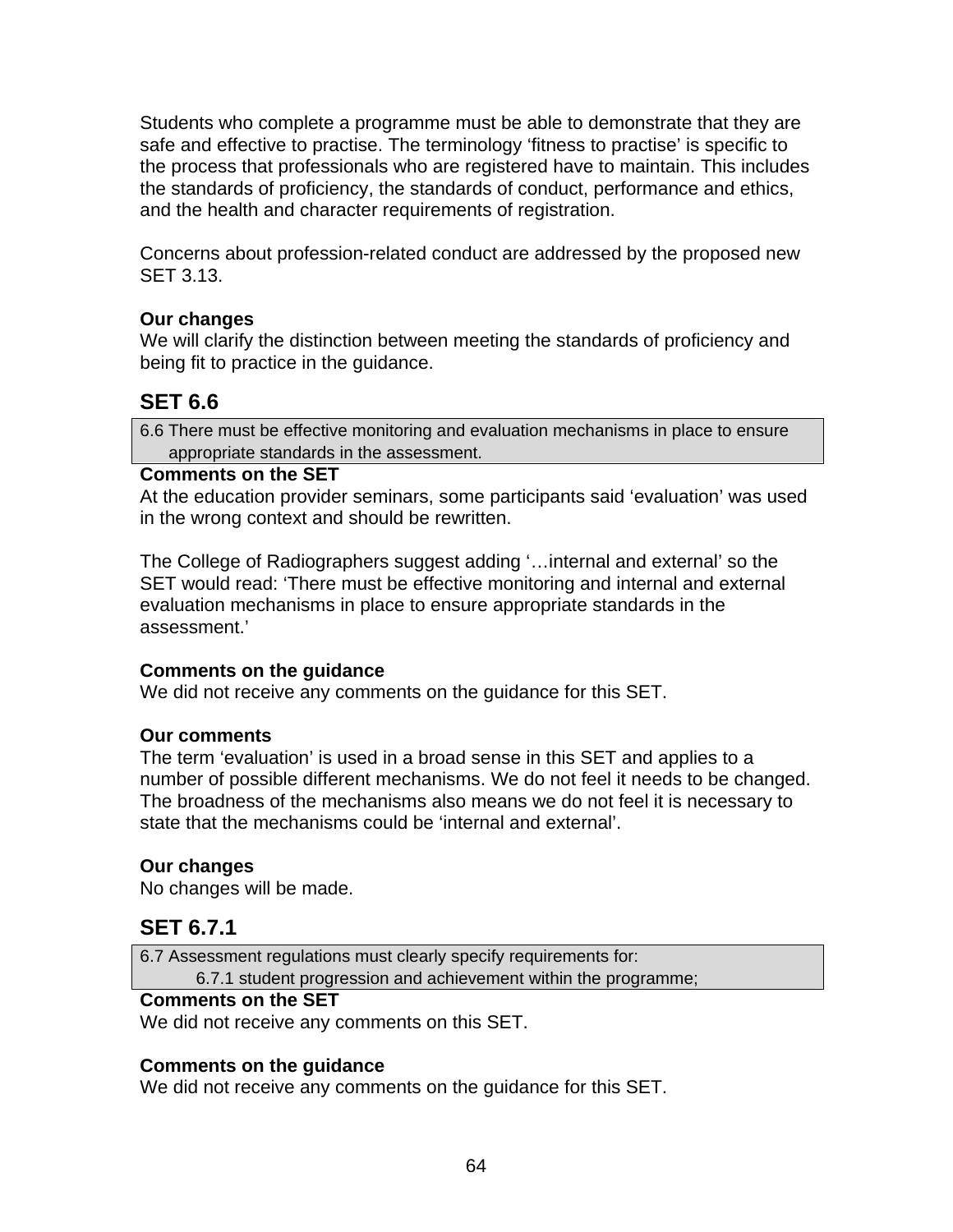## **Our comments**

No comment.

### **Our changes**

The SET will be renumbered SET 6.7.

# **SET 6.7.2**

6.7 Assessment regulations must clearly specify requirements for: 6.7.2 approved programmes being the only programmes which contain any reference to an HPC protected title or part of the Register in their named award;

### **Comments on the SET**

The University of Greenwich said the rewording of this SET makes it clearer.

At the visitor training days, some participants said exit award titles would not necessarily be included as part of an education providers' assessment regulations. They said they were normally 'stand alone' procedures or policy documents and as such, the visitors said it would be more appropriate if they were moved out of the overriding SET 6.7 and included as a stand alone SET.

## **Comments on the guidance**

We did not receive any comments on the guidance for this SET.

## **Our comments**

All of the SETs are of equal importance and a number overlap with each other. For clarity we agree that the SETs that have been together will become 'stand alone' SETs,

## **Our changes**

The SET will be renumbered SET 6.8.

We will add '…or other relevant policies' after 'Assessment regulations' in the SET.

# **SET 6.7.3**

6.7 Assessment regulations must clearly specify requirements for:

6.7.3 an aegrotat award not to provide eligibility for admission to the Register;

## **Comments on the SET**

At the education provider seminars, some participants said not all education providers would have the ability to award an aegrotat award, they said the SET should reflect this possibility.

Roehampton University said aegrotat awards may not be understood by members of the public and may create a loop-hole by which non-registered practitioners can (legitimately) claim an award which, nonetheless, does not entitle them to use the protected titles. Whilst the British and Irish Orthoptic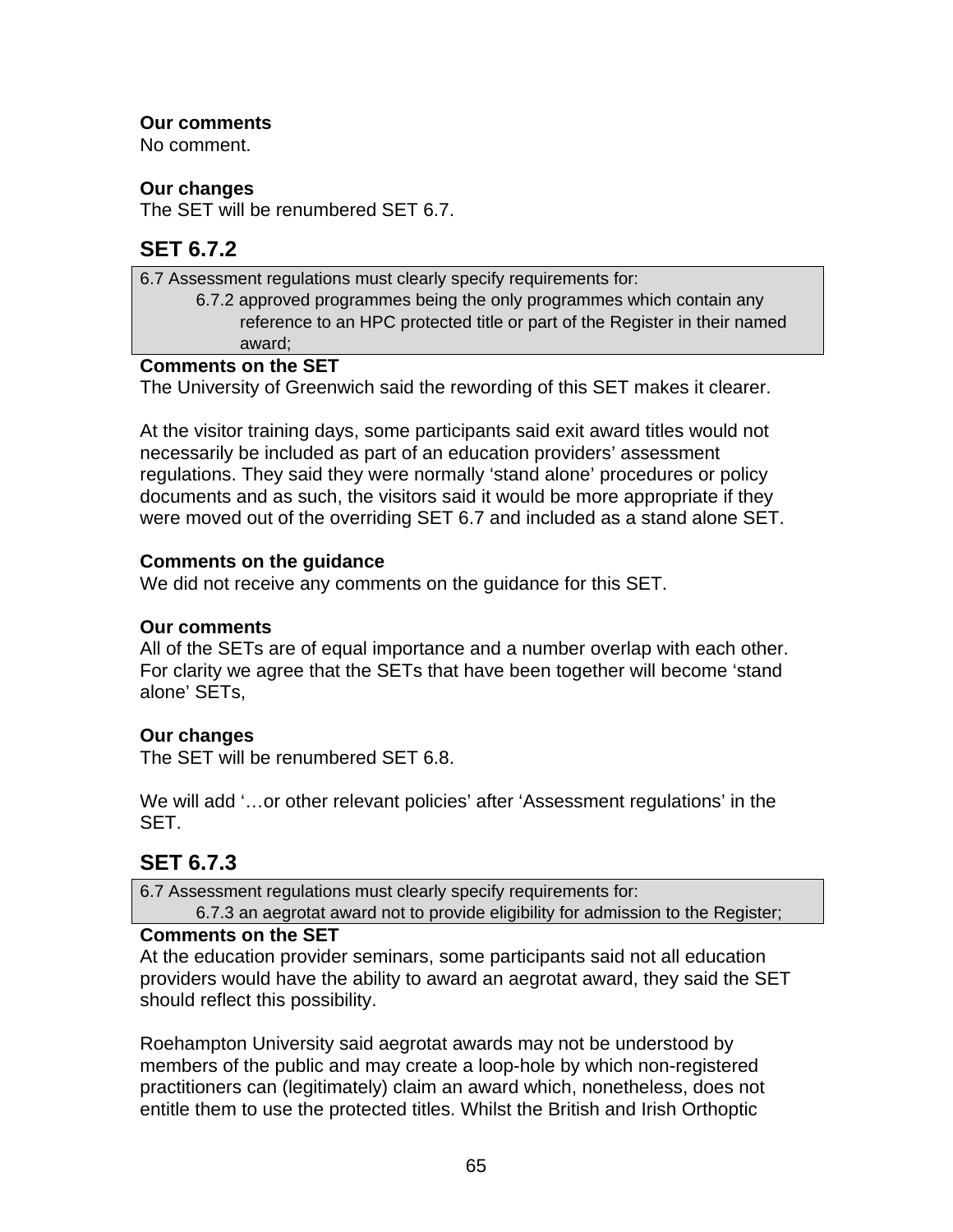Society suggested it may be better to have a generic title for the qualification gained when the candidate is not eligible to be admitted to the Register.

#### **Comments on the guidance**

The Board of Community Health Councils Wales said the guidance was not clear that any student awarded an aegrotat status can complete the degree on recovery from illness.

#### **Our comments**

We accept that some education providers do not have the ability to award an aegrotat award. We will reflect this in the guidance rather than the SET.

Titles and awards should be clear and should not mislead as to which lead to eligibility to register. If an education provider offers an aegrotat award it must not contain any reference to a protected title, this is covered by SET 6.8. The individual education provider must decide on a case-by-case basis whether someone could complete a programme after receiving an aegrotat award.

### **Our changes**

The SET will be renumbered SET 6.9

We will add 'Where you are able to provide an aegrotat award' to the start of the guidance.

## **SET 6.7.4**

6.7 Assessment regulations must clearly specify requirements for: 6.7.4 a procedure for the right of appeal for students;

### **Comments on the SET**

We did not receive any comments on this SET.

#### **Comments on the guidance**

At the visitor training days, some participants said appeal procedures would not necessarily be included as part of an education providers' assessment regulations. They said they were normally 'stand alone' procedures or policy documents and as such, the visitors said it would be more appropriate if they were moved out of the overriding SET 6.7 and included as a stand alone SET.

#### **Our comments**

All of the SETs are of equal importance and a number overlap with each other. For clarity we agree that the SETs that have been together will become 'stand alone' SETs.

#### **Our changes**

The SET will be renumbered SET 6.10.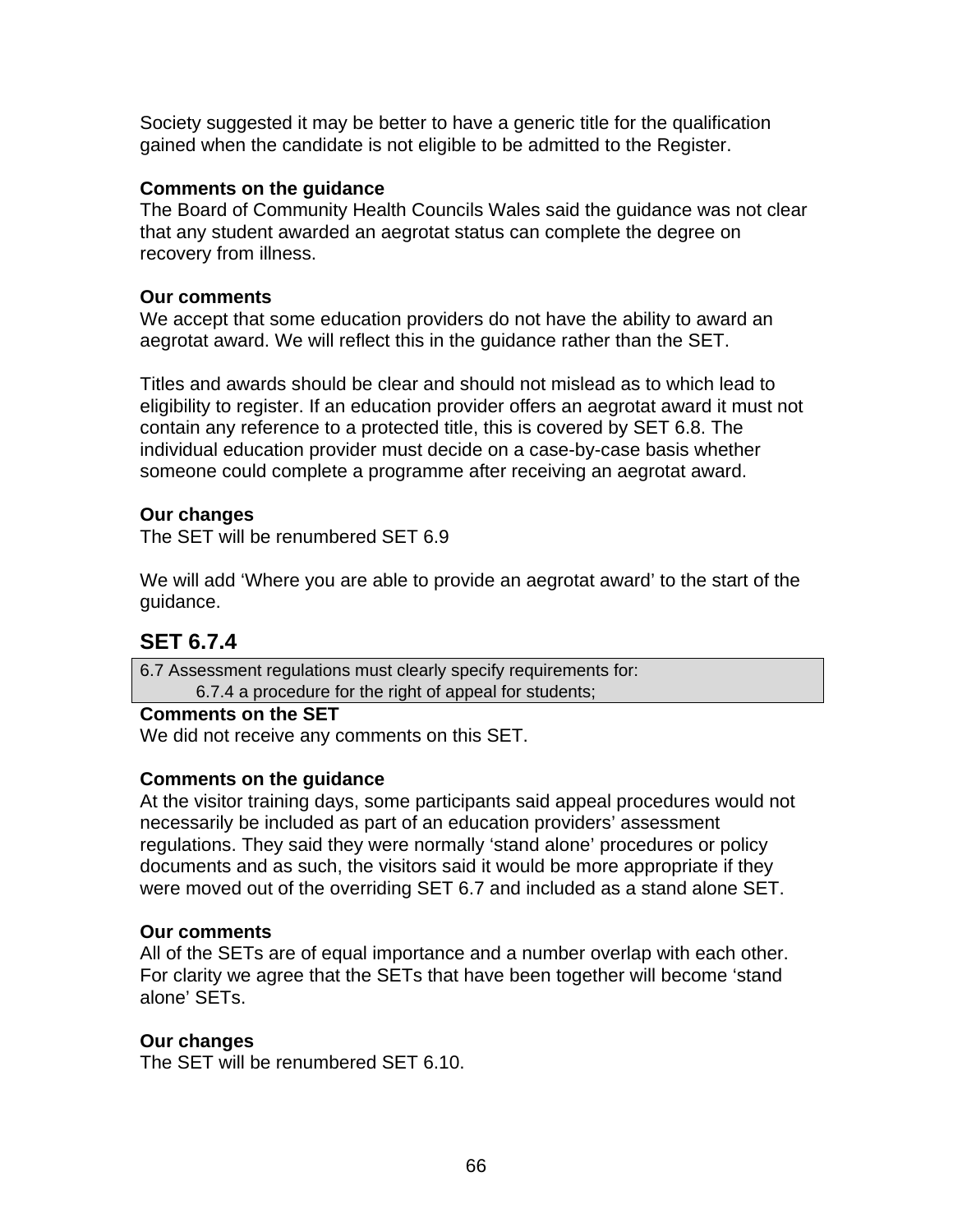# **SET 6.7.5**

6.7 Assessment regulations must clearly specify requirements for:

6.7.5 the appointment of at least one external examiner from the relevant part of the Register, unless other arrangements are agreed.

### **Comments on the SET**

At the education provider seminars, some participants were concerned that the current wording of this SET meant that being on the Register qualified a person to be an external examiner, rather than there being any check or safeguard on their experience of external examining or subject specialist knowledge. The attendees suggested a rewording of the SET.

## **Comments on the guidance**

We did not receive any comments on the guidance for this SET.

### **Our comments**

The guidance states that we expect the external examiner 'is appropriately experienced and qualified'. We agree that the SET would be strengthened by adding this to the wording of the SET.

## **Our changes**

The SET will be renumbered SET 6.11.

The SET will read: 'Assessment regulations must clearly specify requirements for the appointment of at least one external examiner who should be appropriately experienced and qualified and, unless other arrangements are agreed, be from the relevant part of the Register.'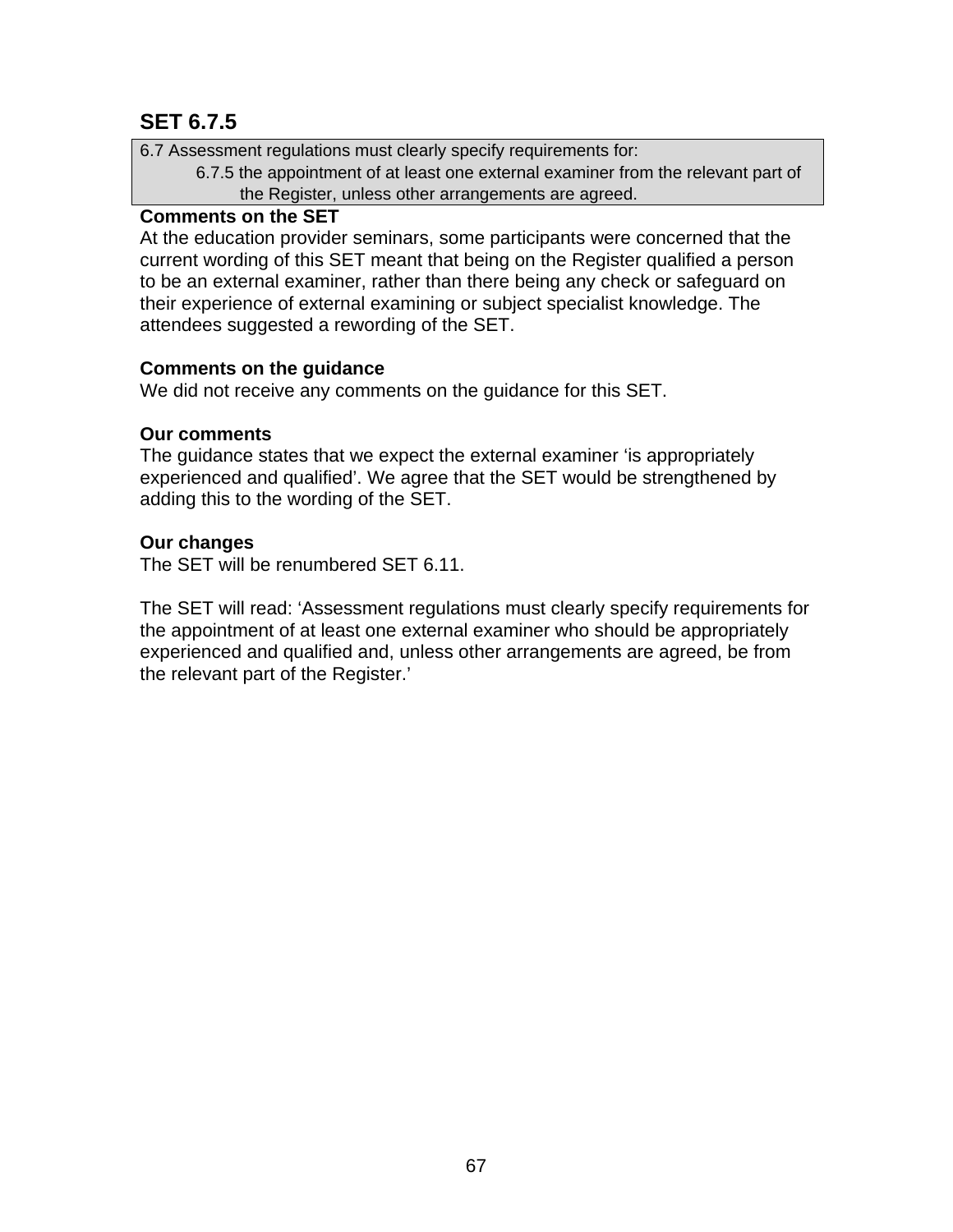# **Respondents**

Below is a list of the organisations that responded to our consultation.

We received responses from 54 organisations, 27 individuals (or where it was not possible to tell if the response was from an individual or on behalf of their organisation) and two responses were collated from feedback we received from events we ran with visitors and education providers.

Where we have quoted from these organisations in the text, we have attributed the quotation. Where the quotation used is from the response of an individual, it has not been attributed.

Association for Clinical Cytogenetics Association of Heads of Psychology Departments Association for Perioperative Practice Bangor University Bedford Hospital Board of Community Health Councils Wales British Academy of Audiology British Association of Counselling and Psychotherapy British Association of Play Therapists British Dietetic Association British and Irish Orthoptic Society British Psychological Society British Society of Echo British Society of Haematology British Society of Hearing Aid Audiologists Canterbury Christ Church University Cardiff University Centre for the Advancement of Interprofessional Education Chartered Society of Physiotherapy College of Occupational Therapists College of Paramedics Council of Deans De Montford University General Optical Council Greater Manchester West Mental Health Trust Heads of Radiography Education group The Higher Education Academy Institute of Biomedical Sciences The Institute of Chiropodists and Podiatrists Lactation Consultants of Great Britain LIFE-FORCE Manchester Metropolitan University National Leadership and Innovations Agency for Healthcare NHS Education for Scotland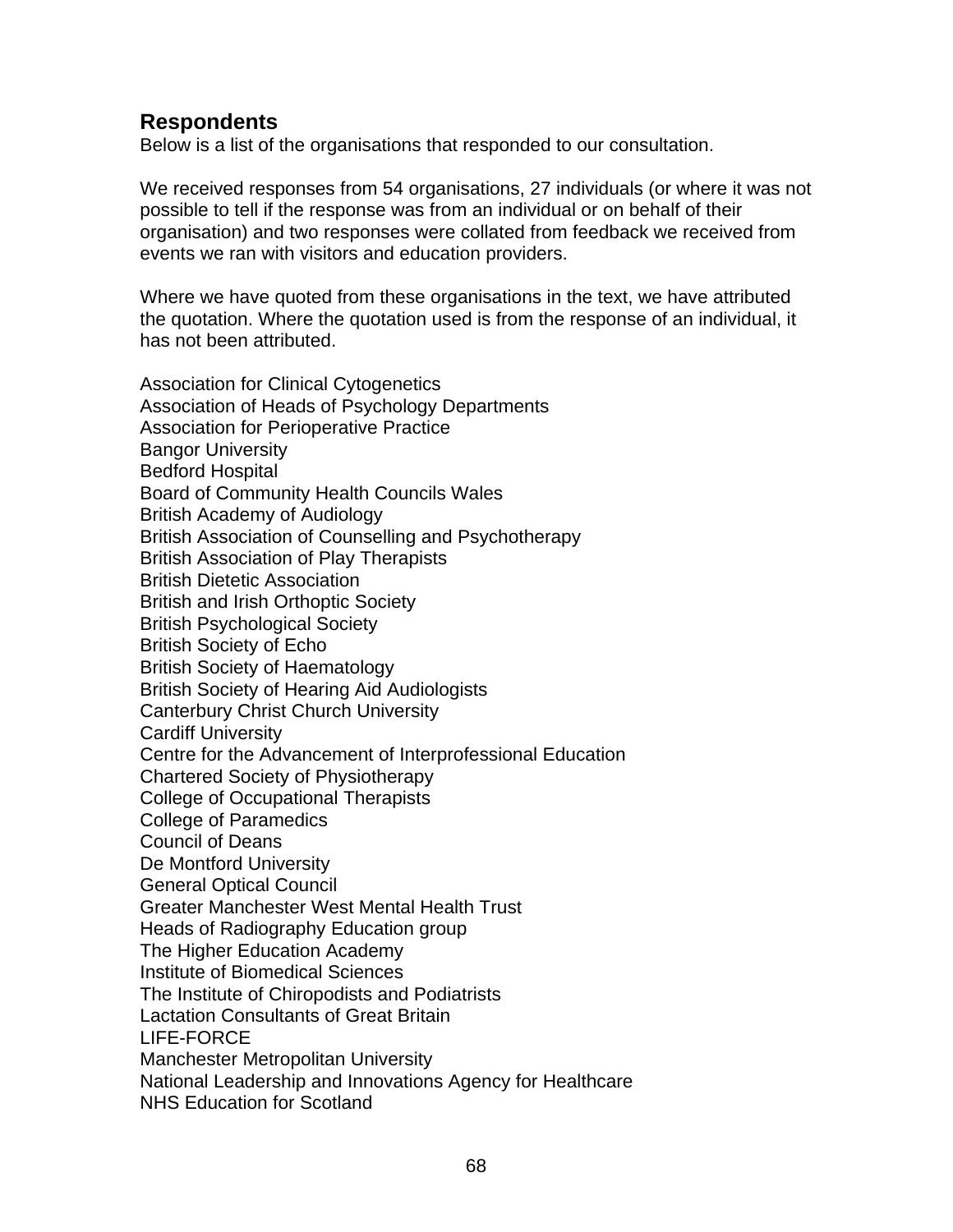North East Strategic Health Authority Northumbria University The Open University Play Therapy UK Roehampton University Royal Bolton Hospital Royal Pharmaceutical Society of Great Britain Sheffield Hallam University Skills for Health Society and College of Radiographers The Society of Sports Therapy UK Council for Psychotherapy UNISON University of Bradford University of Cumbria University of Exeter University of Greenwich University of Lincoln University of Manchester University of Teesside University of Ulster Wales Nursing and Midwifery Committee

We would like to thank all those who responded to this consultation for their time and comments.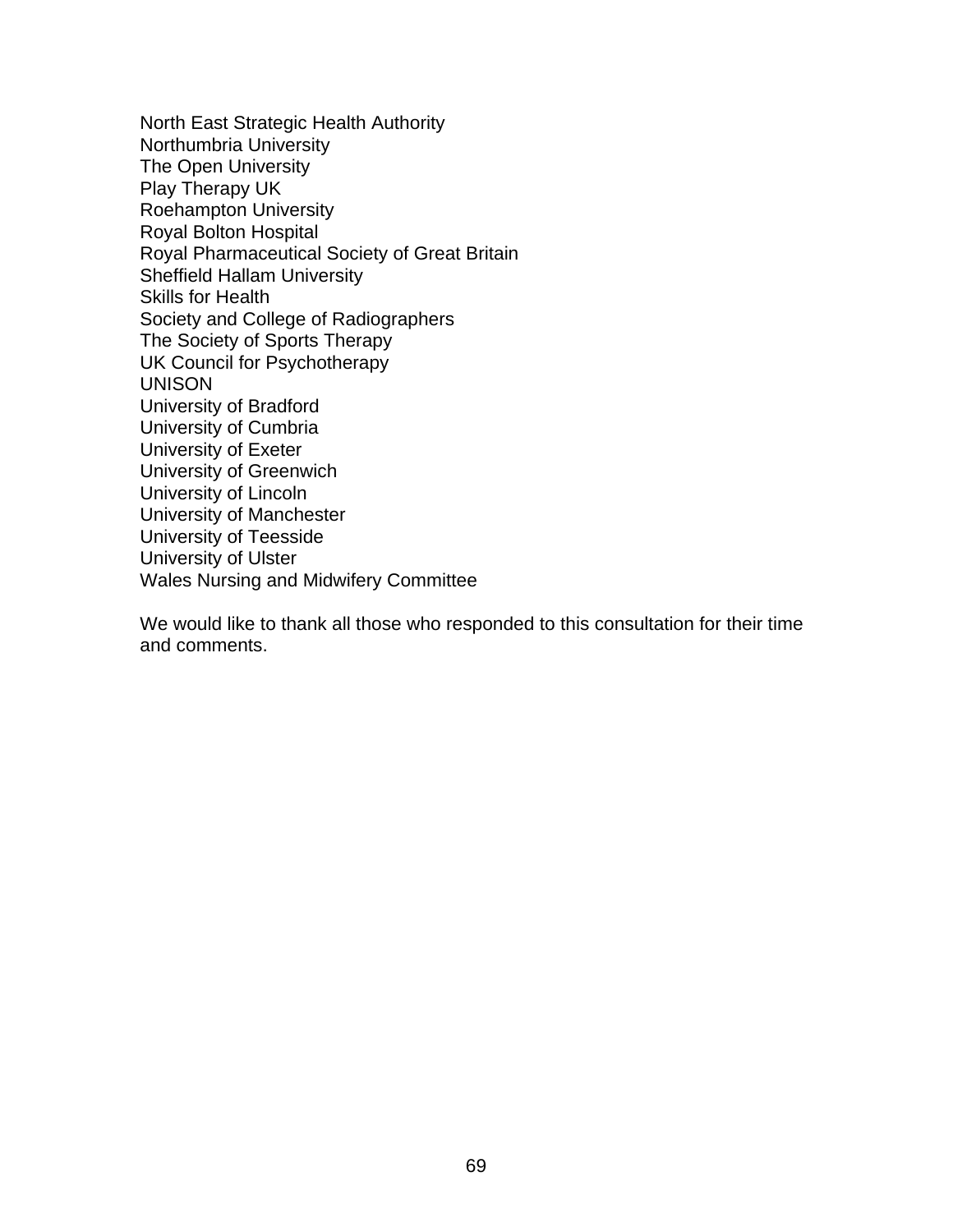# **Standards of education and training**

## **Introduction**

This document sets out the standards of education and training (SETs).These are the standards against which we assess education and training programmes.

A programme which meets the SETs allows a student who successfully completes that programme to meet the standards of proficiency. They are then eligible to apply to the Health Professions Council (HPC) for registration.

The Education Department is responsible for conducting approval visits to education providers to ensure their programmes meet the SETs. If a programme meets the SETs we grant open-ended approval, subject to ongoing monitoring.

Annual monitoring is a retrospective, documentary process to determine whether a programme continues to meet the standards of education and training. If any changes are made which significantly impact on the provision of the programme we consider these via our major change process to make sure that the SETs continue to be met.

We have also produced supplementary information documents for education providers when preparing for an approval visit, completing annual monitoring submissions, or making significant changes to programmes. These documents give more information about the processes we use to assess and monitor programmes against the SETs.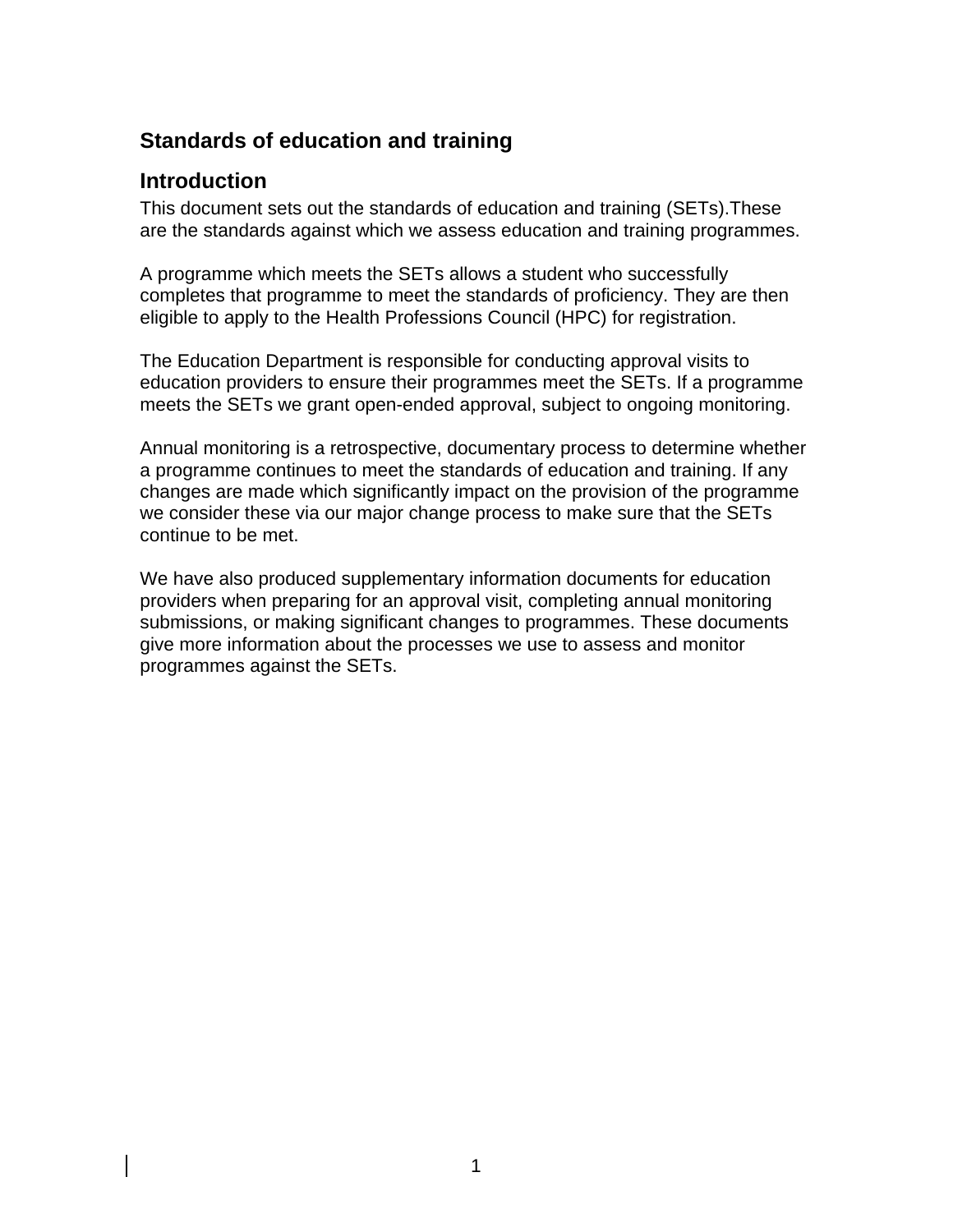## **1. Level of qualification for entry to the Register**

1. 1 The Council normally expects that the threshold entry routes to the Register will be the following:

Bachelor degree with honours for:

- biomedical scientists (with the Certificate of Competence awarded by the Institute of Biomedical Science, or equivalent);
- chiropodists / podiatrists;
- dietitians;
- occupational therapists;
- orthoptists;
- physiotherapists;
- prosthetists / orthotists;
- radiographers; and
- speech and language therapists

Masters degree for arts therapists.

Masters degree for clinical scientists (with the Certificate of Attainment awarded by the Association of Clinical Scientists, or equivalent).

Diploma of Higher Education for operating department practitioners.

Equivalent to Certificate of Higher Education for paramedics.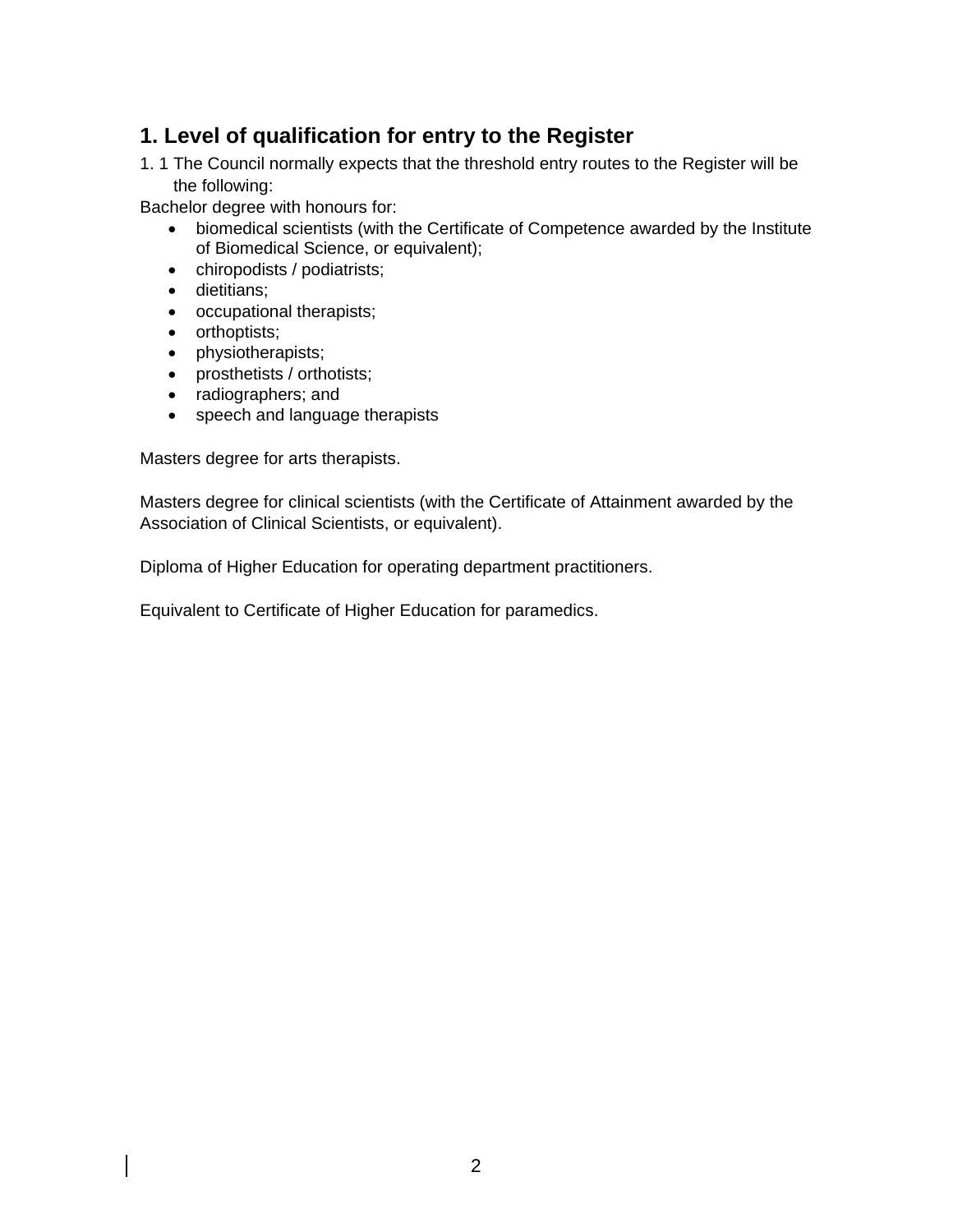## **2. Programme admissions**

- 2.1 The admissions procedures must give both the applicant and the education provider the information they require to make an informed choice about whether to take up or make an offer of a place on a programme.
- 2.2 The admissions procedures must apply selection and entry criteria, including evidence of a good command of reading, writing and spoken English.
- 2.3 The admissions procedures must apply selection and entry criteria, including criminal convictions checks.
- 2.4 The admissions procedures must apply selection and entry criteria, including compliance with any health requirements.
- 2.5 The admissions procedures must apply selection and entry criteria, including appropriate academic and/or professional entry standards.
- 2.6 The admissions procedures must apply selection and entry criteria, including accreditation of prior (experiential) learning and other inclusion mechanisms.
- 2.7 The admissions procedures must ensure that the education provider has equality and diversity policies in relation to applicants and students, together with an indication of how these will be implemented and monitored.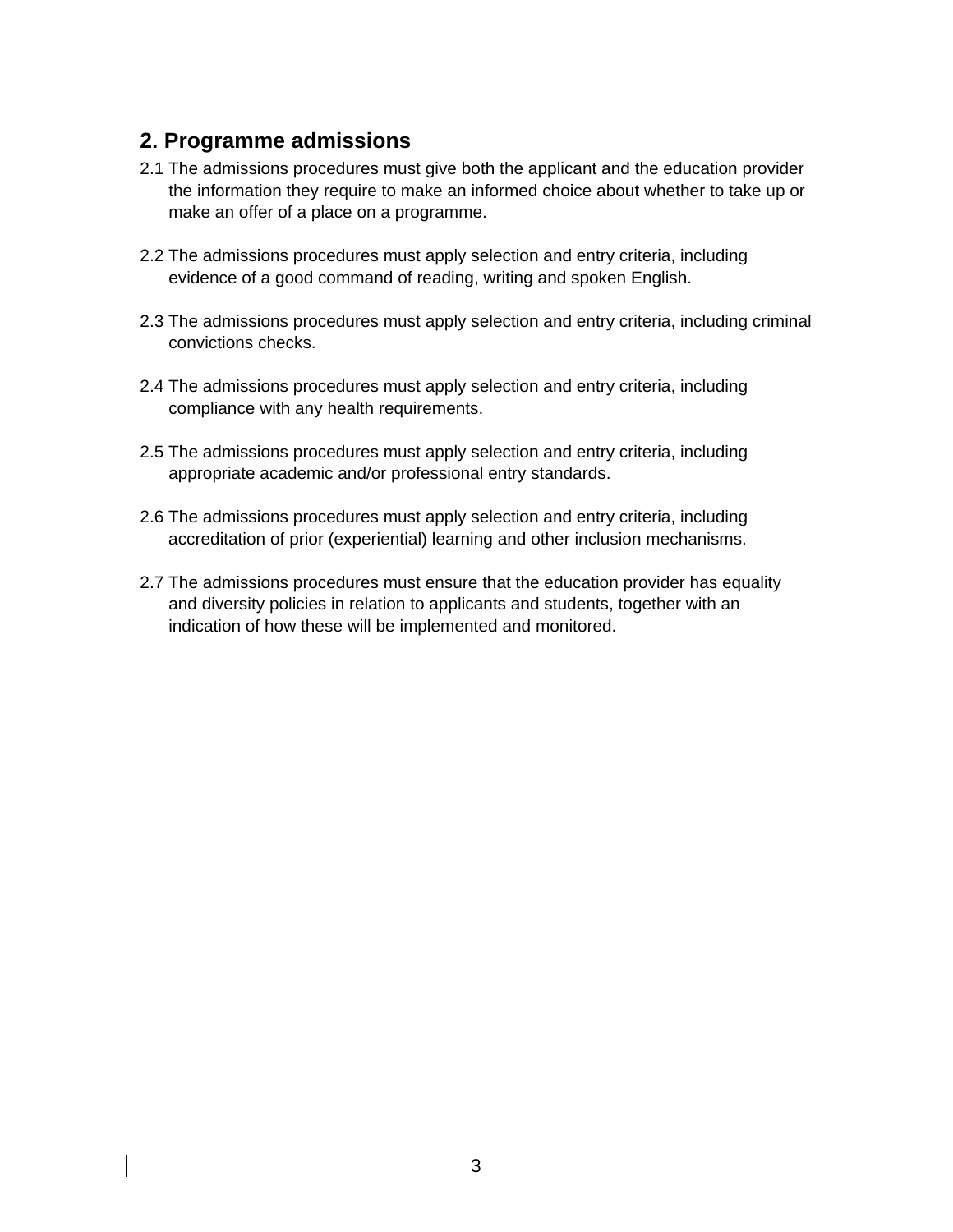## **3. Programme management and resource standards**

- 3.1 The programme must have a secure place in the education provider's business plan.
- 3.2 The programme must be effectively managed.
- 3.3 The programme must have regular monitoring and evaluation systems in place.
- 3.4 There must be a named person who has overall professional responsibility for the programme who must be appropriately qualified and experienced and, unless other arrangements are agreed, be on the relevant part of the Register.
- 3.5 There must be an adequate number of appropriately qualified and experienced staff in place to deliver an effective programme.
- 3.6 Subject areas must be taught by staff with relevant specialist expertise and knowledge.
- 3.7 A programme for staff development must be in place to ensure continuing professional and research development.
- 3.8 The resources to support student learning in all settings must be effectively used.
- 3.9 The resources to support student learning in all settings must effectively support the required learning and teaching activities of the programme.
- 3.10 The learning resources, including IT facilities, must be appropriate to the curriculum and must be readily available to students and staff.
- 3.11 There must be adequate and accessible facilities to support the welfare and wellbeing of students in all settings.
- 3.12 There must be a system of academic and pastoral student support in place.
- 3.13 There must be a student complaints process in place.
- 3.14 Where students participate as service users in practical and clinical teaching, appropriate protocols must be used to obtain their consent.
- 3.15 Throughout the course of the programme, the education provider must have identified where attendance is mandatory and must have associated monitoring mechanisms in place.
- 3.16 There must be a process in place throughout the programme for dealing with concerns about students' issues related to professional conduct.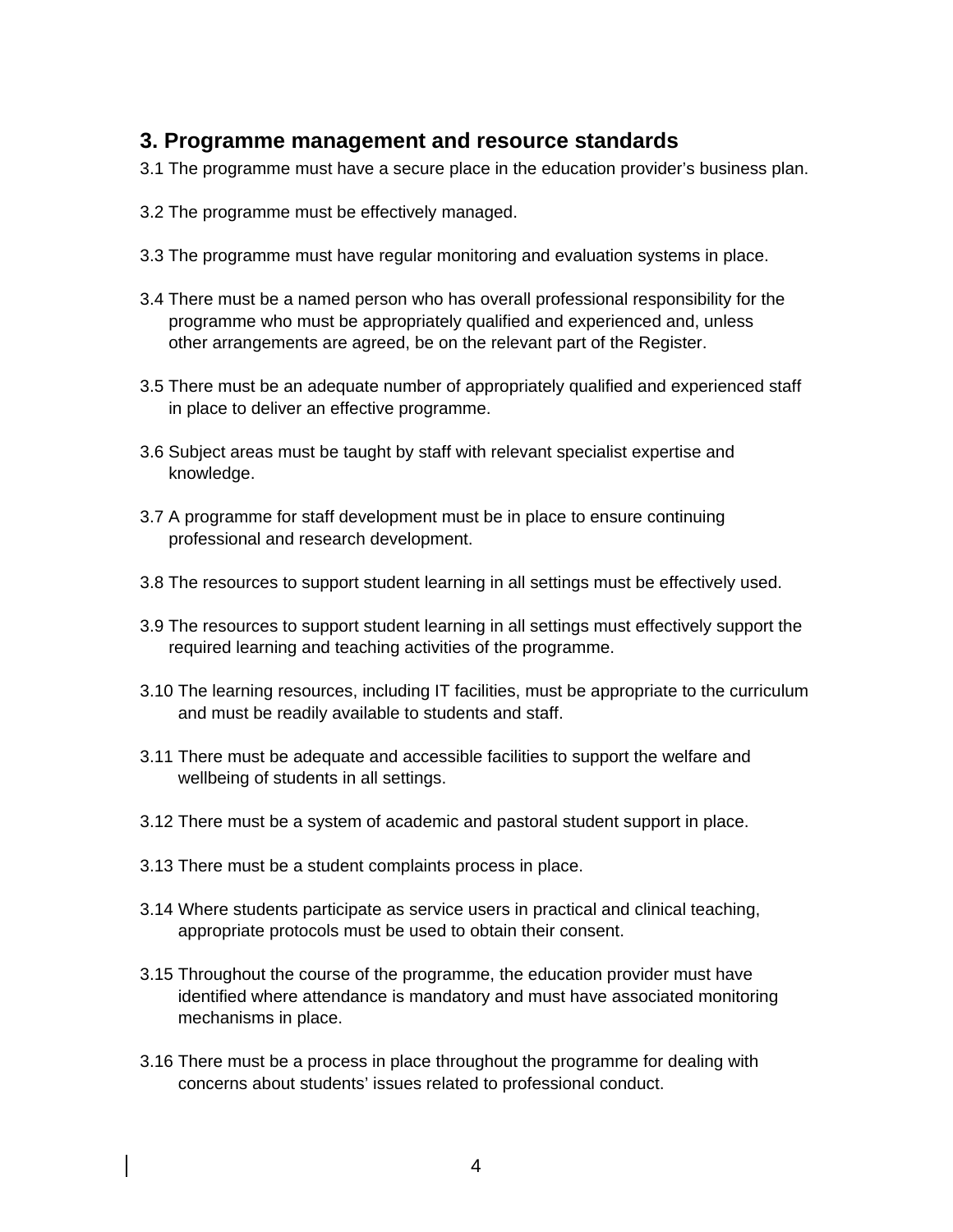## **4. Curriculum standards**

- 4.1 The learning outcomes must ensure that those who successfully complete the programme meet the standards of proficiency for their part of the Register.
- 4.2 The programme must reflect the philosophy, core values, skills and knowledge base as articulated in any relevant curriculum guidance.
- 4.3 Integration of theory and practice must be central to the curriculum.
- 4.4 The curriculum must remain relevant to current practice.
- 4.5 The curriculum must make sure that students understand the implications of the HPC's standards of conduct, performance and ethics.
- 4.6 The delivery of the programme must support and develop autonomous and reflective thinking.
- 4.7 The delivery of the programme must encourage evidence based practice.
- 4.8 The range of learning and teaching approaches used must be appropriate to the effective delivery of the curriculum.
- 4.9 When there is interprofessional learning the profession-specific skills and knowledge of each professional group must be adequately addressed.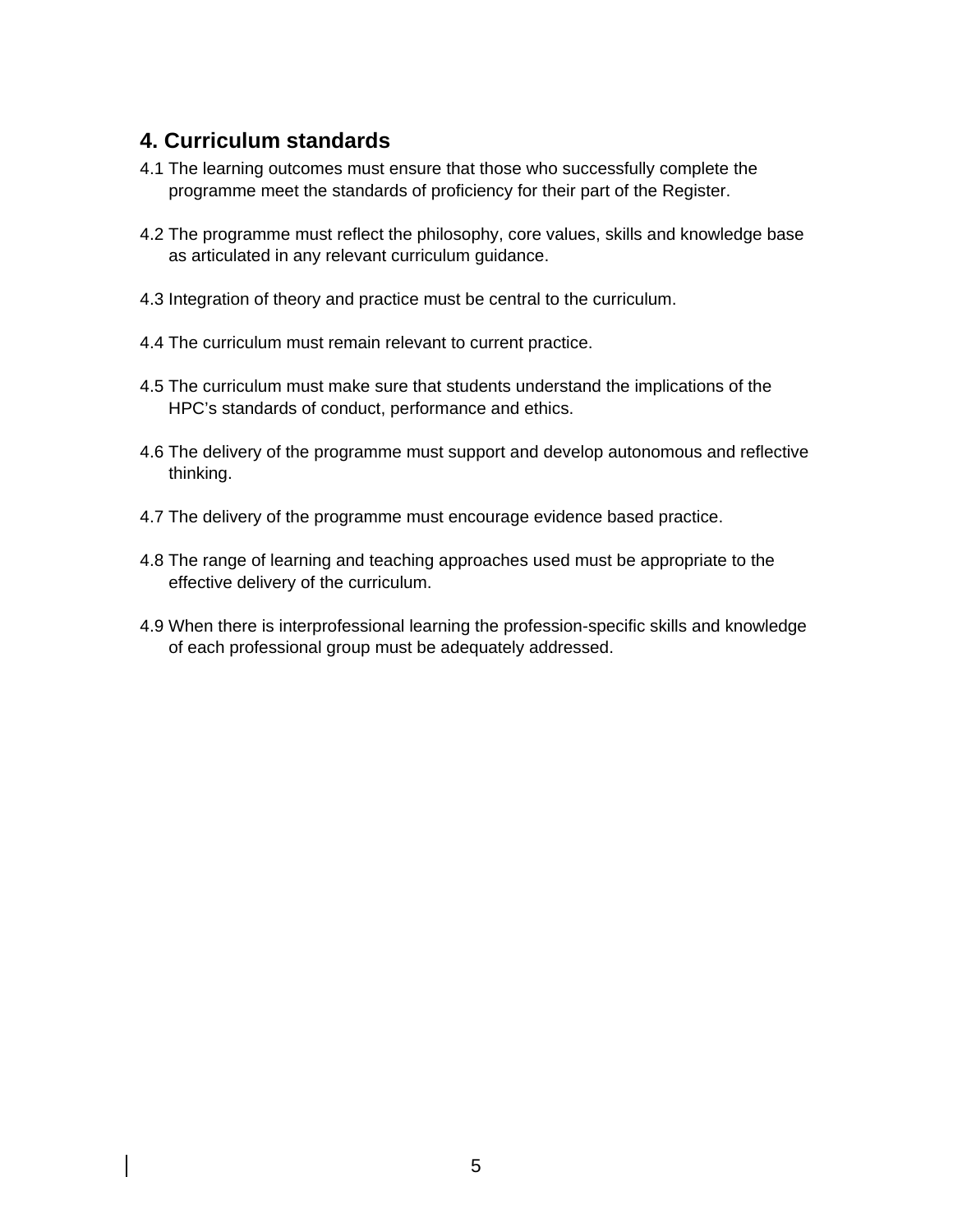## **5. Practice placement standards**

- 5.1 Practice placements must be integral to the programme.
- 5.2 The number, duration and range of practice placements must be appropriate to support the delivery of the programme and the achievement of the learning outcomes.
- 5.3 The practice placement settings must provide a safe and supportive environment.
- 5.4 The education provider must maintain a thorough and effective system for approving and monitoring all placements.
- 5.5 The placement providers must have equality and diversity policies in relation to students, together with an indication of how these will be implemented and monitored.
- 5.6 There must be an adequate number of appropriately qualified and experienced staff at the practice placement setting.
- 5.7 Practice placement educators must have relevant knowledge, skills and experience;
- 5.8 Practice placement educators must undertake appropriate practice placement educator training.
- 5.9 Practice placement educators must be appropriately registered, unless other arrangements are agreed.
- 5.10 There must be regular and effective collaboration between the education provider and the practice placement provider.
- 5.11 Students, practice placement providers and practice placement educators must be fully prepared for placement which will include information about an understanding of:
	- the learning outcomes to be achieved;
	- the timings and the duration of any placement experience and associated records to be maintained;
	- expectations of professional conduct;
	- the assessment procedures including the implications of, and any action to be taken in the case of, failure to progress; and
	- communication and lines of responsibility.
- 5.12 Learning, teaching and supervision must encourage safe and effective practice, independent learning and professional conduct.
- 5.13 A range of learning and teaching methods that respect the rights and needs of service users and colleagues must be in place throughout practice placements.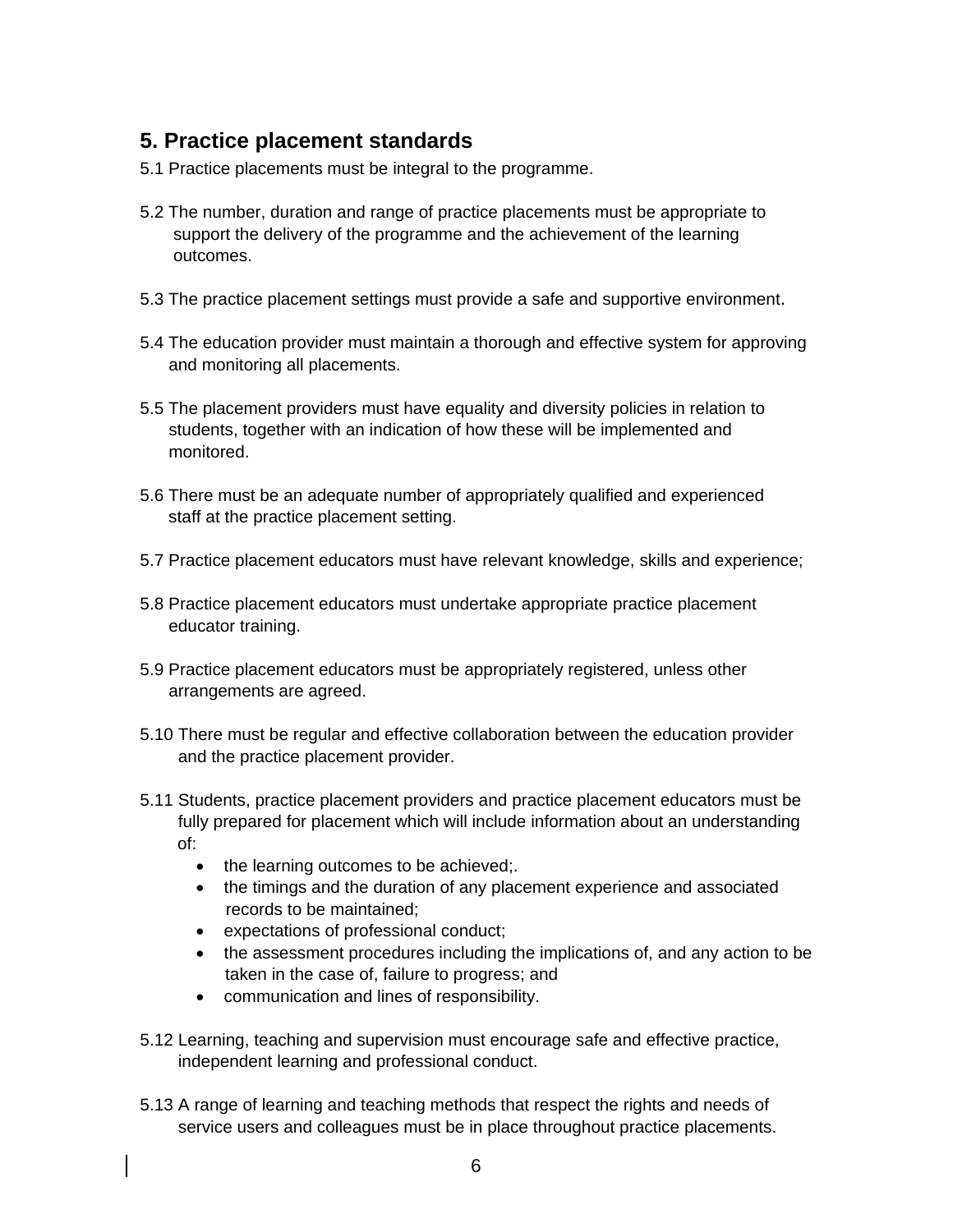## **6. Assessment standards**

- 6.1 The assessment strategy and design must ensure that the student who successfully completes the programme has met the standards of proficiency for their part of the Register.
- 6.2 All assessments must provide a rigorous and effective process by which compliance with external-reference frameworks can be measured.
- 6.3 Professional aspects of practice must be integral to the assessment procedures in both the education setting and practice placement setting.
- 6.4 Assessment methods must be employed that measure the learning outcomes.
- 6.5 The measurement of student performance must be objective and ensure fitness to practise.
- 6.6 There must be effective monitoring and evaluation mechanisms in place to ensure appropriate standards in the assessment.
- 6.7 Assessment regulations must clearly specify requirements for student progression and achievement within the programme;
- 6.8 Assessment regulations, or other relevant policies, must clearly specify requirements for approved programmes being the only programmes which contain any reference to an HPC protected title or part of the Register in their named award.
- 6.9 Assessment regulations must clearly specify requirements for an aegrotat award not to provide eligibility for admission to the Register.
- 6.10 Assessment regulations must clearly specify requirements for a procedure for the right of appeal for students.
- 6.11 Assessment regulations must clearly specify requirements for the appointment of at least one external examiner who should be appropriately experienced and qualified and, unless other arrangements are agreed, be from the relevant part of the Register.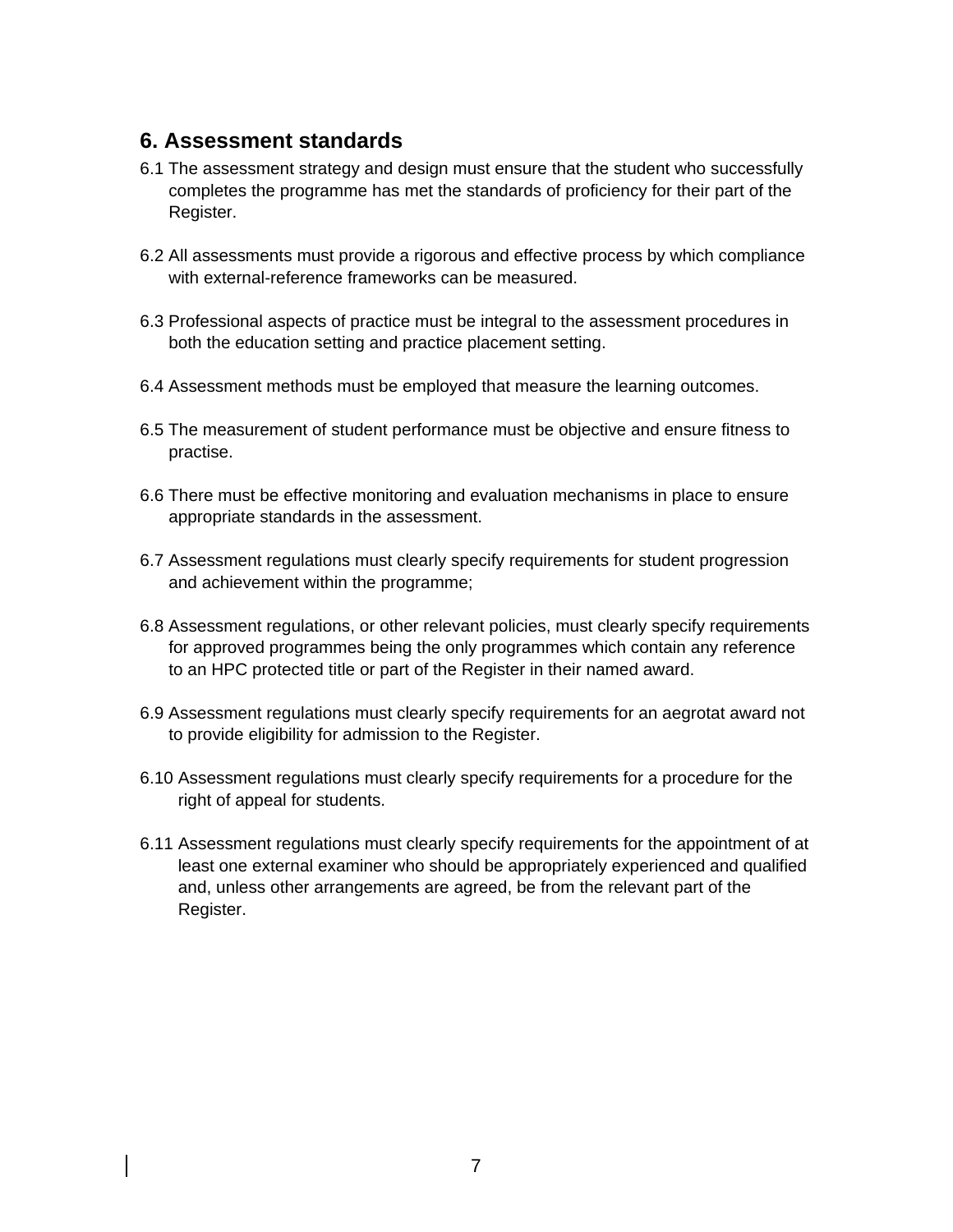# Standards of education and training guidance

# **Contents**

| SET 3: Programme management and resource standards14 |  |
|------------------------------------------------------|--|
|                                                      |  |
|                                                      |  |
|                                                      |  |
|                                                      |  |
|                                                      |  |
|                                                      |  |
|                                                      |  |
|                                                      |  |
|                                                      |  |
|                                                      |  |
|                                                      |  |
|                                                      |  |
|                                                      |  |
|                                                      |  |
|                                                      |  |
|                                                      |  |
|                                                      |  |
|                                                      |  |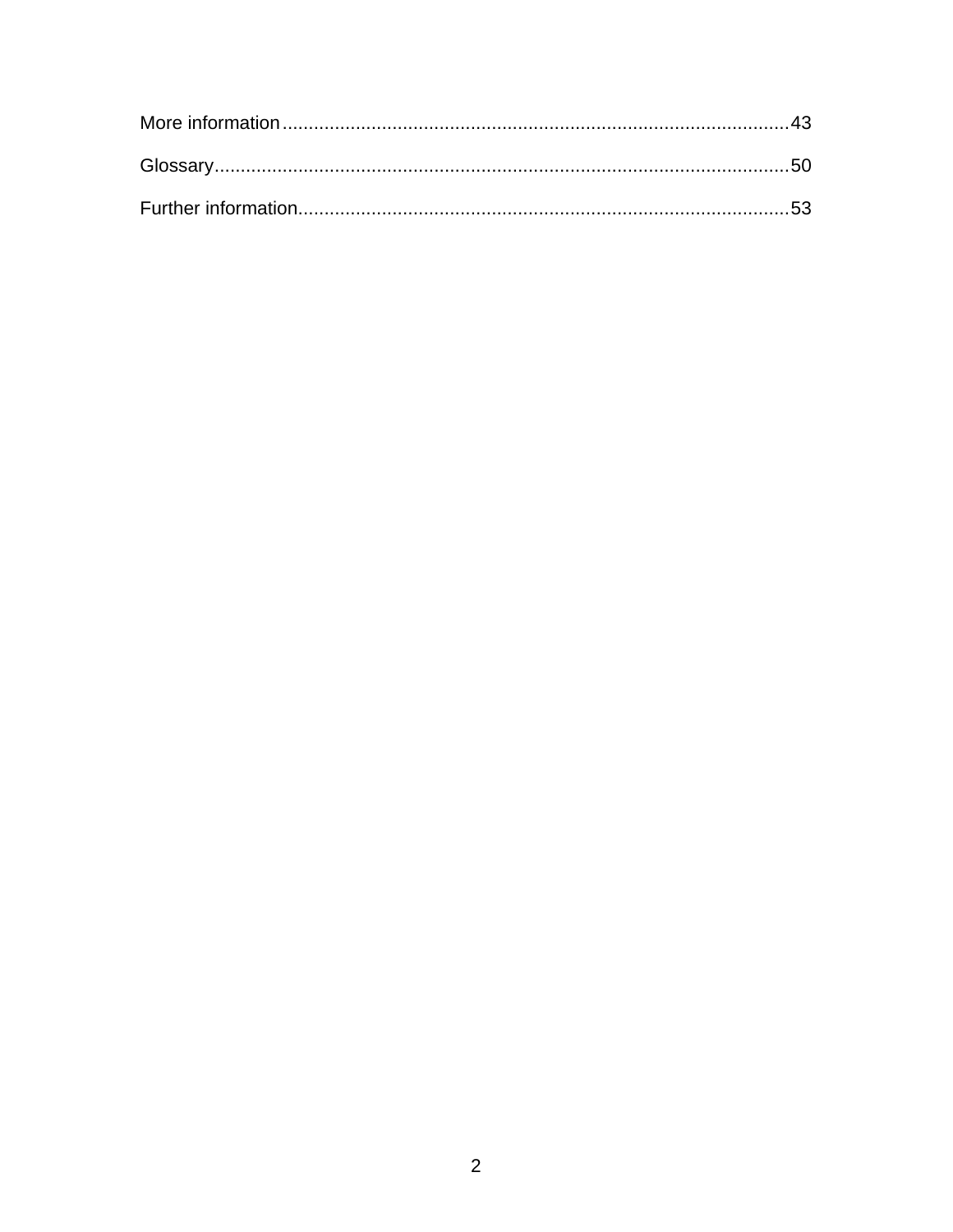## **Introduction**

#### **About this document**

This document has been written to supplement our approval and monitoring processes. It provides guidance on our standards of education and training (SETs), in order to give more information about how we will assess and monitor programmes against our standards. It is written for education providers who are preparing for an approval visit, for a major change submission, or for their annual monitoring submission. This document will also be useful for practice placement providers with whom education providers work in collaboration.

Throughout the document, 'we' refers to the Health Professions Council, and 'you' refers to staff working on an approved programme, or a programme that is seeking approval. Where the abbreviation 'SET' followed by a number is used, this refers to a specific standard of education and training.

We have used the term 'student' throughout this document. We use this to mean anyone studying on a programme which leads to eligibility to apply to join our Register. The term includes trainees or practitioners in training.

We have used the term 'staff' throughout the document. We use this to mean anyone involved in the delivery of education or training to a student. The term applies to those in unpaid, as well as paid positions.

As part of our approval and monitoring processes we assess the programme against the SETs to ensure that upon qualification, all students meet our standards of proficiency. This document provides guidance on the SETs. The detail provided against each SET suggests how you could show that you meet the SETs.

Although you do not have to use this document, we recommend that you do so, as it has been put together to give you advice on the evidence you will need to refer to when going through any of the approval and monitoring processes.

#### **About us (the Health Professions Council)**

We are the Health Professions Council (HPC) and we were set up to protect the public. To do this, we keep a register of health professionals who meet our standards for their training, professional skills, behaviour and health.

Health professionals on our Register are called 'registrants'. We currently regulate 13 health professions.

- Arts therapists
- Biomedical scientists
- Chiropodists / podiatrists
- Clinical scientists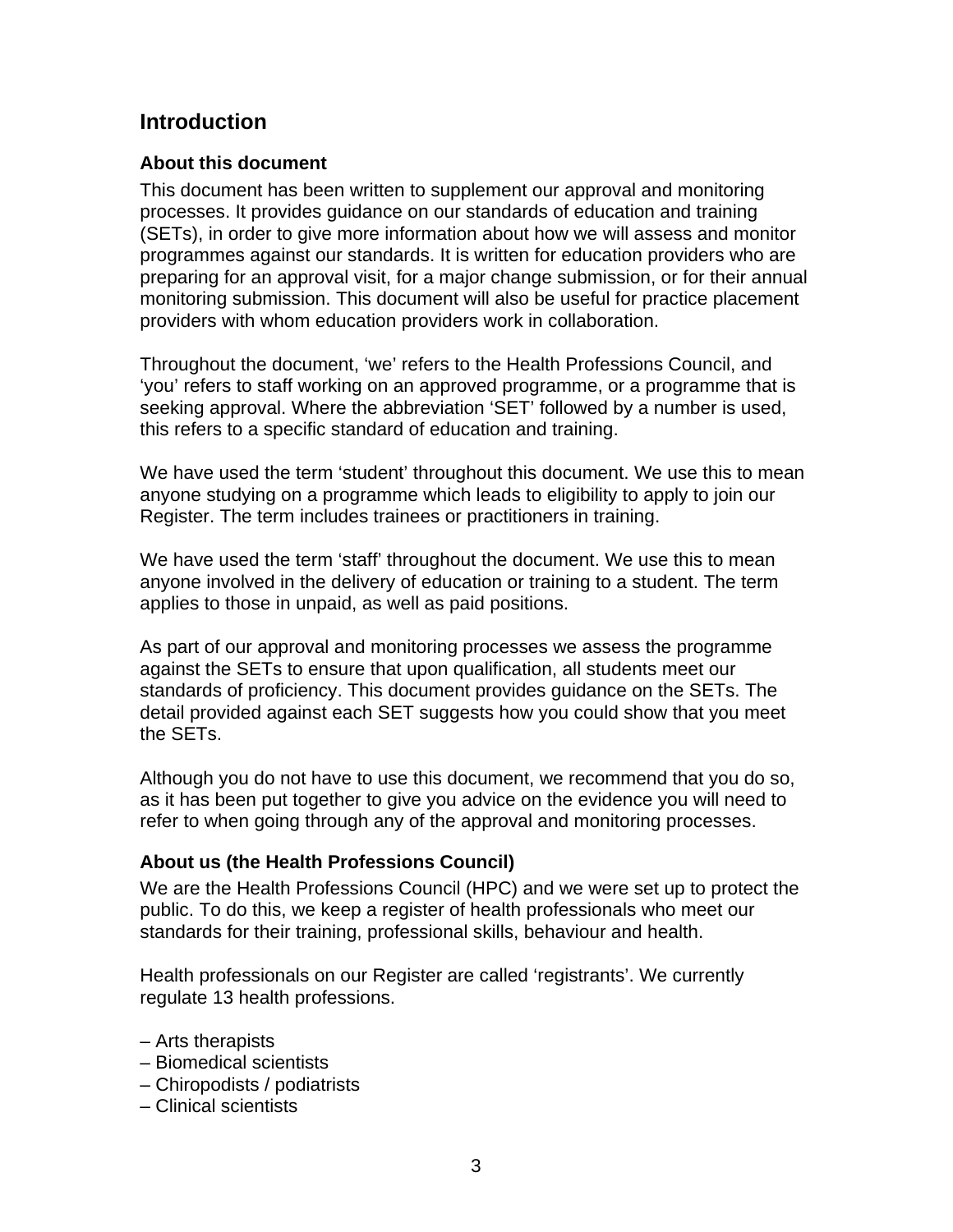- Dietitians
- Occupational therapists
- Operating department practitioners
- Orthoptists
- Paramedics
- Physiotherapists
- Prosthetists / orthotists
- Radiographers
- Speech and language therapists

We may regulate other professions in the future. For an up-to-date list of the professions we regulate, please see our website at www.hpc-uk.org

Our Register is available on our website for anyone to search, so that they can check the registration of their health professional.

## **Our key functions**

In order to protect the public, we:

- set standards for the education and training, professional skills, conduct, performance, ethics, and health of registrants;
- keep a register of health professionals who meet those standards;
- approve programmes which health professionals must complete in order to register with us; and
- take action when health professionals on our Register do not meet our standards.

The Health Professions Order says that we must set our standards to protect the public, and that we must set standards which are necessary for safe and effective practice. This is why our standards are set at a 'threshold' level.

When you are developing your programme, you may also want to refer to documents published by other organisations which take a role in developing good practice, for example, professional bodies, the Quality Assurance Agency (QAA) for Higher Education, QAA Scotland and NHS Education for Scotland (NES).

## **Documents published by other organisations**

For your information, throughout this document we have mentioned other documents that may be useful to you in providing extra information. This does not mean that we have 'approved' these documents, but they may be helpful when you are collecting evidence to show how you meet our SETs.

## **Working with professional bodies**

Professional bodies have an important role in promoting and representing their professions. In particular, professional bodies may develop the learning and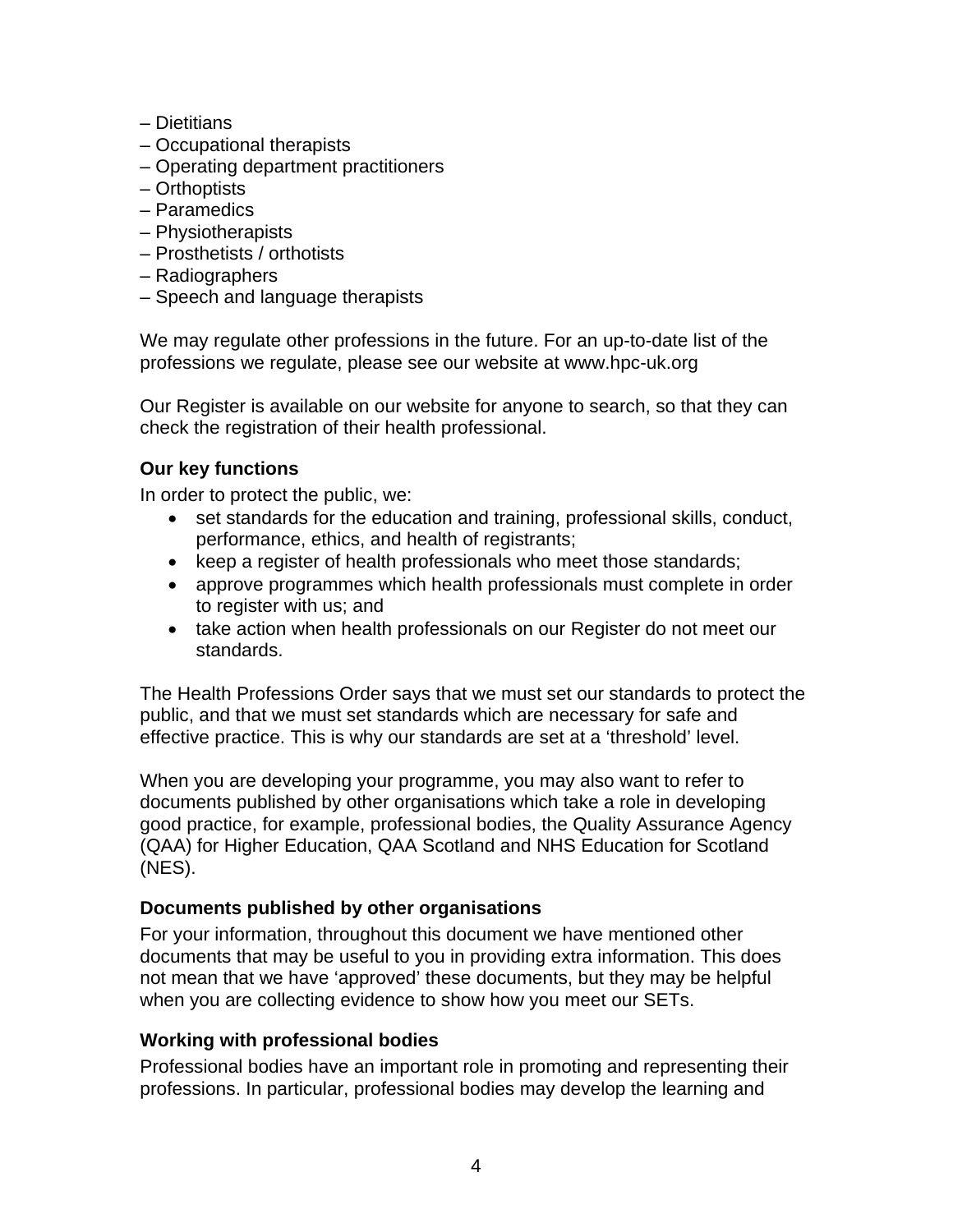curriculum frameworks for their profession. In this document, we have referenced the curriculum documents published by professional bodies which will provide useful information, background and context.

#### **The structure of this document**

We have divided up the body of this document into six sections, to reflect the six sections of the SETs.

Under the title of each SET is a summary, which summarises the areas that the SET is concerned with. There is then a heading called 'Overall guidance' which gives guidance for the whole section of the SET, including information about how you can show that you meet the SETs – the type of documents you can provide for the approval and monitoring process, or who we may want to meet on an approval visit.

This is followed by a heading called 'More information'. Here we mention any other documents which may be useful to education providers in finding more information related to the whole of the SET. Certain documents, like the professional body curriculum, may have relevant information in them which relates to so many SETs that, in order to save space, we have not referenced them every time, but instead we have listed them at the end of the document.

We have also provided a list of 'Example questions' for our approval and monitoring processes. We will not normally ask about all of these questions, and may not use them at all, but we have provided them to give you an idea of the sort of questions that may arise during the approval and monitoring process. Please note that the list of questions is not a complete list, and other areas of consideration may be focussed on to make sure that the SETs are being met.

The final and most substantial section is called 'Detailed guidance'. Here, we have broken down each SET into its individual, numbered parts. Each part is in a table like the one below.

## **This box contains the SET title, for example, 'Assessment standards'**

This box contains the full text of the relevant SET.

#### **Guidance**

This box contains guidance on the SET. This may include the rationale behind the SET, and examples and suggestions of the type of evidence to provide.

#### **Other sources of guidance**

This box occurs after some of the SETs and lists other documents which may contain more background information on ways of meeting the SET.

Here, as with the 'More information' for the whole of the SET, you will find that certain documents may have relevant information in them which relates to so many SETs that we have not referenced them against each one separately, but instead have given a list at the end.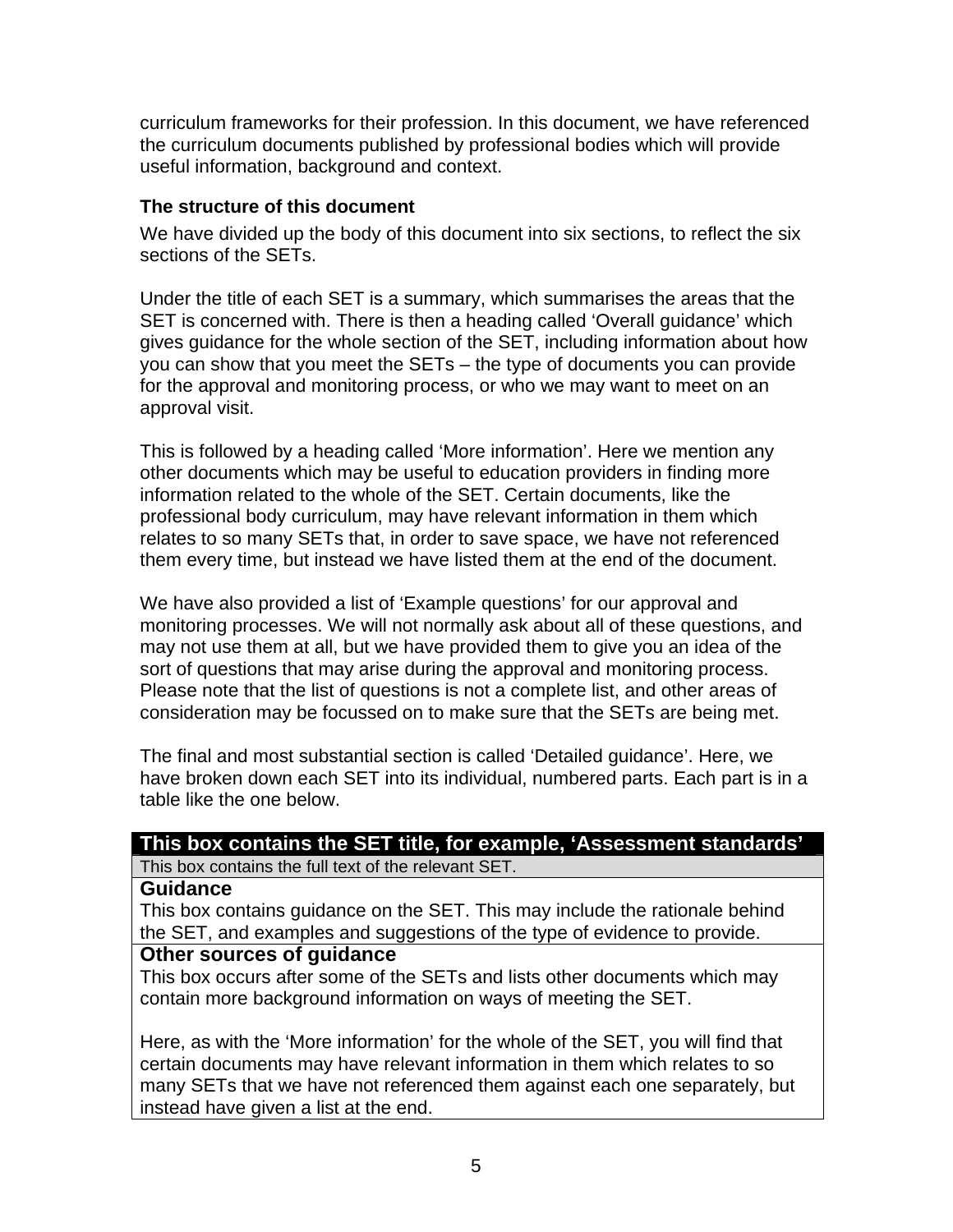## **SET 1: Level of qualification for entry to the Register**

#### **Summary**

This SET is concerned with the qualifications needed to be eligible to apply to register with us.

### **Overall guidance**

This does not apply.

#### **More information**

- Quality Assurance Agency for Higher Education, A framework for higher education qualifications in England, Wales and Northern Ireland
- Quality Assurance Agency for Higher Education, Subject benchmark statements
- QAA Scotland, A framework for higher education qualifications in Scotland
- QAA Scotland, Scottish benchmark statements
- National Qualifications Framework in England, Wales and Northern Ireland
- Credit and Qualifications Framework in Wales
- Scottish Credit and Qualifications Framework

## **Example questions**

- How is the MA different from the PG Dip?
- Is there an exit route other than BSc (Hons) or MA?

## **Detailed guidance**

## **1 Level of qualification for entry to the Register**

1. 1 The Council normally expects that the threshold entry routes to the Register will be the following:

Bachelor degree with honours for:

- biomedical scientists (with the Certificate of Competence awarded by the Institute of Biomedical Science, or equivalent);
- chiropodists / podiatrists;
- dietitians;
- occupational therapists;
- orthoptists;
- physiotherapists;
- prosthetists / orthotists;
- radiographers; and
- speech and language therapists.

Masters degree for arts therapists.

Masters degree for clinical scientists (with the Certificate of Attainment awarded by the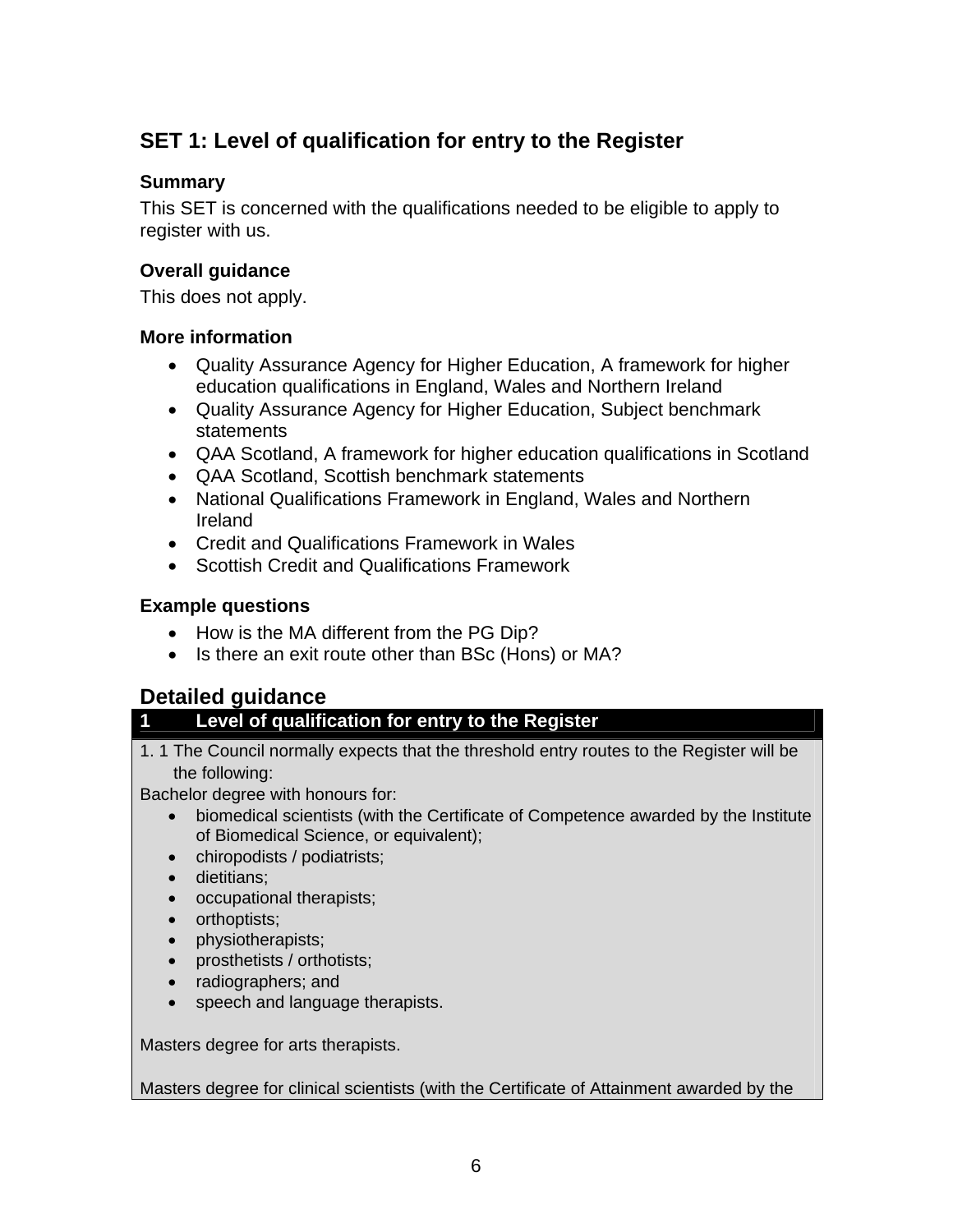Association of Clinical Scientists, or equivalent).

Diploma of Higher Education for operating department practitioners.

Equivalent to Certificate of Higher Education for paramedics.

#### **Guidance**

This SET sets out the threshold levels of qualification which we have identified as being the level which typically delivers the standards of proficiency for the professions.

We expect that most of the programmes on our approved list will be at the standard which we have outlined above, but we realise that there may be some exceptions. We have set the level above for each profession, based on what we think is needed for people who successfully complete the programme to meet all of the standards of proficiency.

This SET contains the word 'normally' and some of the entry routes include the word 'equivalent'. This is to show that you may be able to design a programme which leads to a different qualification from that above, but which meets the rest of the SETs, and the standards of proficiency, so can still be approved by us. This may include programmes set at a level above those specified.

We could not lawfully refuse to approve a programme solely on the basis of the form of award. The term 'normally' is necessary for programmes providing an award not set out in this SET which nonetheless is capable of delivering the standards of proficiency.

## **Other sources of guidance**

• Guidance on prescribing rights can be found on our website: www.hpc-uk.org/aboutregistration/medicinesandprescribing/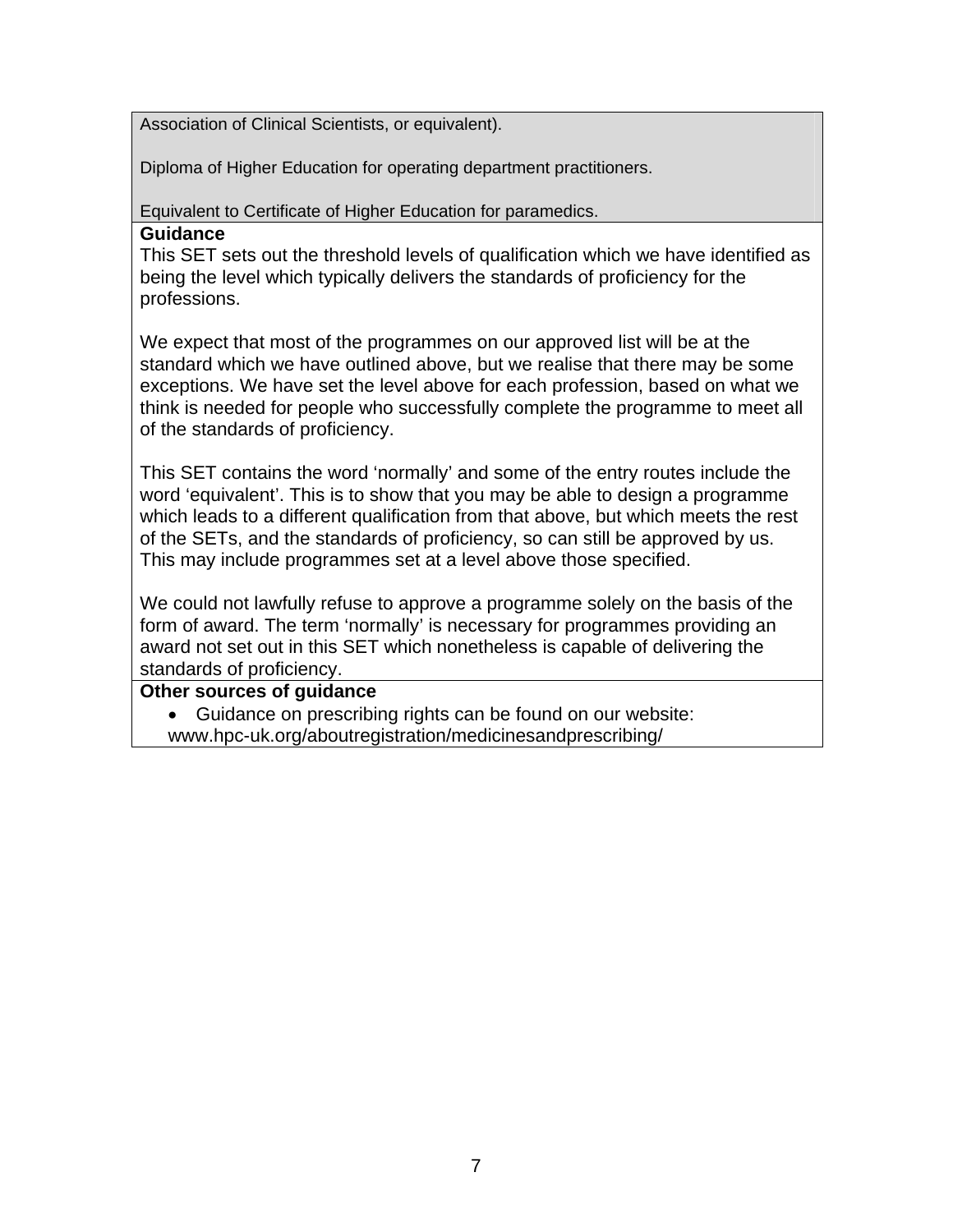## **SET 2: Programme admissions**

#### **Summary**

This SET is about the admissions procedures for your programme, including the selection procedure and the information provided to those involved.

#### **Overall guidance**

Examples of the kind of information that you could provide include:

- the information that is made available to applicants;
- information handed out at open days or interviews;
- any 'welcome pack' or 'information pack' provided to successful applicants;
- a copy of your advertising material; or
- a relevant website address.

We will want to be assured that you review your admission procedures to ensure they are effective. So, you may want to provide information about how you analyse application and admission patterns.

It is important that your admissions staff and your applicants understand that, when you assess applications, you are checking that person's suitability to do your programme, and that you are not assessing or giving any assurances about whether they will eventually be registered. This particularly applies to the sections of this SET which refer to criminal conviction checks and health requirements.

Admissions staff and applicants should be aware that the offer of a place is not a guarantee of HPC registration at the end of the programme.

When someone applies to us for registration, we will look at their application individually, and make a decision about their registration based on their individual circumstances. We cannot offer future guarantees of registration, or decide that a future application for registration would definitely not be successful.

## **More information**

- Health Professions Council, Standards of conduct, performance and ethics
- Health Professions Council, A disabled person's guide to becoming a health professional
- Health Professions Council, Information about the health reference
- Quality Assurance Agency for Higher Education, Code of practice for the assurance of academic quality and standards in higher education: Admissions to Higher Education
- Quality Assurance Agency for Higher Education, Guidelines on the accreditation of prior learning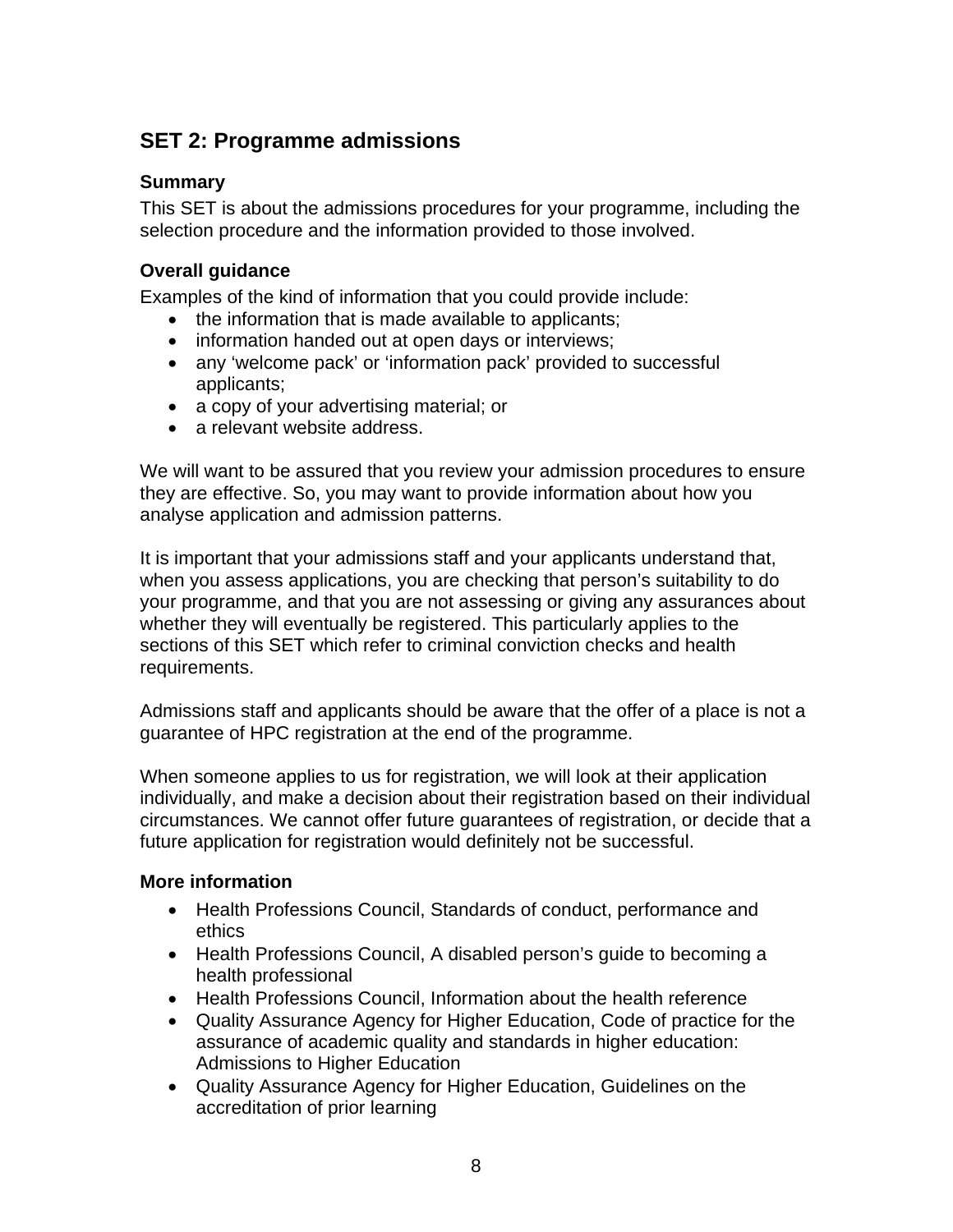• Quality Assurance Agency for Higher Education, Code of practice for assurance of academic quality and standards in Higher Education: students with disabilities

## **Example questions**

- What information do you give to applicants about the programme, and in what formats?
- What are your English language requirements?
- Have you explained your criminal convictions check?
- What arrangements do you have to make initial health checks and any immunisations that are needed?
- Do you give credit to applicants with accredited prior (experiential) learning (AP(E)L)?
- What is the process for assessing an applicant's AP(E)L? How often do you do it?
- How do you monitor your equality and diversity policies?
- How do you tell applicants and students about your equality and diversity policies?

## **Detailed guidance**

## **2 Programme admissions**

2.1 The admissions procedures must give both the applicant and the education provider the information they require to make an informed choice about whether to take up or make an offer of a place on a programme.

## **Guidance**

All of your entry requirements should be clearly set out in the information you make available to interested applicants.

You will need to provide information to show how you tell applicants about the costs and how they are funded. You will need to provide information on:

- funding arrangements (such as bursaries and loans);
- accommodation costs; and
- other costs (such as criminal record checks, health checks, immunisations, or personal therapy for arts therapists).

You will also need to provide information to show how you tell applicants about placements. You will need to provide information on:

- the length and possible location of practice placements;
- whether they will need to stay away from the main site of programme delivery; and
- their travel, and how this is funded.

We will want to know what information you request from an applicant and your reason for requesting that information. We do not specify detailed information that you must request from an applicant, but we will want to be satisfied that it is sufficient for an appropriate choice to be made as to whether or not to offer a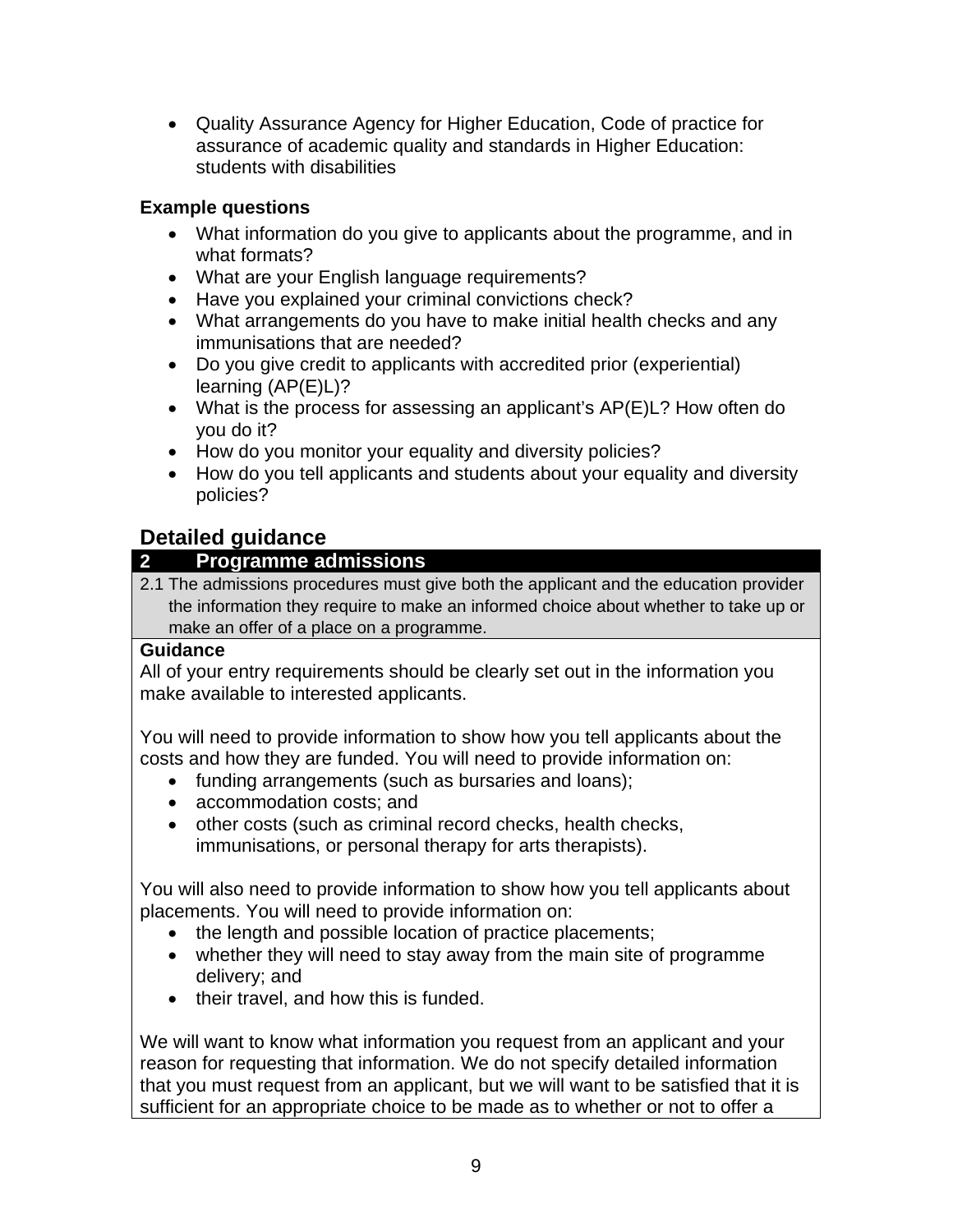place on a programme.

You should make sure that your documents clearly tell applicants and students that completing the programme means they are 'eligible to apply' for registration with us. Phrases like 'completing this programme entitles you to be registered with the HPC' or 'once you have completed this programme, you will be registered' are misleading, as all students need to apply to register after they have completed their programme.

You must make sure applicants understand that an offer of a place does not show that they automatically meet our standards, or that they will be registered with us in the future. Please see the guidance under the rest of SET 2 for more guidance on this issue.

#### **Other sources of guidance**

• Regulatory status advertising protocol for education providers can be found on our website:

http://www.hpc-uk.org/education/providers/download/

## **2 Programme admissions**

2.2 The admissions procedures must apply selection and entry criteria, including evidence of a good command of reading, writing and spoken English.

## **Guidance**

Your English language requirements should be clearly set out in the information made available to all applicants. These requirements should be appropriate to the level and content of the programme. Your requirements can apply to all applicants including those from the European Economic Area.

We realise that the requirements for applicants who do not have English as their first language will differ to native English speakers. Applicants whose first language is English may be required by you to have passed English at GCSE or equivalent but will not normally need to provide evidence of meeting an IELTS standard or equivalent.

So that students can take full advantage of a programme from the start, we will want to see that your selection and entry criteria contain a rigorous process to assess a student's understanding of English through their reading, written and oral skills. We do not require you to do this by interviewing all applicants to your programme, it is for you to determine your entry criteria.

Any English language requirements you set at the beginning of the programme should take account of the fact that at the end of the programme, all students must meet the required level of English proficiency for the standards of proficiency for their profession. Please refer to the standard of proficiency 1b.3 that outlines English communication requirements for registrants. You are not required to test the students for our English requirements on completion of the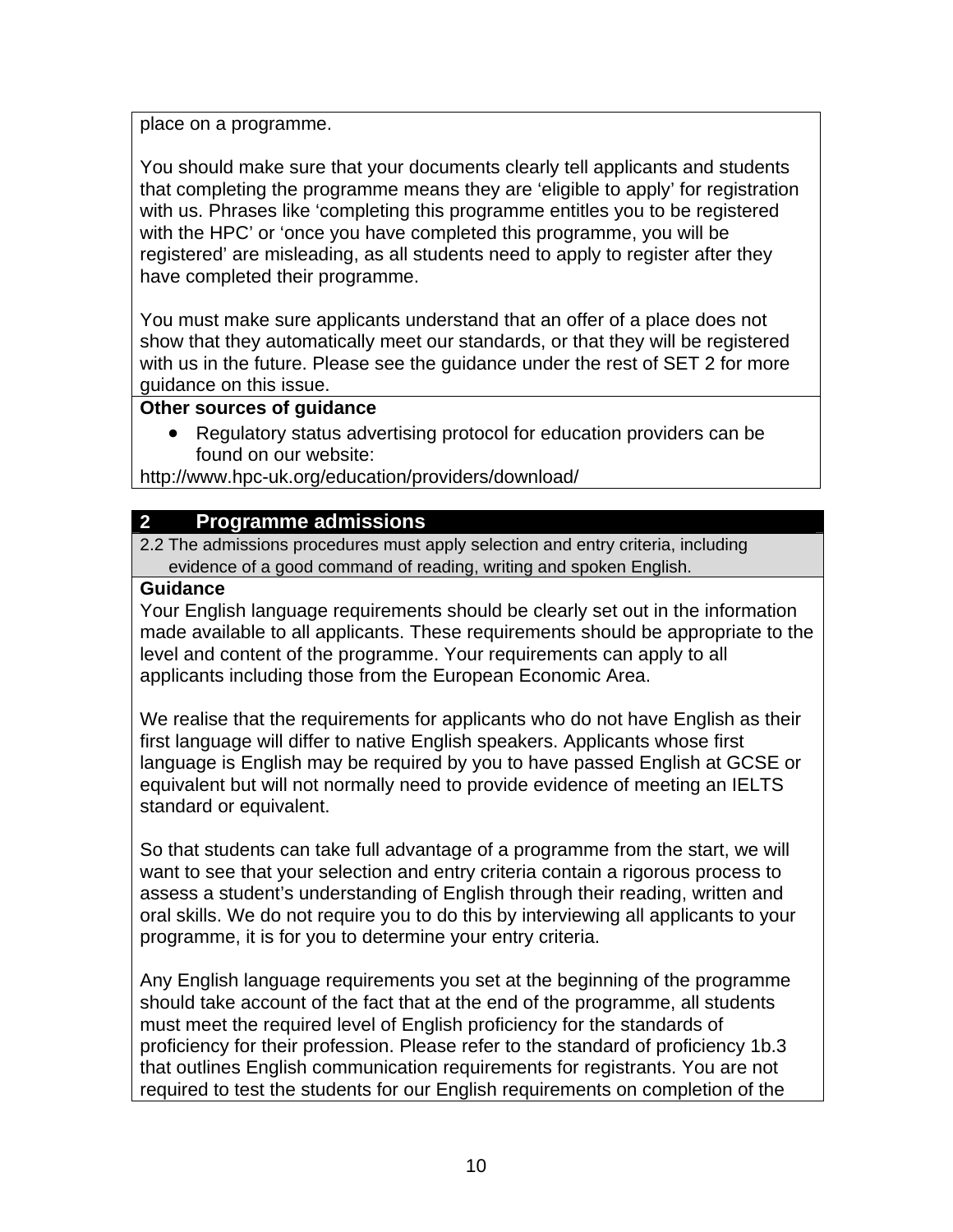programme but your programme should be designed to show that a student can meet the standards of proficiency.

## **2 Programme admissions**

2.3 The admissions procedures must apply selection and entry criteria, including criminal convictions checks.

## **Guidance**

You should run appropriate and relevant criminal convictions checks on all applicants. These would normally be through the Criminal Records Bureau, Disclosure Scotland, Access Northern Ireland, or, where appropriate, an equivalent international body. We would expect that this would normally be an 'enhanced' level disclosure or equivalent, due to the positions of responsibility in which health professionals are placed.

See the comments above in the general guidance for this SET, about the role of your staff in assessing applicants for your programme, and not for registration. It is for you to determine who should meet the cost of carrying out the criminal convictions checks

We will want to see what you would do if an applicant declares a criminal conviction. If you are considering an application from someone who has a criminal conviction, you may find it helpful to refer to our standards of conduct, performance and ethics, and consider if any criminal conviction might affect that person's ability to meet those standards.

You may also find it helpful to consult your practice placement providers to find out if they would be willing to offer an applicant with a criminal conviction a place. We will want to see what procedures you have in place if practice placement providers are not willing to offer a student a place after you have already accepted them as a student.

Although we do not require that criminal conviction checks continue through the length of the programme, please see SET 3.16 for more guidance on this issue.

## **Other sources of guidance**

• Health Professions Council, Guidance on health and character (publication expected November 2009)

## **2 Programme admissions**

2.4 The admissions procedures must apply selection and entry criteria, including compliance with any health requirements.

## **Guidance**

Your health requirements should be clearly set out in the information made available to applicants. These requirements should be appropriate to the programme content and delivery, including the practice placements. Such requirements could include vaccinations and occupational health assessments.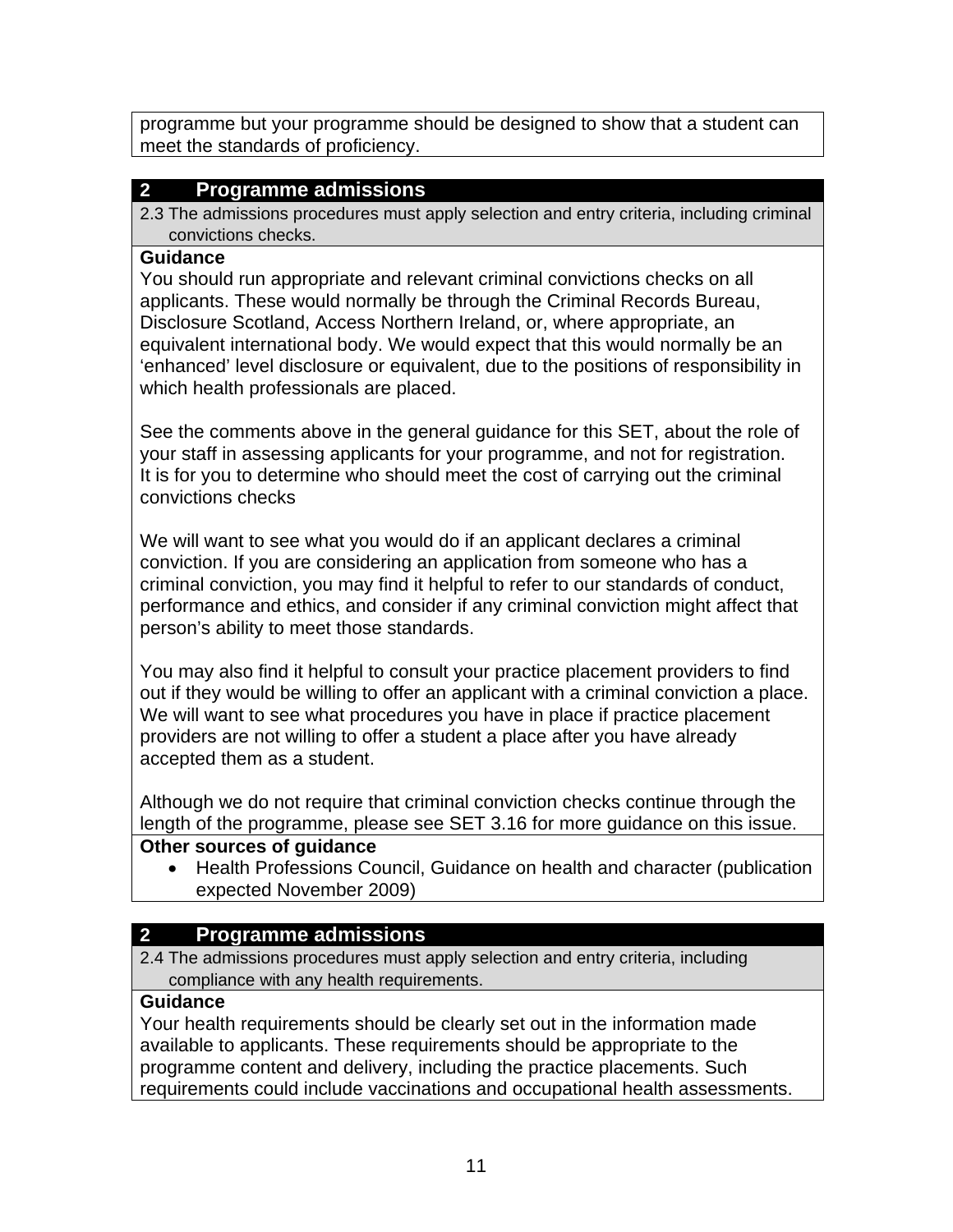Requirements vary across the professions and we will want to see that you give applicants clear information. For example, some programmes will need students to have immunisations while others will not.

It is your responsibility to make sure all reasonable steps have been taken to comply with any health requirements and that all reasonable adjustments are made for those covered by equality and diversity legislation.

Our guidance document, 'A disabled person's guide to becoming a health professional', provides information for disabled people applying to approved programmes, and for admissions staff considering applications from disabled people.

We have also published a document called 'Information about the health reference' with information for applicants and doctors about the health reference.

See the comments in the general guidance for this SET, about the role of your staff in assessing applicants for your programme, and not for registration.

#### **Other sources of guidance**

• Health Professions Council, Guidance on health and character (publication expected November 2009)

## **2 Programme admissions**

2.5 The admissions procedures must apply selection and entry criteria, including appropriate academic and/or professional entry standards.

## **Guidance**

We will want to be assured that your academic and professional entry standards, including those regarding literacy and numeracy, are appropriate to the level and content of the programme. We will want to view evidence of how these standards are communicated to applicants and how they are applied.

## **2 Programme admissions**

2.6 The admissions procedures must apply selection and entry criteria, including accreditation of prior (experiential) learning and other inclusion mechanisms.

## **Guidance**

We will want to be assured that your AP(E)L scheme and inclusion mechanisms (such as Foundation Degrees, direct entry, feeder routes, advanced standing, Higher National Diplomas and Higher National Certificates) are made available to applicants and students. We will also want to make sure that students who are eligible for AP(E)L or another inclusion mechanism are able to meet the standards of proficiency for their profession when they successfully complete the programme. We will need to be assured that students' prior learning is mapped against the learning outcomes for a programme or individual modules.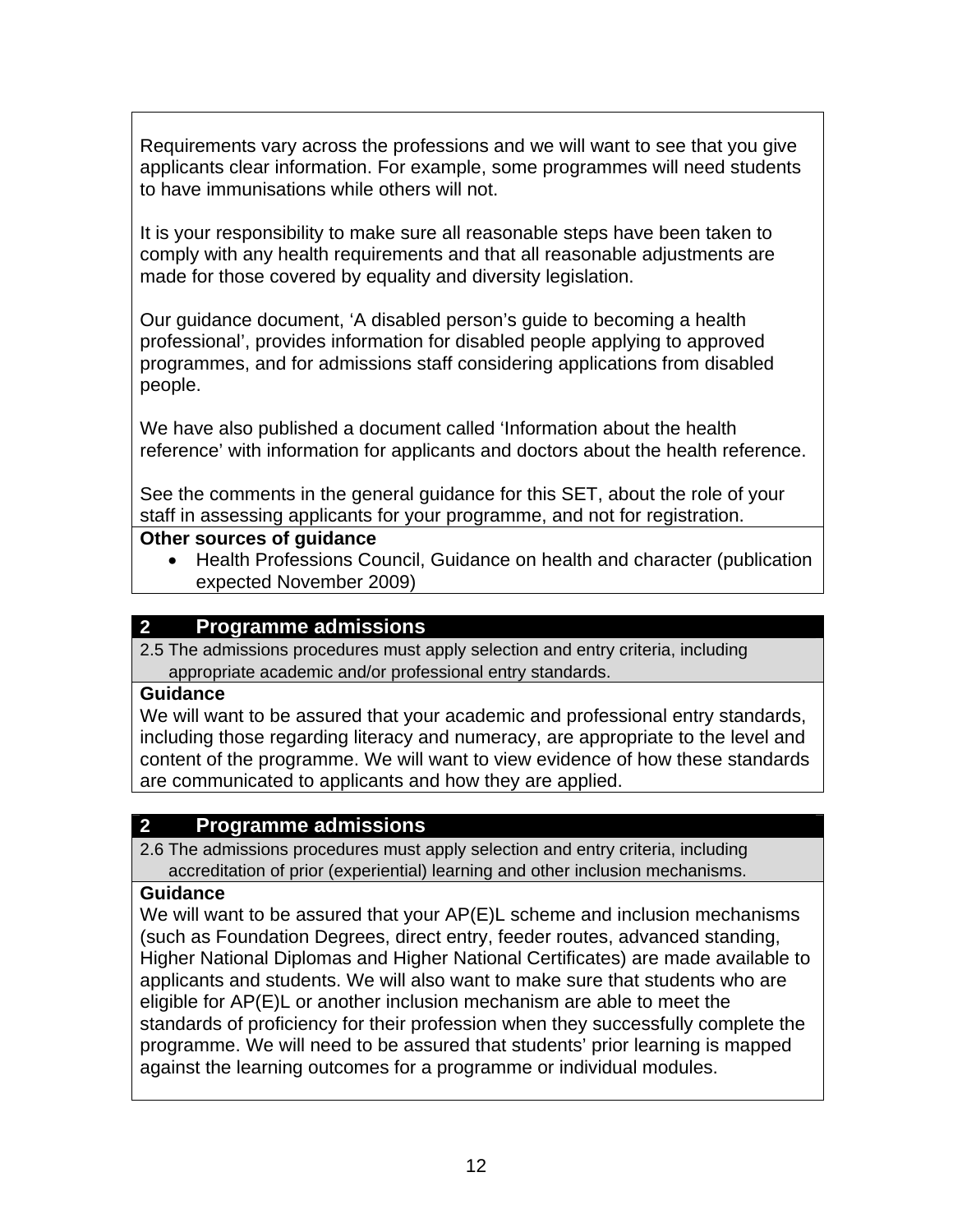You may want to show how you explain your AP(E)L and inclusion policies to applicants and students, the policy and procedure for agreeing and awarding credits, indication of limits and the associated costs.

## **Other sources of guidance**

- European Credit Transfer System
- Quality Assurance Agency for Higher Education, Guidelines on the accreditation of prior learning
- Quality Assurance Agency for Higher Education, Facilitating credit-based links in Scottish higher education: Guidelines to support colleges and higher education institutions

See the back of this document for a list of publications.

## **2 Programme admissions**

2.7 The admissions procedures must ensure that the education provider has equality and diversity policies in relation to applicants and students, together with an indication of how these will be implemented and monitored.

#### **Guidance**

We will need to be assured that you have appropriate equality and diversity policies.

Your department, school or programme may have its own equality and diversity policies, or your education provider may have a policy that applies to you. We will want enough evidence to show that you have policies in place and that they are put into practice and monitored.

We will also want to be assured that these policies are made available to students (for example, in the student handbook or on a website) with information about what an applicant or student should do if they feel that they have been discriminated against.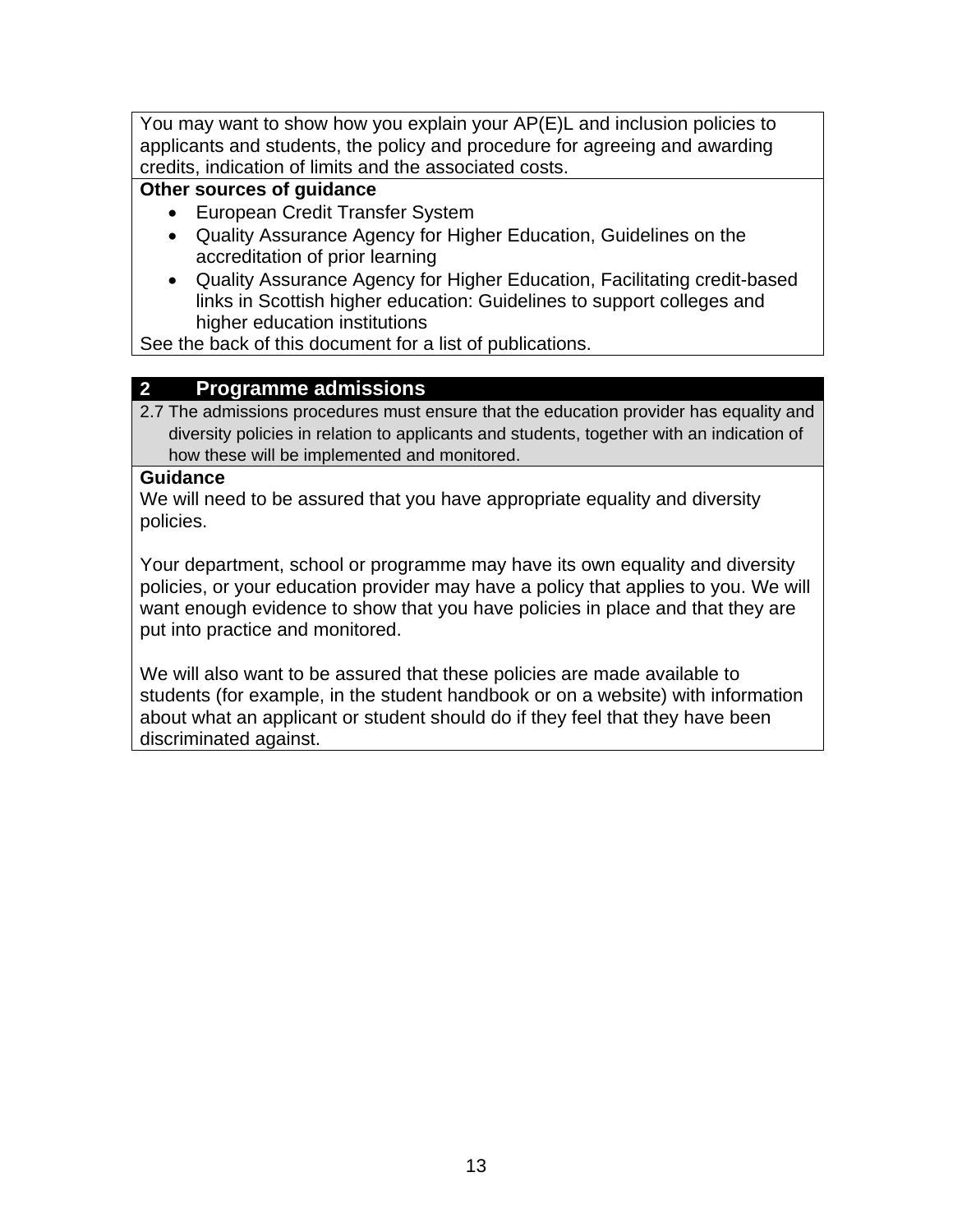## **SET 3: Programme management and resource standards**

#### **Summary**

This SET is about managing the programme, and the resources available to the academic, support and placement staff, and to the students on the programme.

#### **Overall guidance**

On an approval visit, we will usually take note of the on-site resources available during the tour of resources. You might want to use the tour to tell us about facilities which you feel meet the SETs particularly effectively. In the annual monitoring and major change processes, documentary evidence such as building plans and lists of resources available could be provided.

We will want you to provide evidence about how well the policies and procedures that you outline in your documents are working. Evidence regarding how practice placement educators manage placements, and the resources available during placements, may be relevant to this SET as well.

We may require information from your senior managers regarding SET 3.

#### **More information**

• Quality Assurance Agency for Higher Education, Code of practice for the assurance of academic quality and standards in Higher Education

#### **Example questions**

- Do you use visiting lecturers? If so, how do you include them in your quality assurance systems?
- Do you have annual staff appraisals?
- Do you use peer-observation as part of staff development? If so, do you use comments in staff appraisals?
- Do students participate, as service users, in teaching? If so, how do you get their consent?
- How do you monitor student attendance?
- If students do not attend, how do you deal with this?
- Can students access information technology and library resources when off site or at weekends?
- Do all those who help the students learn have a teaching qualification? If not, how do you ensure that the student learning experience is an effective one?
- What staff development is offered in order to enhance teaching?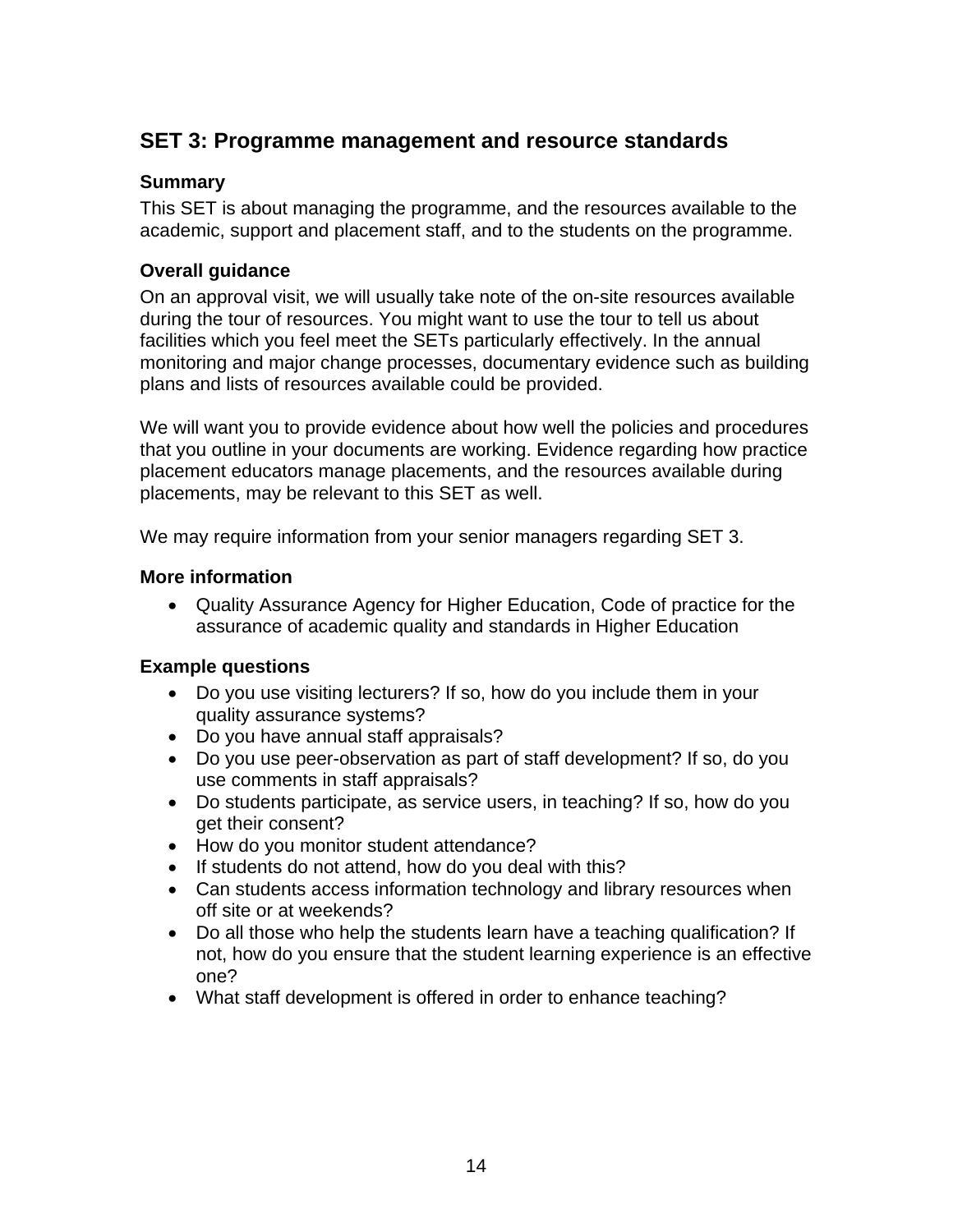## **Detailed guidance**

## **3 Programme management and resources**

3.1 The programme must have a secure place in the education provider's business plan. **Guidance** 

We would normally want to see a business plan, to make sure that the programme is secure within the education provider, is not under any threat, and that it has enough support.

A 'secure place' means that:

- the education provider is committed to providing enough resources to deliver the programme;
- the risks or threats to delivering the programme are currently minimal; and
- there is a future for the programme.

The information for this SET may need to be requested from senior managers of your education provider. There must be clear information about partnerships with other education providers.

As part of your documents, you may want to include funding or planning information as returned to the Higher Education Funding Council for England (HEFCE), Scottish Funding Council (SFC), National Leadership and Innovations Agency for Healthcare (NLIAH), Higher Education Funding Council for Wales (HEFCW), Department for Employment and Learning Northern Ireland (DELNI), Strategic Health Authority Education Commissioning Team (SHAECT) or Department of Health Commissioners, if appropriate.

You could, for example:

- explain the context of your programme, in terms of how it fits with its research profile and strategy;
- show how you manage programmes with providers of practice-based learning, to make sure that they are effectively developed, delivered and reviewed; or
- explain your processes for reviewing the way your programme is delivered and the related need for development.

## **3 Programme management and resources**

3.2 The programme must be effectively managed.

#### **Guidance**

We will want to see evidence of the programme management structure. This may include the lines of responsibility and the links to the management of practice placement providers, highlighting the roles and responsibilities of all parties.

If the programme proposal is new, we must be convinced that there are effective systems in place to manage the programme and that individuals involved have the skills and expertise they need to work within these systems.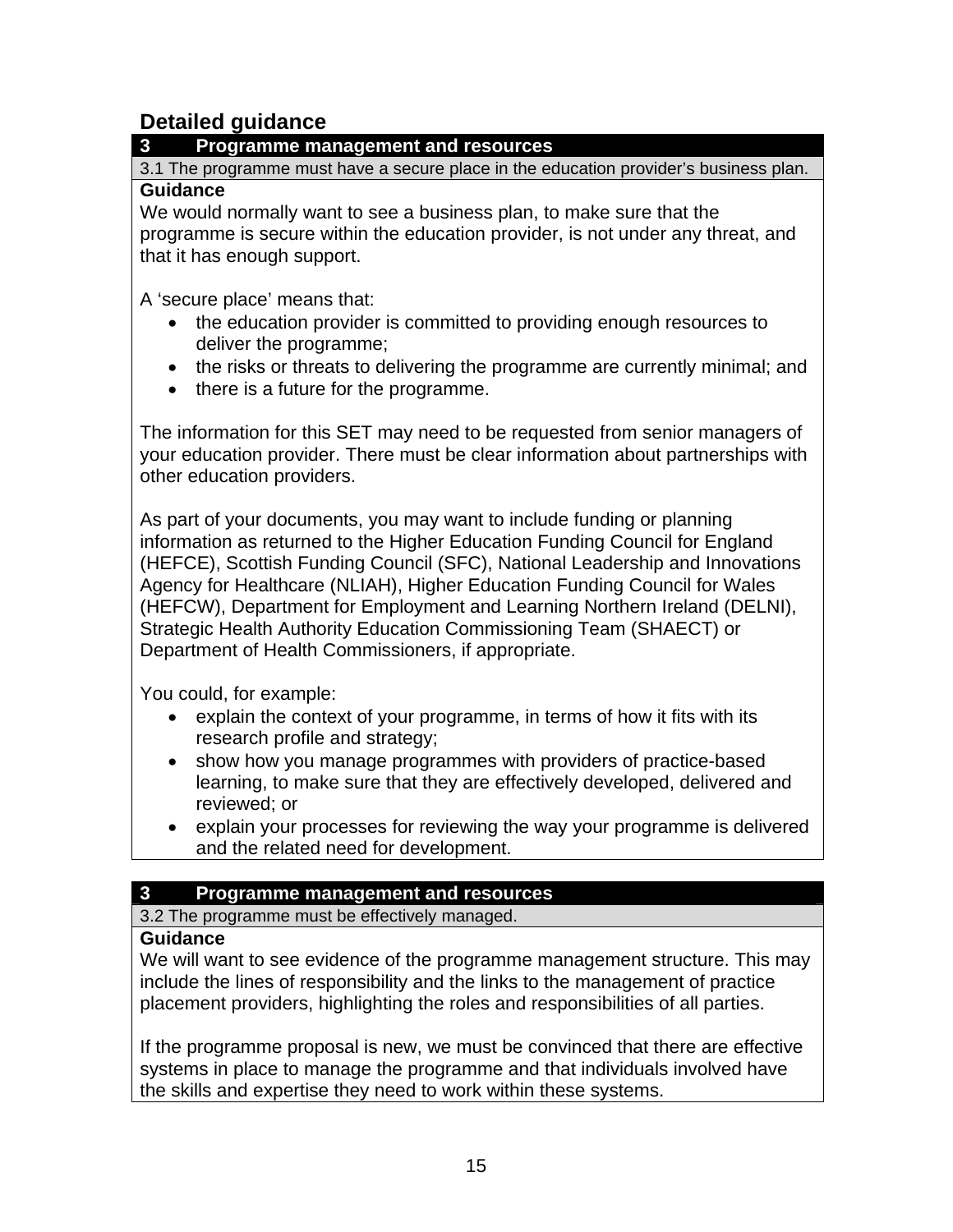If there is a partnership with another person or organisation to deliver the theoretical content of the programme (for example, another education provider, or where an employer employs the academic staff as well as the practice placement educators), we will ask to see the partnership agreement and find out which regulations and procedures apply to students and staff. We will want to be assured that there are clear procedures to deal with any problems in this area, and these should be clearly written into any partnership agreement.

Evidence might include:

- the programme handbook;
- an outline of the management structure; and
- role descriptions.

## **3 Programme management and resources**

3.3 The programme must have regular monitoring and evaluation systems in place.

## **Guidance**

You must provide evidence of your monitoring and evaluation systems, including evidence of service user engagement. We will also want to see how you make sure the information gathered through your monitoring and evaluation systems is acted upon.

Evidence might include:

- annual or routine monitoring requirements and reports;
- external examiners' reports and your response to these reports;
- a critical review of current arrangements;
- analysis of student feedback through module evaluations, placement evaluations, programme committees, and staff-student liaison committees;
- analysis of service user feedback through programme committees, employer liaison groups, local or national forums, and questionnaires;
- feedback through placement audits and evaluations, and partnership meetings;
- analysis of tutor feedback through module evaluations, programme committees, and annual reports;
- quality assurance audits of practice placements; and
- clear action plans and evidence of the action taken.

We will want you to explain how you carry out a self-evaluation of the programme's effectiveness. Once a programme is approved we will use the documents from your monitoring and evaluation system (including internal and external evaluations) in our annual monitoring of the programme.

To avoid duplication, you may use the same documentation you use for internal processes or give to other bodies. We will want to see that the monitoring and evaluation systems (for example, internal quality audits, external examiner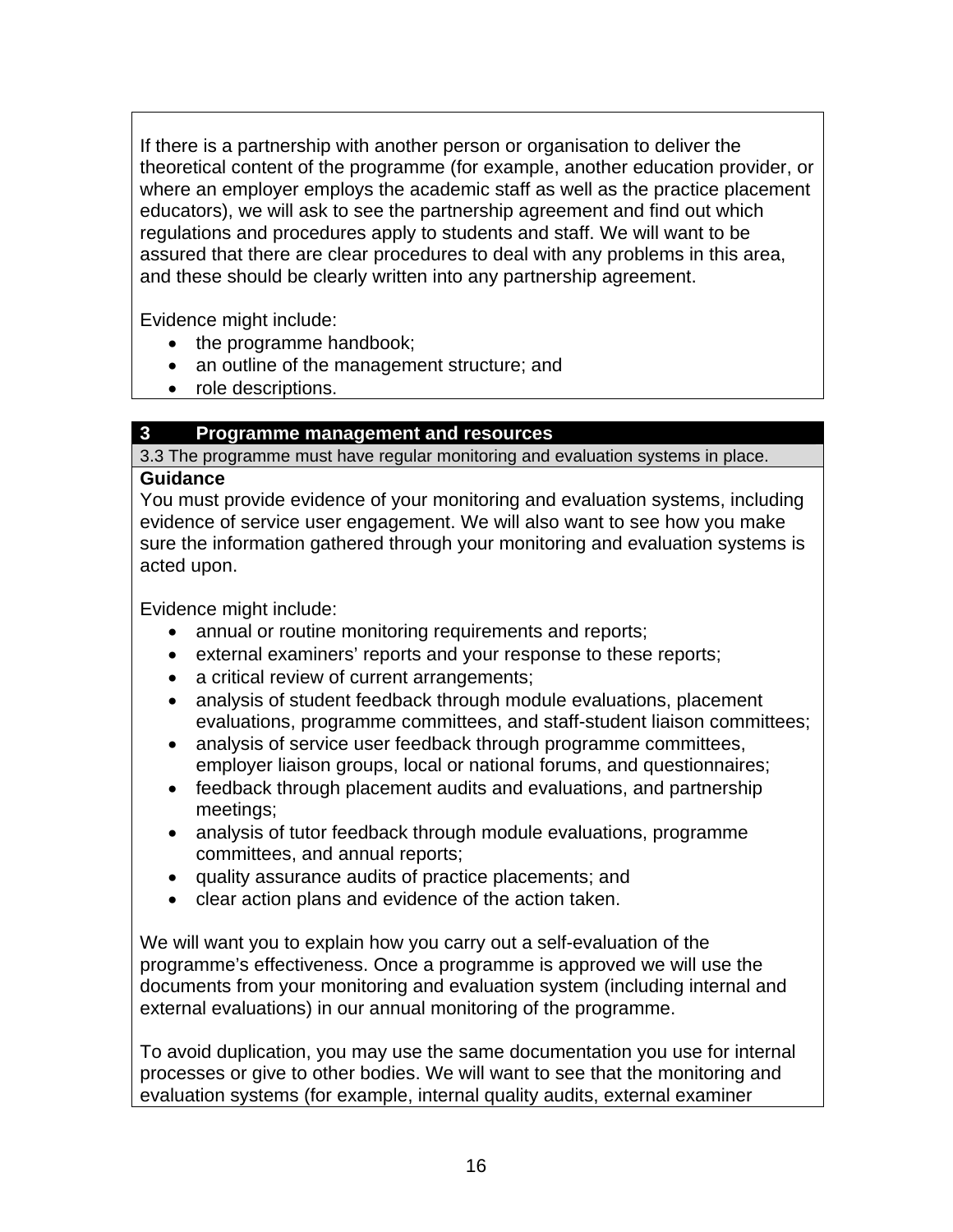reports, and student feedback) are appropriate to, and effective for, the programme. You should show how you use the systems you currently have in place, rather than develop new systems.

#### **3 Programme management and resource standards**

3.4 There must be a named person who has overall professional responsibility for the programme who must be appropriately qualified and experienced and, unless other arrangements are agreed, be on the relevant part of the Register.

#### **Guidance**

You must show how the named person with overall professional responsibility for the programme is 'appropriately qualified and experienced'.

Along with a copy of that individual's curriculum vitae (CV), you might want to include evidence of:

- previous effective programme leadership;
- an ability to effectively organise the delivery of the programme;
- a professional qualification; or
- an educational qualification.

This person will normally be registered with us. However, we recognise that it may be possible for a programme to be led by someone who is not registered on the relevant part of the Register. If this is the case, you should include more detail about their qualifications and experience. If they are not registered, you must make sure that their job title does not include a protected title or give the impression that they are registered with us.

If the named person with overall responsibility for the programme is registered with us, but is not registered in the relevant profession, we will want to see how you make profession-specific information and resources available to support them in their role.

## **3 Programme management and resource standards**

3.5 There must be an adequate number of appropriately qualified and experienced staff in place to deliver an effective programme.

#### **Guidance**

We will want to be sure that the number of staff is appropriate for the effective delivery of the programme. We do not set staff to student ratios. Instead, we will look at the staffing within the overall context of your education provision.

By 'adequate' we mean that you can justify the number of staff in place in relation to the number of students. We will want to see that their qualifications and experience are 'appropriate' for the delivery of the programme. This would include, for example, looking at the involvement of your staff in other programmes in the same profession, your expected research, or your interprofessional learning and teaching. We will need information on what administrative, pastoral,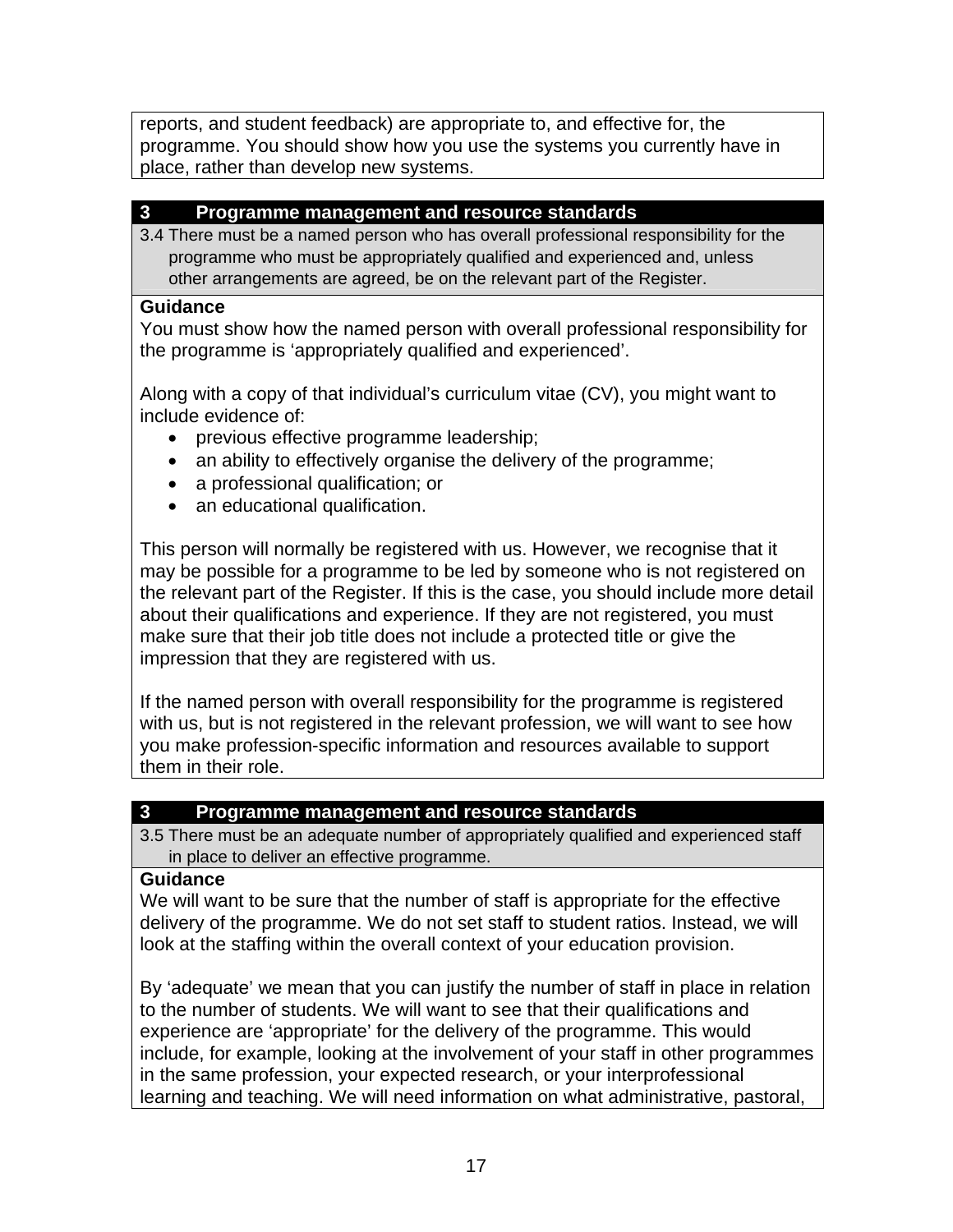management or technical staff are in place to support the programme and, if appropriate, information on their experience and qualifications.

We will also consider the number of students on the programme and the frequency that the programme runs.

We will also want to make sure that there are contingency provisions in place. These should show how you deal with situations such as staff absence.

You will probably want to take account of the practical requirements of your programme, and the possible need for teaching in small groups, when deciding how many staff are needed. You may also want your staff to have clinical as well as academic experience.

The information that you give us about staffing at your placements will also be relevant to this SET. Please see SET 5.6 for more guidance on this issue.

#### **3 Programme management and resource standards**

3.6 Subject areas must be taught by staff with relevant specialist expertise and knowledge.

#### **Guidance**

The CVs of your staff will probably contain the information required for this SET.

You will need to show us that the staff on the programme team (including parttime staff), and any other people who help to deliver the programme (such as sessional or guest lecturers), are qualified to deliver the programme. We do not specify the precise expertise and knowledge that are needed to deliver certain aspects of your programme, as we feel that this may change as good practice develops.

We will also consider the input from specialist visiting lecturers and the expertise and knowledge that they bring to the programme, balanced against the quality of delivery and continuity of students' experience. If visiting lecturers teach on your programme, we will want to know how you guarantee the quality of their teaching.

## **3 Programme management and resource standards**

3.7 A programme for staff development must be in place to ensure continuing professional and research development.

## **Guidance**

It is important that all staff, including part-time staff, practice placement educators and visiting lecturers, have the opportunity to develop and maintain their professional skills. It is particularly important that skills appropriate to the relevant profession are kept up-to-date, to allow them to continue to deliver the programme effectively.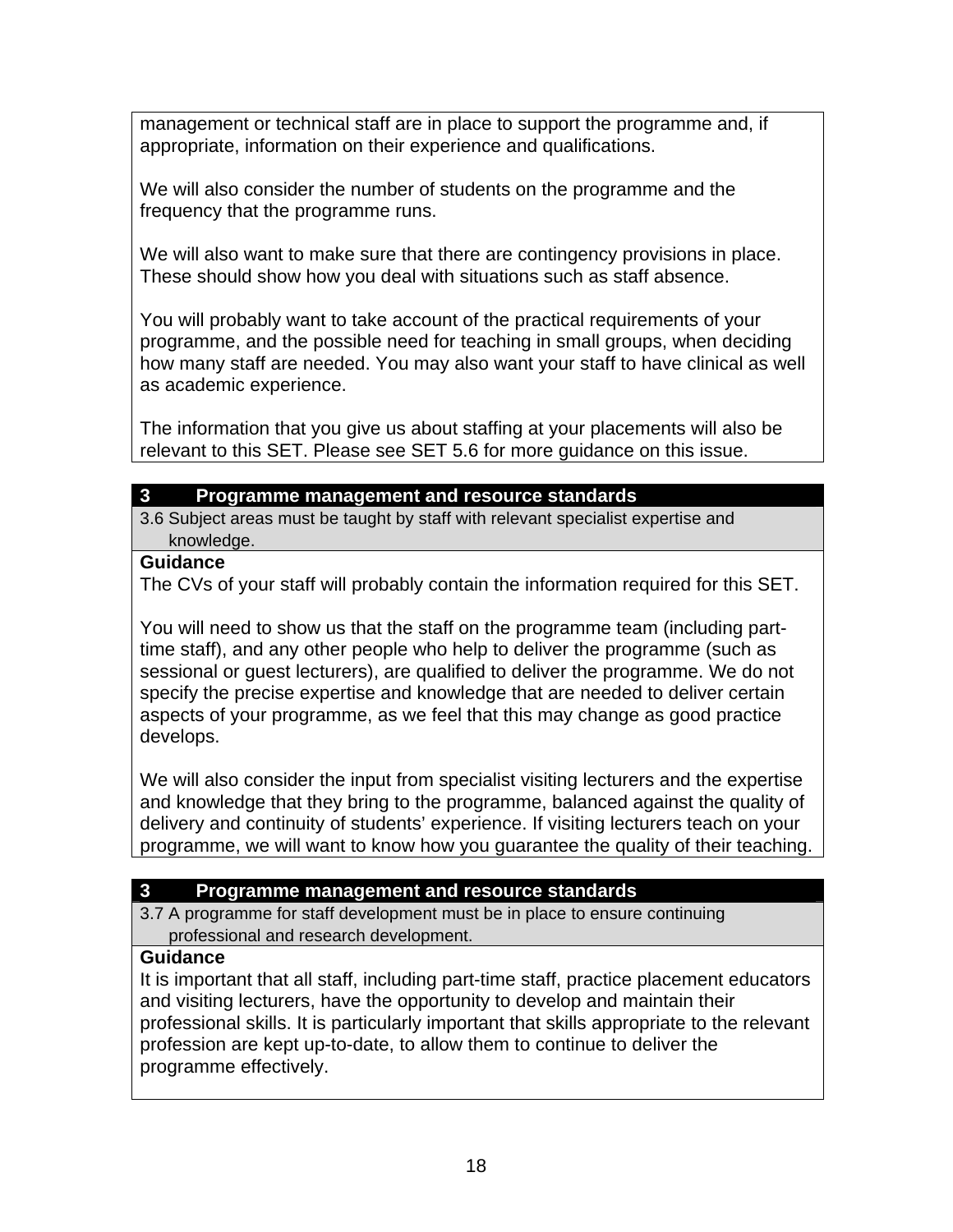We will want to be assured that there is a staff development policy and that individuals keep up-to-date with guidance from relevant professional bodies. This could be supported by examples of:

- staff-development strategies;
- CVs;
- staff-appraisal systems;
- staff profiles;
- professional-development portfolios; and
- keeping up-to-date with professional body guidance.

We will want to see evidence from members of your programme team about how this works, and how accessible and available staff development is. This information could be documentary or from meetings with staff on an approval visit. We may want evidence from practice placement educators about how you support them in their development. We will also want to know about any peerobservation or mentoring schemes that are run and what training is available to new lecturers.

## **3 Programme management and resource standards**

3.8 The resources to support student learning in all settings must be effectively used. **Guidance** 

By 'all settings' we assume that this covers the theoretical setting as well as the practice placement setting. 'All settings' could also refer to a second site where parts of the programme are delivered or where programmes are delivered by a franchise arrangement. In cases such as these, we will need to see evidence of the resources that are available and used by students.

'Resources' in this context may include:

- student handbooks and module guides;
- information technology (IT), virtual learning environments and other specialist programmes;
- academic and support staff;
- buildings;
- texts and journals;
- equipment; and
- materials.

This SET means that resources must be used effectively. You could provide information about the resources students have access to, including how equipment booking systems are used, or how laboratory resources are used. We will also want to be sure that resources are effectively used on placements, so, as part of your evidence to show that you meet this SET, you could show us how you support student learning in a practice placement setting.

We will want to see evidence of how you monitor the use and effectiveness of the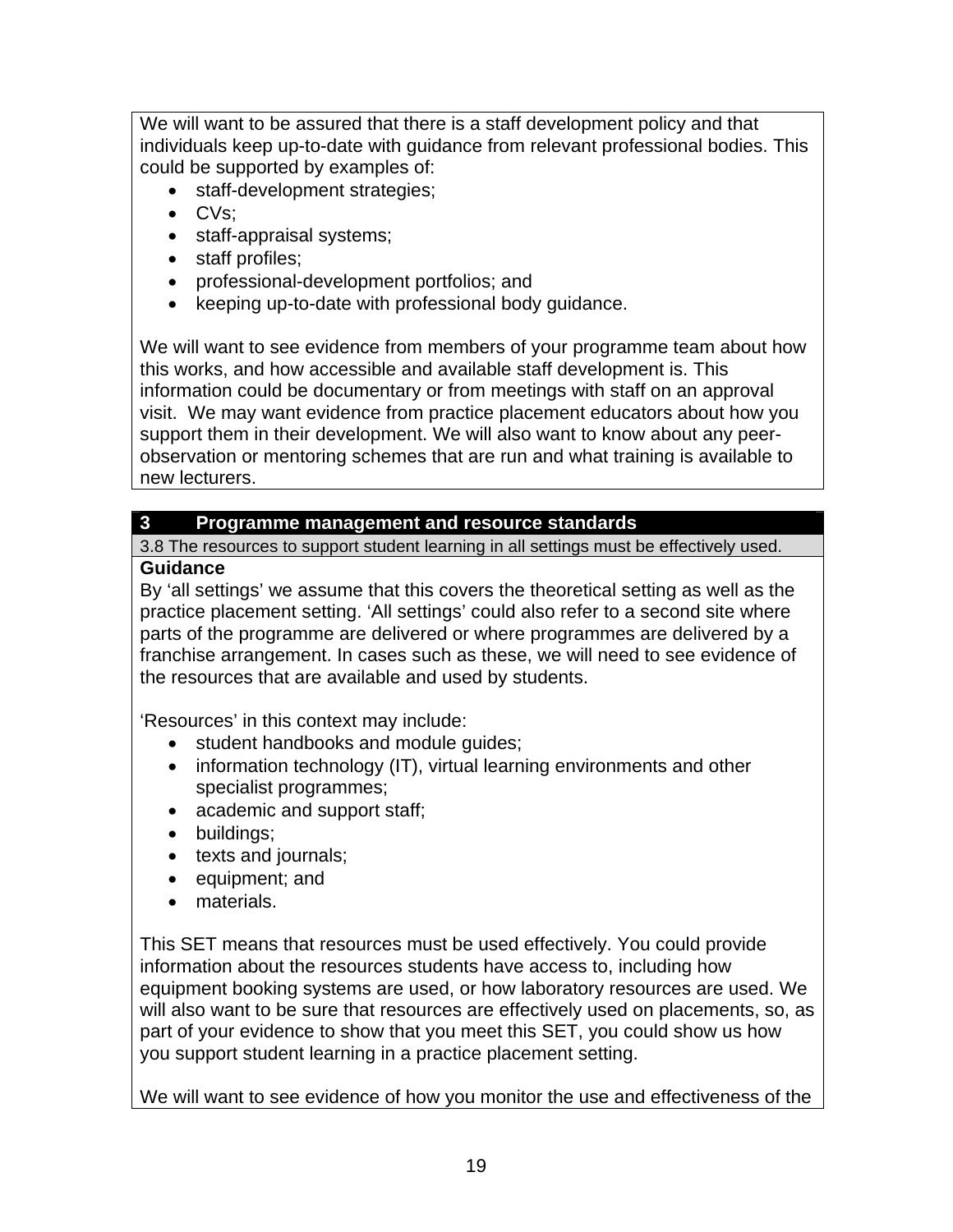resources through your regular monitoring and evaluation systems. Please see SET 3.3 for more guidance on this issue.

The evidence supplied here may also be relevant to SET 3.9.

## **3 Programme management and resource standards**

3.9 The resources to support student learning in all settings must effectively support the required learning and teaching activities of the programme.

## **Guidance**

By 'all settings' we assume that this covers the theoretical setting as well as the practice placement setting. 'All settings' could also refer to a second site where parts of the programme are delivered or where programmes are delivered by a franchise arrangement.

This SET means that resources must be available and appropriate for the delivery of the programme. You should show us evidence of available resources, which may include:

- IT facilities:
- lecture theatres;
- tutorial rooms
- presentation equipment;
- specialist labs;
- skills labs;
- studio space; and
- equipment.

We will want to see evidence of how you monitor the use and effectiveness of the resources through your regular monitoring and evaluation systems (See SET 3.3).

The evidence supplied here may also be relevant to SET 3.8.

## **3 Programme management and resource standards**

3.10 The learning resources, including IT facilities, must be appropriate to the curriculum and must be readily available to students and staff.

## **Guidance**

You should provide information about the learning resources provided for students, and for staff. On an approval visit you may also want to point out learning resources directly to us during the course of the tour of the library and facilities, including information technology (IT) facilities and any professionspecific resources. For the annual monitoring and major change processes, documentary evidence such as photographs of resources or library stock listings can be provided.

We will want to check the quantity, accessibility and currency of resources. We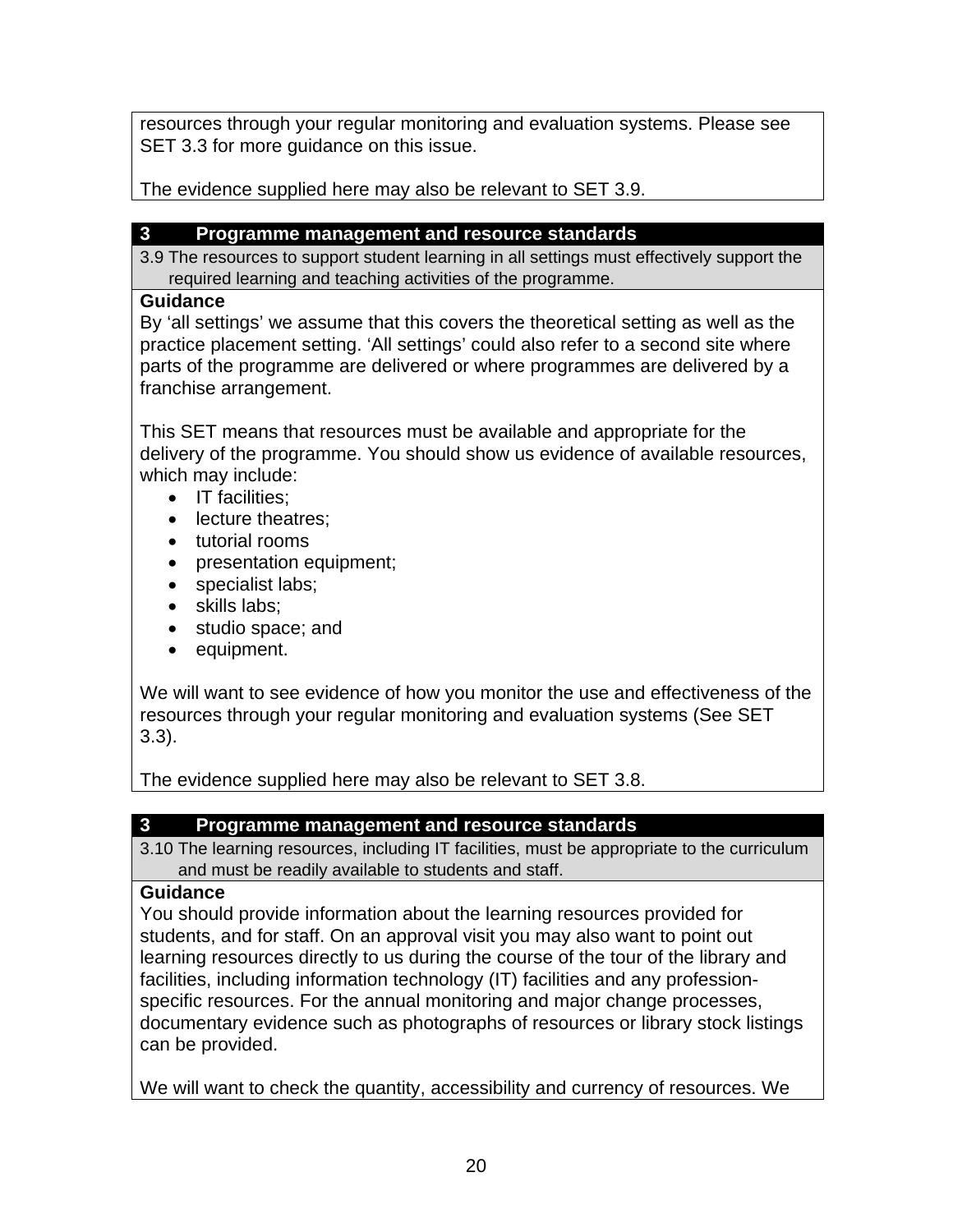will want to be assured that

- stocks are kept up-to-date;
- there is enough money to replace stocks;
- there are enough core texts available (or that arrangements are made such as reserving certain titles for reference only, or short-term loan only); and
- opening hours mean that the facilities are available to students and staff.

We will also want to know how the students will be able to access the learning resources wherever their learning is based.

We will also need to make sure that your IT facilities are appropriate and readily available. If you are using a virtual learning environment such as WebCT or Blackboard, it can be helpful to provide evidence of how they are used.

#### **3 Programme management and resource standards**

3.11 There must be adequate and accessible facilities to support the welfare and wellbeing of students in all settings.

#### **Guidance**

By 'all settings' we assume that this covers the theoretical setting as well as the practice placement setting. 'All settings' could also refer to a second site where parts of the programme are delivered or where programmes are delivered by a franchise arrangement.

We will want to see how your systems support all students, including mature students, disabled students, those not studying full-time, or those with caring responsibilities. You should provide evidence of the support available for students during periods of sick leave, carers' leave, or any other planned or unplanned leave. You may also like to provide details of financial help available, counselling and specialist teaching or learning facilities.

You will need to provide evidence of:

- the facilities available for student support;
- how students are informed about these facilities; and
- how accessible these facilities are.

Appropriate support facilities could include:

- a counselling service;
- a health centre; and
- the provision of medical advice.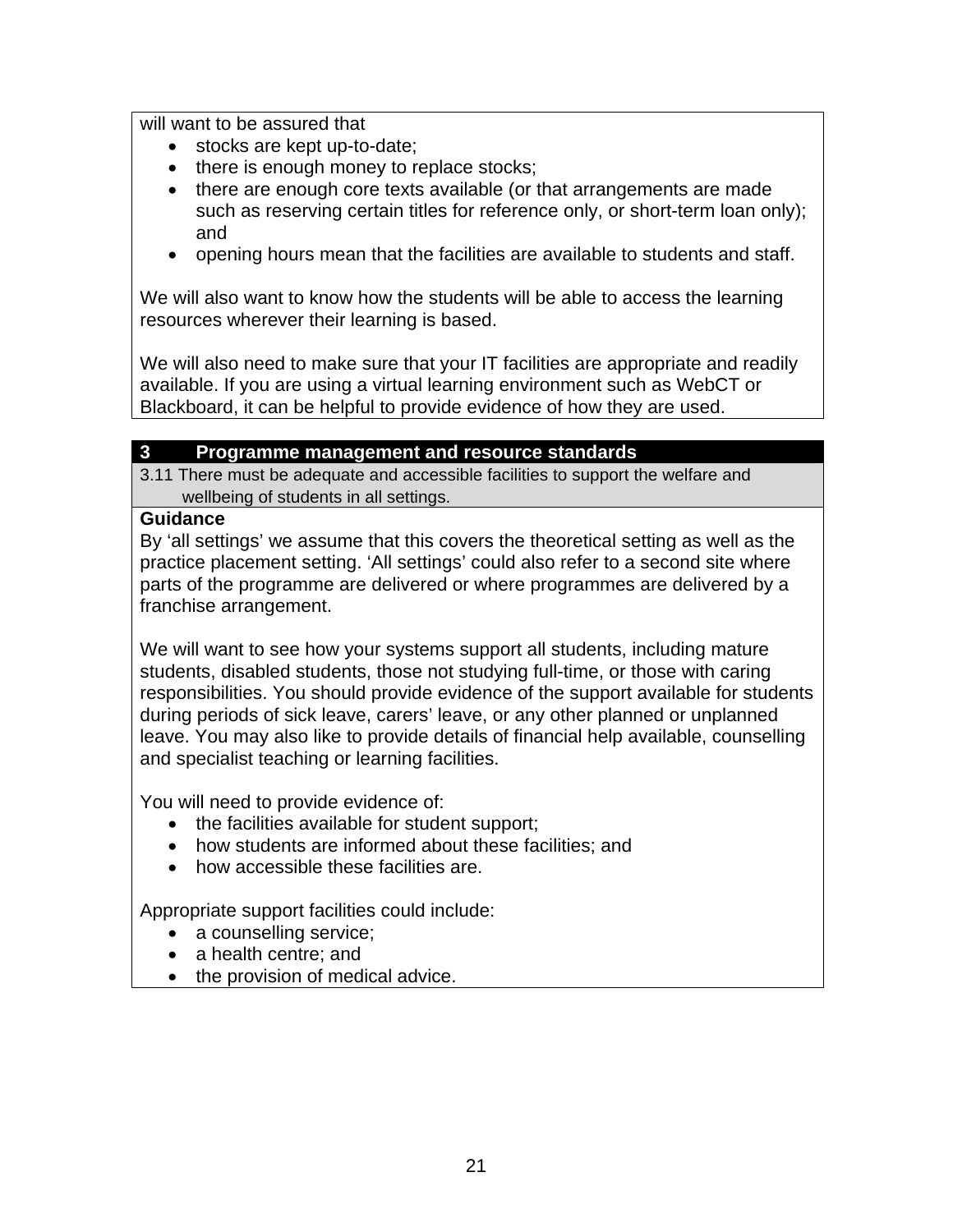### **3 Programme management and resource standards**

3.12 There must be a system of academic and pastoral student support in place.

#### **Guidance**

We want to see that the system of academic and pastoral support you have in place is available to students in both the theoretical setting and practice placement setting. We will also want to see how students are able to access the support from both settings.

If you use a 'personal tutor' system, you will probably want to provide information about how this works to show how you meet this SET. You could also show how you support students with learning difficulties, including how they are supported during their placements. We may ask for evidence from students about how well they feel the support systems are working.

For more information about support for students on practice placements, please see SET 5.

## **3 Programme management and resource standards**

3.13 There must be a student complaints process in place.

## **Guidance**

We will want to see that there is a formal student complaints process in place and how the students are informed about the process. This process would apply to all areas of the education provider. We would expect the complaints process to detail how students' concerns about the programme or a related service are dealt with, as well as how allegations such as harassment or discrimination are dealt with. Complaints would differ from 'appeals' which are solely around the request for a review of a decision about progression, assessment or award.

For more information about appeals, please see SET 6.10.

## **Other sources of guidance**

- Quality Assurance Agency for Higher Education, Code of practice for the assurance of academic quality and standards in higher education – Section 5: Academic appeals and student complaints on academic matters
- Office of the Independent Adjudicator for Higher Education Scottish Public Services Ombudsman

See the back of this document for a list of publications.

## **3 Programme management and resource standards**

3.14 Where students participate as service users in practical and clinical teaching, appropriate protocols must be used to obtain their consent.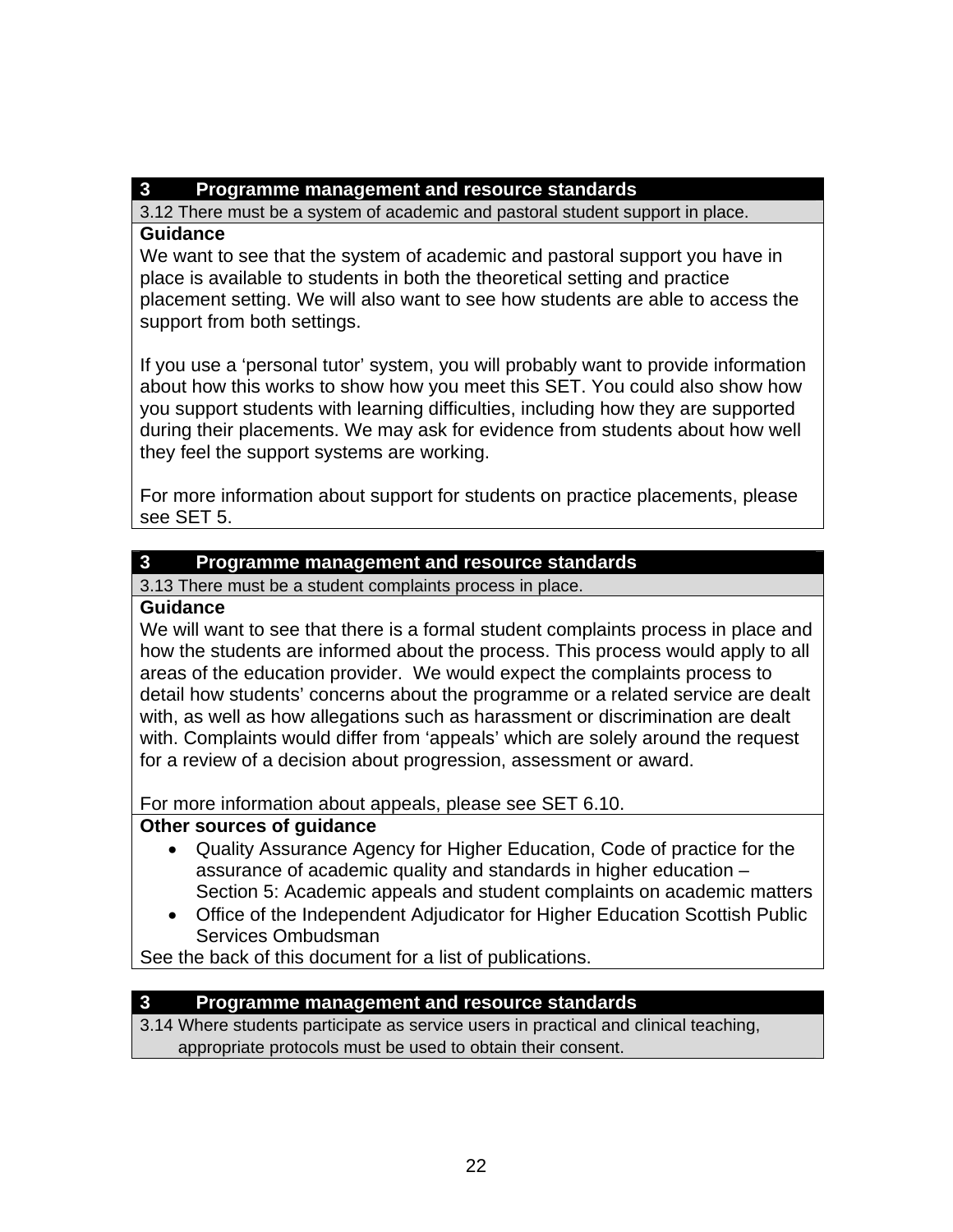## **Guidance**

This SET is mainly concerned with preventing physical injuries and preventing or managing emotional distress, and helps to make sure that education and placement providers acknowledge risk factors. The level of involvement of students will vary between programmes, and from profession to profession. Professional bodies may have information about this.

Examples of activities where you will need to have guidelines for gaining students' consent include:

- disclosure of personal information;
- role play;
- bio-mechanical assessments;
- patient positioning activities;
- practising profession-specific techniques; and
- experiential groups.

You should tell students how involved they are expected to be in the programme, taking account of, for example, cultural differences or the medical health of the individual. We will want to know how and where this is made clear to students and applicants.

We will want to check that there are systems in place for gaining informed consent from students. Documentary evidence such as a copy of a consent form or the relevant guidelines will normally be required. We will also want to see that students have been advised of their right to confidentiality. On an approval visit we may also ask questions about this during meetings with students or practice placement providers.

## **Other sources of guidance**

• Health Professions Council, Confidentiality - guidance for registrants

## **3 Programme management and resource standards**

3.15 Throughout the course of the programme, the education provider must have identified where attendance is mandatory and must have associated monitoring mechanisms in place.

#### **Guidance**

We will want to make sure that all students can meet all of the standards of proficiency, in order to be able to practise safely and effectively. This means, for example, that aspects of the programme which are essential to make sure that students meet the standards of proficiency will need to be compulsory. Attendance must be monitored, and lack of attendance should be followed up to make sure that students gain this knowledge before they complete the programme.

You should provide information on which aspects of the programme are compulsory, and the systems you have in place for monitoring attendance at such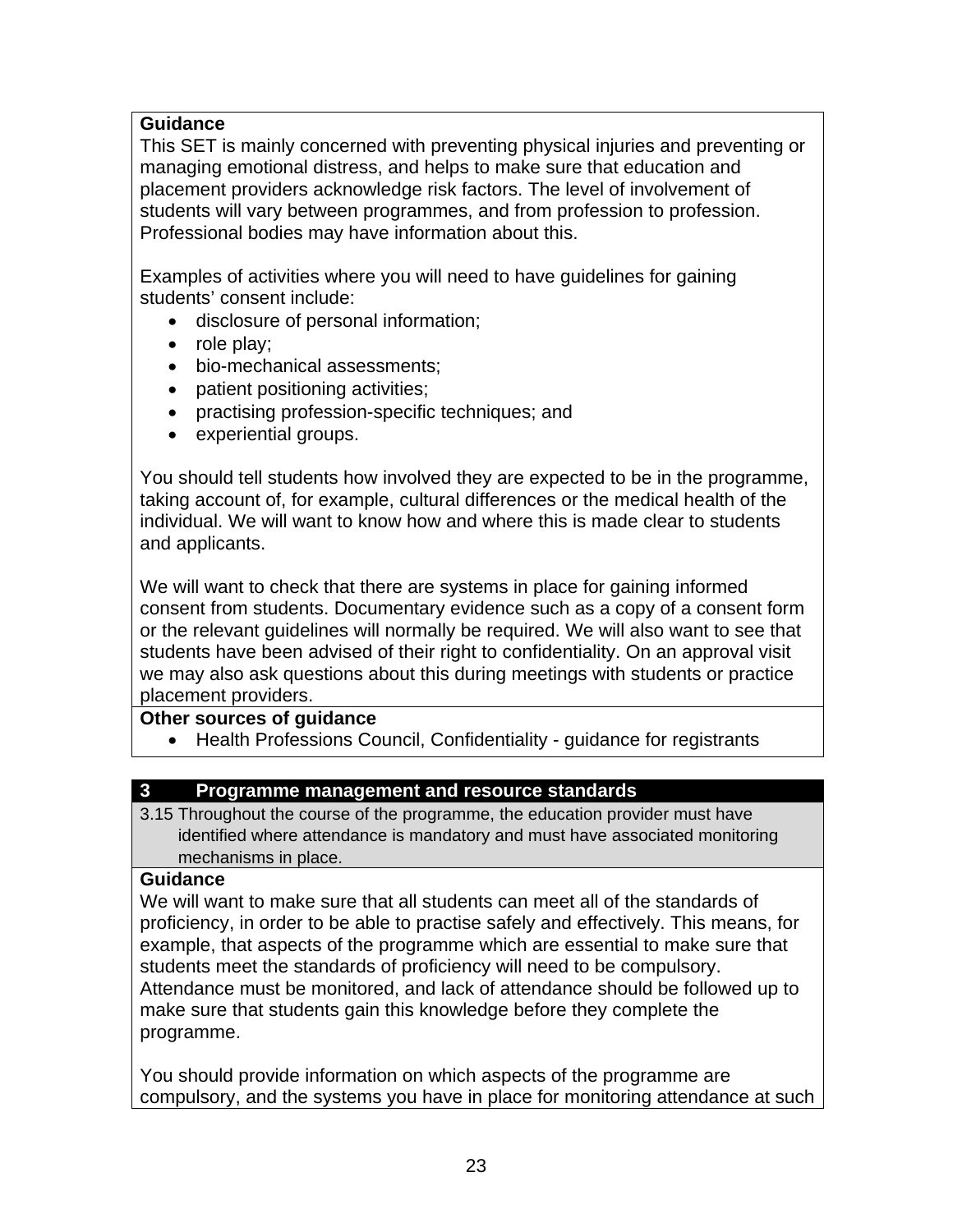times. Information must also be provided to show us what action you will take if students fail to attend compulsory aspects of the programme. For example, if compulsory attendance is linked to assessments or practice, you must explain the systems used to monitor attendance during assessments or practice and indicate the consequences and action required if students fail to attend.

We will want to be assured that your requirements, and any consequences of missing compulsory teaching, are clearly communicated to students. This might be included, for example, in a student handbook or equivalent.

Please see SET 5.12 for more guidance on this issue.

## **3 Programme management and resource standards**

3.16 There must be a process in place throughout the programme for dealing with concerns about students' issues related to professional conduct.

#### **Guidance**

The purpose of this SET is to ensure that education providers play a role in identifying students who may not be fit to practise and assist them to address any concerns about their profession-related conduct. The process should focus on identifying and helping to address concerns, but should also afford an appropriate range of outcomes, including providing for an award which does not provide eligibility to apply to the Register (please see SET 6.9 for more guidance on this issue).

We will want to see evidence to support your choice of process, which must be appropriate to the programme and its delivery. It is important that there is accountability for any decision made and that the process is robust, fair and transparent.

We will want to see the process of communication between you, practice placement providers and practice placement educators. It will be important that you show the process is fair, that you have made all attempts to allow the student to address any issues of conduct and that a clear rationale is shown for all decisions made.

To show that you meet this SET, you could refer us to where the process is laid out, and how students are informed. This might be included, for example, on your website, or in your student handbook. You may want to use our standards of conduct, performance and ethics to inform your process.

## **Other sources of guidance**

- Health Professions Council, Standards of conduct, performance and ethics
- Health Professions Council, Guidance on conduct and ethics for students (publication expected November 2009)
- Health Professions Council, Guidance on health and character (publication expected November 2009)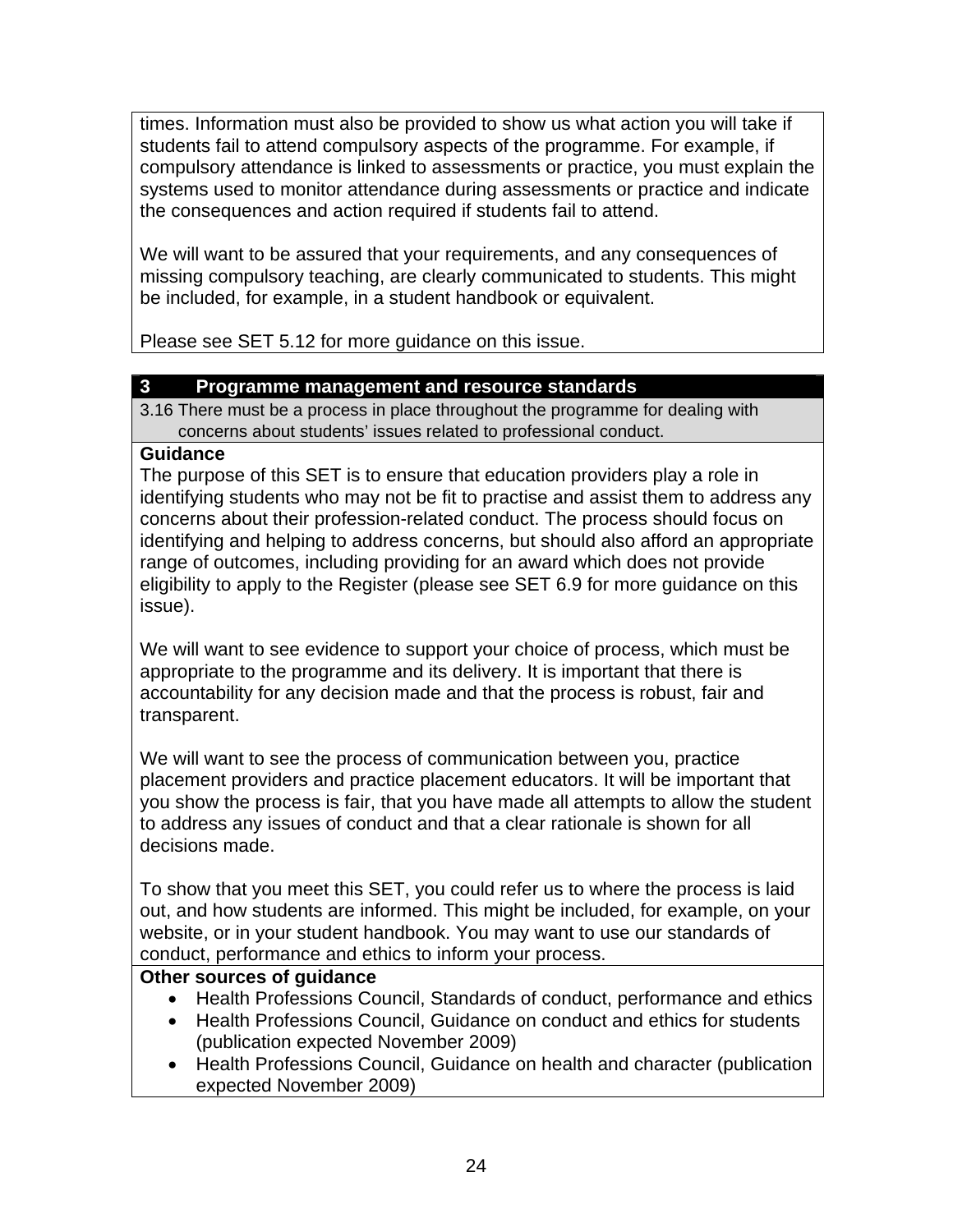## **SET 4: Curriculum standards**

#### **Summary**

This part of the SETs is about the curriculum, making sure that people who complete the programme meet our standards for their professional skills and knowledge, and are fit to practise. We have created a set of curriculum standards which will allow you to design your own programme.

## **Overall guidance**

We set broad enabling standards so that you can design a programme that takes account of relevant curriculum frameworks. The curriculum frameworks you choose to use should take account of changes in the profession and ensure that anyone who undertakes the programme is able to meet the standards of proficiency upon completion. We do not set more detailed standards for developing a curriculum or about the content of programmes and how they are delivered.

Relevant curriculum frameworks are often designed by professional bodies. Different professional bodies are at different stages in relation to curriculum frameworks. Some have been involved in this for some time, others are beginning to develop this, and some professional bodies may not get involved in this area. For a list of documents, please see the back of this document, or visit www.hpc-uk.org.

#### **More information**

- Health Professions Council, Standards of proficiency
- Health Professions Council, Standards of conduct, performance and ethics
- The Higher Education Academy and its Subject Centres
- Professional body:
	- curriculum outlines; and
	- codes of professional conduct.
	- See the back of this document for a list of publications.
- Quality Assurance Agency for Higher Education, Subject benchmark statements
- Quality Assurance Agency for Higher Education, Code of practice for the assurance of academic quality and standards in higher education
- QAA Scotland, Scottish benchmark statements
- Enhancement Themes initiative (Scottish higher education)

#### **Example questions**

- What drives the design of your curriculum?
- How would you explain the overall programme and how a student progresses from day one to completion?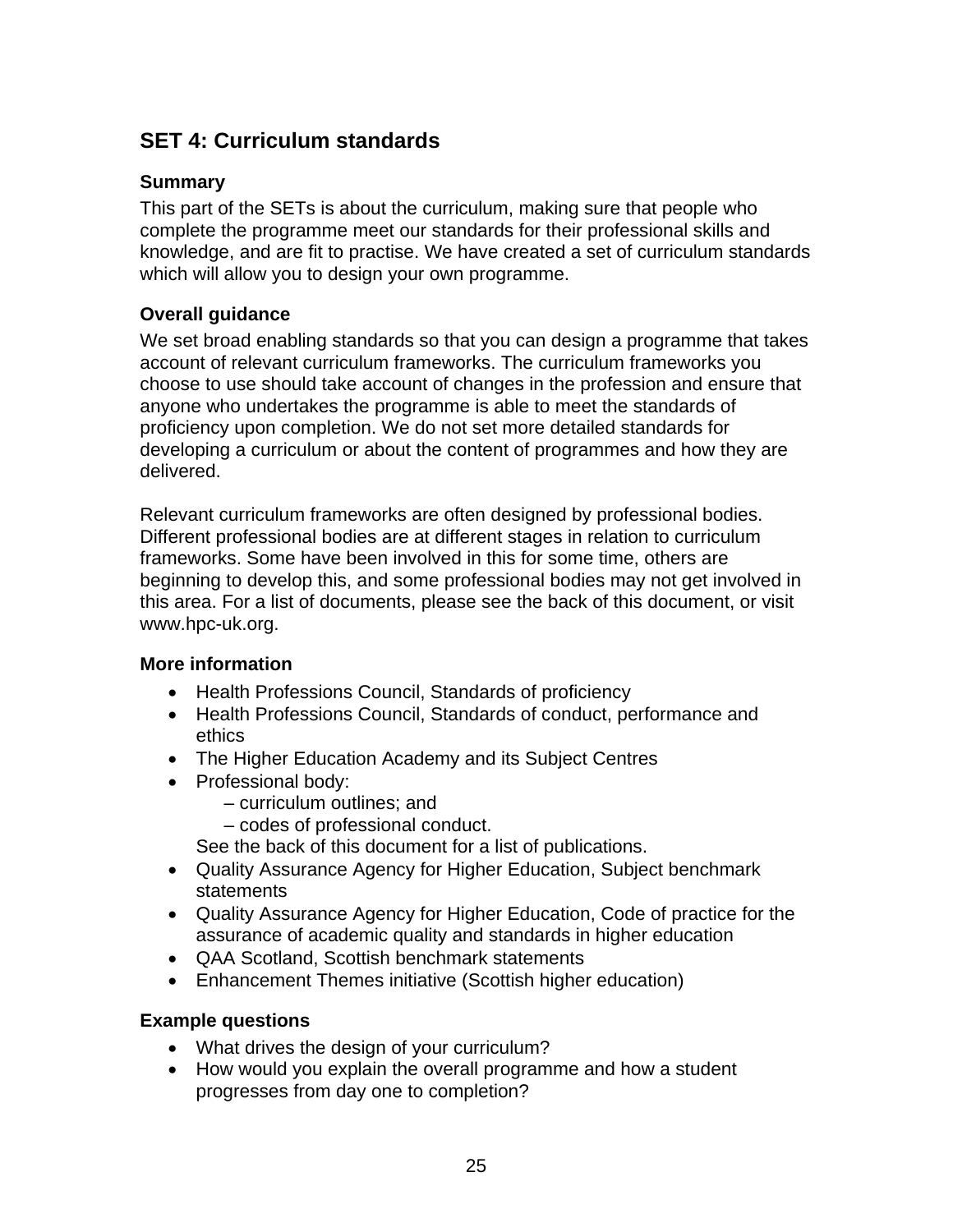- Can you explain how the learning outcomes of the programme meet the standards of proficiency?
- Would you explain how your students will be able to use a range of approaches in their practice after they qualify?
- What learning and teaching approaches do you use, and why?
- What is the reasoning behind the programme content, and the balance between the number of hours for different subjects?
- How do you make sure your curriculum stays relevant to current practice?

## **Detailed guidance**

## **4 Curriculum standards**

4.1 The learning outcomes must ensure that those who successfully complete the programme meet the standards of proficiency for their part of the Register.

## **Guidance**

This is one of the most crucial areas within the SETs. For an approval visit you will be asked to show how your learning outcomes meet the individual standards of proficiency by completing the standards of proficiency mapping document that we provide. In this document, please make sure that you cross-reference against the generic, as well as the profession-specific, parts of the standards. Depending on the nature of any changes made to your programme, you may be asked to complete an updated version of the mapping document for the annual monitoring or major change processes.

You should refer us to the learning outcomes and module assessments which show how all of the standards of proficiency are covered by successfully completing the programme. These could be in module or unit descriptors.

We will want to make sure that every student completing the programme can meet all of the standards of proficiency, no matter what option modules they choose, or if they have postponed their study.

You should also be aware that in considering how your students can meet the standards of proficiency at the end of their programme, you can take into account any reasonable adjustments you have made to the way that you deliver the programme to disabled students.

We recommend you include the standards of proficiency in your reading lists. **Other sources of guidance** 

- Health Professions Council, Standards of proficiency
- Health Professions Council, A disabled person's guide to becoming a health professional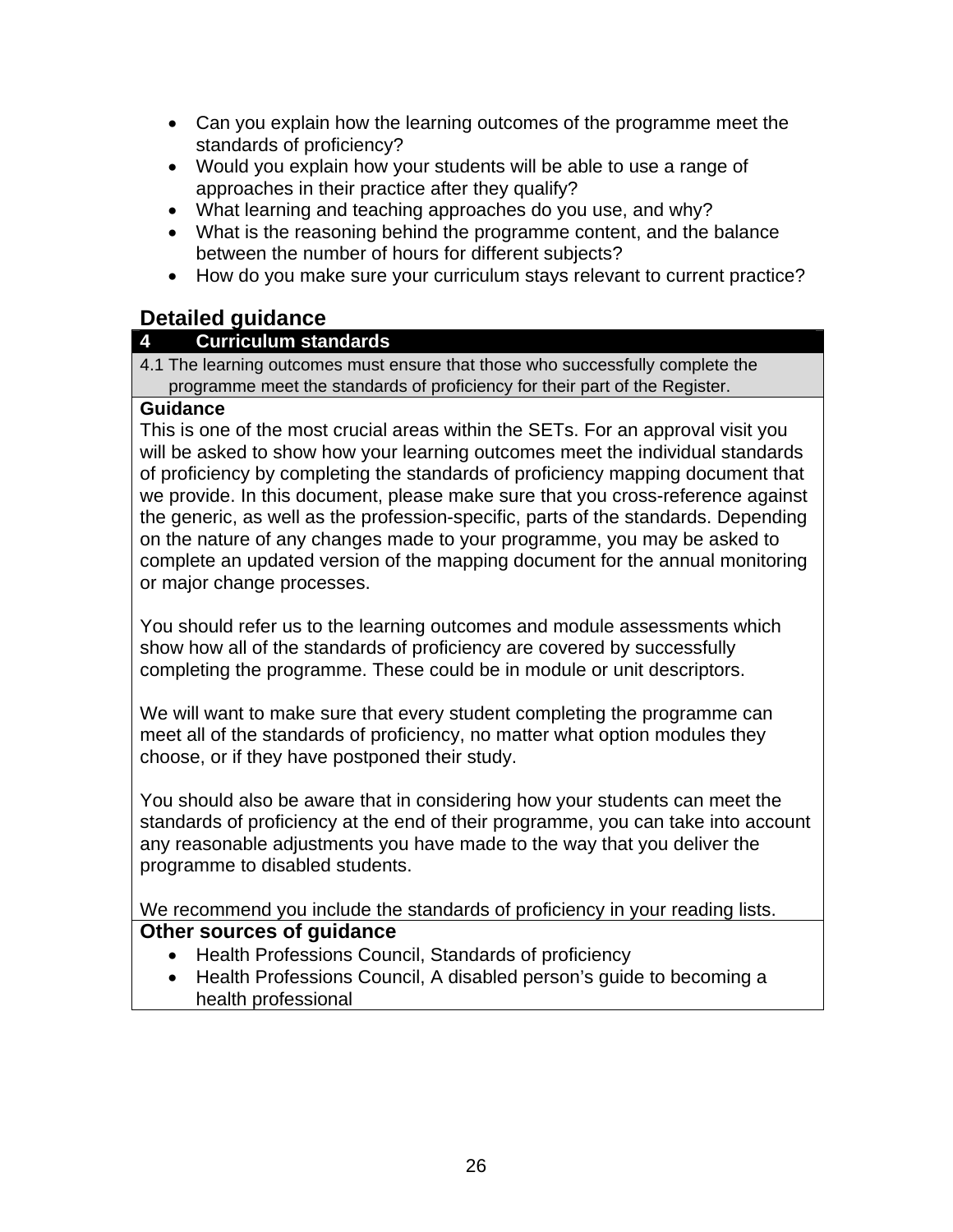#### **4 Curriculum standards**

4.2 The programme must reflect the philosophy, core values, skills and knowledge base as articulated in any relevant curriculum guidance.

#### **Guidance**

By using the word 'reflect' we are drawing a distinction between reflect and adhere. The intention of the SET is to allow for changes in the philosophy, core values, skills and knowledge base of a profession.

If the programme does not reflect the available curriculum guidance, then we would need to gather evidence about how, without reflecting the curriculum guidance, you feel the students completing your programme are able to practice safely and effectively.

In meeting this SET, you may refer to any relevant documents such as those produced by professional bodies and the QAA benchmark statements for the profession. We will want to see how any guidance is reflected in the programme.

#### **Other sources of guidance**

Profession-specific sources of guidance may include professional bodies':

- curriculum frameworks;
- practice placement standards;
- good-practice guidelines;
- clinical guidelines; and
- codes of practice.

You may also choose to consult competency frameworks, National Occupational Standards (NOS), Learning Design Principles and the Enhancing Quality in Partnership (EQuIP) model for Quality Assurance from Skills for Health, the Sector Skills Council for the UK health sector.

Examples of multi-professional reference frameworks could include the following:

## **Education and quality**

- Quality Assurance Agency for Higher Education, Subject benchmark statements
- Quality Assurance Agency for Higher Education, Code of practice for the assurance of academic quality and standards in higher education
- Quality Assurance Agency for Higher Education, A framework for higher education qualifications in England, Wales and Northern Ireland
- QAA Scotland, A framework for higher education qualifications in Scotland
- Scottish Credit and Qualifications Framework
- National Qualifications Framework in England, Wales and Northern Ireland
- Credit and Qualifications Framework in Wales
- QAA Scotland, Scottish benchmark statements
- The Higher Education Academy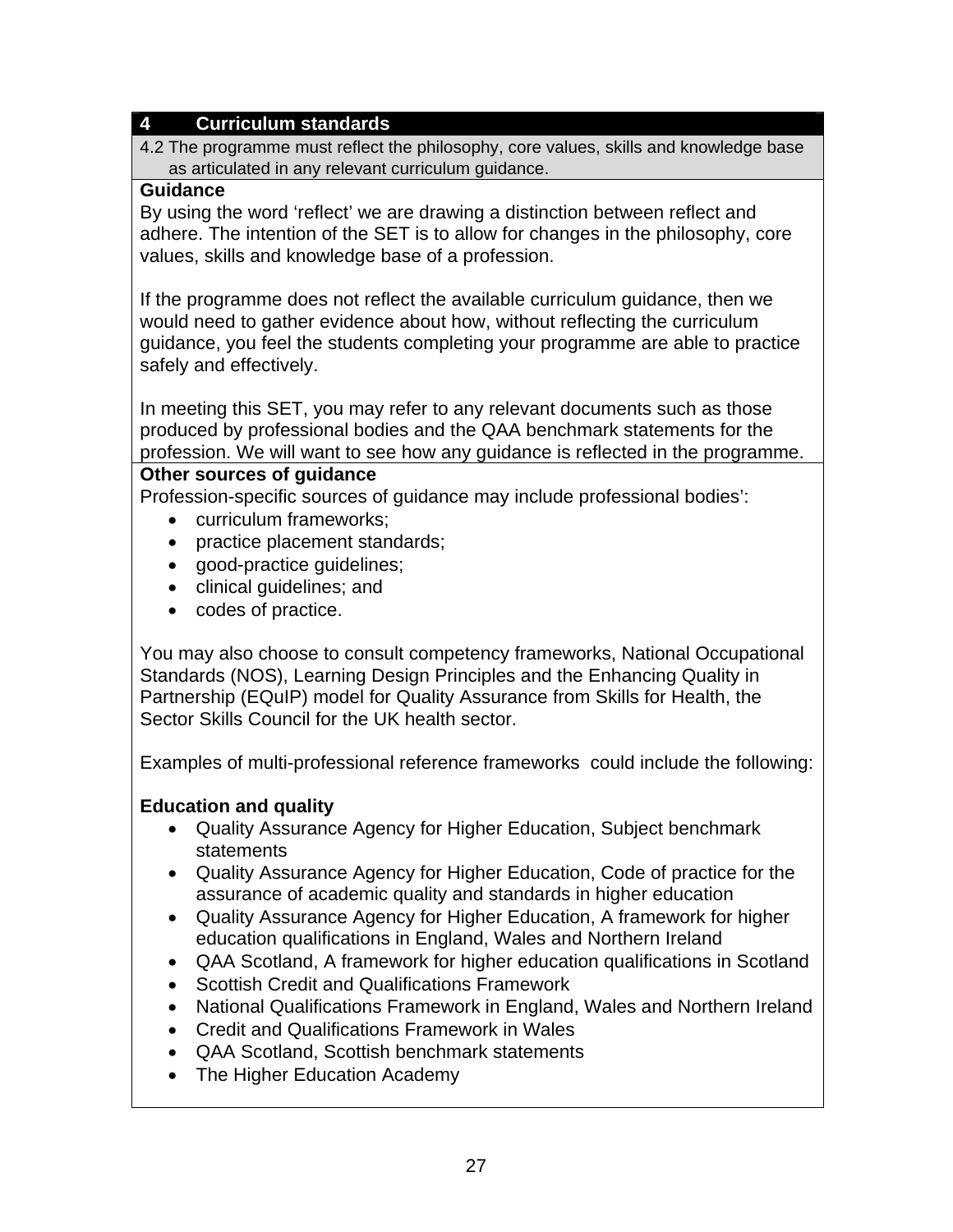## **Legislation**

- Disability Discrimination Act 1995
- Human Rights Act 1998
- Health and Safety at Work etc. Act 1974, and associated regulations
- The Children Act 2004

## **Health and social care policy**

- National Service Frameworks
- National Occupational Standards
- NHS Knowledge and Skills Framework
- A High Quality Workforce: NHS Next Stage Review
- Modernising Allied Health Professions (AHP) Careers: a Competencebased Career Framework

See the back of this document for a list of publications.

## **4 Curriculum standards**

4.3 Integration of theory and practice must be central to the curriculum.

#### **Guidance**

We will be looking for evidence within your curriculum that theory and practice are combined within both the theoretical and practical elements of your programme.

You could show how you meet this SET specifically through your programme design. Also, your quality assurance and enhancement systems may provide evidence of how you meet this SET, and you could highlight specific aspects of your programme.

Please see SETs 5.1 and 5.12 for more guidance on this issue.

## **4 Curriculum standards**

4.4 The curriculum must remain relevant to current practice.

## **Guidance**

Practice may change over time. We expect you to provide evidence of how you make sure the curriculum remains relevant. Evidence may include:

- evidence of regular contact with employers;
- staff CVs (which might include information about how you maintain the relevance of the curriculum through the ongoing clinical or research experience, or professional activity of members of the programme team);
- evidence that the programme team participate in CPD
- evidence of how research and scholarly activity affect the programme, and programme development;
- peer-reviewed journals used in the curriculum;
- QAA reports;
- evidence of the contribution that stakeholders (placement educators, employers, practitioners, past and present students, service users, and strategic health authorities) make in the programme planning process; and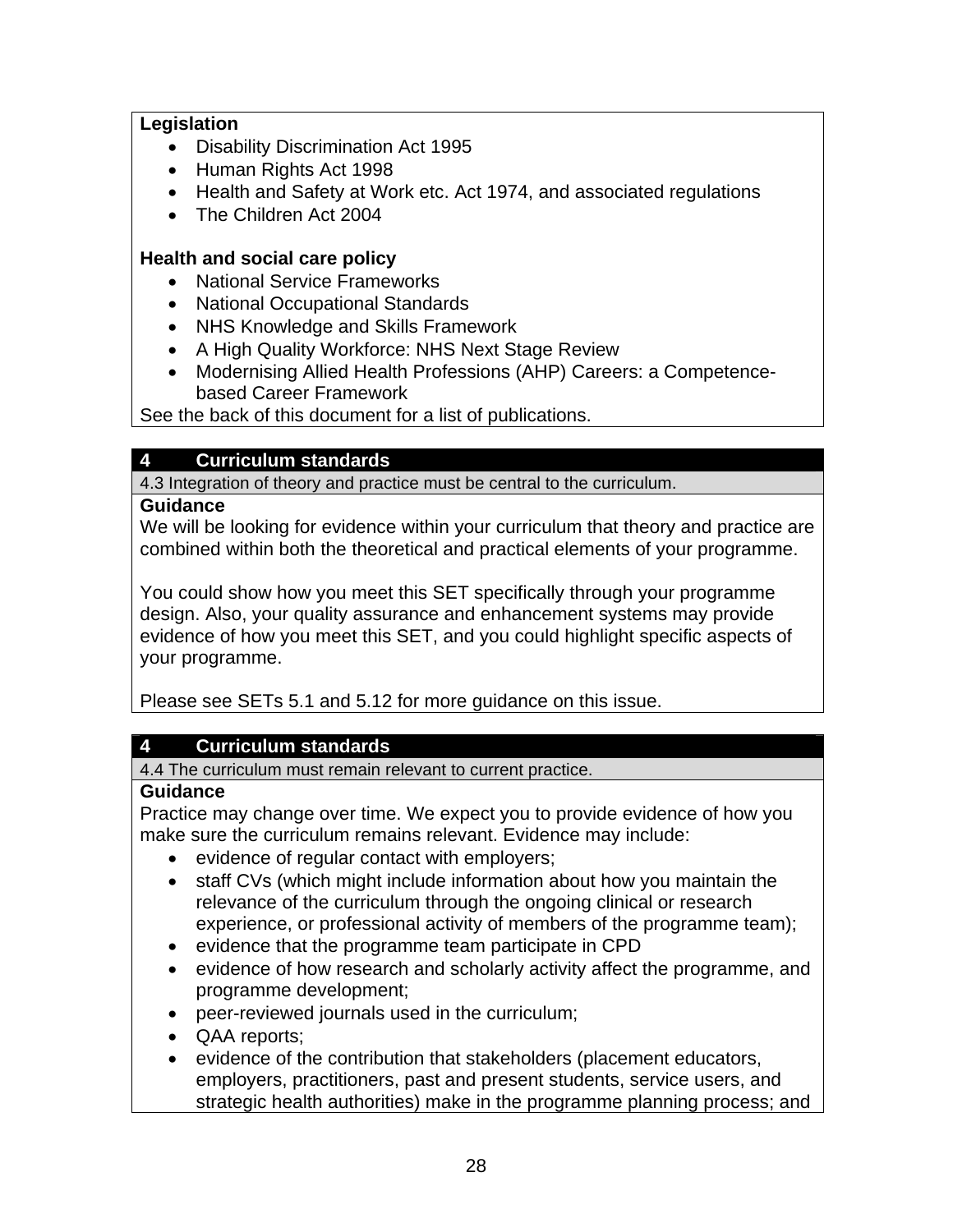• evidence of how changes in policy and health and social care developments affect your programme's development.

You may want to provide information about how current frameworks influence the profession, and so influence the education and training that you provide. You should demonstrate how the programme design and delivery:

- predicts or reflects change in health and social care and its organisation, changes in the law, and in service user need;
- reflects developments in a profession's research base and technological advances;
- develops students' ability to respond to changes in practice;
- enables students to initiate change in practice to ensure continuing safe and effective practice; and
- equips students with the knowledge, skills and understanding to make a positive contribution for their service users.

## **4 Curriculum standards**

4.5 The curriculum must make sure that students understand the implications of the HPC's standards of conduct, performance and ethics.

#### **Guidance**

The standards of conduct performance and ethics are broad, generic standards that all people registered by us must adhere to. These standards must be taught and met throughout a programme. For example, they could be covered as part of a module on ethics or could be integrated into the curriculum as a whole.

We will want to see that the curriculum makes specific reference to the standards of conduct, performance and ethics, and that students understand these standards including how and when they apply.

We recommend that you include the standards of conduct, performance and ethics in your reading lists.

#### Please see SET 3.16 for more guidance on this issue.

## **Other sources of guidance**

- Health Professions Council, Standards of conduct, performance and ethics
- Health Professions Council, Guidance on conduct and ethics for students (publication expected November 2009)

## **4 Curriculum standards**

4.6 The delivery of the programme must support and develop autonomous and reflective thinking.

#### **Guidance**

Students should be encouraged to consider:

- their own practice;
- the limits of their safe and effective practice;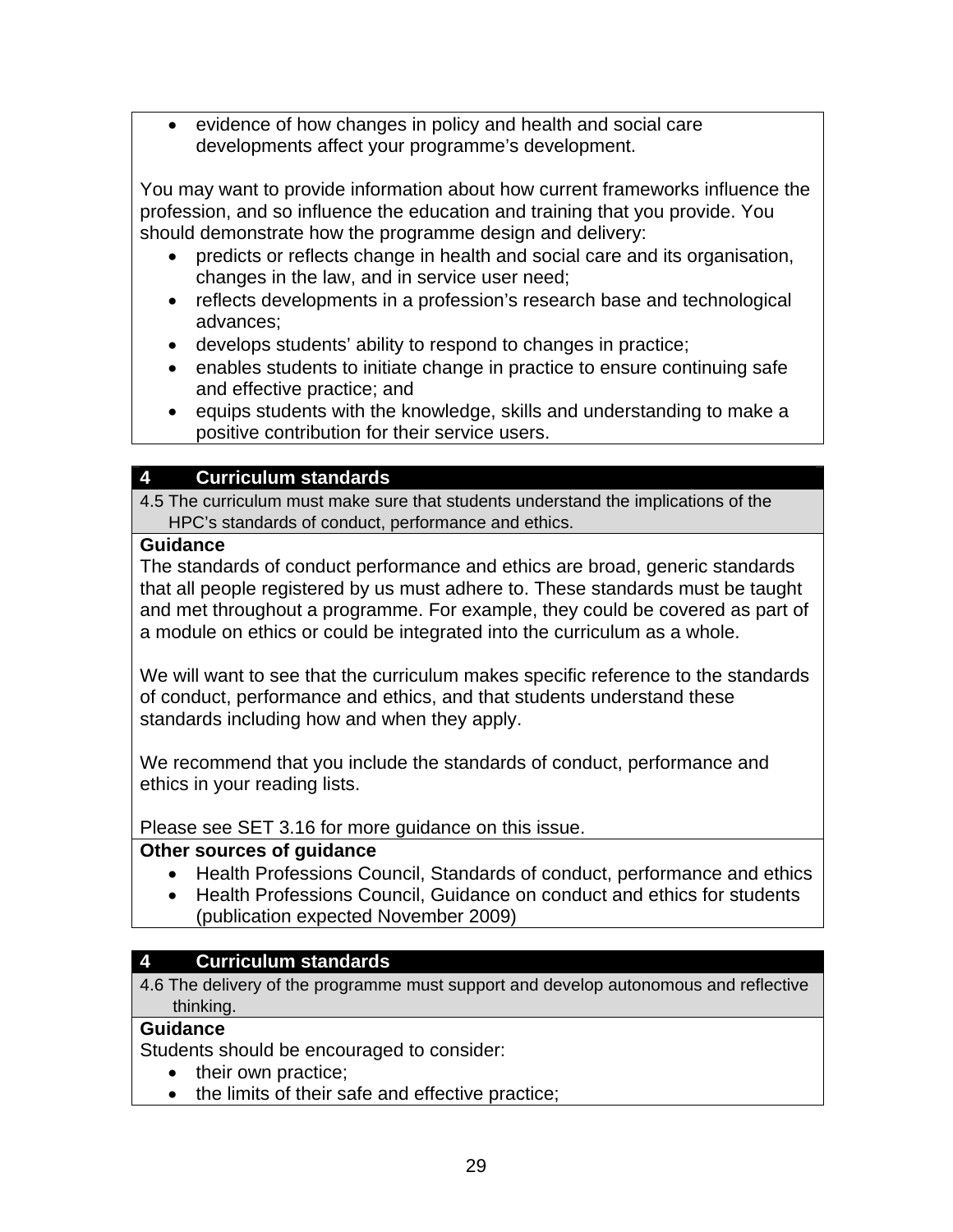- how they will relate to other practitioners; and
- their responsibility to make sure that they are safe practitioners when they complete the programme.

We will look for evidence of autonomous and reflective thinking through studentcentred and independent learning, teaching and assessment strategies. Evidence could include:

- self-appraisal with planning and writing action plans;
- discussion groups;
- workshops;
- practice simulation and debriefing;
- reflective diaries or logs;
- professional development portfolios or personal development plans; and
- practice placement reviews.

#### **Other sources of guidance**

- Professional body:
	- codes of ethics; and
	- guidance on reflective practice.

See the back of this document for a list of publications.

#### **4 Curriculum standards**

4.7 The delivery of the programme must encourage evidence based practice.

#### **Guidance**

Students do not have to write a dissertation to meet this SET. Evidence-based practice could be demonstrated, for example, by a course on research methods, or by producing a research proposal.

We will look for evidence of evidence-based practice through student-centred and independent learning, teaching and assessment strategies. Evidence could include:

- self-appraisal with planning and writing action plans;
- discussion groups;
- workshops;
- practice simulation and debriefing;
- reflective diaries or logs;
- professional development portfolios or personal development plans; and
- practice placement reviews.

## **4 Curriculum standards**

4.8 The range of learning and teaching approaches used must be appropriate to the effective delivery of the curriculum.

#### **Guidance**

'Appropriate' means appropriate to the learning outcomes needed, both in terms of theoretical knowledge and the practical skills needed in professional practice.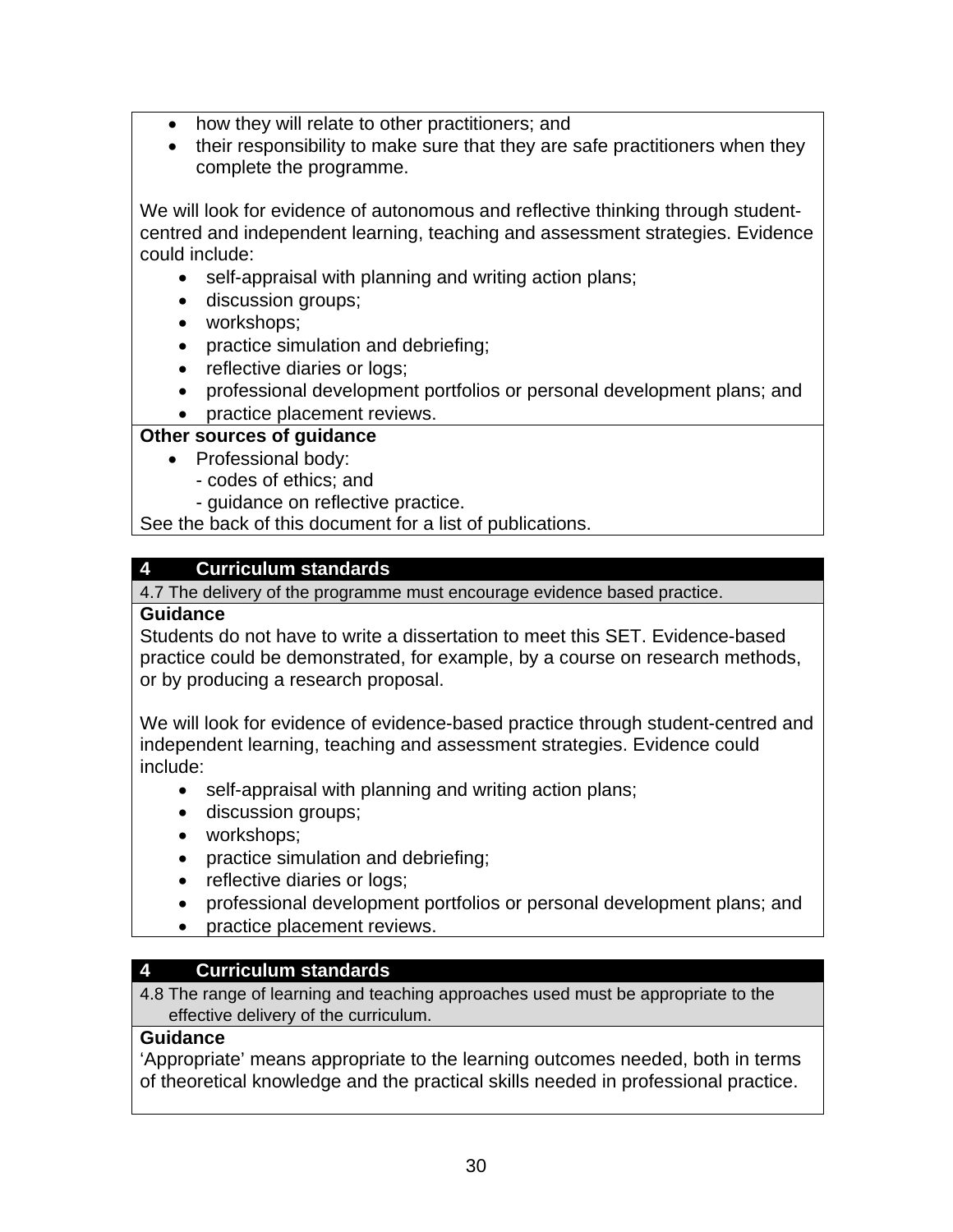You will need to show that you use a 'range' of learning and teaching approaches in delivering the programme. We do not specify how many approaches you should adopt, but it is unlikely that a programme which relied on a single learning and teaching approach would be able to give evidence to show that it met this SET.

This area of SET 4 refers to both the theoretical and practice placement environments, so the information that you provide here may also be used to show how you meet SET 5 (which is concerned with practice placements).

The evidence supplied here may also be relevant to SETs 4.3, 4.4, 4.6 and 4.7. **Other sources of guidance** 

• The Higher Education Academy (www.heacademy.ac.uk)

See the back of this document for a list of publications.

## **4 Curriculum standards**

4.9 When there is interprofessional learning the profession-specific skills and knowledge of each professional group must be adequately addressed.

### **Guidance**

Successful interprofessional learning can develop students' ability to communicate and work with other health and social care professionals, potentially improving the care environment for service users and professionals. Where interprofessional learning does exist, you must make sure that the learning of profession-specific skills and knowledge of each professional group is not compromised.

We appreciate that you may not be able to offer interprofessional learning because of factors beyond your direct control. It is therefore not a requirement. However, interprofessional working is embedded in the standards of proficiency (particularly 1b) and the standards of conduct, performance and ethics.

To show how you meet this SET, you might provide information about which parts of the curriculum are shared, and which are not, with the reasons behind this. You may also wish to comment on how you see interprofessional education developing, and how it benefits those groups which are involved.

You should be aware that SET 4.1 and SET 6.1 require those who successfully complete the programme to meet the standards of proficiency for their part of the Register. The standards of proficiency contain interprofessional requirements such as the requirement to work with other professionals. It is therefore essential to know the importance of working with, and as part of, the wider health and social care team.

### **Other sources of guidance**

• UK Centre for the Advancement of Interprofessional Education (www.caipe.org.uk)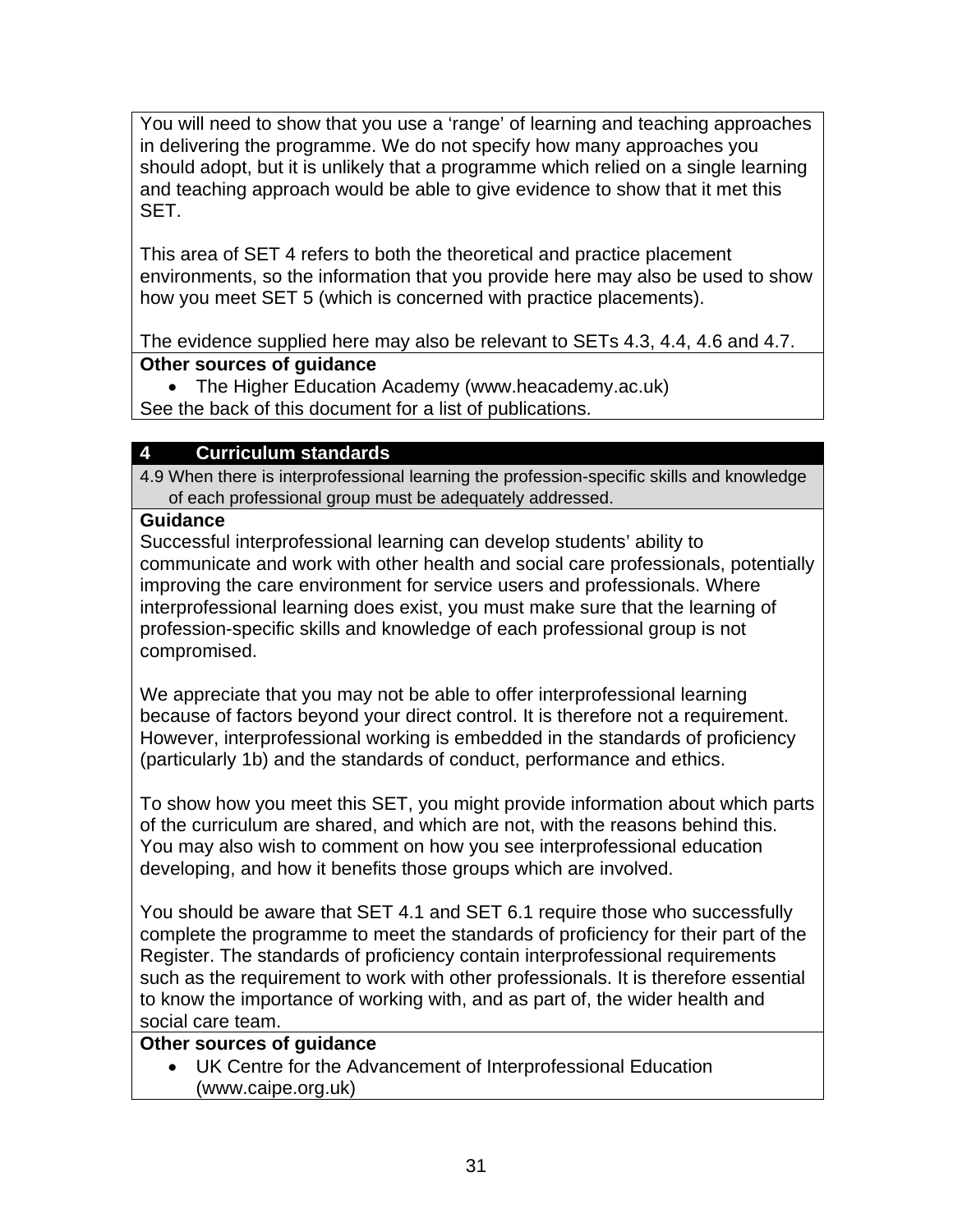- Creating an Interprofessional Workforce Framework (2007)
- The Higher Education Academy (www.health.heacademy.ac.uk/ipe)
- The European Interprofessional Education Network (EIPEN) (www.eipen.org)

See the back of this document for a list of publications.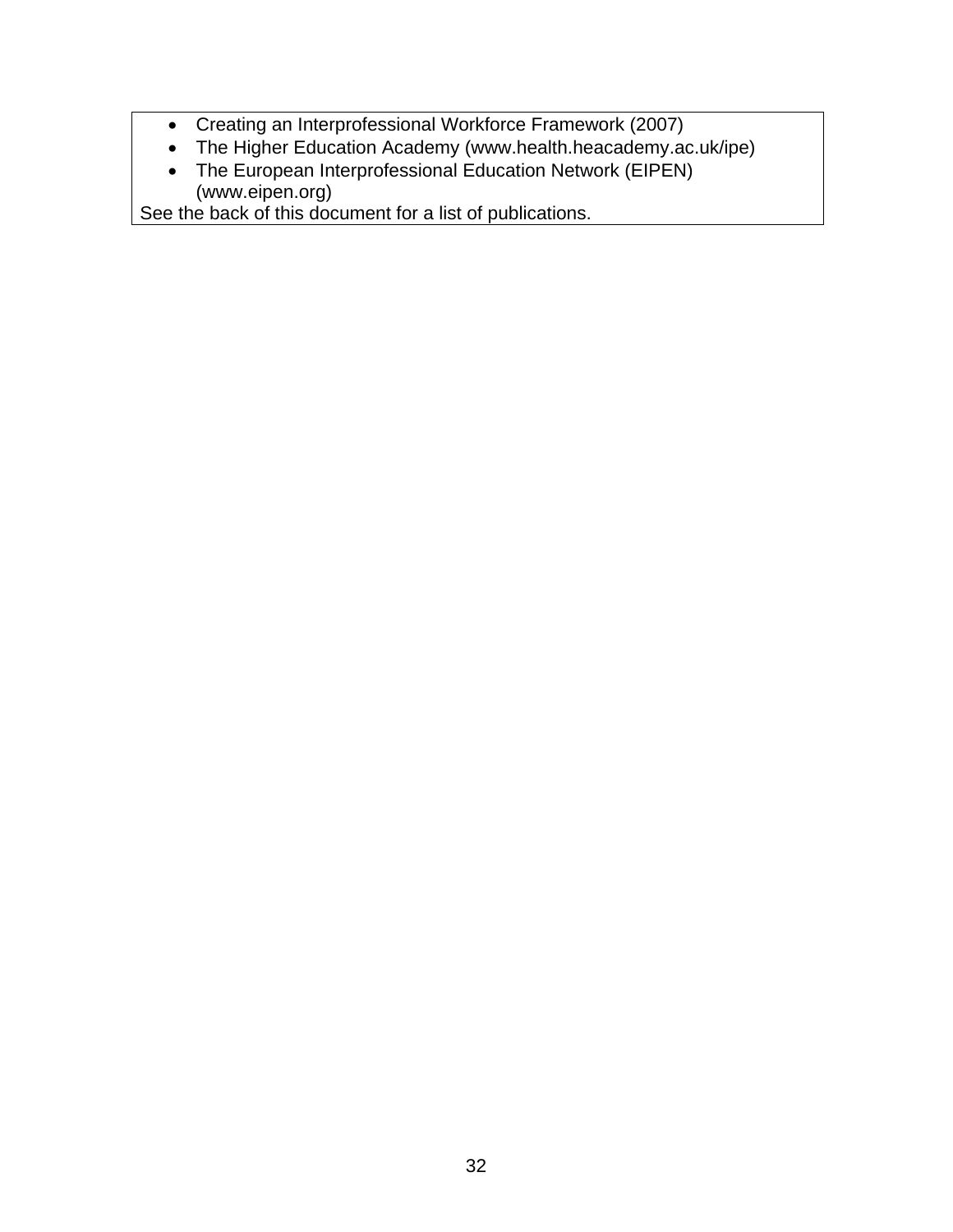# **SET 5: Practice placement standards**

### **Summary**

This section of the SETs is about your practice placements. We do not normally need to approve individual practice placements, but we may visit practice placements if specific questions have been raised about whether your placements meet our SETs.

You must retain ultimate responsibility for all placements. Whilst we recognise that you will work in collaboration with practice placement providers and educators, this SET seeks to ensure that you have overall responsibility and accountability for placement learning, and that adequate systems are in place to support it. We will want to see what systems you have put in place for approving and monitoring placements. If you share practice placement arrangements with another education provider, you will both need to separately show the approval and ongoing quality assurance of placements. You should also have arrangements in place to make sure that students can still achieve the learning outcomes that are specific to your programme. You should also have robust and effective systems surrounding the role of practice placement educators.

We need to see evidence of how you:

- manage your placements;
- manage assessments in placements;
- provide support;
- provide information to your students and practice placement providers; and
- monitor the placements to make sure that they continue to meet our SETs.

### **Overall guidance**

To make sure that you meet all of the SETs for practice placements, we will normally want to see:

- a practice placement handbook for students; and
- a practice placement handbook for practice placement educators and coordinators.

You may produce documents which have a different title, or this information may be published in some other form, for example with other documents or online. As long as you can demonstrate that you meet all of the requirements of this SET, the format of this information in unimportant.

On an approval visit we would normally meet with practice placement educators, and we may ask questions about the information in the documents you have provided, or any areas which raised queries.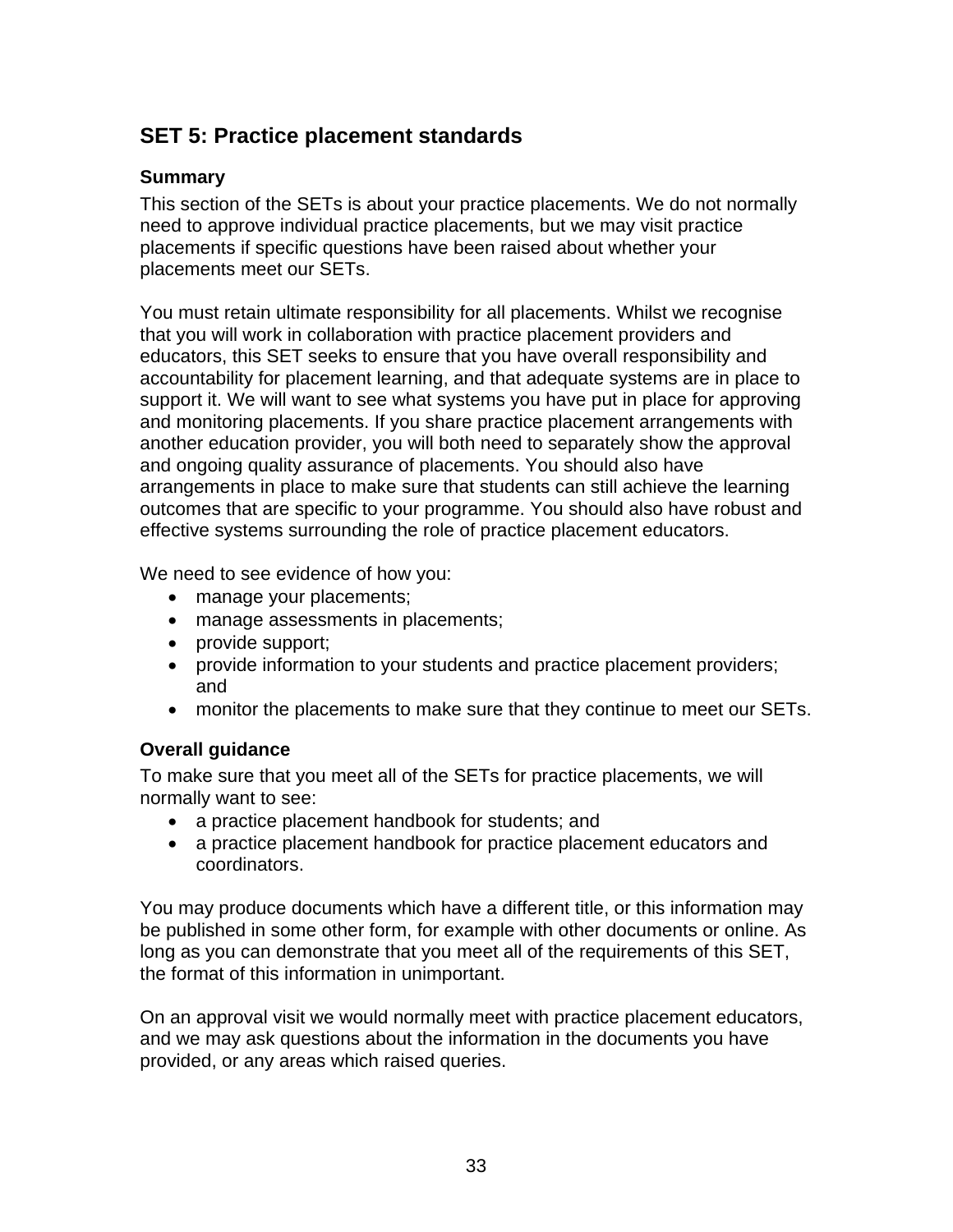Please note that we do not have specific guidelines for the length, structure, organisation or timing of placements. Other organisations may have set requirements of a certain number of hours of contact, or a number of weeks that a placement must last. While you may want to meet these, you should be aware that these are not compulsory and you do not necessarily have to meet these for your programme to be approved by us. However, you must show that whatever structures you have in place meet the SETs and standards of proficiency. See SET 5.2 for more information on this.

We will want to make sure that there is evidence of governance within practice placement settings. This will normally be through the three main themes of:

- improving care informed choice, philosophy of care, managing risk;
- professional development of staff continuing professional development (CPD), education and training (lifelong learning) and investment in staff; and
- organisational development showing evidence-based practice (research basis of care planning and delivery) and examples of good practice (making changes).

Overall governance should be seen as a process for reviewing and improving the service user's experience. So, we will need to make sure that there is evidence of a quality assurance system to support both the student and the service user within the practice placement setting.

#### **Example questions**

- How do you ensure you have sufficient placements and practice placement educators?
- How do you ensure that practice placement educators are trained and prepared to effectively supervise students?
- What form of contact do you maintain with practice placement educators?
- How often do you meet with practice placement providers?
- How do you ensure the quality of the placements provided?
- What support mechanisms do you have in place for practice placement educators?
- How do you measure student progression?

#### **More information**

- Health Professions Council, Standards of conduct, performance and ethics
- Professional body practice placement guidelines (where available)
- NHS Education for Scotland, The development of quality standards for practice placements
- Quality Assurance Agency for Higher Education, Code of practice for the assurance of academic quality and standards in higher education: placement learning
- Department of Health, Placements in focus: guidance for education in practice for health care professions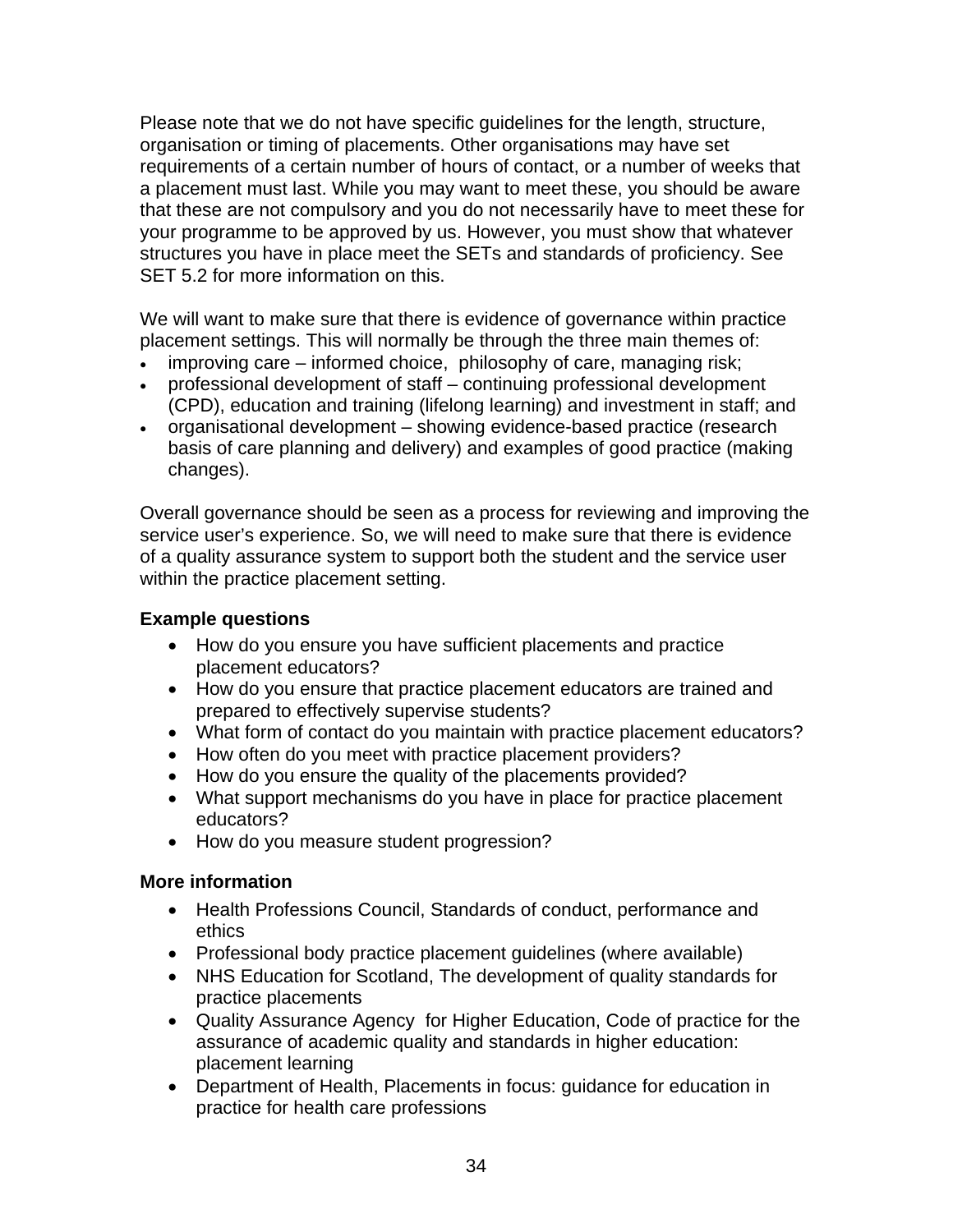- Northern Ireland Department of Health, Social Services and Public Safety, Review of clinical placements for the allied health professions
- The Higher Education Academy Health Sciences and Practice Subject **Centre**

## **Detailed guidance**

#### **5 Practice placement standards**

5.1 Practice placements must be integral to the programme.

#### **Guidance**

The structure of your programme must show that practice placements are an important part of the programme. You could show this by referring to:

- your ongoing partnership arrangements with your practice placement educators;
- the way that practice placement staff are supported and encouraged to take part in developing programmes;
- the way that the practice- placement learning outcomes and progression are in line with the rest of the programme; and
- your reasons for your placement structure.

It is good practice to have a formal arrangement with practice placement providers, wherever possible.

Please see SETs 3.1 and 4.3 for more guidance on this issue.

### **5 Practice placement standards**

5.2 The number, duration and range of practice placements must be appropriate to support the delivery of the programme and the achievement of the learning outcomes.

### **Guidance**

We will want to be sure that there are clear reasons for the chosen number, length and range of placements. We do not set the number, length or range of placements that you must include in your programme to meet our SETs. However, you must show that the number, duration and range of practice placements must be appropriate to the curriculum design as well as the number of students.

We will want to see that all students gain access to a wide range of learning experiences in a variety of practice environments which reflect the nature of modern practice, and the range of practice settings of the profession which they are preparing to enter. You may want to show how you support students in recording the way in which their practice placement environment relates to the main areas of practice of that profession.

We will also want to know how students are expected to progress in terms of their practical skills during the placements, and how the learning outcomes for the first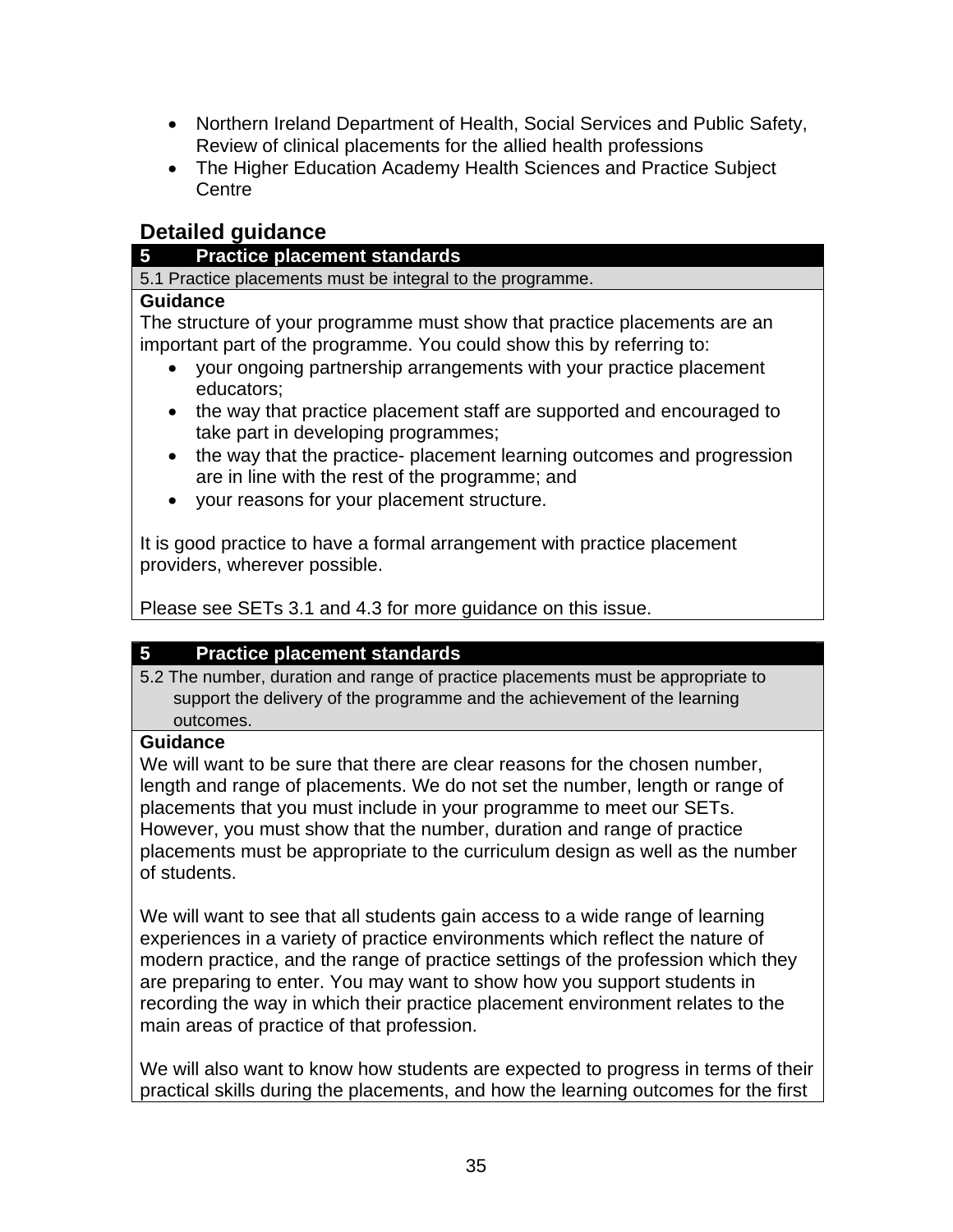placement are different from those of the final one. Evidence that could be provided might include a 'map' of the programme and details of assessment.

## **5 Practice placements**

5.3 The practice placement settings must provide a safe and supportive environment.

#### **Guidance**

A 'safe and supportive environment' means one where staff and students have carried out relevant assessments of risk within the area of practice. It is also a place where safety policies and procedures are in place, and where policies and procedures are in place to support student learning.

In showing how you meet this SET, you may include evidence of how you consider issues such as:

- physical risk from equipment;
- manual handling;
- risk from substances hazardous to health;
- radiation risk;
- fire safety;
- infection control;
- aggression;
- emotional stress; and
- lone working.

Placement induction processes should explain how students will be told about risks and safety issues.

Placements should follow all elements of clinical governance to protect the public.

You should also provide information about how you check the quality of your placement providers. It is good practice for practice placement providers to give you information about their health and safety policies. Information that you have provided for SET 3 about student support may also be relevant here, and you may want to cross-reference it.

You could also show how you help students to assess risk in practical situations, and to make professional decisions. The evidence supplied here may also be relevant to SETs 4.6 and 4.7.

### Please see SET 5.12 for more guidance on this issue.

### **Other sources of guidance**

Health and safety documents produced by:

- education providers;
- professional bodies;
- the NHS; and
- the IHCD (Part of Edexcel).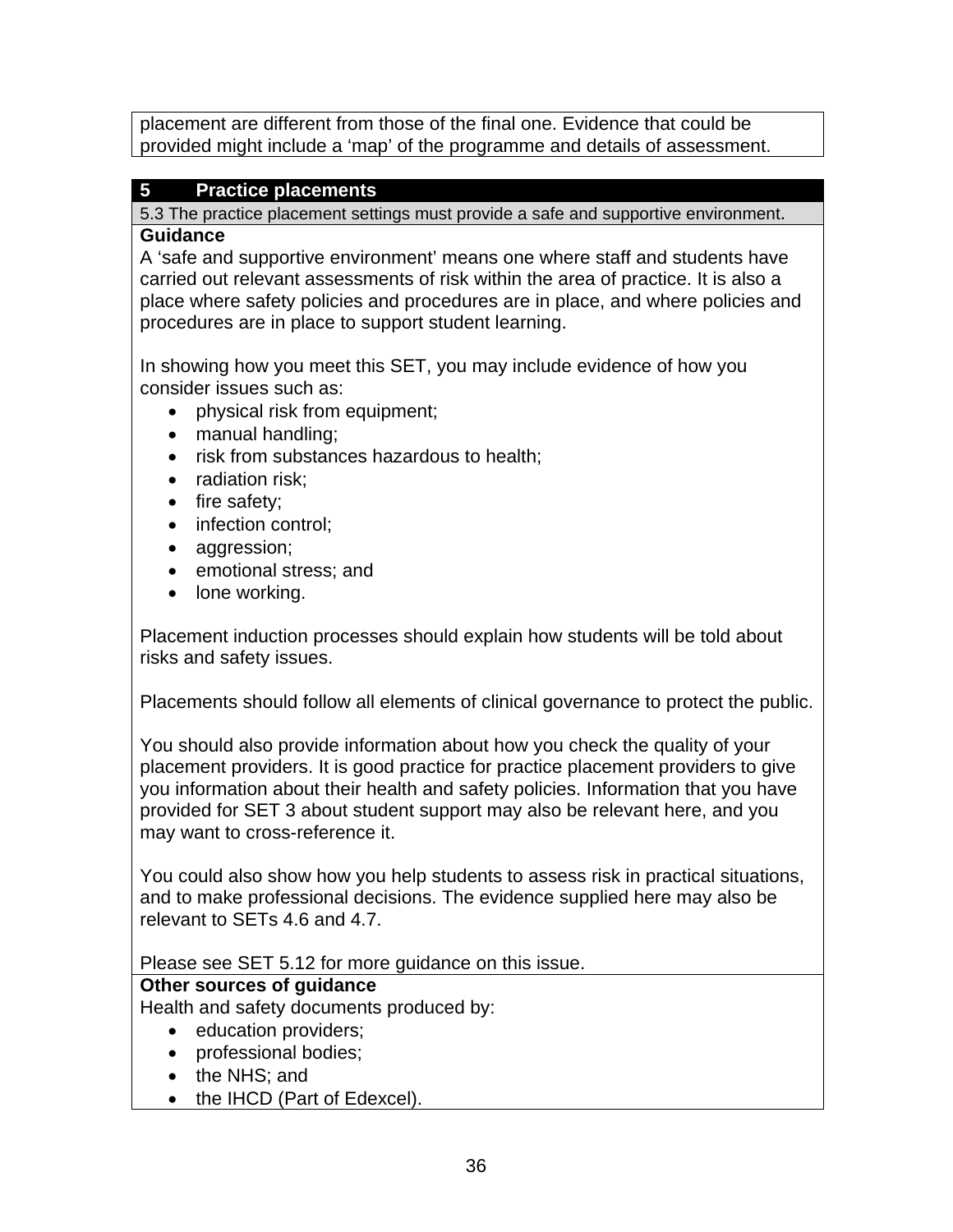See the back of this document for a list of publications.

## **5 Practice placements standards**

5.4 The education provider must maintain a thorough and effective system for approving and monitoring all placements.

#### **Guidance**

You will need to give us information about how you approve placements before you use them; how they are subsequently monitored on a regular basis; and also how they have links to the management of the programme. We will also want to see that you have policies in place to respond appropriately when any difficulties arise.

We do not normally visit placement settings, and give open-ended approval to programmes subject to monitoring. If the placement is with another organisation, you will need to show that you assess this effectively. We will want to see evidence of collaborative working with placement providers.

The evidence to support this could include:

- policies and processes for approving placements;
- examples of how these policies and processes are put into practice;
- details of systems for ongoing monitoring and assessment of placement providers;
- an explanation of how feedback from students is collected, analysed and acted upon;
- details of how you gain feedback from practice placement educators and coordinators, and make sure that channels of communication are clear;
- details of how you use feedback to inform processes; and
- copies of policies or details of processes for dealing with placement providers where difficulties arise.

Please see SETs 3.13 and 5.5 for more guidance on this issue.

## **5 Practice placement standards**

5.5 The placement providers must have equality and diversity policies in relation to students, together with an indication of how these will be implemented and monitored.

## **Guidance**

You should give us information about how you make sure that equality and diversity policies are in place and that they cover all of the placement providers' activities. There will need to be an indication that students on placements know how they can access these policies and what they should do if they feel that they have been discriminated against. We would normally expect that you have an audit/monitoring process for your placement providers and this will be part of that process.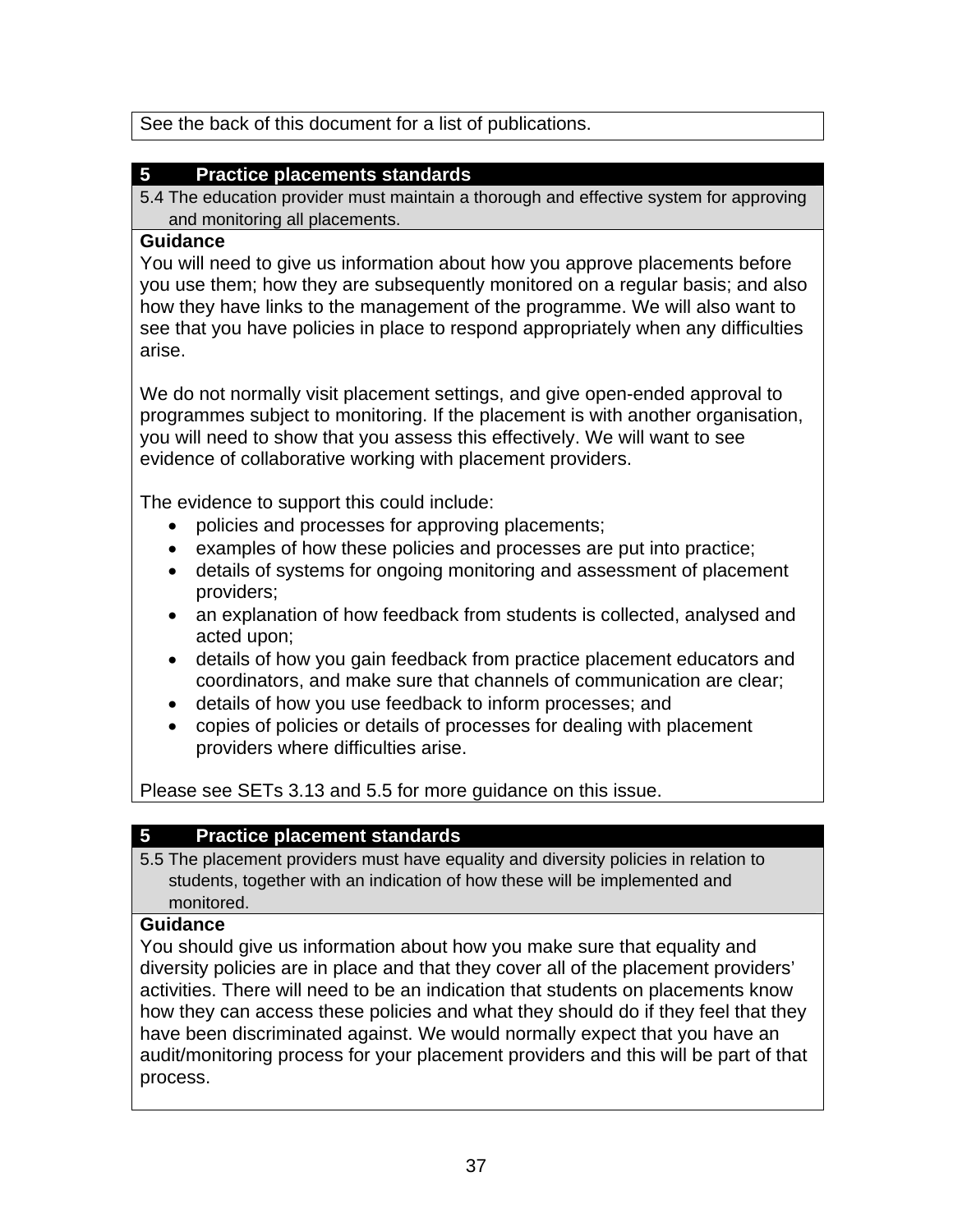#### Please see SET 5.4 for more guidance on this issue.

#### **Other sources of guidance**

- Disability Discrimination Act 2005
- The Commission for Equality and Human Rights (www.equalityhumanrights.com)

See the back of this document for a list of publications.

### **5 Practice placements**

5.6 There must be an adequate number of appropriately qualified and experienced staff at the practice placement setting.

#### **Guidance**

We will want to make sure that there are enough members of staff to support the students in their learning in a safe practice environment. We realise that there are different models of practice-based learning and the level of supervision at the placement can vary between the professions we regulate. Therefore, we do not say how many staff must be present at each placement, nor that those staff must be registered with us.

We will look for evidence in documents and, in the case of an approval visit, at meetings with the programme team and practice placement educators that you have clearly justified what you consider to be enough staff. This will include whether the number of staff is appropriate for the size of the student cohort. This may vary according to the level of support needed by the student. For example, a one-to-one relationship may be ideal for many professions whereas there may be four or five students to one practice placement educator in others.

If any of your practice placement educators are not registered with us, you may want to provide information about their professional qualifications (and their registration with other regulators or organisations, if appropriate). You should also show how their qualifications are appropriate to the practice placement, and to the learning outcomes of the programme as a whole. We may want to see job descriptions of practice placement educators and the recruitment policies of the placement providers so that we can see how the practice placement educators are qualified to teach or supervise students.

Some professional bodies play an active role in providing advice on staff/student ratios. Please contact the individual professional bodies if you want further guidance in this area.

## **5 Practice placement standards**

5.7 Practice placement educators must have relevant knowledge, skills and experience. **Guidance** 

We will want to be sure that your practice placement educators have the knowledge, skills and experience to support students and that they provide a safe environment for effective learning. We do not set specific requirements about the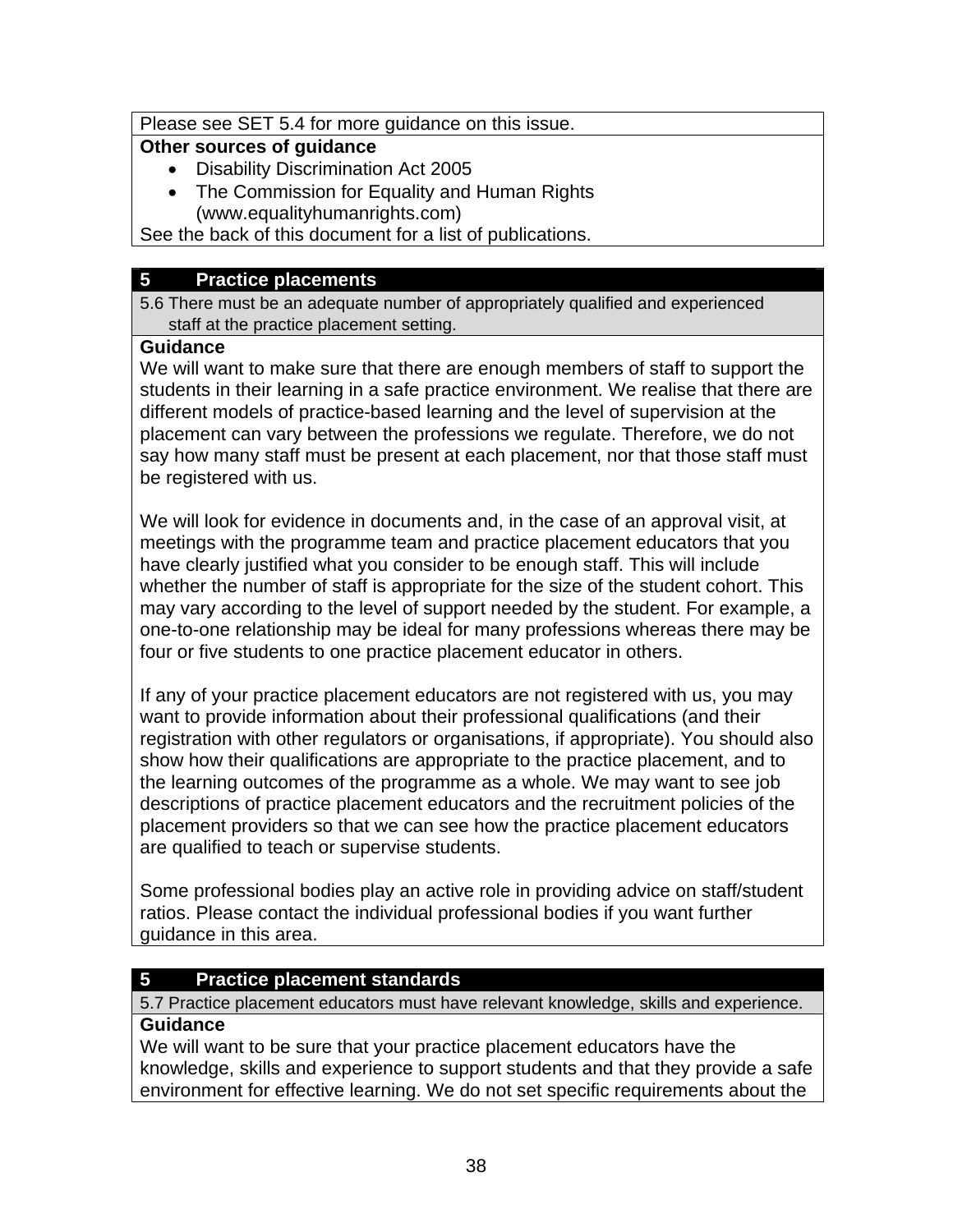qualifications and experience that they must have, but, we will want to see how you make sure they have the relevant knowledge, skills and experience.

Please see SETs 5.6 and 5.13 for more guidance on this issue.

## **5 Practice placement standards**

5.8 Practice placement educators must undertake appropriate practice placement educator training.

### **Guidance**

We expect that you will train all new practice placement educators, and follow this up with regular refresher training. We will want to see evidence of the content, broad learning outcomes and any assessments or qualifications from all practice placement educator training. Where practice placement educators are involved in assessment, we will want to see how they are prepared to deliver both formative and summative assessment, and how you ensure consistency across all placements.

We do not set specific requirements for this training, either in terms of length or content, as we feel that this level of detail is best decided by individual education providers. You may choose to follow the example of other education providers, or follow best-practice advice published by other organisations. Your training may take a variety of forms, which may include:

- attendance at your site;
- training in the workplace;
- online support;
- written support; and
- peer-support through workshops and meetings.

Professional bodies may offer accreditation schemes for practice placement educators which you may want to adopt. If you take part in one of these schemes, you could give us information about how it works and how it is implemented.

## **5 Practice placement standards**

5.9 Practice placement educators must be appropriately registered, unless other arrangements are agreed.

### **Guidance**

Normally, your practice placement educators will be registered with us in the relevant profession. However, there are other entirely appropriate practice placement educators who do not have a profession-specific background which matches that of the student. For example, occupational therapists may supervise physiotherapy students in areas such as hand therapy, and nurses may supervise radiographers in aseptic techniques. If you choose to use practice placement educators who are not registered with us, you will need to give us information about their experience, qualifications and training relevant to the practice placement.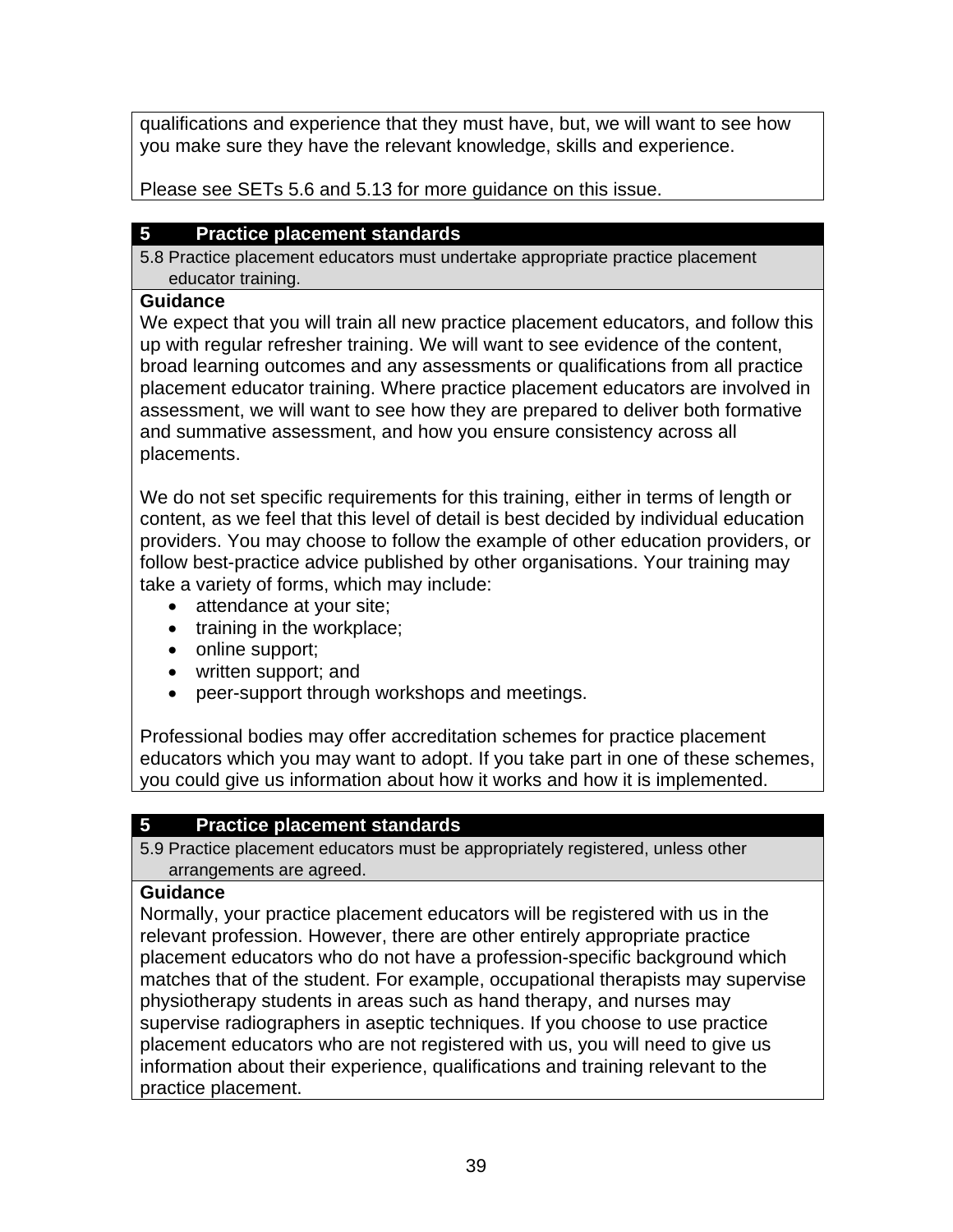## **5 Practice placement standards**

5.10 There must be regular and effective collaboration between the education provider and the practice placement provider.

#### **Guidance**

We will need to be sure that you regularly work together with your practice placement providers and educators, and that the collaboration and communication happens in both directions. This might take the form of regular meetings or other channels of communication with your practice placement providers and educators. You may also use a system where providers comment on their experience of supervising students on placement, or develop ways in which practice placement providers and educators influence the structure of the practice placements or feed into programme planning and design. Any information that you can provide which shows a partnership and ongoing relationship, and not one that only happens around the time of programme approval and routine monitoring, will help to show us how you collaborate effectively with practice placement providers.

## **5 Practice placement standards**

- 5.11 Students, practice placement providers and practice placement educators must be fully prepared for placement which will include information about an understanding of:
	- the learning outcomes to be achieved;
	- the timings and the duration of any placement experience and associated records to be maintained;
	- expectations of professional conduct;
	- the assessment procedures including the implications of, and any action to be taken in the case of, failure to progress; and
	- communication and lines of responsibility.

### **Guidance**

You will need to show not only that information is provided to students, practice placement providers and practice placement educators, but also that this information is accessible to them, in an appropriate format. You should also show that information is provided in a timely fashion – to allow enough time to answer any questions before practice placements commence.

You might want to show how the information is provided, and how you make sure that all parties have understood the information. This might be through follow-up training, teaching, or opportunities for discussion. Information could be in your student handbook, practice placement handbook, or equivalent. We may look for evidence to show that the students and practice placement educators feel wellinformed about what is expected of them and their responsibilities during a placement, as well as providing placement providers with the names and details of the visiting students. It is good practice to have in place a formal arrangement with placement providers, wherever possible.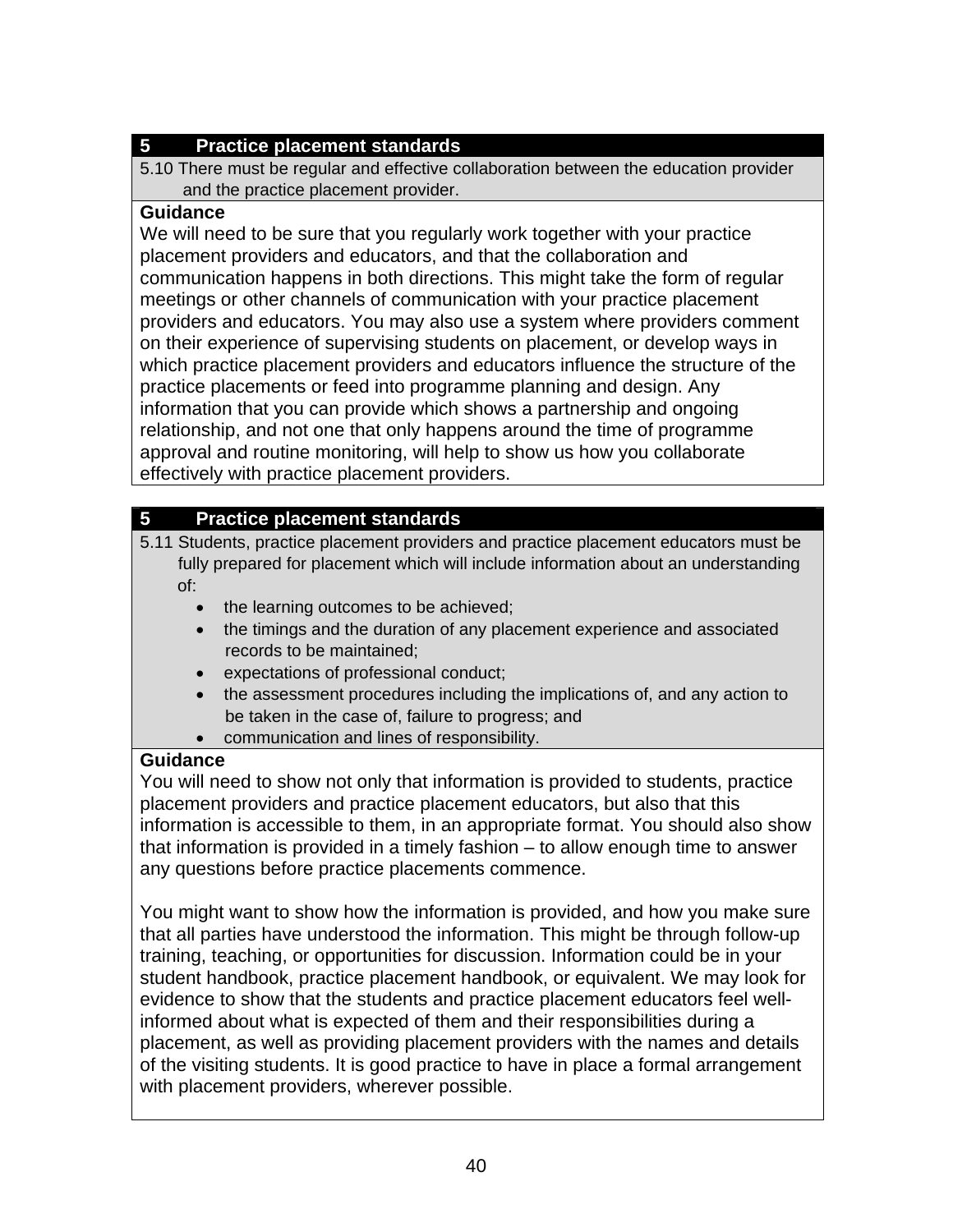Examples of practical information to provide to students could include:

- dates, times and venues;
- placement induction materials; and
- location details, such as maps.

Please see SET 5.10 for more guidance on this issue.

#### **Other sources of guidance**

• Skills for Health, Learning Design Principles

See the back of this document for a list of publications.

### **5 Practice placement standards**

5.12 Learning, teaching and supervision must encourage safe and effective practice, independent learning and professional conduct.

#### **Guidance**

We will want to be sure that your placements prepare your students for entry into their profession. You should provide evidence of how your programme prepares your students for independent learning on their placement, and show how they are equipped with the resources and skills to work more independently. We will want to see information about how students learn about the behaviour expected of them on their placement. You could relate this to any teaching about our standards.

The evidence that you could refer to might include:

- reflective logs or diaries;
- professional development portfolios;
- tutorial records; and
- placement reports.

The evidence supplied here may also be relevant to SETs 4.6, 4.7 and 5.11.

### **Other sources of guidance**

- Health Professions Council, Standards of conduct, performance and ethics
- Health Professions Council, Standards for continuing professional development

• Professional body standards of conduct and codes of ethics

See the back of this document for a list of publications.

## **5 Practice placement standards**

5.13 A range of learning and teaching methods that respect the rights and needs of service users and colleagues must be in place throughout practice placements.

### **Guidance**

Students may learn on placement in different ways, and different practice placement educators may structure the learning and teaching according to their own preferences and experience, or the individual needs of the students. It is important that whatever the methods used, these must respect the needs of service users and colleagues.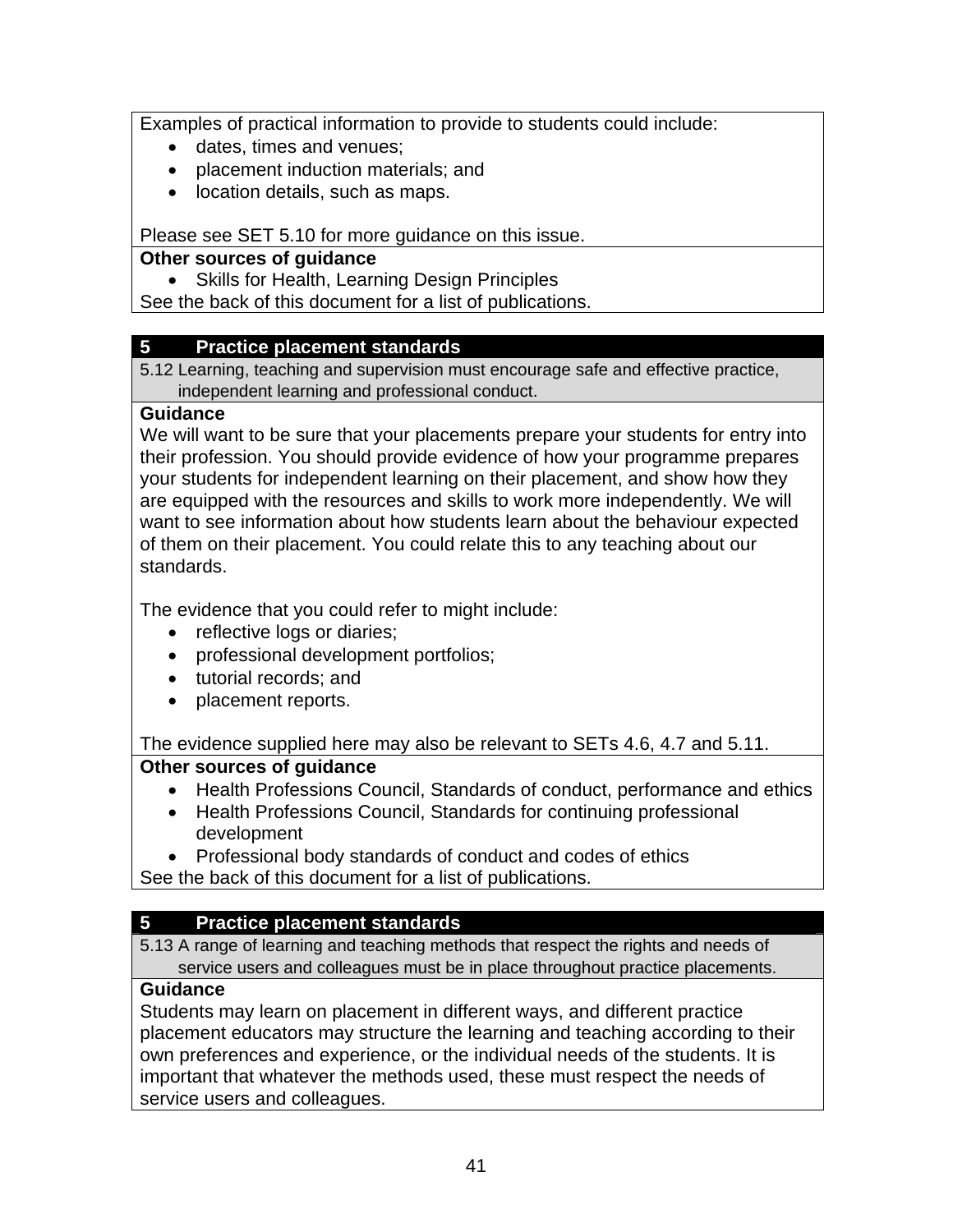We will want to see evidence that you have a system in place which makes sure that, wherever possible, service users are aware that students are involved in their care and have given appropriate consent.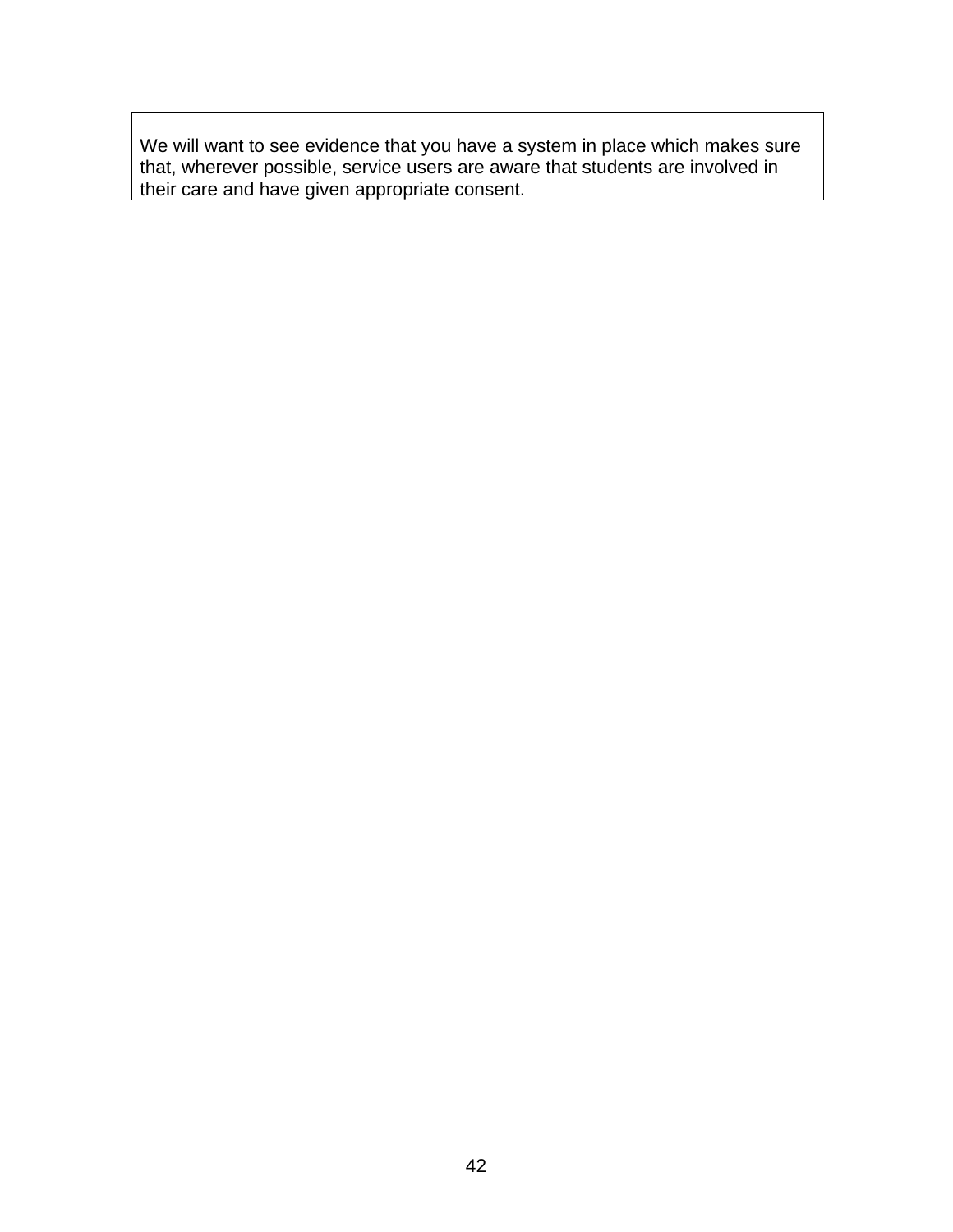# **SET 6: Assessment standards**

#### **Summary**

This part of the SETs is about how you assess your students, to make sure that they:

- meet the requirements of your programme;
- meet our standards of proficiency; and
- are assessed fairly and consistently.

### **Overall guidance**

You may want to give us a copy of your assessment strategy, or equivalent, as well as any other information about how you assess your programme.

We will need to see how you make sure that assessment of practice placements is thorough, consistent and fair. So, information about how you train practice placement educators, and how marks are moderated, will also be relevant here.

#### **Example questions**

- Why have you chosen particular types of assessment for each module?
- What is your policy on resits, for both theoretical and placement components?
- How does your assessment meet external reference frameworks?
- Is there a system for continuous assessment and ongoing feedback for students on a practice placement?
- What happens if a student is failing in practice placements but is doing well in academic subjects?
- How does the design of your assessment procedure produce students who are fit to practise?
- Do you have the option to award an aegrotat award? If so, do you make it clear that an aegrotat award means you cannot register with us?
- In the absence of special circumstances, do students have the right to appeal assessment decisions?
- Is your external examiner appropriately qualified and experienced and registered with us?

#### **More information**

- Health Professions Council, Standards of proficiency
- Health Professions Council, Standards of conduct, performance and ethics
- Quality Assurance Agency for Higher Education, Code of practice for the assurance of academic quality and standards in higher education, assessment of students
- Quality Assurance Agency for Higher Education, Subject benchmark statements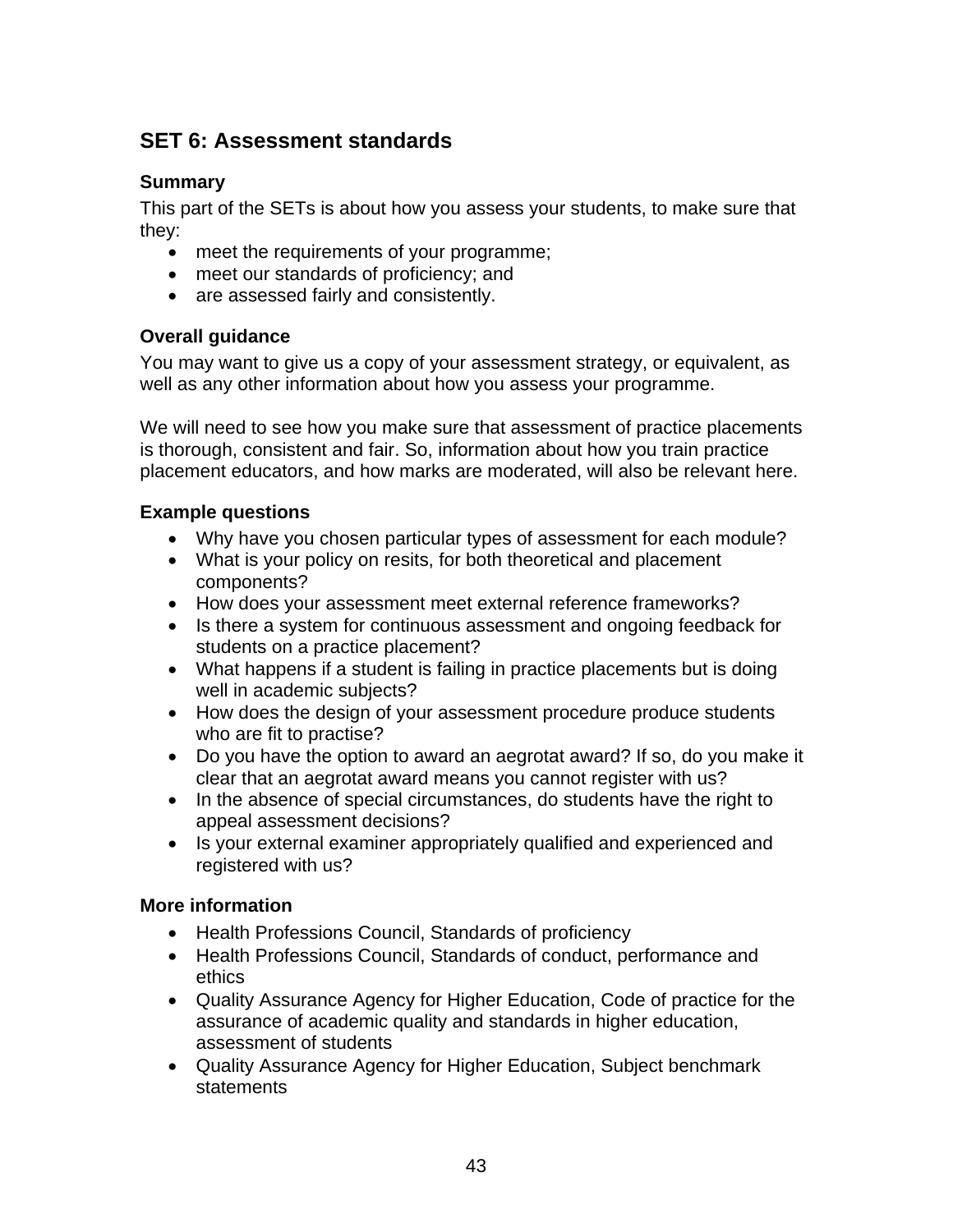- Quality Assurance Agency for Higher Education, A framework for higher education qualifications in England, Wales and Northern Ireland
- QAA Scotland, A framework for higher education qualifications in Scotland
- Higher Education Academy, Learning and Teaching Support Network, Generic Centre Assessment Series

# **Detailed guidance**

#### **6 Assessment**

6.1 The assessment strategy and design must ensure that the student who successfully completes the programme has met the standards of proficiency for their part of the Register.

#### **Guidance**

When you assess a student, you must make sure that you are testing not only theoretical learning and knowledge, but also the practical application of skills to enable the student to practise their profession safely and effectively.

We will want to make sure that, on completing the programme, students meet the standards of proficiency of their profession.

We will want to make sure that your documentary evidence clearly sets out your assessment strategy and includes direct reference to the learning outcomes and associated assessment methods. This provides a direct link to fitness to practise. We would expect each module descriptor to explain the assessment methods used for that module.

We will need to see information about the:

- pre- and co-requisites in your programme;
- compulsory and optional modules;
- individual module pass marks;
- number of resit attempts allowed (and within what period of time);
- number of module resits allowed within any one year;
- maximum number of resits allowed every year for practice placement modules;
- compensation and condonement regulations;
- maximum length of a programme; and
- maximum time a student can take to complete the programme.

Although we do not set limits on the number of resit attempts or compensation allowed, you should show us how your policies strike a suitable balance between the need to support students, and the need to make sure that those who successfully complete the programme achieve the standards of proficiency.

You can devise your own requirements regarding re-sits and compensation, follow the requirements of other education providers, or the requirements made by professional bodies.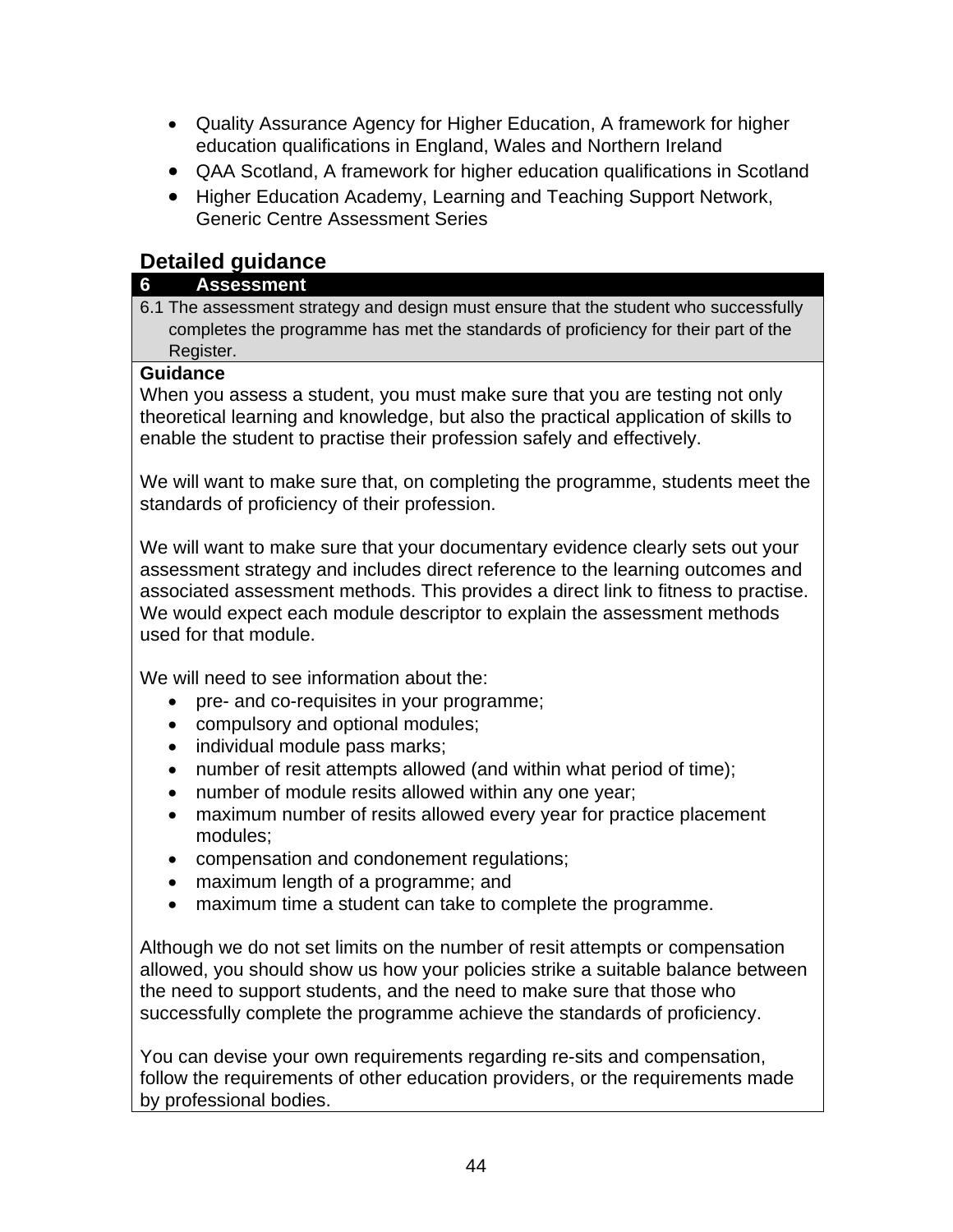6.2 All assessments must provide a rigorous and effective process by which compliance with external-reference frameworks can be measured.

#### **Guidance**

You should provide information about how your assessment methods are thorough and effective, and also about how your programme meets any relevant, external-reference frameworks. An example of this would be if your programme is a pre-registration Masters programme: showing how your programme meets the requirements of a Masters programme as well as meeting the standards of proficiency could be part of the evidence for this SET.

The levels of threshold academic attainment for entry to the Register are not the same for all professions and, therefore, the expectations for each will be different, particularly in relation to the generic standards of proficiency. For example, standard 2b.1 requires applicants to 'be able to use research...'. If the threshold level of academic attainment for a profession is equivalent to the Masters level then students' academic experience may be very different from those in professions where the required level of attainment is equivalent to a Bachelors degree or Certificate in Higher Education.

#### **Other sources of guidance**

- Any relevant internal regulations
- Professional body guidelines
- Quality Assurance Agency for Higher Education, Subject benchmark statements
- Quality Assurance Agency for Higher Education, Code of practice for the assurance of academic quality and standards in higher education, assessment of students
- Knowledge and Skills Framework (Department of Health 2003)
- Scottish benchmark statements

See the back of this document for a list of publications.

### **6 Assessment standards**

6.3 Professional aspects of practice must be integral to the assessment procedures in both the education setting and practice placement setting.

#### **Current guidance**

'Professional aspects of practice' may include, for example, the students' familiarity with:

- autonomy and accountability;
- values and ethics; or
- their understanding of the nature of professional regulation, and the responsibilities this involves.

You could provide information about how your assessment procedures assess this area of learning. For example, you may provide information about a specific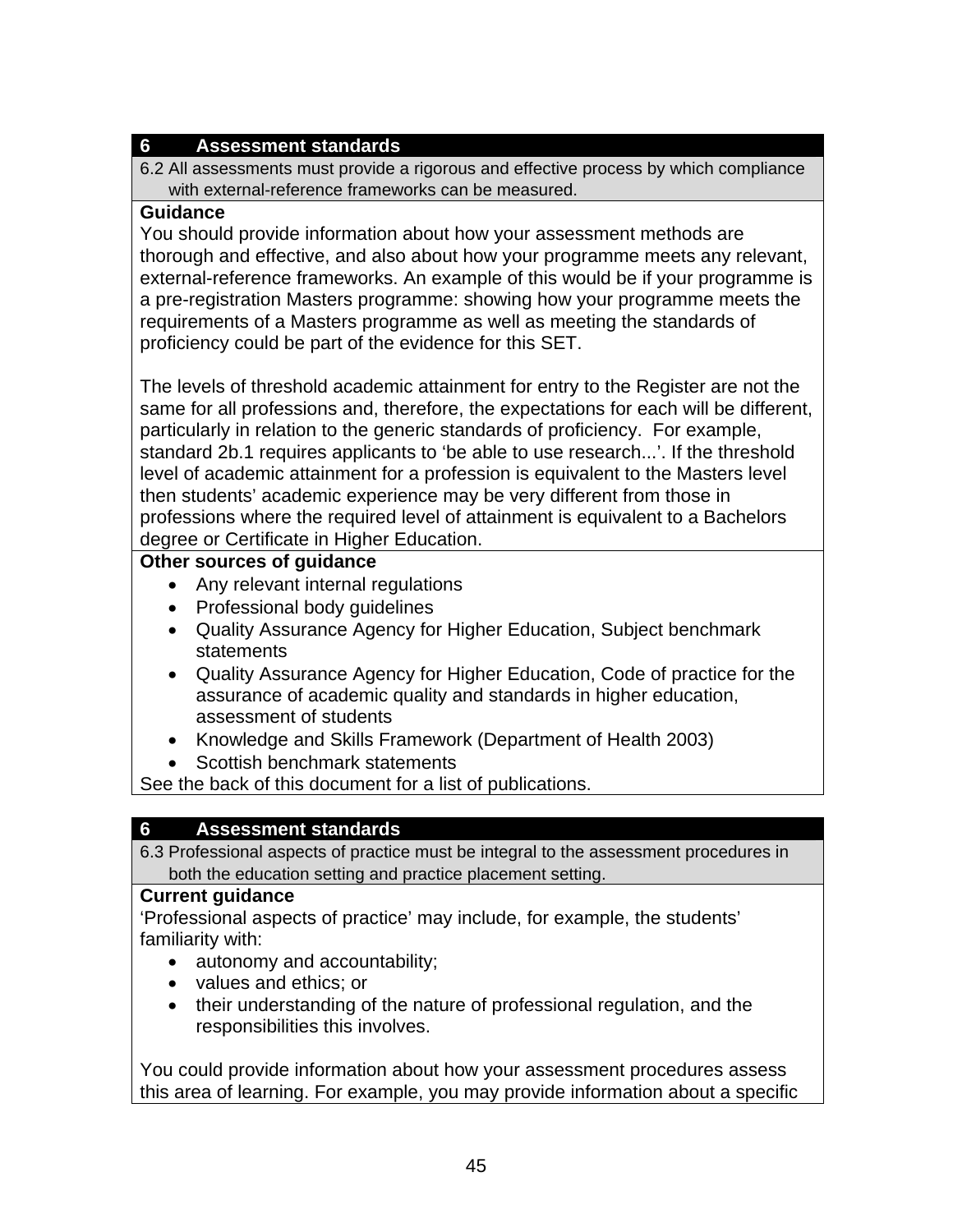module which covers professional issues, with information about how this is assessed. Alternatively, this information may be included in the placement handbook, learning log and other relevant parts of the curriculum.

### **Other sources of guidance**

- Health Professions Council, Standards of conduct, performance and ethics
- Health Professions Council, Standards of proficiency

### **6 Assessment standards**

6.4 Assessment methods must be employed that measure the learning outcomes.

#### **Guidance**

You will need to provide information about your chosen assessment methods, including your reasons for using the different assessment methods that are used for different parts of the programme. You should show how your chosen methods are in line with the learning outcomes of each module. We will need to be assured that, whatever assessment methods are applied, they ensure that those who successfully complete the programme can practise safely and effectively.

### **6 Assessment standards**

6.5 The measurement of student performance must be objective and ensure fitness to practise.

#### **Guidance**

We will want to see information about how you monitor and measure student performance, and what criteria you use to assess students who are at different stages in their learning. We will also want to see how your guidelines or objective criteria are used to ensure students are fit to practise.

Your assessment strategy may contain information about the criteria used for assessment. The moderation of marks, and the way that students are assessed on their practice placement, may also be relevant here.

We do not normally expect to see samples of students' work. However, on an approval visit we may ask students about the level of feedback they receive on their assignments and whether they feel it is enough.

A student who completes a programme must meet the standards of proficiency. The terminology 'fitness to practise' is specific to the process that professionals who are registered have to maintain. This includes the standards of proficiency, the standards of conduct, performance and ethics, and the health and character requirements of registration.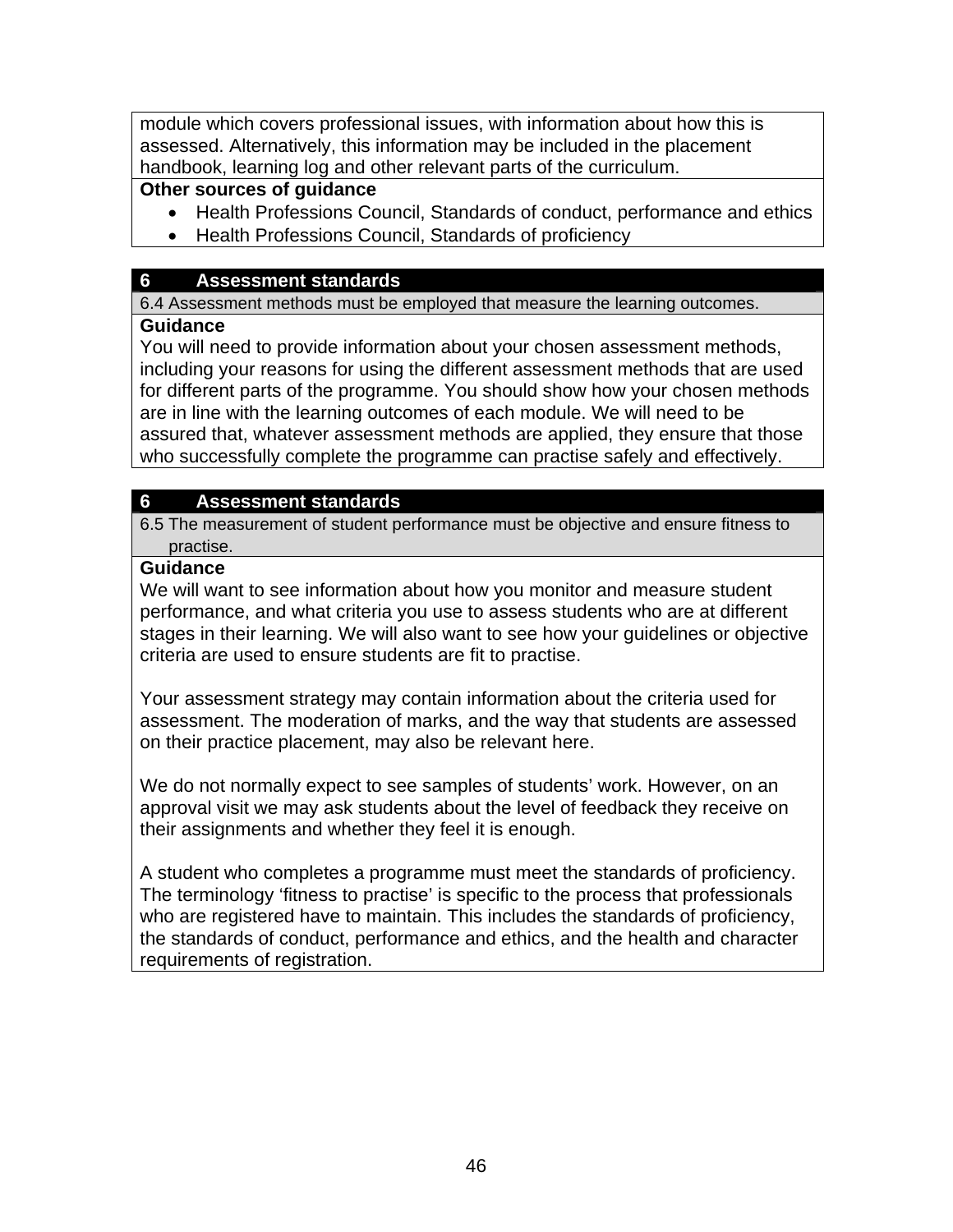6.6 There must be effective monitoring and evaluation mechanisms in place to ensure appropriate standards in the assessment.

#### **Guidance**

You will need to provide information about how your programme is monitored. This might include, for example, information about your validation or review process (if this applies), or how you use comments from your external examiner. We will want to be assured that your criteria are consistently applied, and that they are appropriate for:

- your programme;
- the students' progression; and
- making sure that students can meet the standards of proficiency when they complete the programme.

We will want to see that internal and external moderation is carried out. Internal moderation would normally cover marking and double-marking systems. External moderation would cover the role and responsibilities of external examiners or advisors. You could give us copies of your regulations and policies as well as the external examiner's reports and responses to these reports. We may want to see the details of your attrition rates which would normally be included in your own internal monitoring documents.

We will use curriculum vitae and staff profiles to assess whether educators from the programme team have experience in assessment (for example, where staff act or have acted as external examiners for other education providers). We will then be able to see how internal moderation systems of the education provider compare with external standards.

#### **6 Assessment standards**

6.7 Assessment regulations must clearly specify requirements for student progression and achievement within the programme.

#### **Guidance**

Your assessment regulations must make it clear how you assess students to make sure of, and recognise, their continuing progression within the programme. These regulations must be clear so students can understand what is expected of them at each stage of the programme, and must also ensure that staff can apply assessment criteria consistently to students' work. We will also want to see how you decide what prevents a student from progressing and the options that are available for a failing student.

We will want to see how information about the overall requirements of your programme is made available to students. It should be clear to students what they are expected to achieve. This may include credit and non credit related elements.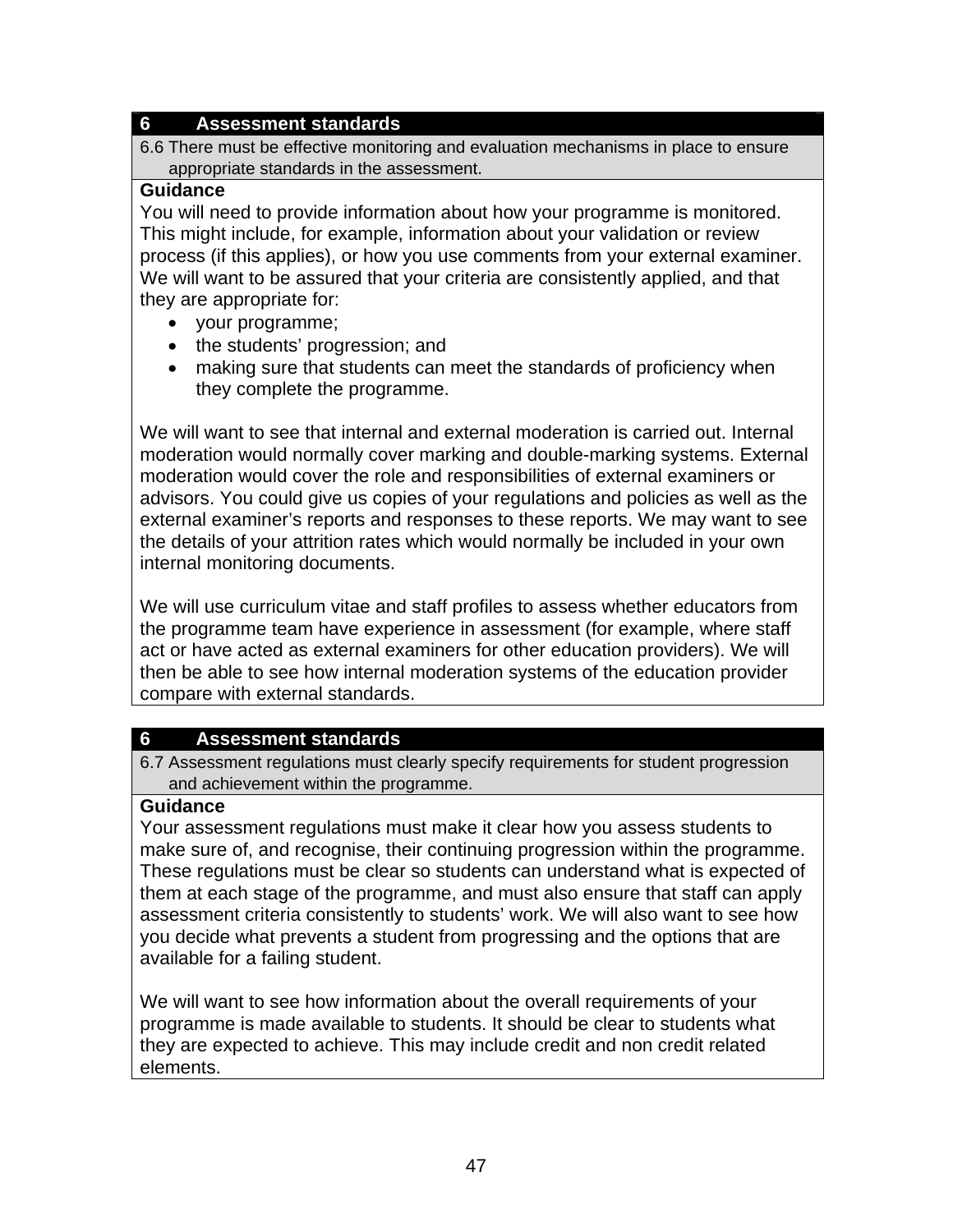6.8 Assessment regulations, or other relevant policies, must clearly specify requirements for approved programmes being the only programmes which contain any reference to an HPC protected title or part of the Register in their named award.

#### **Guidance**

It is important that there is no confusion about which programmes are approved by us, and which are not. Students who are not eligible to apply for registration should not be given an award that makes a reference to a protected title. Step-off or exit awards should be named in such a way as to make it clear they do not lead to eligibility to apply for registration. Some education providers give these students awards with titles like 'Healthcare studies' which reflects the academic content achieved, but does not give the impression that they are eligible to apply for registration. We will want to see that programme titles are clear, and that applicants, students, staff and the public understand who is eligible to apply for registration with us, and who is not.

#### **6 Assessment standards**

6.9 Assessment regulations must clearly specify requirements for an aegrotat award not to provide eligibility for admission to the Register.

#### **Guidance**

Where you are able to provide an aegrotat award, it must be clear to students and staff that students who are awarded an aegrotat award are not eligible to apply for registration. To show that you meet this SET, you could refer us to where this policy is laid out, and how students are informed, for example on your website or in your student handbook.

## **6 Assessment standards**

6.10 Assessment regulations must clearly specify requirements for a procedure for the right of appeal for students.

#### **Guidance**

You should give us information about your appeals procedure. An appeals procedure should outline how a student can request a review of a decision made on their assessment, progression or achievement. We will want to make sure that students are told about the appeals procedure. This should cover how the procedure works, how it is judged, and by whom.

We will also expect to see clear information for students about where they should go for advice on your appeals procedure.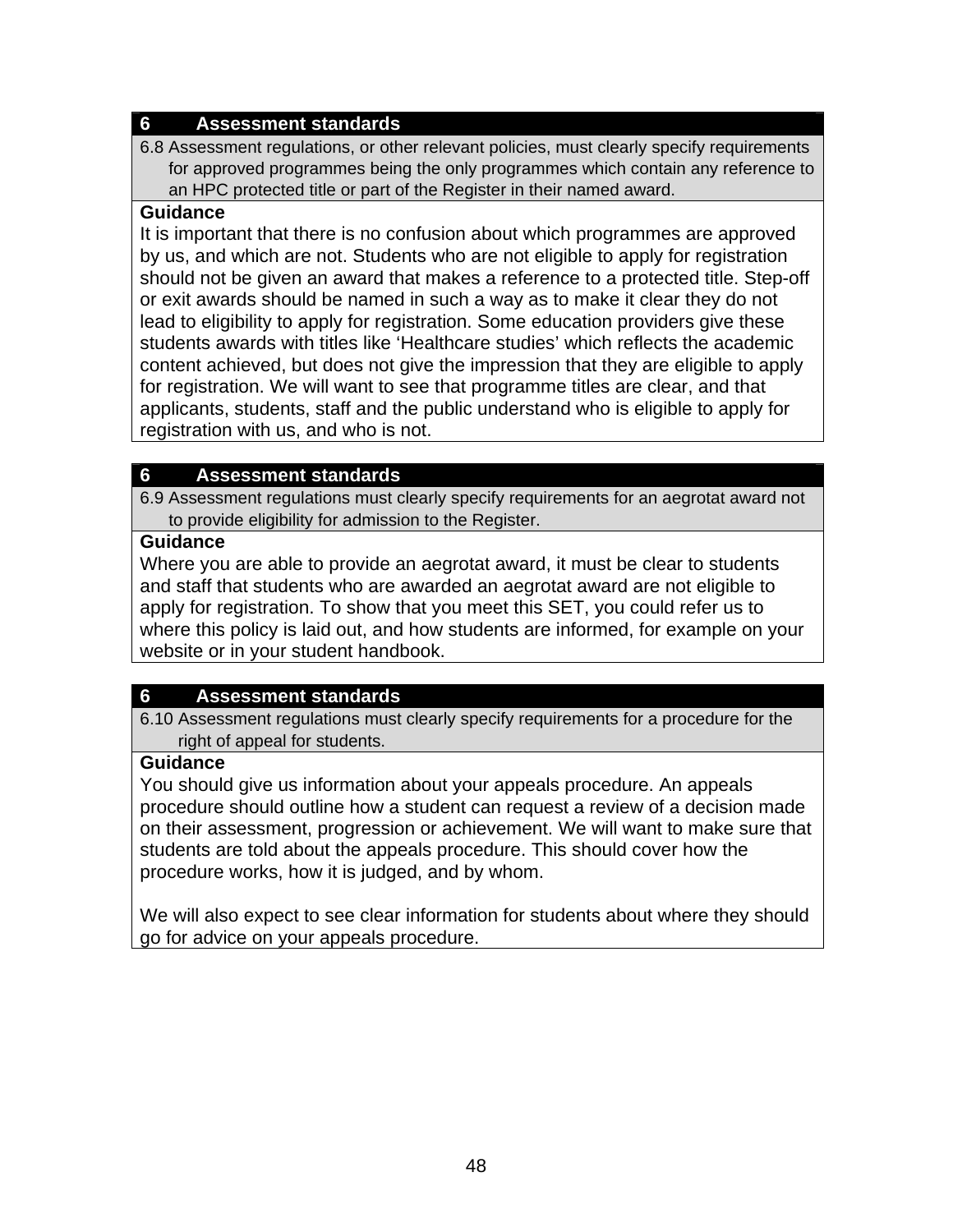6.11 Assessment regulations must clearly specify requirements for the appointment of at least one external examiner who should be appropriately experienced and qualified and, unless other arrangements are agreed, be from the relevant part of the Register.

#### **Guidance**

The assessment regulations must require at least one external examiner for each programme. They must be appropriately experienced and qualified, and be on the relevant part of the Register. We will want to be sure that there is an appropriate reason for appointing an examiner who is not from the relevant part of the Register and that you have agreed this with us in advance.

If you do not have an external examiner in place at the time of an approval visit, we will want to be sure that your regulations show that one will be appointed. We do not play any part in their appointment.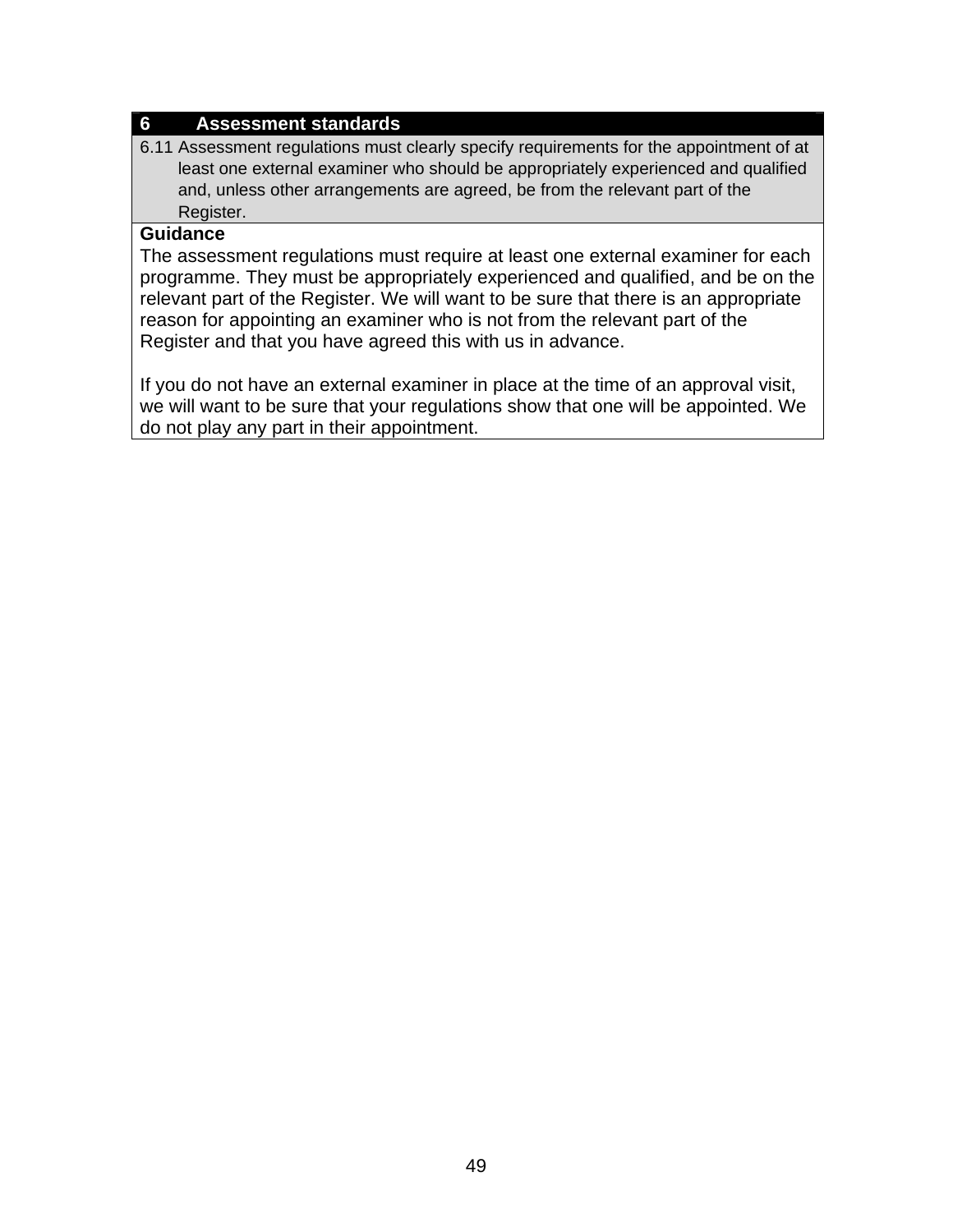## **Glossary**

This appendix defines or explains terms used in this document.

#### **Aegrotat**

An award to a student who was unable to complete the degree due to illness.

#### **Accreditation of prior (experiential) learning (AP(E)L)**

The process for accessing and, where appropriate, recognising prior (experiential) learning. In a credit-based system, this recognition normally results in students being awarded credit which can be counted towards the completion of a programme. Experiential learning recognises learning achieved outside of a formal education or training system. The process is often referred to as 'credit transfer'.

#### **Annual monitoring**

Our annual process to ensure approved programmes continue to meet our SETs and standards of proficiency.

#### **Approval**

The process of validation and accreditation that leads to decisions about the ability of a programme to meet the requirements of the standards of education and training of the regulatory body.

#### **Council**

The Health Professions Council.

#### **Curriculum**

A structured plan of intended learning outcomes, underpinning knowledge, skills, behaviour and associated learning experiences. The learning plan is generally organised as a sequenced combination of modules so that a student can achieve specified educational and training outcomes. The curriculum includes the syllabus, teaching guides, an assessment guide and required learning resources.

#### **Education and Training Committee**

The statutory committee at the Council with responsibility for education and training matters.

#### **Education provider**

The establishment at which a programme is delivered or by which a qualification is awarded.

#### **External examiners**

Appointed by you to monitor the assessment process for the theory and the practice elements of programmes and to ensure that professional and academic standards are met.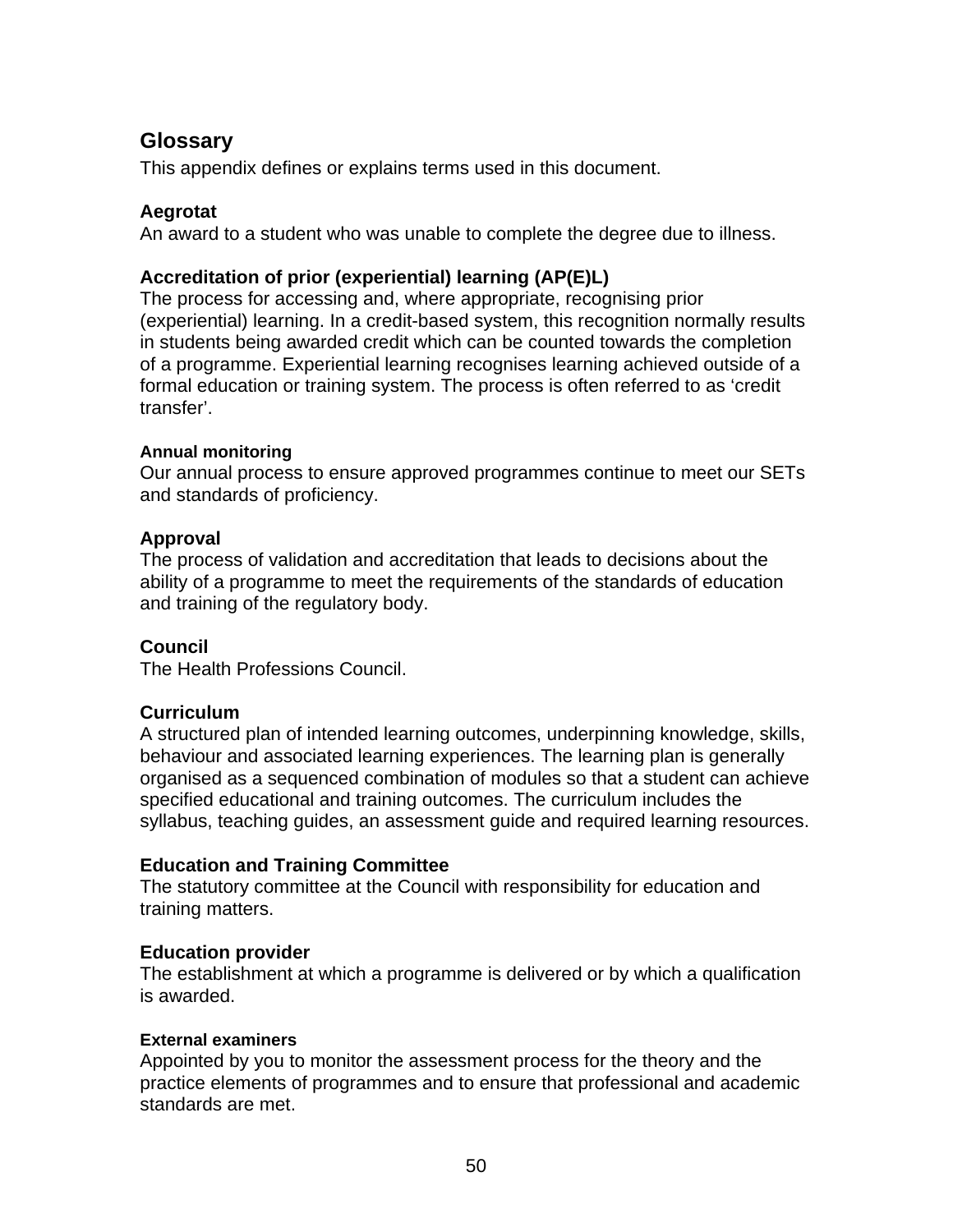#### **External reference framework**

This term encompasses any legislative and external standards.

#### **Major change**

A change to a programme which has a significant impact on teaching and learning or resources and on our SETs and standards of proficiency.

#### **Major change process**

Our process for assessing if a change to a programme is major.

#### **Open-ended approval**

Where we approve programmes for an unlimited period depending on satisfactory monitoring.

#### **Partners**

Registrants in each of the professions we regulate who provide the expertise we need for decision making

#### **Practice placement**

A period of clinical or practical experience that forms part of an approved programme.

#### **Practice placement educator**

A person who is responsible for the education of a student during their period of clinical or practical experience.

#### **Practice placement provider**

The organisation that provides a period of clinical or practical experience for a student.

#### **Programme**

The academic provision, practice placements, assessment, qualification and other provisions of the education provider, which in totality form the programme for approval purposes.

#### **Programme leader**

Person who has the overall professional responsibility for a programme.

#### **Register**

The Register kept by Council or any part or parts thereof.

#### **Registrant**

A person who is currently on the HPC Register.

#### **Service user**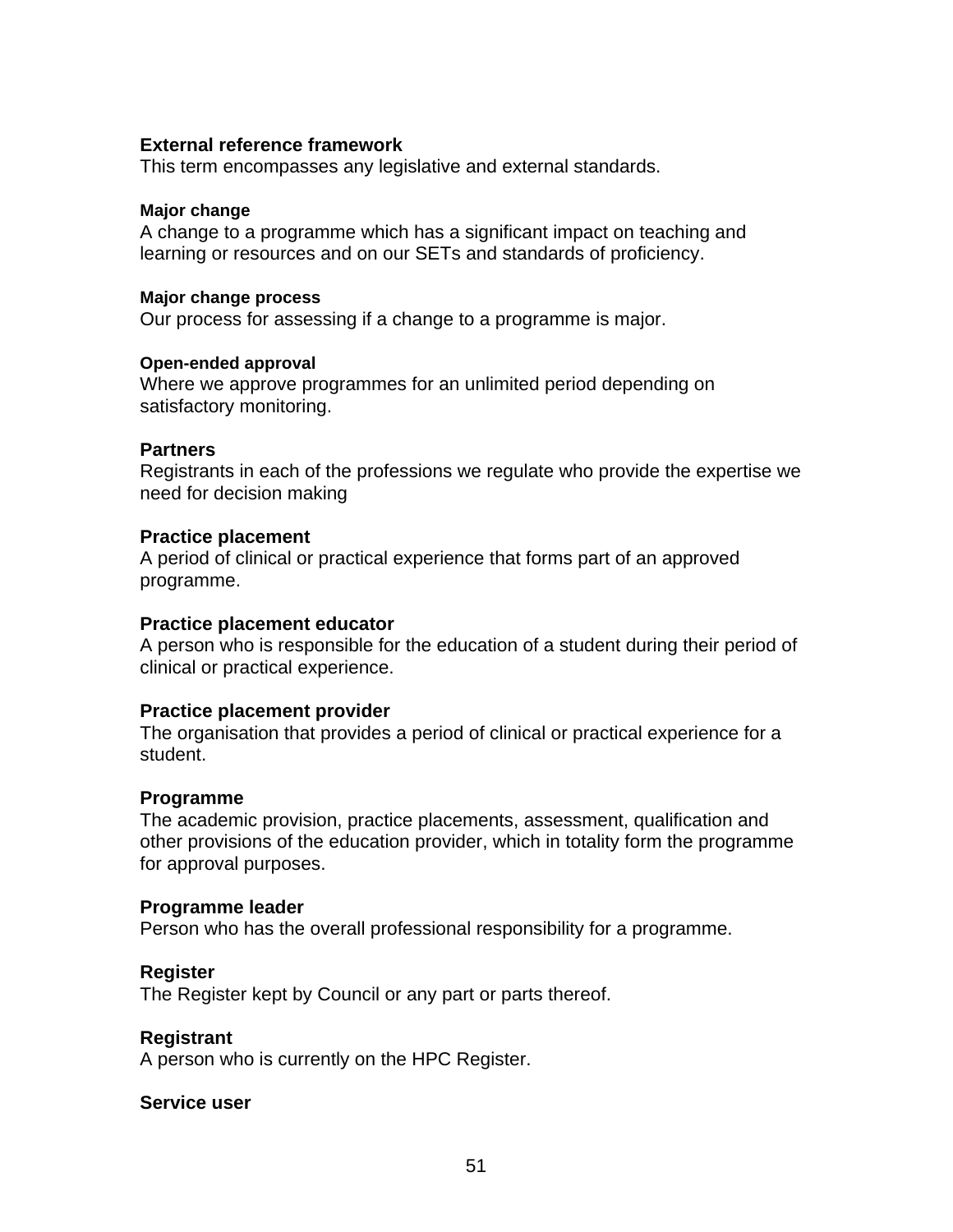Anyone who uses or is affected by the services of registrants or students.

#### **Site**

A location where the programme or part of the programme is delivered.

### **Staff**

Anyone involved in the delivery of education or training to a student. The term applies to those in unpaid, as well as paid positions.

### **Standards of conduct, performance and ethics (SCPE)**

A statement of standards which registrants must read and agree to abide by in order to remain on the Register.

### **Standards of education and training (SETs)**

The standards which education providers must meet to ensure that all those completing an approved programme meet the standards of proficiency.

### **Standards of proficiency (SOPs)**

The standards required of registrants and those applying for registration for the safe and effective practice of their profession.

#### **Student**

Anyone studying on a programme which leads to eligibility to join our Register. The term includes trainees or practitioners in training.

### **Visitor**

An HPC 'partner' we have appointed to visit, approve and monitor education programmes for the professions we regulate.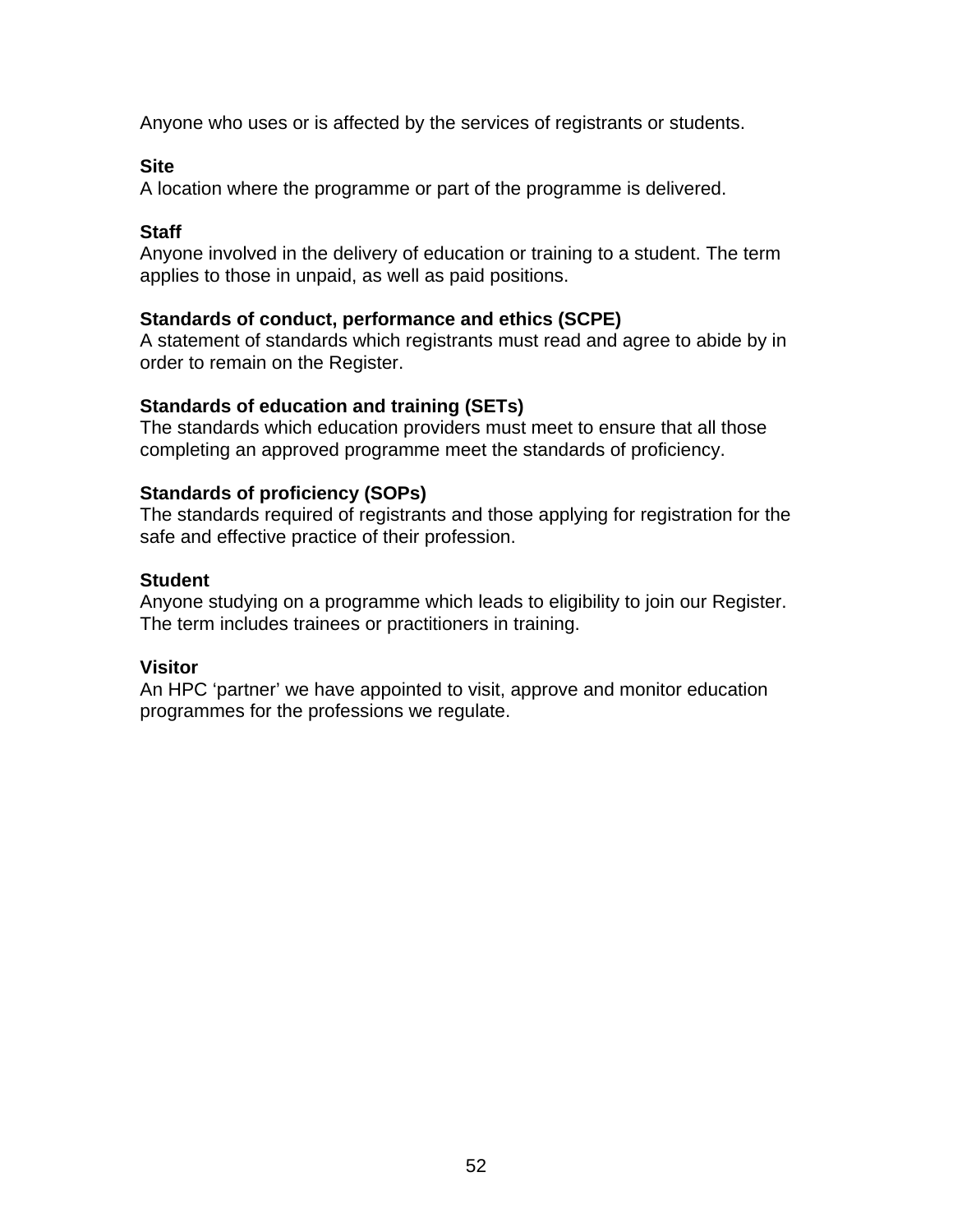# **Further information**

The following references and links to education documents are provided for information only and their inclusion on our website is not an endorsement or recommendation by the HPC of any organisation or of the information or views they may contain. The HPC cannot accept any responsibility for the availability or contents of any of these materials or linked websites. The list is not intended to be definitive and proposed changes may be sent to the Policy and Standards Department by emailing policy@hpc-uk.org.

| <b>Document</b>                                                                                                                                                    | <b>Publisher</b>                                                                                                                               | <b>Date</b><br>published | <b>Available from</b> |
|--------------------------------------------------------------------------------------------------------------------------------------------------------------------|------------------------------------------------------------------------------------------------------------------------------------------------|--------------------------|-----------------------|
| Diploma (HE) in<br>Operating<br><b>Department Practice</b><br><b>Curriculum Document</b>                                                                           | College of<br>Operating<br>Department<br>Practitioners                                                                                         | 2006                     | www.codp.org          |
| <b>Curriculum Guidelines</b><br>for Music Therapy                                                                                                                  | Association of<br>Professional<br><b>Music Therapists</b>                                                                                      | 2007                     | www.apmt.org          |
| Code of Professional<br><b>Ethics and Conduct</b>                                                                                                                  | Association of<br>Professional<br><b>Music Therapists</b>                                                                                      | 2003                     | www.apmt.org          |
| Professional<br>Competencies                                                                                                                                       | Association of<br>Professional<br><b>Music Therapists</b>                                                                                      | 2005                     | www.apmt.org          |
| Requirements and<br>directions for approval of<br>courses and institutions<br>in the UK for purposes of<br>state registration as<br>prosthetists and<br>orthotists | <b>British</b><br>Association of<br><b>Prosthetists and</b><br><b>Orthotists</b><br>(published by the<br>Prosthetists and<br>Orthotists Board) | 2001                     | www.bapo.org          |
| Guideline No. 1: The<br>Role of the Prosthetist /<br>Orthotist                                                                                                     | <b>British</b><br>Association of<br>Prosthetists and<br><b>Orthotists</b>                                                                      | 2000                     | www.bapo.org          |
| Guideline No. 2:<br>Communication and<br><b>Teamwork</b>                                                                                                           | <b>British</b><br>Association of<br><b>Prosthetists and</b><br><b>Orthotists</b>                                                               | 2000                     | www.bapo.org          |
| Guideline No. 3: Clinical<br>Records                                                                                                                               | <b>British</b><br>Association of<br><b>Prosthetists and</b><br><b>Orthotists</b>                                                               | 2002                     | www.bapo.org          |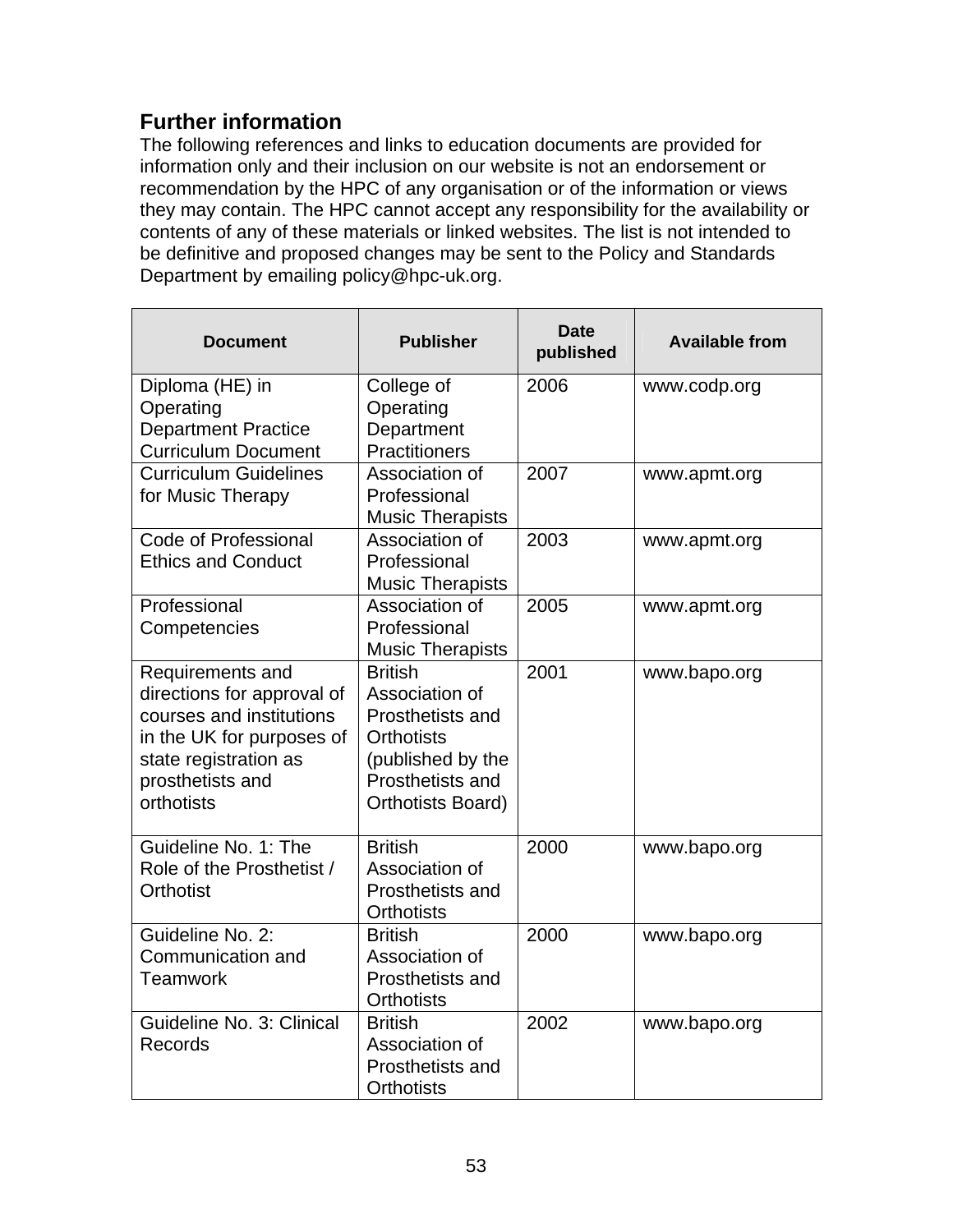| Guideline No. 4:                 | <b>British</b>              | 2003 | www.bapo.org       |
|----------------------------------|-----------------------------|------|--------------------|
| <b>Assessment Review</b>         | Association of              |      |                    |
|                                  | Prosthetists and            |      |                    |
|                                  | <b>Orthotists</b>           |      |                    |
| Guideline No. 5: The             | <b>British</b>              | 2002 | www.bapo.org       |
| <b>Clinical Environment</b>      | Association of              |      |                    |
|                                  | Prosthetists and            |      |                    |
|                                  | <b>Orthotists</b>           |      |                    |
| Pre-registration                 | The British                 | 2000 | www.bda.uk.com     |
| <b>Education and Training</b>    | <b>Dietetic</b>             |      |                    |
|                                  | Association                 |      |                    |
|                                  | (published by the           |      |                    |
|                                  | Dietitians Board)           |      |                    |
| <b>Professional Standards</b>    | <b>The British</b>          | 2004 | www.bda.uk.com     |
| for Dietitians                   | <b>Dietetic</b>             |      |                    |
|                                  | Association                 |      |                    |
| <b>Curriculum Guidance</b>       | <b>British</b>              | 2008 | www.britishparamed |
|                                  | Paramedic                   |      | ic.org             |
| <b>Curriculum Framework</b>      | Association                 |      |                    |
|                                  | Chartered                   | 2002 | www.csp.org.uk     |
| for Qualifying                   | Society of<br>Physiotherapy |      |                    |
| Programmes in<br>Physiotherapy   |                             |      |                    |
| Core Standards of                | Chartered                   | 2005 | www.csp.org.uk     |
| <b>Physiotherapy Practice</b>    | Society of                  |      |                    |
|                                  | Physiotherapy               |      |                    |
| Developing a portfolio: a        | Chartered                   | 2001 | www.csp.org.uk     |
| guide for CSP members            | Society of                  |      |                    |
| in brochure format               | Physiotherapy               |      |                    |
| Keeping a CPD Portfolio          | Chartered                   | 2005 | www.csp.org.uk     |
| using your CD-ROM                | Society of                  |      |                    |
|                                  | Physiotherapy               |      |                    |
| Learning in the practice         | Chartered                   | 2005 | www.csp.org.uk     |
| environment in qualifying        | Society of                  |      |                    |
| programmes of                    | Physiotherapy               |      |                    |
| physiotherapy: guidance          |                             |      |                    |
| on its organisation,             |                             |      |                    |
| delivery and recognition         |                             |      |                    |
| <b>Accreditation of Clinical</b> | Chartered                   | 2004 | www.csp.org.uk     |
| <b>Educators: Scheme</b>         | Society of                  |      |                    |
| Guidance                         | Physiotherapy               |      |                    |
| <b>Clinical Education</b>        | Chartered                   | 2003 | www.csp.org.uk     |
| <b>Placement Guidelines</b>      | Society of                  |      |                    |
|                                  | Physiotherapy               |      |                    |
| <b>Rules of Professional</b>     | Chartered                   | 2002 | www.csp.org.uk     |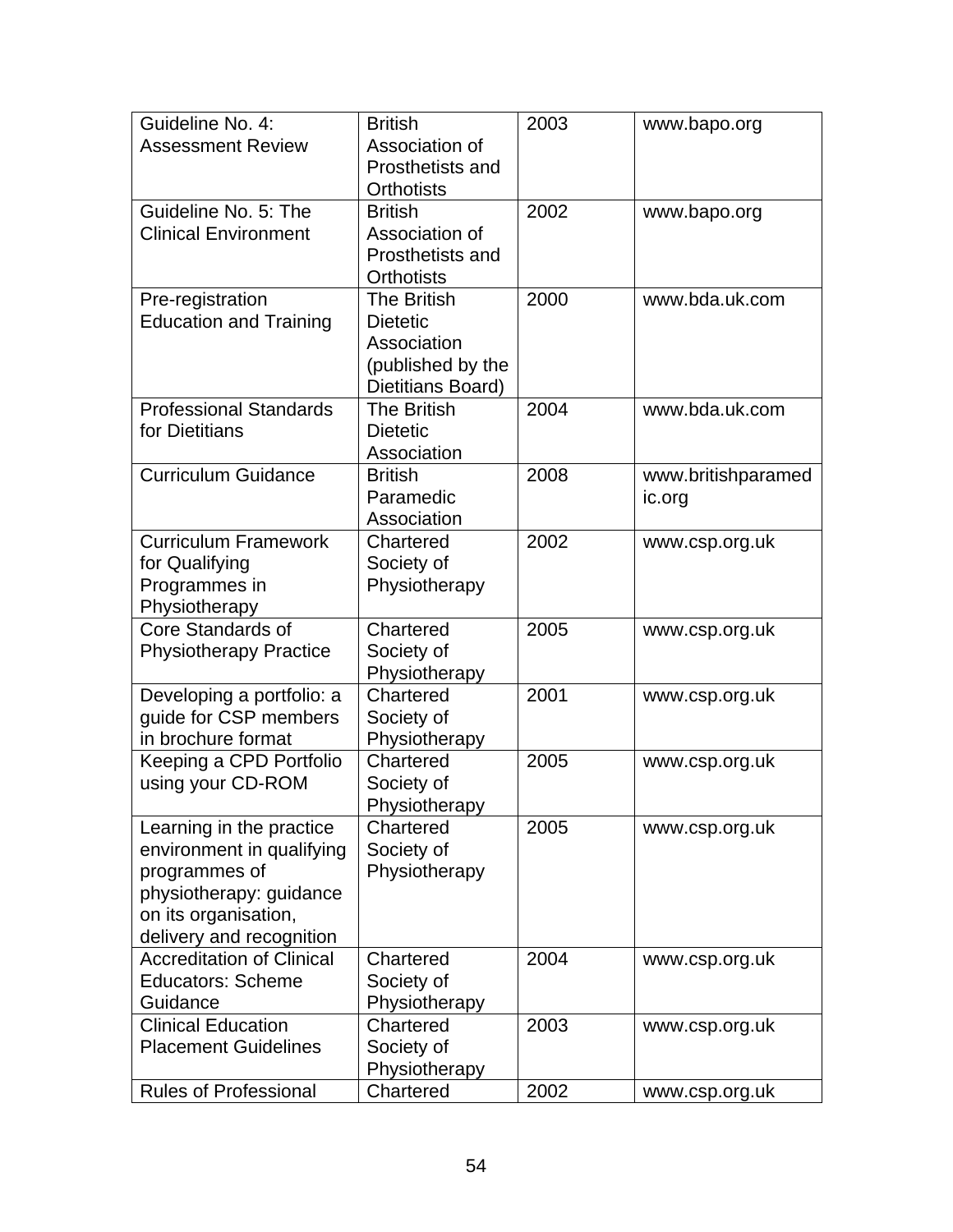| Conduct (second edition)                          | Society of                      |           |                |
|---------------------------------------------------|---------------------------------|-----------|----------------|
| <b>Expectations of Master's</b>                   | Physiotherapy<br>Chartered      | 2004      | www.csp.org.uk |
| <b>Level Programmes</b>                           | Society of                      |           |                |
| <b>Within Qualifying</b>                          | Physiotherapy                   |           |                |
| <b>Physiotherapy Education</b>                    |                                 |           |                |
| <b>Curriculum Framework</b>                       | College of                      | 2004      | www.cot.org.uk |
| for Pre-Registration                              | Occupational                    |           |                |
| Education                                         | <b>Therapists</b>               |           |                |
| Guidance on Disability                            | College of                      | 2005      | www.cot.org.uk |
| and Learning                                      | Occupational                    |           |                |
| Accreditation of prior                            | <b>Therapists</b><br>College of | 2006      |                |
| learning                                          | Occupational                    |           | www.cot.org.uk |
|                                                   | Therapists                      |           |                |
| Pre-registration                                  | College of                      | 2008      | www.cot.org.uk |
| <b>Education Standards</b>                        | Occupational                    |           |                |
|                                                   | <b>Therapists</b>               |           |                |
| Handbook of the Joint                             | College of                      | 2004      | www.sor.org    |
| <b>Validation Committee</b>                       | Radiographers                   |           |                |
| (Radiography) Revision                            | (published by the               |           |                |
| 2004                                              | Radiographers                   |           |                |
|                                                   | Board)                          | 2003      |                |
| The Scope of Practice                             | College of<br>Radiographers     |           | www.sor.org    |
| <b>Education and</b>                              | College of                      | 2003      | www.sor.org    |
| Professional                                      | Radiographers                   |           |                |
| Development: Moving<br>Ahead                      |                                 |           |                |
| Standards for                                     | College of                      | 2002,     | www.sor.org    |
| <b>Professional Conduct</b>                       | Radiographers                   | revised   |                |
|                                                   |                                 | 2004      |                |
| Guidance on Approval                              | College of                      | 2005      | www.sor.org    |
| and Accreditation of                              | Radiographers                   |           |                |
| <b>Practice Placements at</b>                     |                                 |           |                |
| all levels of Pre-                                |                                 |           |                |
| registration Education<br><b>National Service</b> | Department of                   | (launched | www.dh.gov.uk  |
| <b>Frameworks</b>                                 | Health                          | 1998)     |                |
| <b>Placements in Focus:</b>                       | Department of                   | 2001      | www.dh.gov.uk  |
| Guidance for education                            | Health                          |           |                |
| in practice for health care                       |                                 |           |                |
| professions                                       |                                 |           |                |
| <b>High Quality Workforce:</b>                    | Department of                   | 2008      | www.dh.gov.uk  |
| <b>NHS Next Stage Review</b>                      | Health                          |           |                |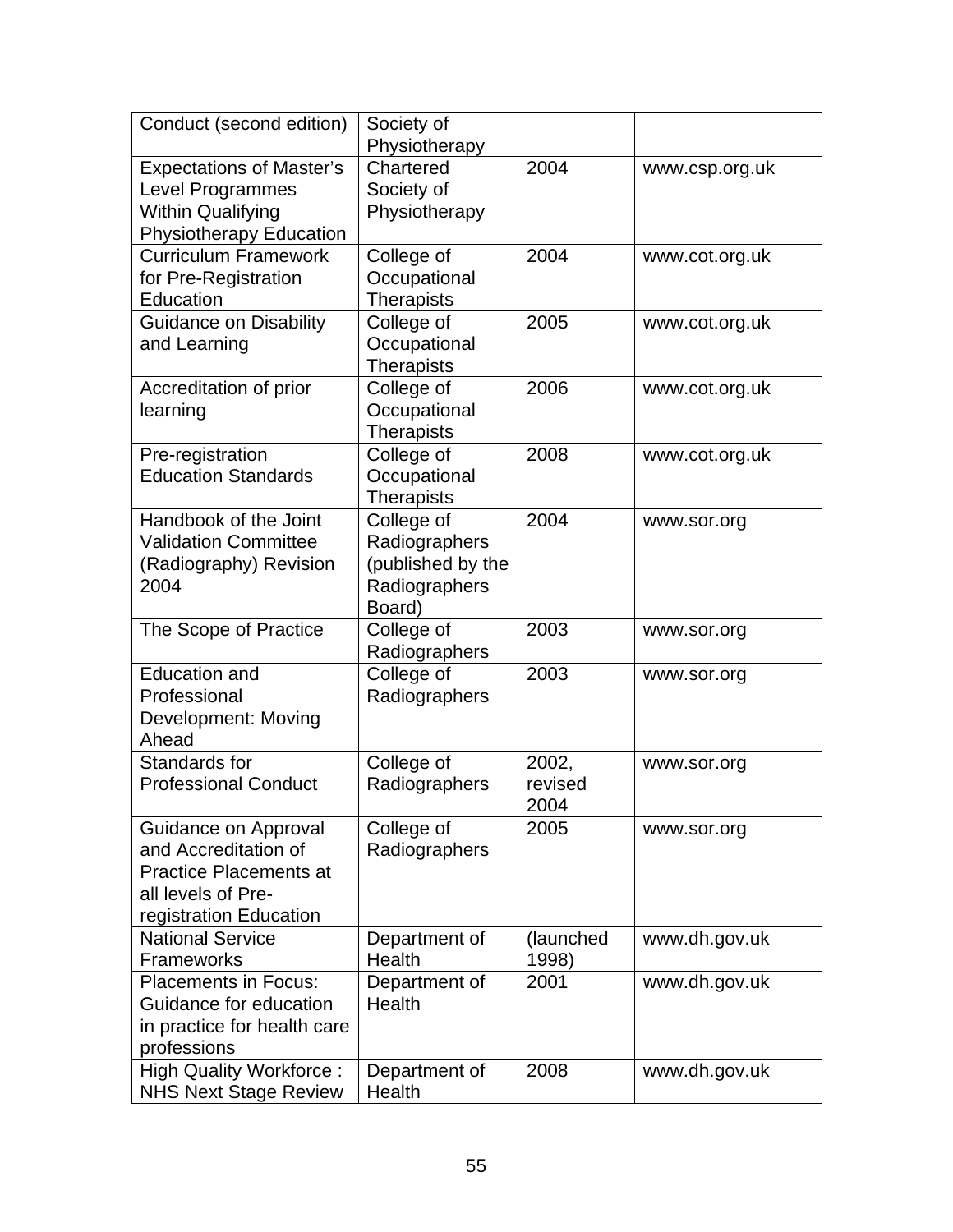| <b>Modernising Allied</b><br><b>Health Professions</b><br>(AHP) Careers: a<br>Competence-based<br><b>Career Framework</b>     | Department of<br><b>Health</b>                                                 | 2008 | www.dh.gov.uk                     |
|-------------------------------------------------------------------------------------------------------------------------------|--------------------------------------------------------------------------------|------|-----------------------------------|
| Creating and<br>Interprofessional<br><b>Workforce Framework</b>                                                               | Department of<br>Health                                                        | 2007 | www.dh.gov.uk                     |
| Outline curriculum for<br>training programmes to<br>prepare Allied Health<br>Professionals as<br>Supplementary<br>Prescribers | Department of<br>Health                                                        | 2004 | www.dh.gov.uk                     |
| A disabled person's<br>guide to becoming a<br>health professional                                                             | Health<br>Professions<br>Council                                               | 2006 | www.hpc-uk.org                    |
| Information about the<br>health reference                                                                                     | Health<br>Professions<br>Council                                               | 2006 | www.hpc-uk.org                    |
| Standards of proficiency                                                                                                      | Health<br>Professions<br>Council                                               | 2007 | www.hpc-uk.org                    |
| Standards of conduct,<br>performance and ethics                                                                               | Health<br>Professions<br>Council                                               | 2008 | www.hpc-uk.org                    |
| <b>Health Sciences and</b><br><b>Practice Occasional</b><br>Papers on IPE                                                     | The Higher<br>Education<br>Academy                                             | 2008 | www.health.heacad<br>emy.ac.uk    |
| European Dietetic<br><b>Benchmark Statement</b>                                                                               | European<br>Federation of the<br>Association of<br><b>Dietitians</b><br>(EFAD) | 2005 | www.efad.org                      |
| Case studies in Dietetics,<br>Occupational Therapy,<br>Physiotherapy and<br>Radiography                                       | <b>Making Practice-</b><br><b>Based Learning</b><br><b>Work</b>                | 2005 | www.practicebasedl<br>earning.org |
| The Development of<br><b>Quality Standards for</b><br><b>Practice Placements</b>                                              | <b>NHS Education</b><br>for Scotland                                           | 2002 | www.nes.scot.nhs.u<br>k           |
| <b>Review of Clinical</b><br><b>Placements for Allied</b><br><b>Health Professions</b>                                        | Department of<br>Health, Social<br>Services and<br>Public Safety,              | 2004 | www.dhsspsni.gov.<br>uk           |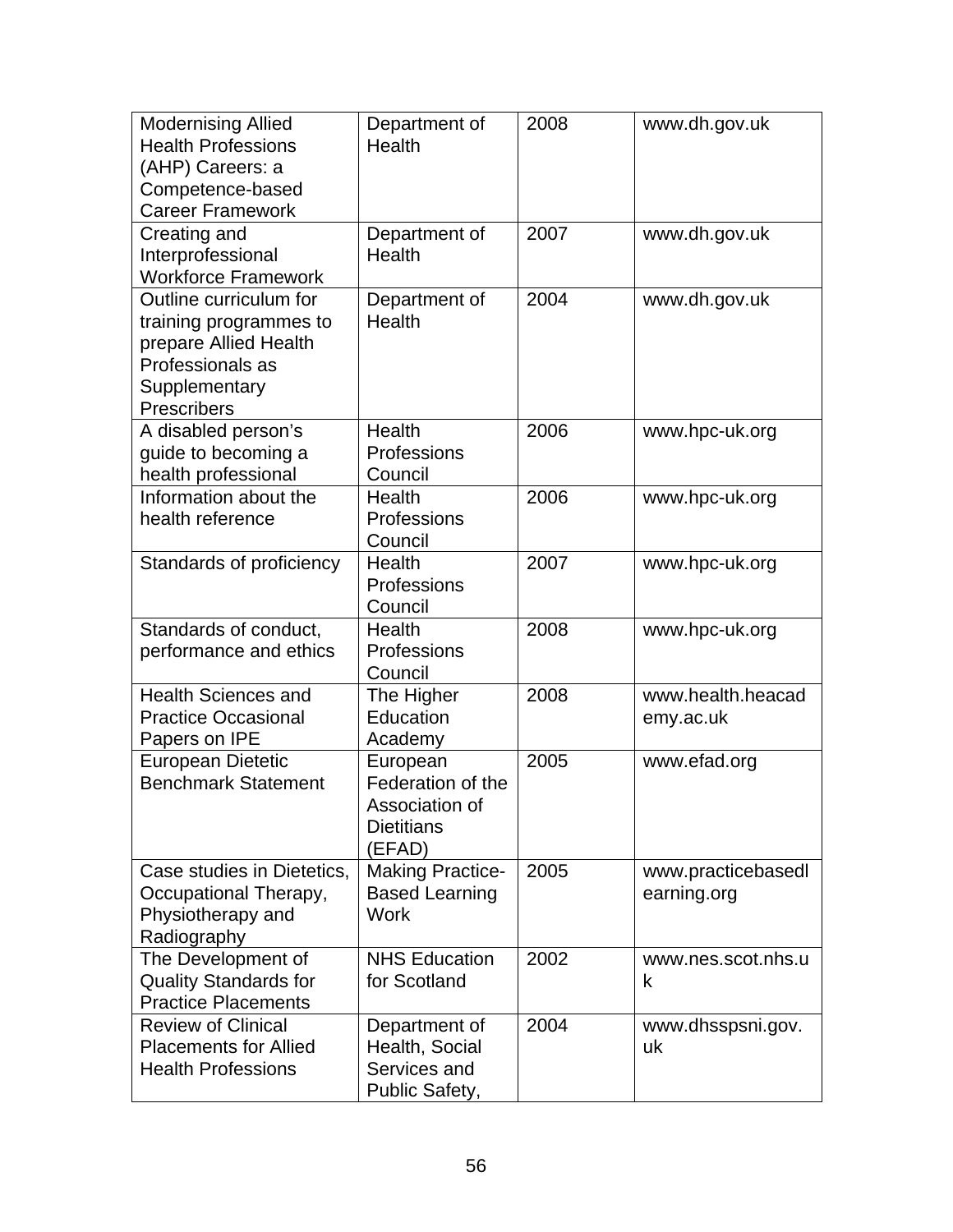|                          | Northern Ireland    |      |               |
|--------------------------|---------------------|------|---------------|
| Subject benchmark        | Quality             | 2004 | www.qaa.ac.uk |
| statement: arts therapy  | Assurance           |      |               |
|                          | Agency for          |      |               |
|                          | Higher              |      |               |
|                          | Education           |      |               |
| Subject benchmark        | Quality             | 2002 | www.qaa.ac.uk |
| statement: biomedical    | Assurance           |      |               |
| sciences                 | Agency for          |      |               |
|                          | Higher              |      |               |
|                          | Education           |      |               |
| Subject benchmark        | Quality             | 2004 | www.qaa.ac.uk |
| statement: clinical      | Assurance           |      |               |
| sciences                 | Agency for          |      |               |
|                          | Higher              |      |               |
|                          | Education           |      |               |
| Subject benchmark        | Quality             | 2001 | www.qaa.ac.uk |
| statement: dietetics     | Assurance           |      |               |
|                          | Agency for          |      |               |
|                          | Higher              |      |               |
|                          | Education           |      |               |
| Subject benchmark        | Quality             | 2001 | www.qaa.ac.uk |
| statement: occupational  | Assurance           |      |               |
| therapy                  | Agency for          |      |               |
|                          | Higher              |      |               |
|                          | Education           |      |               |
| Subject benchmark        | Quality             | 2004 | www.qaa.ac.uk |
| statement: operating     | Assurance           |      |               |
| department practice      | Agency for          |      |               |
|                          | Higher<br>Education |      |               |
| Subject benchmark        | Quality             | 2001 | www.gaa.ac.uk |
| statement: orthoptics    | Assurance           |      |               |
|                          | Agency for          |      |               |
|                          | Higher              |      |               |
|                          | Education           |      |               |
| Subject benchmark        | Quality             | 2004 | www.qaa.ac.uk |
| statement: paramedic     | Assurance           |      |               |
| science                  | Agency for          |      |               |
|                          | Higher              |      |               |
|                          | Education           |      |               |
| Subject benchmark        | Quality             | 2001 | www.qaa.ac.uk |
| statement: physiotherapy | Assurance           |      |               |
|                          | Agency for          |      |               |
|                          | Higher              |      |               |
|                          |                     |      |               |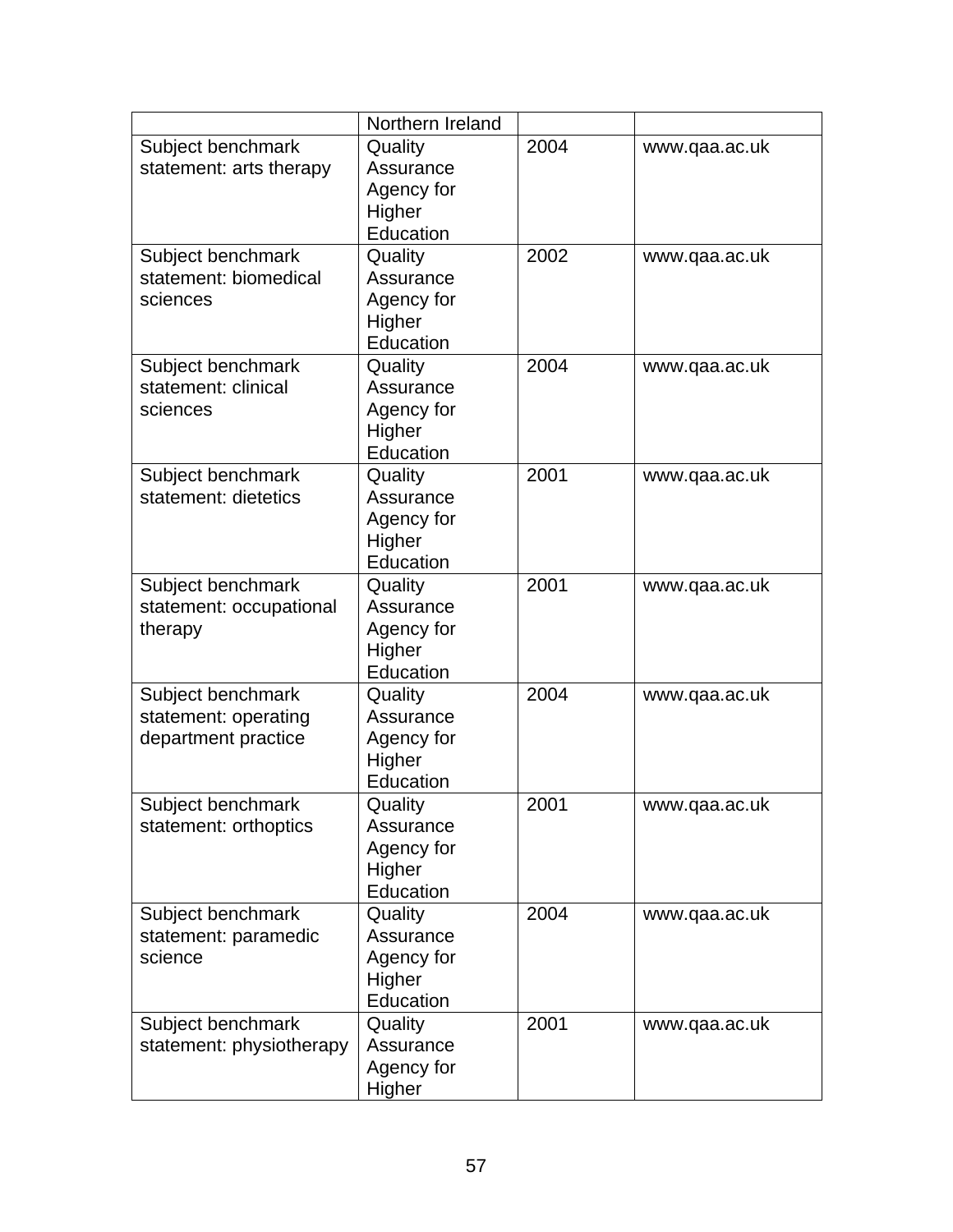|                                                                                                | Education                         |      |               |
|------------------------------------------------------------------------------------------------|-----------------------------------|------|---------------|
| Subject benchmark                                                                              | Quality                           | 2001 | www.qaa.ac.uk |
| statement: podiatry                                                                            | Assurance                         |      |               |
|                                                                                                | Agency for                        |      |               |
|                                                                                                | Higher                            |      |               |
|                                                                                                | Education                         |      |               |
| Subject benchmark                                                                              | Quality                           | 2001 | www.qaa.ac.uk |
| statement: prosthetics                                                                         | Assurance                         |      |               |
| and orthotics                                                                                  | Agency for                        |      |               |
|                                                                                                | Higher                            |      |               |
|                                                                                                | Education                         |      |               |
| Subject benchmark                                                                              | Quality                           | 2001 | www.qaa.ac.uk |
| statement: radiography                                                                         | Assurance                         |      |               |
|                                                                                                | Agency for                        |      |               |
|                                                                                                | Higher                            |      |               |
|                                                                                                | Education                         |      |               |
| Subject benchmark                                                                              | Quality                           | 2001 | www.qaa.ac.uk |
| statement: speech and                                                                          | Assurance                         |      |               |
| language therapy                                                                               | Agency for                        |      |               |
|                                                                                                | Higher                            |      |               |
|                                                                                                | Education                         |      |               |
| A framework for higher                                                                         | Quality                           | 2001 | www.qaa.ac.uk |
| education qualifications                                                                       | Assurance                         |      |               |
| in England, Wales and                                                                          | Agency for                        |      |               |
| Northern Ireland                                                                               | Higher                            |      |               |
|                                                                                                | Education                         |      |               |
| A framework for higher                                                                         | <b>QAA Scotland</b>               | 2001 | www.qaa.ac.uk |
| education qualifications                                                                       |                                   |      |               |
| in Scotland                                                                                    |                                   |      |               |
| Guidelines on the                                                                              | Quality                           | 2004 | www.qaa.ac.uk |
| accreditation of prior                                                                         | Assurance                         |      |               |
| learning                                                                                       | Agency for                        |      |               |
|                                                                                                | Higher                            |      |               |
|                                                                                                | Education                         |      |               |
| Code of practice for the                                                                       | Quality                           | 2004 | www.qaa.ac.uk |
| assurance of academic                                                                          | Assurance                         |      |               |
| quality and standards in                                                                       | Agency for                        |      |               |
| higher education: 1                                                                            | Higher                            |      |               |
| Postgraduate research                                                                          | Education                         |      |               |
| programmes                                                                                     |                                   |      |               |
| Code of practice for the                                                                       | Quality                           | 2004 | www.qaa.ac.uk |
| assurance of academic                                                                          | Assurance                         |      |               |
|                                                                                                |                                   |      |               |
|                                                                                                |                                   |      |               |
|                                                                                                |                                   |      |               |
| quality and standards in<br>higher education: 2<br>Collaborative provision<br>and flexible and | Agency for<br>Higher<br>Education |      |               |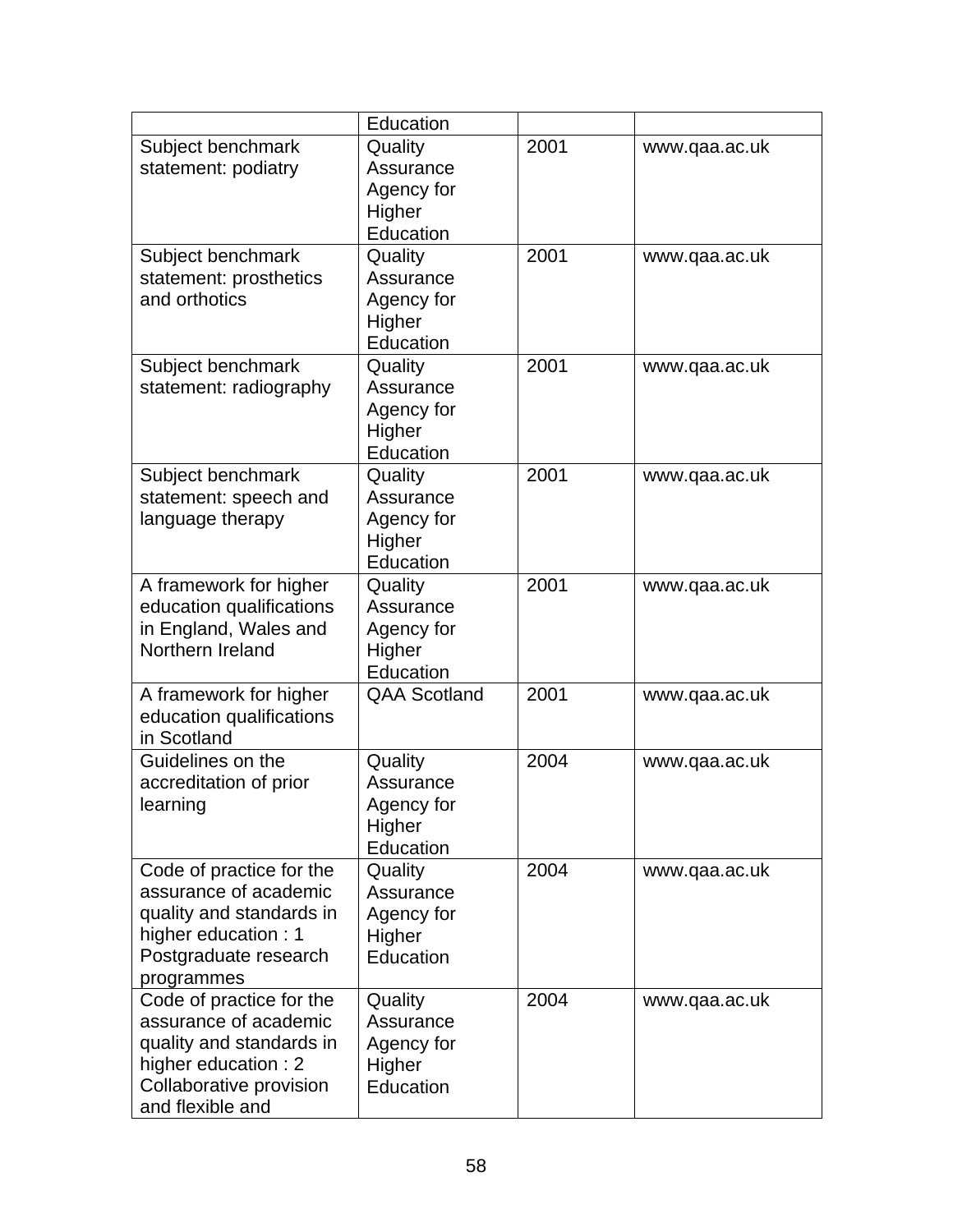| distributed learning              |            |      |               |
|-----------------------------------|------------|------|---------------|
| (including e-learning)            |            |      |               |
| Code of practice for the          | Quality    | 1999 | www.qaa.ac.uk |
| assurance of academic             | Assurance  |      |               |
| quality and standards in          | Agency for |      |               |
| higher education: 3               | Higher     |      |               |
| <b>Students with disabilities</b> | Education  |      |               |
| Code of practice for the          | Quality    | 2004 | www.qaa.ac.uk |
| assurance of academic             | Assurance  |      |               |
| quality and standards in          | Agency for |      |               |
| higher education: 4               | Higher     |      |               |
| <b>External examining</b>         | Education  |      |               |
| Code of practice for the          | Quality    | 2007 | www.qaa.ac.uk |
| assurance of academic             | Assurance  |      |               |
| quality and standards in          | Agency for |      |               |
| higher education: 5               | Higher     |      |               |
| Academic appeals and              | Education  |      |               |
| student complaints on             |            |      |               |
| academic matters                  |            |      |               |
| Code of practice for the          | Quality    | 2006 | www.qaa.ac.uk |
| assurance of academic             | Assurance  |      |               |
| quality and standards in          | Agency for |      |               |
| higher education: 6               | Higher     |      |               |
| Assessment of students            | Education  |      |               |
| Code of practice for the          | Quality    | 2006 | www.qaa.ac.uk |
| assurance of academic             | Assurance  |      |               |
| quality and standards in          | Agency for |      |               |
| higher education: 7               | Higher     |      |               |
| Programme approval,               | Education  |      |               |
| monitoring and review             |            |      |               |
| Code of practice for the          | Quality    | 2001 | www.qaa.ac.uk |
| assurance of academic             | Assurance  |      |               |
| quality and standards in          | Agency for |      |               |
| higher education: 8               | Higher     |      |               |
| Career education,                 | Education  |      |               |
| information and guidance          |            |      |               |
| Code of practice for the          | Quality    | 2007 | www.qaa.ac.uk |
| assurance of academic             | Assurance  |      |               |
| quality and standards in          | Agency for |      |               |
| higher education: 9               | Higher     |      |               |
| Work-based and                    | Education  |      |               |
| placement learning                |            |      |               |
| Code of practice for the          | Quality    | 2006 | www.qaa.ac.uk |
| assurance of academic             | Assurance  |      |               |
| quality and standards in          | Agency for |      |               |
| higher education: 10              | Higher     |      |               |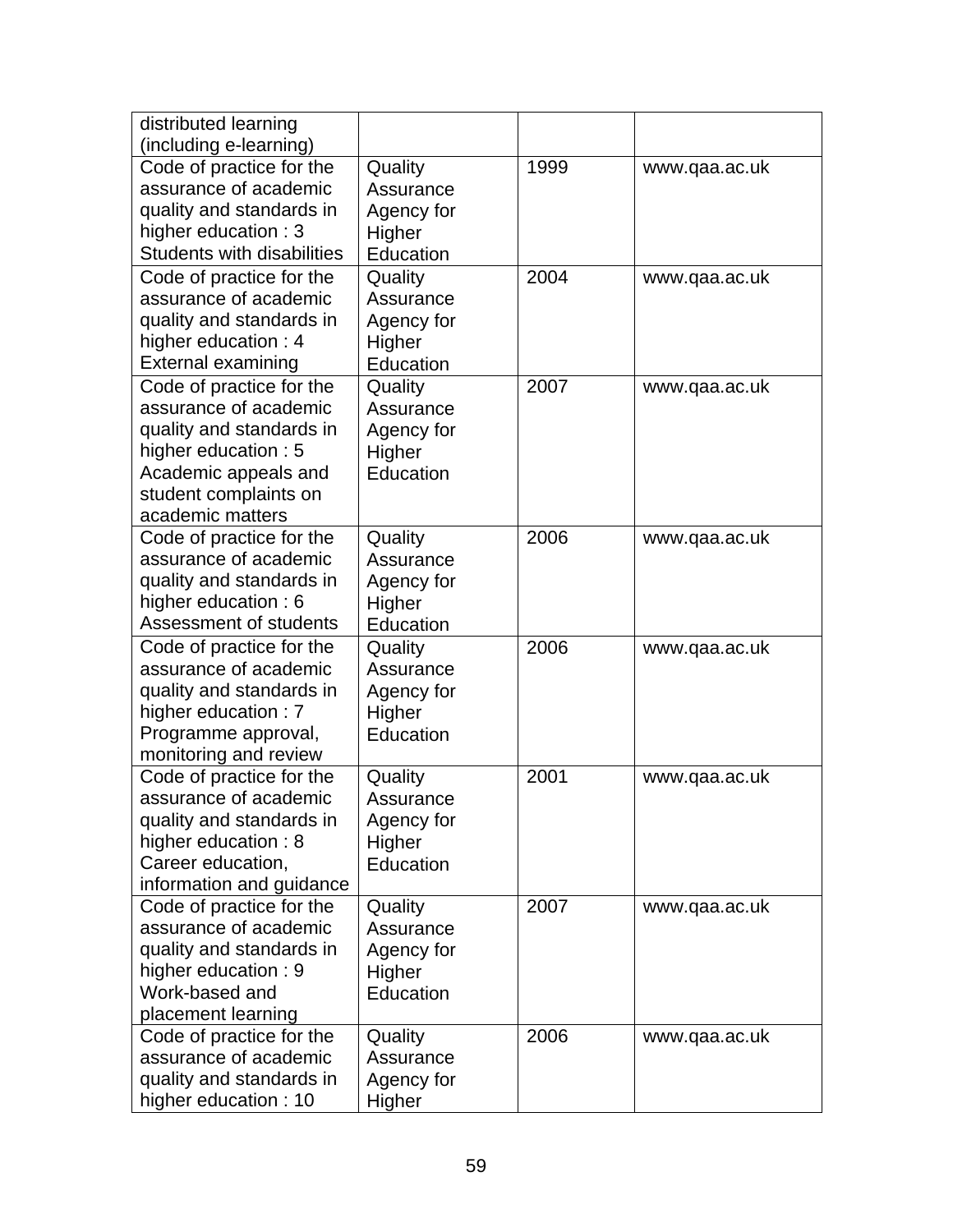| Admissions to higher                        | Education          |      |                     |
|---------------------------------------------|--------------------|------|---------------------|
| education<br>Guidelines on the              | Royal College of   | 2002 | www.rcslt.org       |
| accreditation of courses                    | Speech and         |      |                     |
| leading to a qualification                  | Language           |      |                     |
| in Speech and Language                      | <b>Therapists</b>  |      |                     |
| Therapy                                     | (published by the  |      |                     |
|                                             | Board of Speech    |      |                     |
|                                             | and Language       |      |                     |
|                                             | Therapists)        |      |                     |
| Guidance on                                 | Royal College of   | 2005 | www.rcslt.org       |
| competence for newly                        | Speech and         |      |                     |
| qualified therapists                        | Language           |      |                     |
|                                             | <b>Therapists</b>  |      |                     |
| <b>National Standards for</b>               | Royal College of   | 2006 | www.rcslt.org       |
| Practice-based Learning                     | Speech and         |      |                     |
|                                             | Language           |      |                     |
|                                             | <b>Therapists</b>  |      |                     |
| <b>Clinical guidelines</b>                  | Royal College of   | 2005 | www.speechmark.n    |
|                                             | Speech and         |      | et                  |
|                                             | Language           |      |                     |
|                                             | <b>Therapists</b>  |      |                     |
| <b>Communicating Quality 3</b>              | Royal College of   | 2006 | www.rcslt.org       |
| - Professional Standards                    | Speech and         |      |                     |
| for Speech and                              | Language           |      |                     |
| Language Therapists                         | <b>Therapists</b>  |      |                     |
| Regulations and<br>Guidance for the         | Society of         | 2005 | www.feetforlife.org |
|                                             | Chiropodists and   |      |                     |
| <b>Accreditation of Pre-</b>                | Podiatrists        |      |                     |
| registration Education in                   |                    |      |                     |
| Podiatry - Handbook<br>Minimum Standards of | Society of         | 2003 | www.feetforlife.org |
| <b>Clinical Practice</b>                    | Chiropodists and   |      |                     |
|                                             | <b>Podiatrists</b> |      |                     |
| <b>Patient Confidentiality</b>              | Society of         | 2004 | www.feetforlife.org |
|                                             | Chiropodists and   |      |                     |
|                                             | Podiatrists        |      |                     |
| <b>Guidelines on Patient</b>                | Society of         | 2004 | www.feetforlife.org |
| Records                                     | Chiropodists and   |      |                     |
|                                             | Podiatrists        |      |                     |
| <b>Health and Safety</b>                    | Society of         | 2001 | www.feetforlife.org |
| <b>Guidelines</b>                           | Chiropodists and   |      |                     |
|                                             | Podiatrists        |      |                     |
| Guidelines for                              | Society of         | 2005 | www.feetforlife.org |
| Needlestick Injury                          | Chiropodists and   |      |                     |